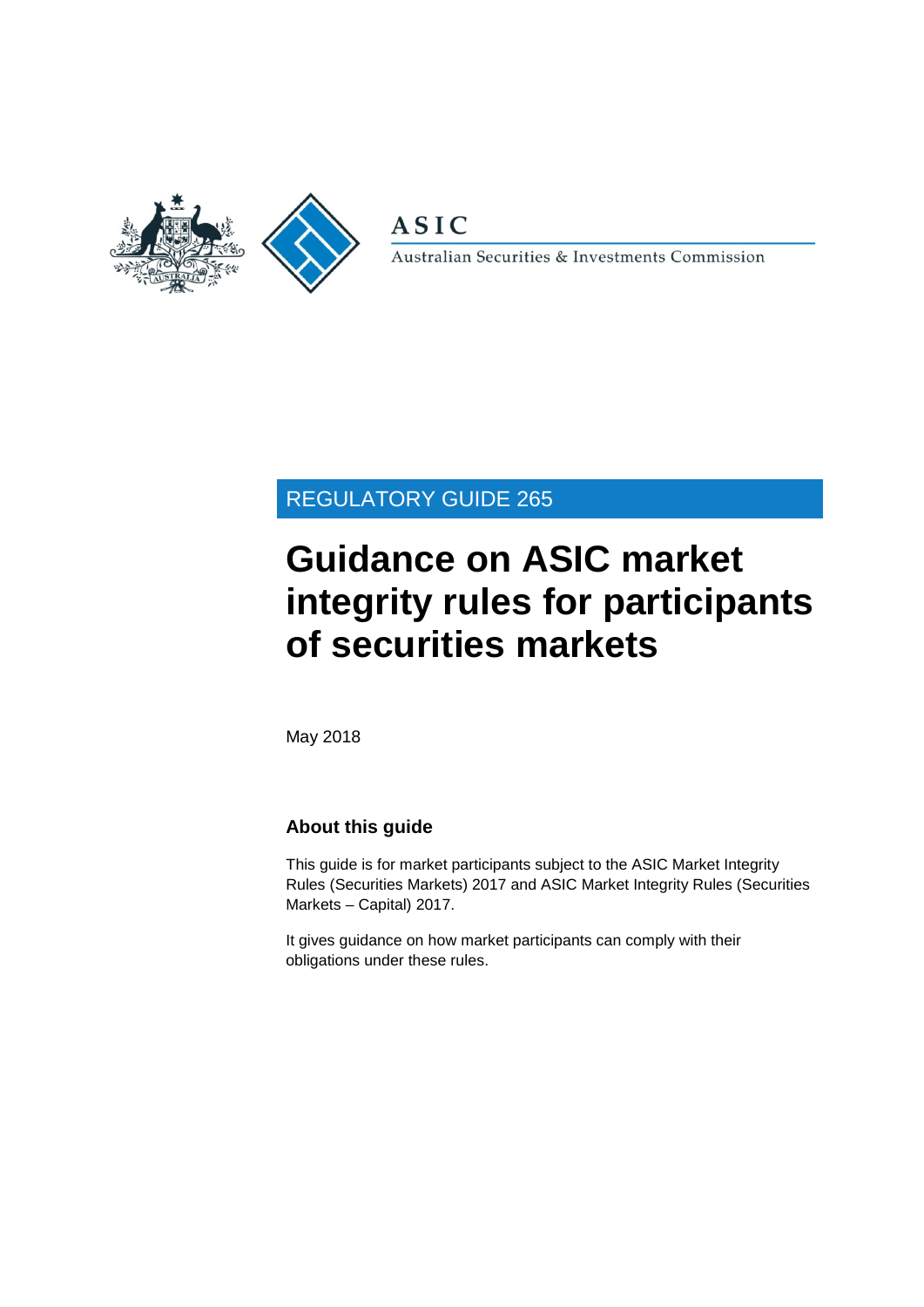#### **About ASIC regulatory documents**

In administering legislation ASIC issues the following types of regulatory documents.

**Consultation papers**: seek feedback from stakeholders on matters ASIC is considering, such as proposed relief or proposed regulatory guidance.

**Regulatory guides:** give guidance to regulated entities by:

- explaining when and how ASIC will exercise specific powers under legislation (primarily the Corporations Act)
- explaining how ASIC interprets the law
- describing the principles underlying ASIC's approach
- giving practical guidance (e.g. describing the steps of a process such as applying for a licence or giving practical examples of how regulated entities may decide to meet their obligations).

**Information sheets**: provide concise guidance on a specific process or compliance issue or an overview of detailed guidance.

**Reports**: describe ASIC compliance or relief activity or the results of a research project.

### **Document history**

This guide was issued in May 2018 and is based on legislation, regulations and market integrity rules as at the date of issue. It expands guidance on a market participant's management structure and consolidates relevant guidance previously found in:

- Superseded Regulatory Guide 214 *Guidance on ASIC market integrity rules for ASX and ASX 24 markets*, issued July 2010, reissued August 2010, February 2014, May 2015 and November 2015
- Superseded Regulatory Guide 215 *Guidance on ASIC market integrity rules for IMB, NSXA and SIM VSE markets*, issued 20 November 2015
- Superseded Regulatory Guide 223 *Guidance on ASIC market integrity rules for competition in exchange markets*, issued 4 May 2015 (see Sections [G,](#page-33-0) [I,](#page-73-0) [J,](#page-91-0) [K,](#page-101-0) [L](#page-107-0) and [M\)](#page-118-0)

Note: See als[o Regulatory Guide 172](http://www.asic.gov.au/regulatory-resources/find-a-document/regulatory-guides/rg-172-financial-markets-domestic-and-overseas-operators/) *Financial markets: Domestic and overseas operators* for guidance previously found in superseded Regulatory Guide 223.

- Superseded Regulatory Guide 224, *Guidance on ASIC market integrity rules for Chi-X and APX markets*, issued 20 November 2015
- Superseded Regulatory Guide 226 *Guidance on ASIC market integrity rules for capital and related requirements: ASX, ASX 24, Chi-X and APX markets*
- Superseded Regulatory Guide 238 *Suspicious activity reporting*

### **Disclaimer**

This guide does not constitute legal advice. We encourage you to seek your own professional advice to find out how the Corporations Act and other applicable laws apply to you, as it is your responsibility to determine your obligations.

Examples in this guide are purely for illustration; they are not exhaustive and are not intended to impose or imply particular rules or requirements.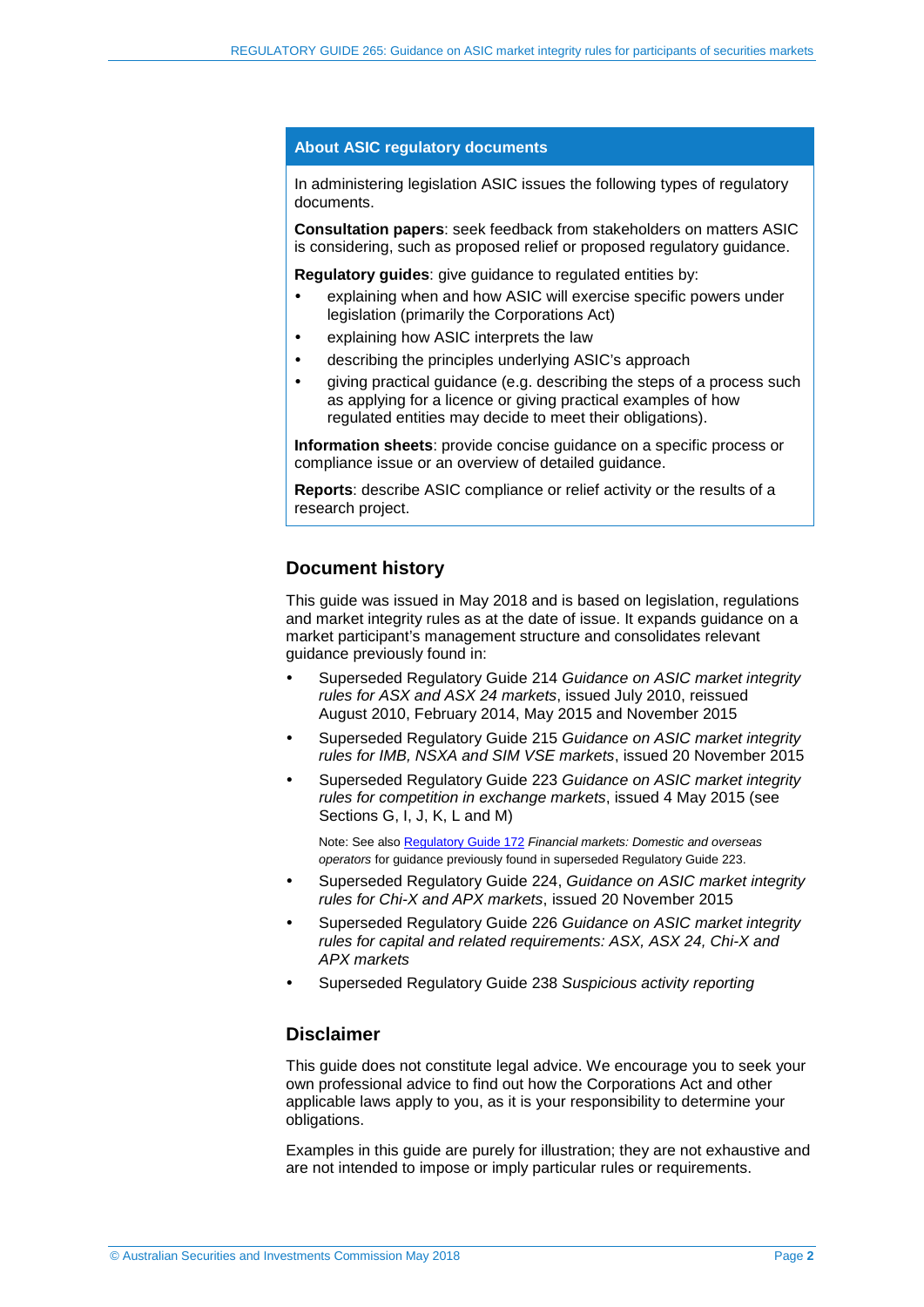# **Contents**

| A |                                                                                                                  |  |
|---|------------------------------------------------------------------------------------------------------------------|--|
|   | Supervision of trading on domestic licensed financial markets5                                                   |  |
|   |                                                                                                                  |  |
|   |                                                                                                                  |  |
|   |                                                                                                                  |  |
|   |                                                                                                                  |  |
| в | Supervision of trading on domestic licensed financial markets  8                                                 |  |
|   |                                                                                                                  |  |
|   | Status of notifications, consents, waivers, etc., given before                                                   |  |
|   |                                                                                                                  |  |
| С |                                                                                                                  |  |
|   |                                                                                                                  |  |
|   |                                                                                                                  |  |
| D |                                                                                                                  |  |
|   |                                                                                                                  |  |
|   |                                                                                                                  |  |
|   |                                                                                                                  |  |
|   |                                                                                                                  |  |
| Е |                                                                                                                  |  |
|   |                                                                                                                  |  |
|   |                                                                                                                  |  |
|   | Accreditation for retail client advisers for options, warrants and                                               |  |
|   |                                                                                                                  |  |
|   |                                                                                                                  |  |
| F |                                                                                                                  |  |
|   |                                                                                                                  |  |
|   |                                                                                                                  |  |
| G |                                                                                                                  |  |
|   |                                                                                                                  |  |
|   |                                                                                                                  |  |
|   |                                                                                                                  |  |
|   | Disclosure to clients of best execution arrangements48<br>Monitoring and reviewing best execution arrangements52 |  |
|   |                                                                                                                  |  |
|   |                                                                                                                  |  |
|   |                                                                                                                  |  |
| н |                                                                                                                  |  |
|   |                                                                                                                  |  |
|   |                                                                                                                  |  |
| ı |                                                                                                                  |  |
|   | Notifying ASIC of intention to operate a crossing system 75                                                      |  |
|   | Monthly reporting to ASIC on trading activity and system changes77                                               |  |
|   | Public disclosure about crossing system operations77                                                             |  |
|   |                                                                                                                  |  |
|   |                                                                                                                  |  |
|   |                                                                                                                  |  |
|   |                                                                                                                  |  |
|   |                                                                                                                  |  |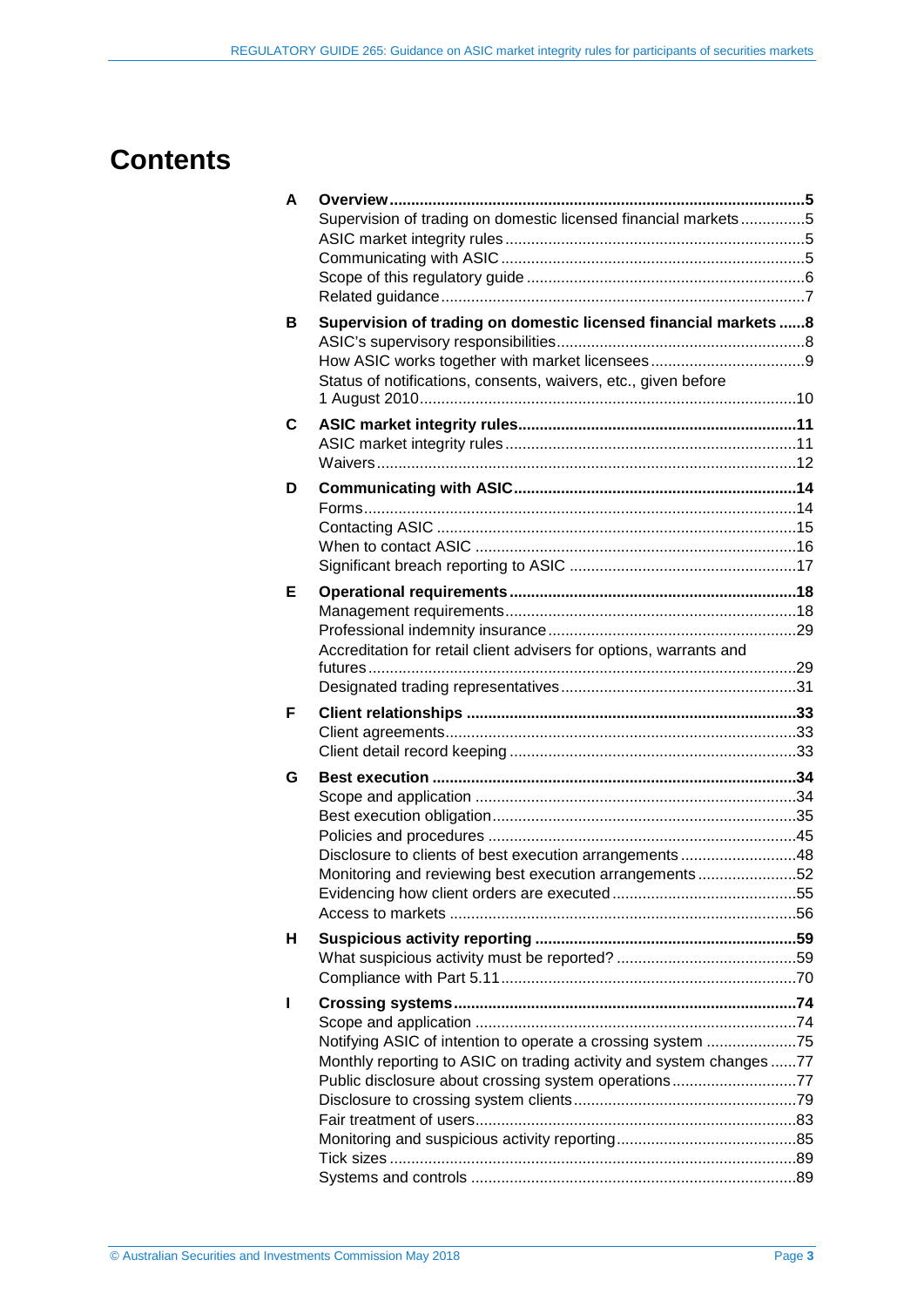| J |                                                               |  |
|---|---------------------------------------------------------------|--|
|   |                                                               |  |
|   |                                                               |  |
|   |                                                               |  |
|   |                                                               |  |
| Κ |                                                               |  |
|   |                                                               |  |
|   |                                                               |  |
|   |                                                               |  |
| L |                                                               |  |
|   |                                                               |  |
|   |                                                               |  |
|   |                                                               |  |
|   | What are 'reasonable steps' to determine data?118             |  |
|   |                                                               |  |
| М | Trades under rules of a market operator, trade confirmations, |  |
|   | client agreements, confidential order information and order   |  |
|   |                                                               |  |
|   |                                                               |  |
|   | Trading under the operating rules of a market operator119     |  |
|   | Trading suspensions and off-order book trading120             |  |
|   |                                                               |  |
|   |                                                               |  |
|   |                                                               |  |
| N |                                                               |  |
|   |                                                               |  |
|   |                                                               |  |
|   |                                                               |  |
|   |                                                               |  |
|   |                                                               |  |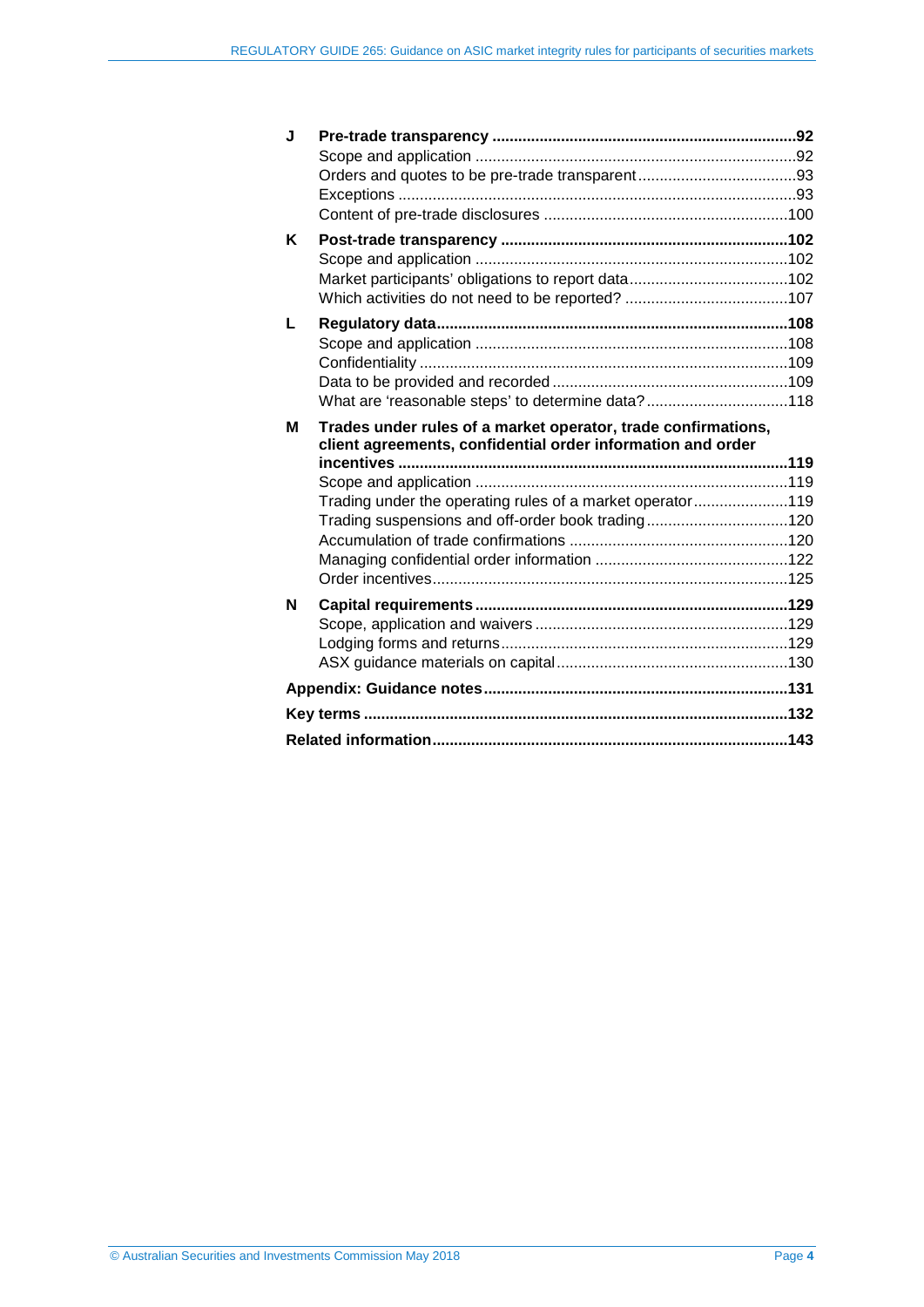# <span id="page-4-0"></span>**A Overview**

### **Key points**

We are responsible for supervising domestic licensed financial markets in Australia.

As part of our supervisory responsibilities, we make market integrity rules and monitor compliance by market participants with those rules.

# <span id="page-4-1"></span>**Supervision of trading on domestic licensed financial markets**

- RG 265.1 We are responsible for supervising the activities and the conduct of market participants in relation to domestic licensed markets (i.e. financial markets operated by persons licensed under s795B(1) of the *Corporations Act 2001* (Corporations Act)).
- RG 265.2 We are also responsible for supervising compliance with the Corporations Act and for making and supervising compliance with market integrity rules.
- RG 265.3 Australian market licensees are responsible for the operation of their markets and for monitoring and enforcing compliance with their markets' operating rules, which include their listing rules.

## <span id="page-4-2"></span>**ASIC market integrity rules**

RG 265.4 Under Pt 7.2A of the Corporations Act, we are able to make market integrity rules dealing with activities and conduct in relation to domestic licensed financial markets, including the activities and conduct of market participants. We are also responsible for granting waivers from the obligation to comply with a provision of the market integrity rules.

# <span id="page-4-3"></span>**Communicating with ASIC**

- RG 265.5 Market participants can contact ASIC directly to ensure that market integrity matters are known and addressed in an efficient and timely manner.
- RG 265.6 You may contact ASIC using the [market entity compliance system](http://asic.gov.au/online-services/market-entity-compliance-system/) (MECS), by direct email or by telephone to the relevant ASIC teams to communicate issues and queries about markets, trading and participant conduct. For contact details see [RG 265.41–](#page-14-1)[RG 265.45.](#page-14-2) See [Table 3](#page-14-3) for a list of email addresses you can use to contact ASIC about different market- and participant-related matters.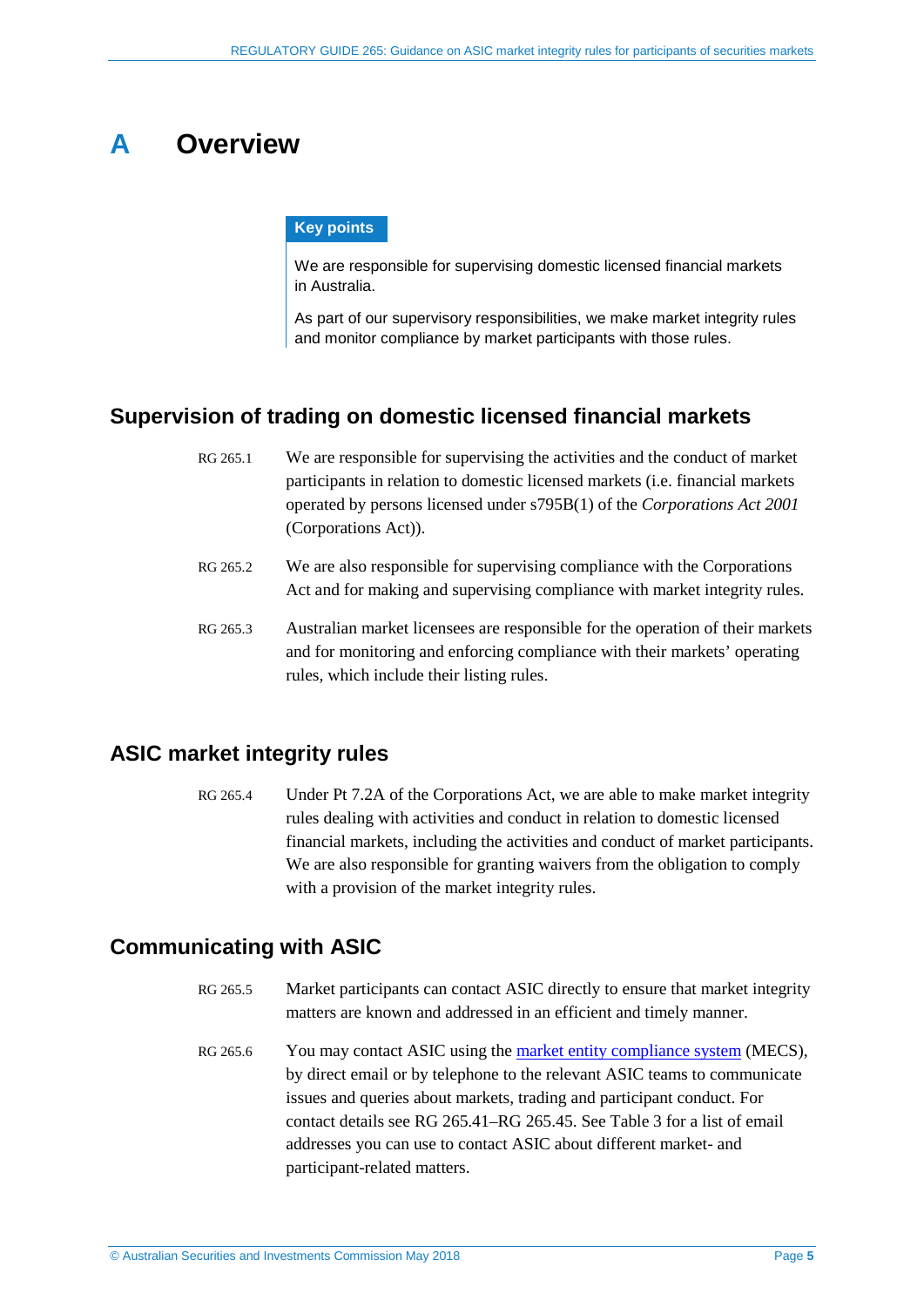RG 265.7 In [Table 2](#page-13-2) we have listed some of the information which must be provided to ASIC under the market integrity rules.

## <span id="page-5-0"></span>**Scope of this regulatory guide**

RG 265.8 This regulatory guide provides guidance for market participants on the ASIC Market Integrity Rules (Securities Markets) 2017 and ASIC Market Integrity Rules (Securities Markets – Capital) 2017.

> Note 1: In this guide, 'Securities Markets Rules' refers to the ASIC Market Integrity Rules (Securities Markets) 2017. The Securities Markets Rules replaced the ASIC Market Integrity Rules (APX Market) 2013, ASIC Market Integrity Rules (ASX Market) 2010, ASIC Market Integrity Rules (Chi-X Australia Market) 2011, ASIC Market Integrity Rules (Competition in Exchange Markets) 2011 and the ASIC Market Integrity Rules (SIM VSE Market) 2010. The Securities Markets Rules can be downloaded from the [Federal Register of Legislation.](https://www.legislation.gov.au/)

Note 2: In this guide, 'Securities Capital Rules' refers to the ASIC Market Integrity Rules (Securities Markets – Capital) 2017. The Securities Capital Rules replaced the ASIC Market Integrity Rules (APX Market-Capital) 2014, ASIC Market Integrity Rules (ASX Market-Capital) 2014 and the ASIC Market Integrity Rules (Chi-X Australia Market-Capital) 2014. The Securities Capital Rules can be downloaded from the [Federal Register of Legislation.](https://www.legislation.gov.au/) 

Note 3: Guidance on the ASIC Market Integrity Rules (Futures Markets) 2017 for market participants can be found in [Regulatory Guide 266](http://www.asic.gov.au/regulatory-resources/find-a-document/regulatory-guides/rg-266-guidance-on-asic-market-integrity-rules-for-participants-of-futures-markets/) *Guidance on ASIC market integrity rules for participants of futures markets* (RG 266).

- RG 265.9 This guide also explains how we expect market participants to comply with requirements about:
	- (a) the operation of market participants and representatives, specifically:
		- (i) management structures;
		- (ii) professional indemnity (PI) insurance;
		- (iii) accreditation of retail client advisers for options, warrants and futures; and
		- (iv) designated trading representatives (DTRs);
	- (b) client relationships, specifically:
		- (i) client agreements;
		- (ii) client detail record keeping; and
		- (iii) best execution;
	- (c) trading, specifically:
		- (i) suspicious activity reporting;
		- (ii) crossing systems;
		- (iii) pre- and post-trade transparency;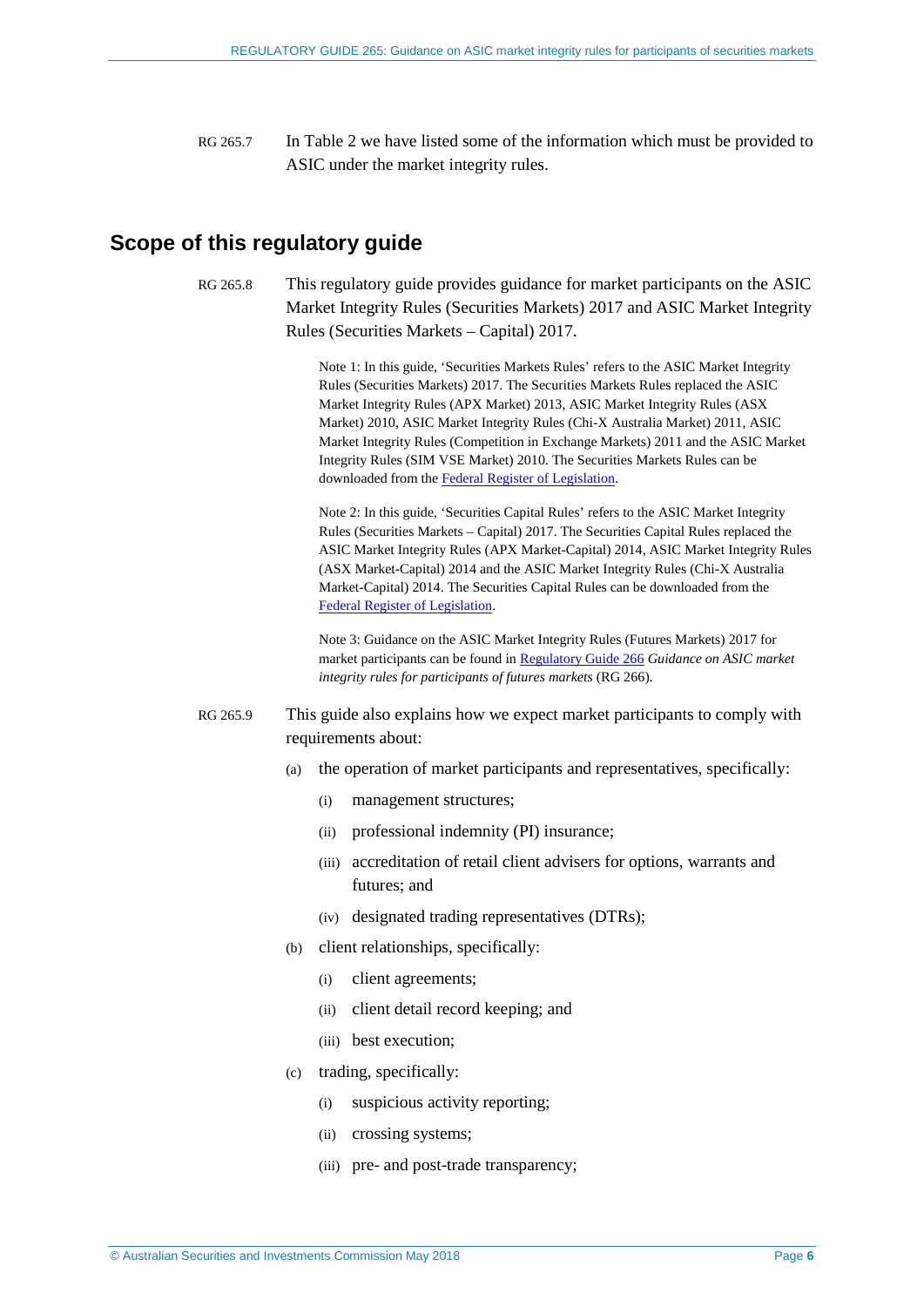- (iv) regulatory data; and
- (v) trades under rules of a market operator; and
- (d) capital requirements.
- RG 265.10 This guide does not cover the operating rules of market operators or clearing and settlement (CS) facility operators.

# <span id="page-6-0"></span>**Related guidance**

RG 265.11 [Table 1](#page-6-1) identifies other regulatory guides that may be relevant to market participants. This is not an exhaustive list.

> Note: Guidance on various obligations under the Securities Markets Rules that apply to market operators can be found i[n Regulatory Guide 172](http://www.asic.gov.au/regulatory-resources/find-a-document/regulatory-guides/rg-172-financial-markets-domestic-and-overseas-operators/) *Financial markets: Domestic and overseas operators* (RG 172).

#### <span id="page-6-1"></span>**Table 1: Related guidance**

| <b>Topic</b>                                                                                                                   | <b>ASIC regulatory quide</b>                                                                                                                                 |
|--------------------------------------------------------------------------------------------------------------------------------|--------------------------------------------------------------------------------------------------------------------------------------------------------------|
| The disciplinary process for breaches of all market<br>integrity rules                                                         | <b>Regulatory Guide 216 Markets Disciplinary Panel</b><br>(RG 216)                                                                                           |
| Notifying ASIC of significant breaches (or likely<br>breaches) by Australian financial services (AFS)<br>licensees under s912D | <b>Regulatory Guide 78 Breach reporting by AFS licensees</b><br>(RG 78)                                                                                      |
| Our approach to supervising compliance with the<br>AFS licensing obligations                                                   | <b>Regulatory Guide 104 Licensing: Meeting the general</b><br>obligations (RG 104) and Regulatory Guide 105<br>Licensing: Organisational competence (RG 105) |
| Information on electronic forms of disclosure                                                                                  | <b>Regulatory Guide 221 Facilitating digital financial</b><br>services disclosures (RG 221)                                                                  |
| Guidance on electronic trading and automated order<br>processing (AOP)                                                         | Regulatory Guide 241 Electronic trading (RG 241)                                                                                                             |
| Guidance on an AFS licensee's statutory obligation to<br>manage conflicts of interest (s912A(1)(aa))                           | Regulatory Guide 181 Licensing: Managing conflicts of<br><i>interest</i> (RG 181)                                                                            |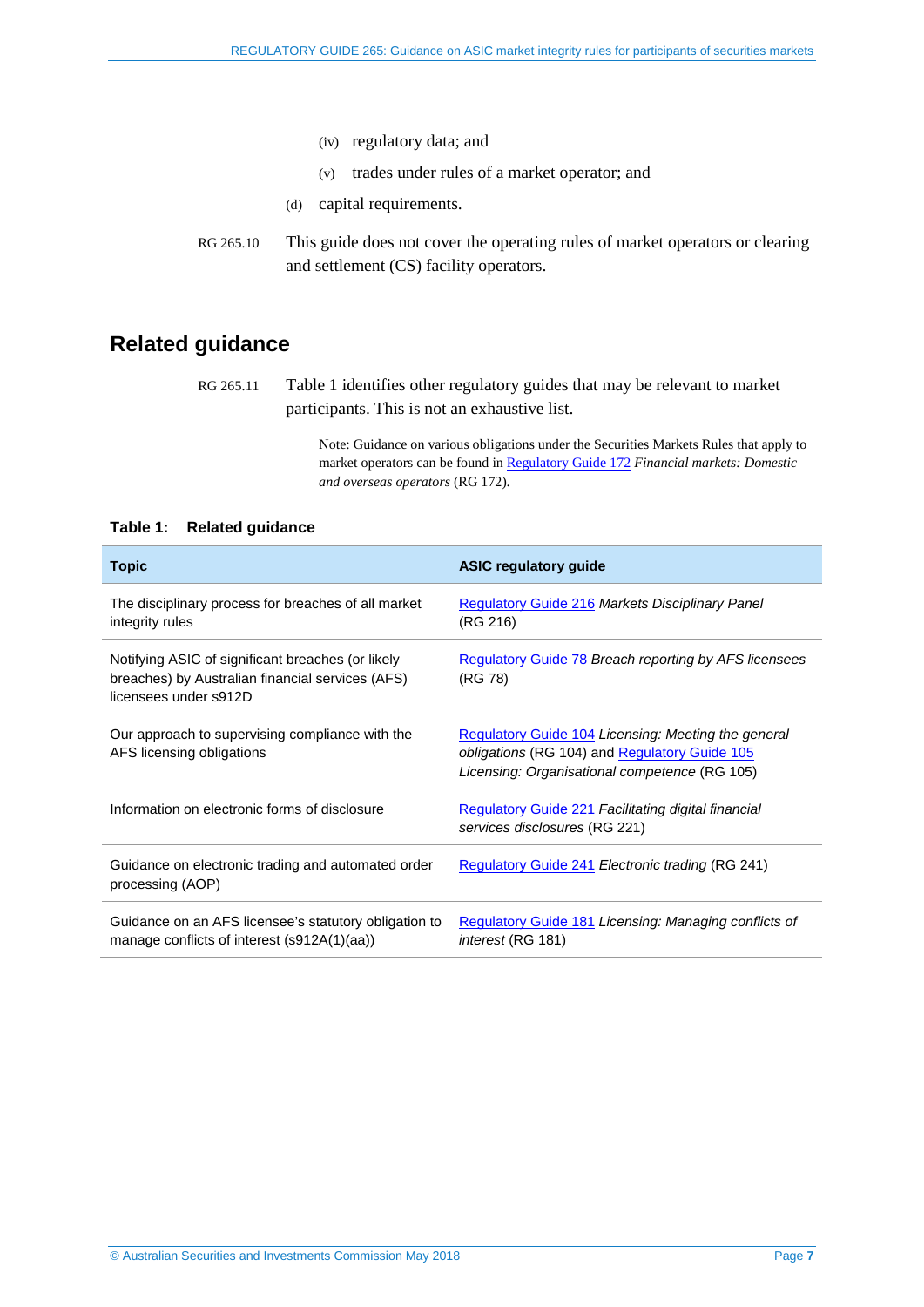# <span id="page-7-0"></span>**B Supervision of trading on domestic licensed financial markets**

### **Key points**

We are responsible for supervising trading on Australian domestic licensed financial markets.

We take a risk-based approach to surveillance of compliance with the market integrity rules and market participants' obligations under the Corporations Act.

## <span id="page-7-1"></span>**ASIC's supervisory responsibilities**

RG 265.12 We are responsible for supervising market participants, market operators and other prescribed entities for compliance with the market integrity rules. This is in addition to our role in supervising compliance by market participants with the market misconduct provisions of the Corporations Act (e.g. the prohibitions against insider trading, market manipulation and making false and misleading statements) and with the general obligations of AFS licensees.

> Note 1: For our approach to supervising compliance with the general obligations of AFS licensees under s912A of the Corporations Act, see RG 104 and RG 105.

Note 2: Guidance on market operators' obligations under the Securities Markets Rules can be found in RG 172.

Note 3: Our supervisory responsibilities do not extend to foreign-based markets that are licensed to operate in Australia under s795B(2) or to financial markets that are exempt from being licensed.

### **Supervision of compliance with market integrity rules**

RG 265.13 We take a risk-based approach to surveillance of compliance with the market integrity rules and market participants' obligations under the Corporations Act. In doing so, we consider the *Objectives and principles of securities regulation* set out by the International Organization of Securities Commissions (IOSCO).

> Note: IOSCO, *[Objectives and principles of securities regulation](https://www.iosco.org/library/pubdocs/pdf/IOSCOPD323.pdf)* (PDF 187 KB), report, 10 June 2010.

- RG 265.14 We perform risk assessments of participants and, where necessary, conduct targeted surveillance of suspected misconduct.
- RG 265.15 We are responsible for any investigation and action in relation to an alleged breach of the market integrity rules.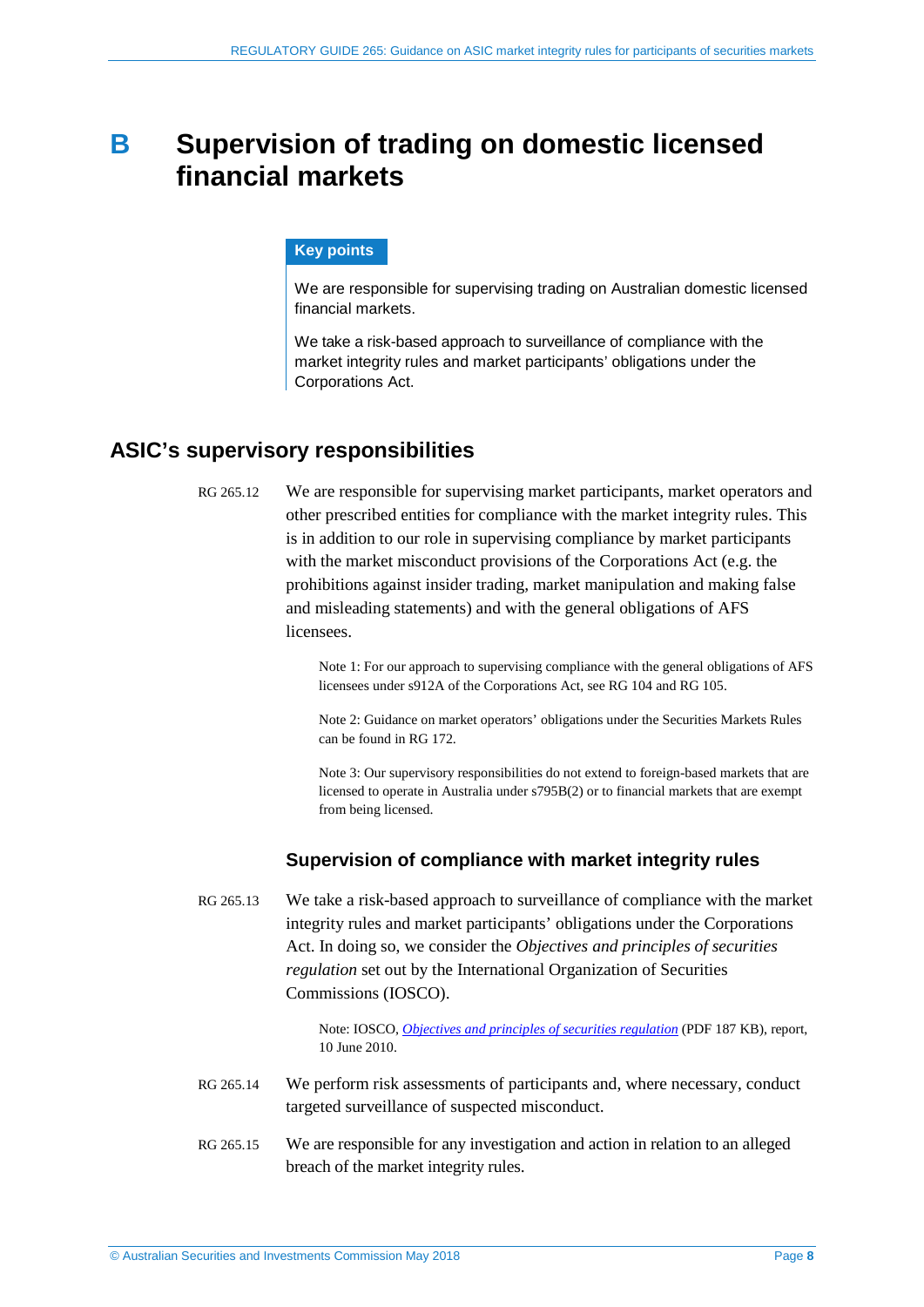#### **Guidance notes**

RG 265.16 In assessing a market participant's compliance with the market integrity rules, we will seek to follow existing relevant published interpretation contained in old ASX guidance notes. The old ASX guidance notes that remain relevant are listed in the appendix.

### **Market surveillance**

- RG 265.17 To promote market integrity, we monitor on-market trading activity, including activity in relation to cash market products, options market contracts and futures market contracts, through a variety of computerised systems.
- RG 265.18 Our Market Surveillance team makes inquiries of market operators, participants, listed entities, clients and others, using compulsory powers where necessary.

### **Disciplinary process**

RG 265.19 The disciplinary process for breaches of the market integrity rules is contained in RG 216. The Markets Disciplinary Panel (MDP) exercises ASIC's power to issue infringement notices and accept enforceable undertakings relating to breaches of the market integrity rules. RG 216 provides guidance on the processes by which matters will be referred to, and dealt with by, the MDP.

## <span id="page-8-0"></span>**How ASIC works together with market licensees**

RG 265.20 Australian market licensees are responsible for the operation of their markets and are required to set operating rules for their markets. These operating rules govern how trading can take place on the market and may, where relevant, deal with entities trading on the market's official list. Market licensees are responsible for monitoring and enforcing compliance with their operating rules.

> Note: Guidance on market licensee obligations under the Corporations Act and, for domestic licensees, under the Securities Markets Rules and Futures Markets Rules, can be found in RG 172.

RG 265.21 ASIC and market licensees conduct site visits of market participants and, where appropriate, share information on supervisory practices.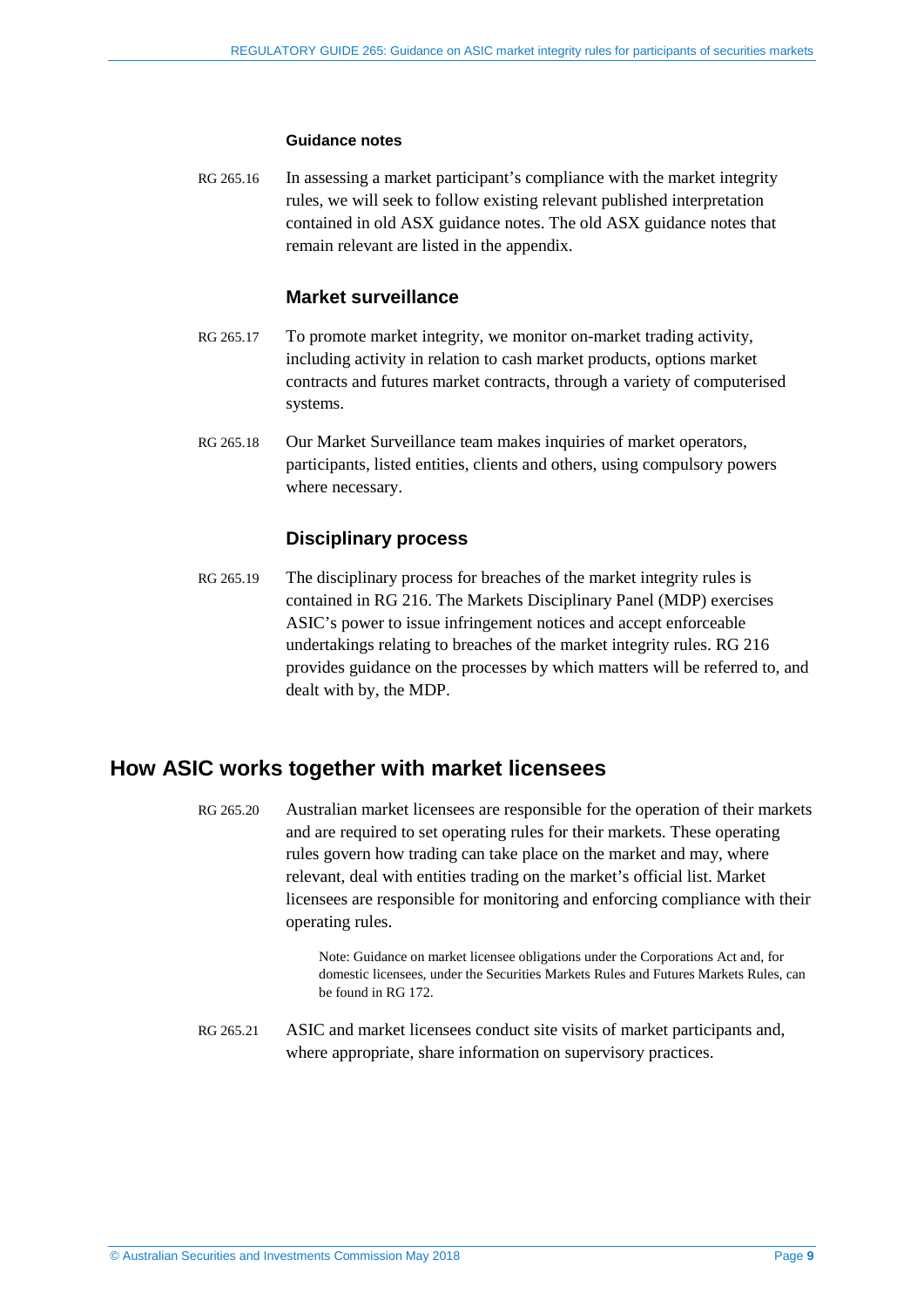# <span id="page-9-0"></span>**Status of notifications, consents, waivers, etc., given before 1 August 2010**

RG 265.22 Unless ASIC determines that it should be amended or revoked, any written:

- (a) waiver, exemption, consent, recognition, accreditation, approval, determination or notification given by a market operator to a participant under the operating rules of a market, where those rules are incorporated into the market integrity rules; and
- (b) notification or certification given by market participants to market operators under the operating rules of a market, where those rules are incorporated into the market integrity rules,

is grandfathered and taken to be given by ASIC so as to continue in its existing form, and continue to have the same effect as given under the operating rules: reg 10.15.04 of the Corporations Regulations.

Note: Rule 1.6.1 of the Securities Markets Rules provides additional transitional arrangements to ensure the continuity of the status of notifications and certifications given by a market participant to ASIC in accordance with the market integrity rules in force immediately prior to 7 May 2018.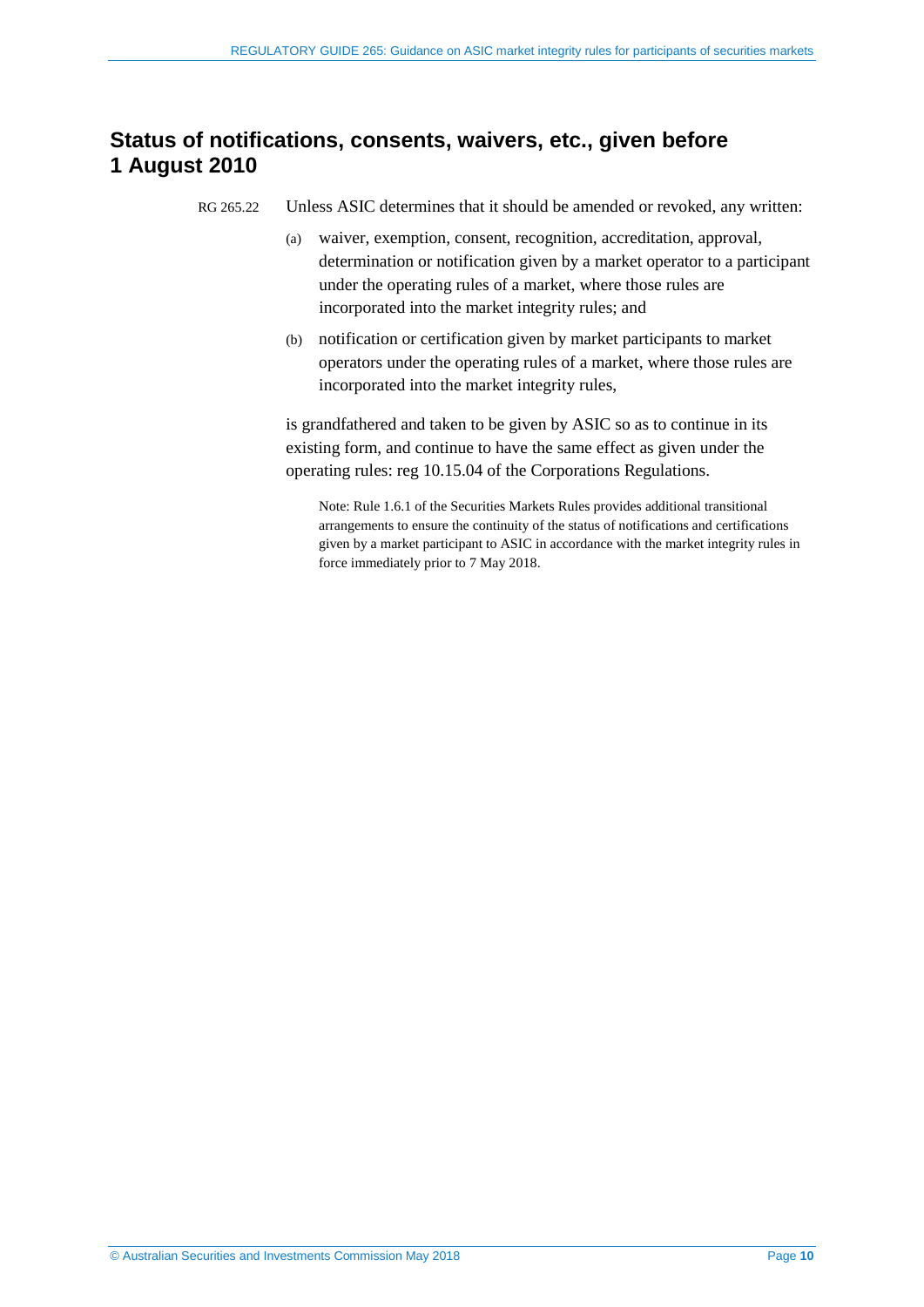# <span id="page-10-0"></span>**C ASIC market integrity rules**

### **Key points**

The market integrity rules are made by ASIC and apply to market operators, market participants, other prescribed entities and financial products traded on a licensed market.

We will consult on future amendments to the market integrity rules as required.

We are responsible for supervising compliance with the market integrity rules. We are also responsible for granting waivers from the obligation to comply with a provision of the market integrity rules.

# <span id="page-10-1"></span>**ASIC market integrity rules**

- RG 265.23 We are able to make market integrity rules under Pt 7.2A of the Corporations Act dealing with the activities or conduct of:
	- (a) licensed markets;
	- (b) persons in relation to licensed markets; and
	- (c) persons in relation to financial products traded on licensed markets.
- RG 265.24 The market integrity rules are legislative instruments and are subject to parliamentary scrutiny and possible disallowance by Parliament.

### **Ministerial consent to market integrity rules**

RG 265.25 We may not make a market integrity rule unless we have the written consent of the Minister. An exception applies for making emergency rules that are necessary, or are in the public interest, to protect people dealing in a financial product.

### **Future review and amendment to the market integrity rules**

- <span id="page-10-2"></span>RG 265.26 We will review the market integrity rules from time to time to make any adjustments required as a result of our experience in administering the rules; developments in the market and the international regulatory environment; and feedback from market operators, participants and clients.
- RG 265.27 We expect to consult on any future amendment of these rules.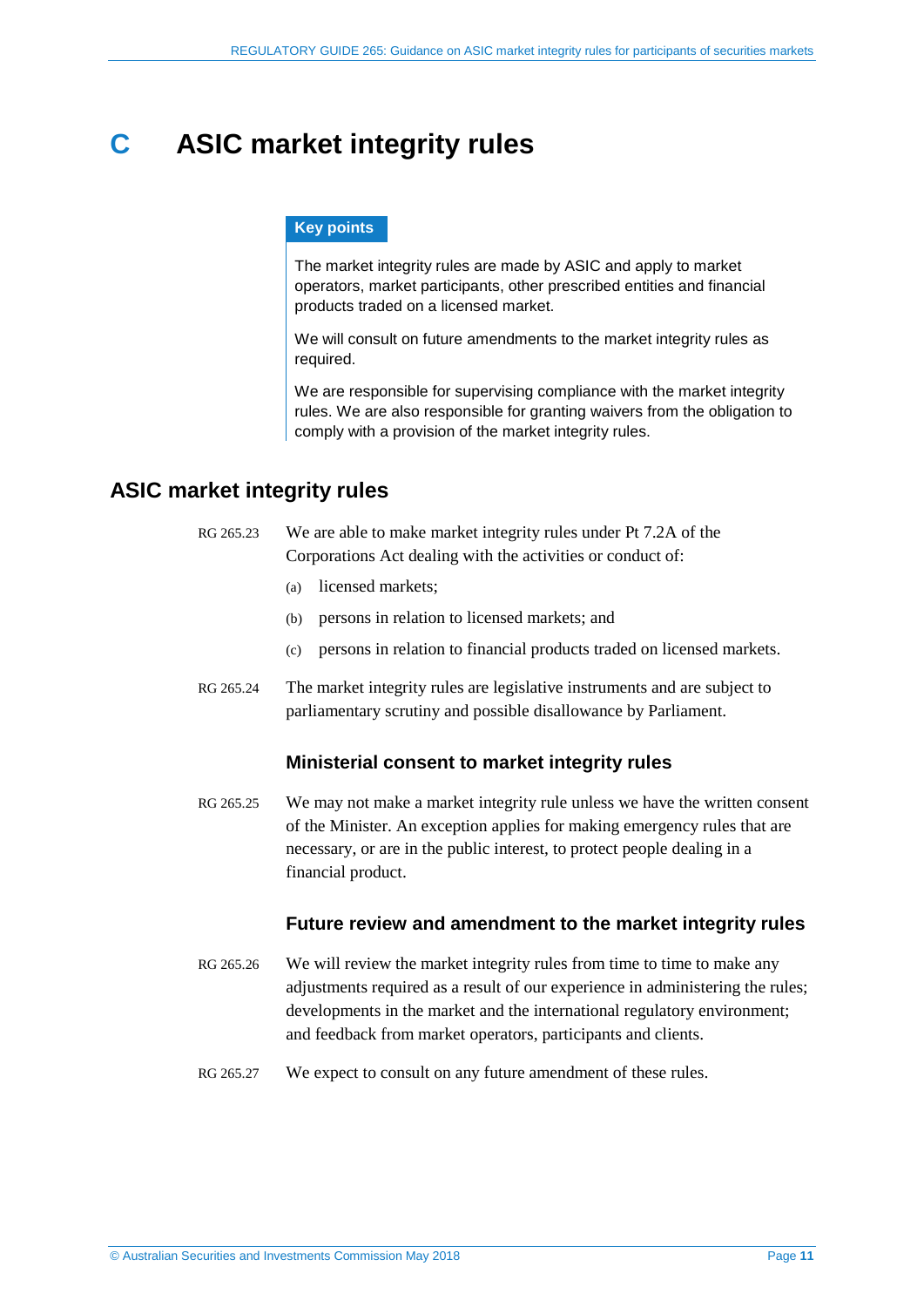## <span id="page-11-0"></span>**Waivers**

### **Power to grant a waiver of a market integrity rule**

- RG 265.28 We are able to grant waivers from the obligation to comply with a provision of the market integrity rules.
- RG 265.29 Any such waiver may be general, or limited to a particular case or category, and may be limited by such conditions as we think fit. If conditions are imposed on a waiver, all of the conditions must be complied with for the waiver to be effective. Failure to comply with a condition imposed on a waiver is a contravention of Rule 1.2.2. Further, failure to comply with a condition on a waiver may amount to a possible breach of the relevant market integrity rule waived.

Note: In this guide, 'Chapter 4', 'Part 4.2' and 'Rule 4.2.1' (for example) refer to a chapter, part or rule (respectively) of the Securities Markets Rules, unless otherwise specified.

RG 265.30 We may withdraw a waiver at any time. The waiver will cease to be effective from the time it is expressed to be withdrawn in writing. We will not grant a waiver retrospectively.

### **Approach to considering a market integrity rule waiver**

- RG 265.31 We will consider and determine all requests for a waiver of a market integrity rule on the basis of the facts, circumstances and merits of each request. In determining whether such a request should be granted, we will take into account commercial considerations against the need to maintain the integrity of the market.
- RG 265.32 Where appropriate, we may grant a waiver to a class of persons.

### **The process of requesting a waiver**

- RG 265.33 Any request for a waiver must be in writing. It should also include details of the market integrity rule to be waived, the person or class of persons seeking the waiver, the requested start date and duration of the waiver, the rationale for the waiver, all relevant facts and circumstances in support of the request, and any other relevant information.
- RG 265.34 Market participants may be refused a request if they fail to address all of the relevant issues. Similarly, failure to supply relevant information may cause a delay in finalising the request.
- RG 265.35 Should a commercially time-sensitive situation arise, we can consider such requests on an urgent basis, providing the participant has clearly demonstrated that the urgency results from factors beyond their reasonable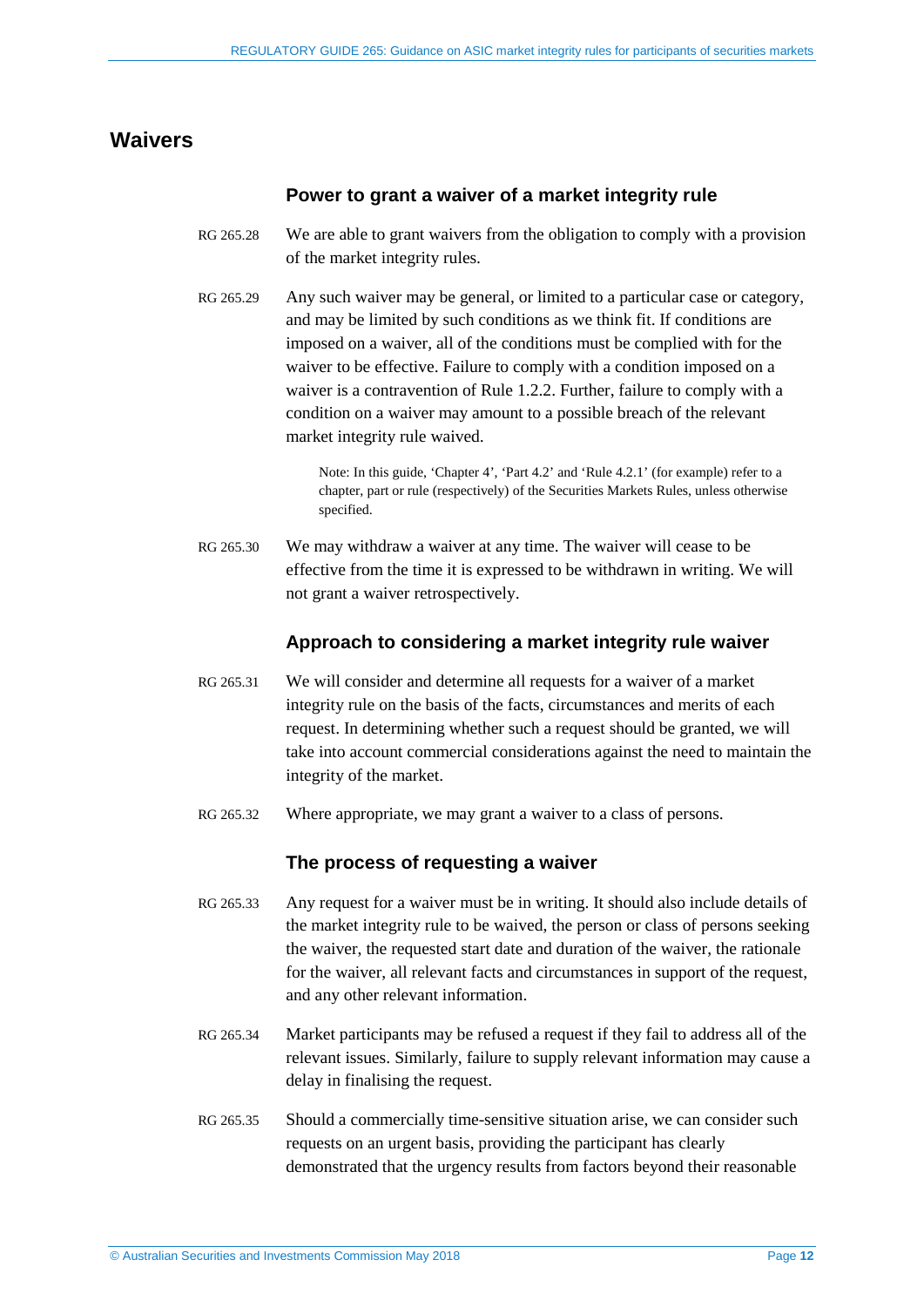control and that those factors could not reasonably have been foreseen. Selfimposed deadlines will not be a sufficient basis for urgent consideration.

RG 265.36 Applications for waivers should be made in writing and emailed to:

Senior Executive Leader, Market Supervision, ASIC [market.participants@asic.gov.au.](mailto:market.participants@asic.gov.au)

### **Publication of waivers**

- RG 265.37 We may publish notice of a waiver on our website. We maintain a public [register of waivers](http://asic.gov.au/regulatory-resources/markets/market-integrity-rules/register-of-waivers-granted-under-asic-market-integrity-rules/) on our website that contains details of:
	- (a) the date a waiver takes effect;
	- (b) the person or class of persons relieved from the obligation in the market integrity rule;
	- (c) the provision of the market integrity rule to which the waiver applies;
	- (d) brief reasons for the waiver; and
	- (e) any conditions that apply to the waiver.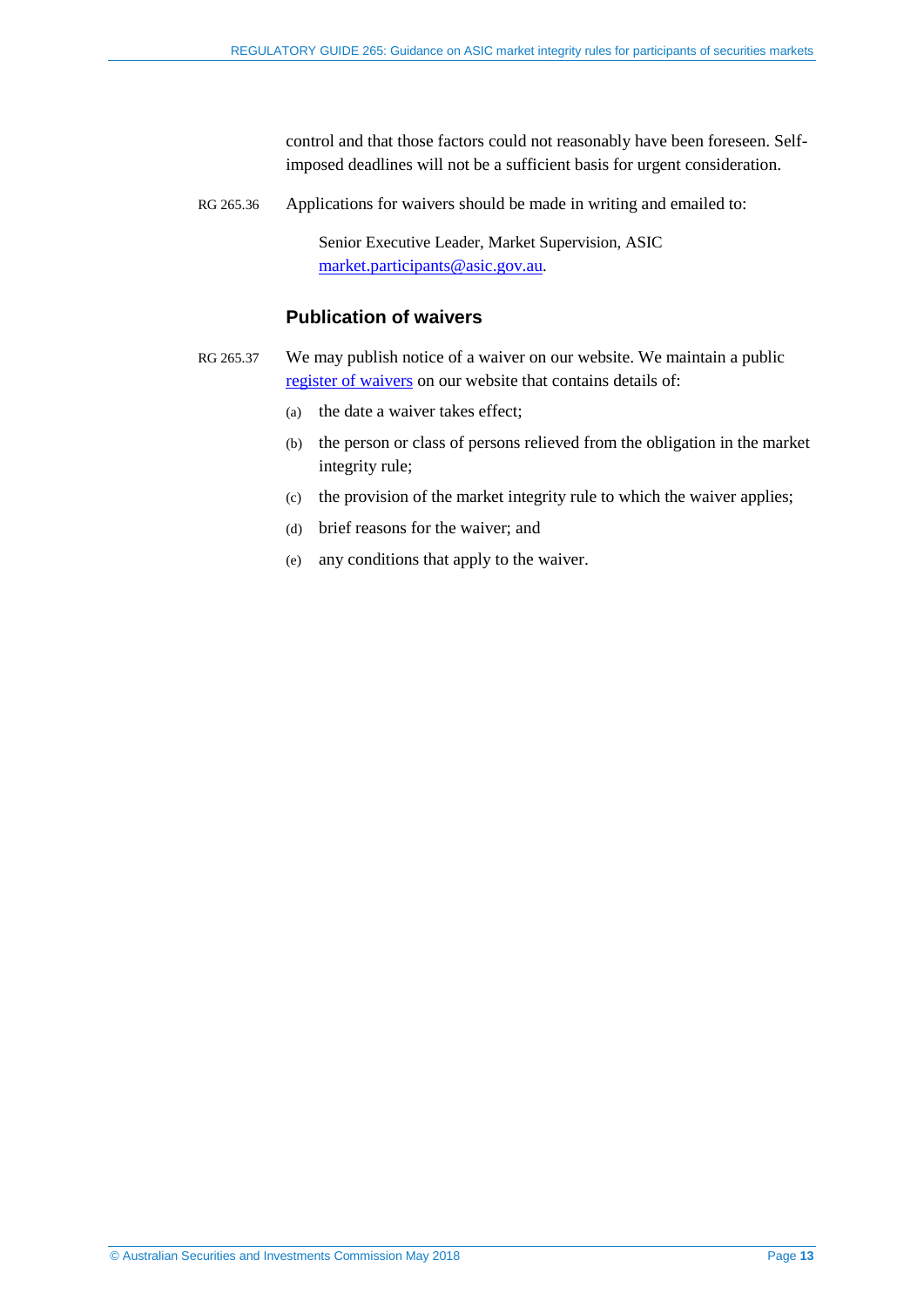# <span id="page-13-0"></span>**D** Communicating with ASIC

### **Key points**

Market participants can contact ASIC directly to ensure that market integrity matters are known and addressed in an efficient and timely manner.

Contact points include MECS, direct email and telephone access to the relevant ASIC teams to communicate issues and queries about markets, trading and participant conduct.

Breaches of the market integrity rules and/or provisions of the Corporations Act should be reported in accordance with the breach reporting procedures set out in RG 78.

# <span id="page-13-1"></span>**Forms**

| RG 265.38 | Details about the type of information that is required to be submitted to   |
|-----------|-----------------------------------------------------------------------------|
|           | ASIC in writing are contained in the market integrity rules. These rules do |
|           | not prescribe forms or a format in which to submit such information.        |
| RG 265.39 | Market participants may use the forms available on MECS to submit           |
|           | certain information to us as required under the market integrity rules. We  |
|           | will also accept information by any reasonable means, including by email to |
|           | market.participants@asic.gov.au                                             |
| RG 265.40 | Table 2 lists some of the matters market participants will need to notify   |

#### <span id="page-13-2"></span>**Table 2: What market participants must notify ASIC about**

| All market participants                   | Significant breaches (s912D)                                                                |
|-------------------------------------------|---------------------------------------------------------------------------------------------|
| <b>Securities markets</b><br>participants | Trust account reconciliation breaches (Rule 3.5.10)<br>Management structure (Rule 2.1.2)    |
|                                           | PI insurance: With related body corporate (Rule 2.2.2)<br>PI insurance: Claims (Rule 2.2.4) |
|                                           | Legal proceedings (Rule 2.2.5)<br>Suspicious activity reports (Rule 5.11.1)                 |
|                                           | Crossing systems (Chapter 5A)                                                               |
|                                           | Capital requirements (Securities Capital Rules)                                             |

ASIC about. Note that this list is not exhaustive.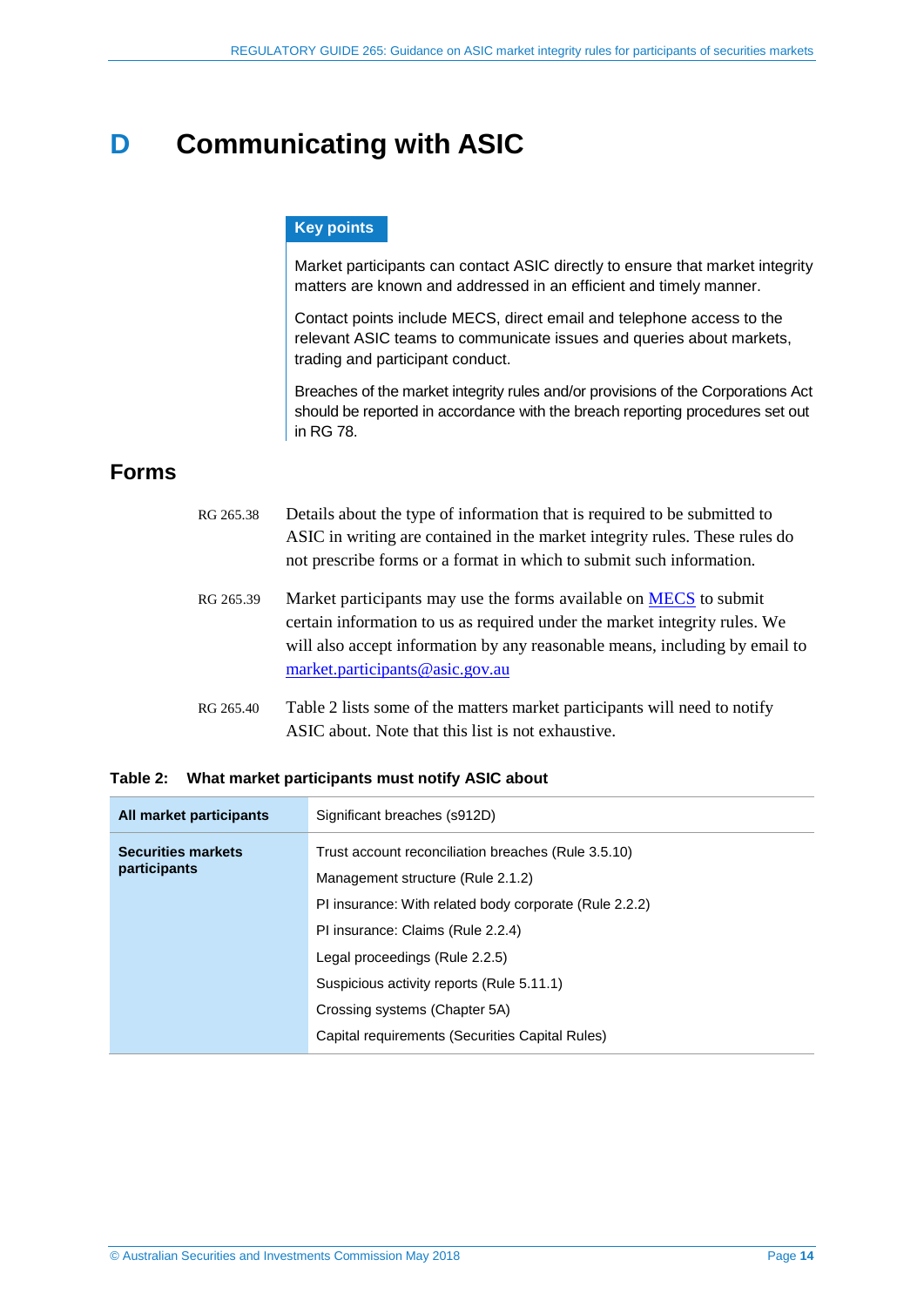# <span id="page-14-1"></span><span id="page-14-0"></span>**Contacting ASIC**

RG 265.41 The market integrity rules require market participants to provide ASIC with information and other notifications in certain circumstances. Information should be provided in the manner detailed in the relevant market integrity rule.

### **Written applications and requests**

RG 265.42 Requests and applications can be made to ASIC using the relevant form on [MECS.](http://asic.gov.au/online-services/market-entity-compliance-system/) Alternatively, these can be submitted by email to [market.participants@asic.gov.au](mailto:market.participants@asic.gov.au) with the subject line 'Attention: Senior Executive Leader, Market Supervision, ASIC'.

### **MECS**

RG 265.43 Market participants can submit a range of applications and notifications using the forms available o[n MECS.](http://asic.gov.au/online-services/market-entity-compliance-system/) Where a form is available on MECS, participants should use MECS to make the application or notification.

### **Telephone hotline**

RG 265.44 Market participants can directly contact the relevant ASIC teams by calling our telephone hotline on 1300 029 454 between 9 am and 5 pm Eastern Standard Time on market trading days. The hotline is for communicating with ASIC about live markets trading issues, non-live markets queries, general participant queries, notifications and exemptions. Participants can also call ASIC's Infoline on 1300 300 630.

### **Email**

<span id="page-14-2"></span>RG 265.45 There are four email addresses set up for use by market participants for market- and participant-related matters: see [Table 3](#page-14-3) for details.

#### <span id="page-14-3"></span>**Table 3: ASIC email addresses for use by market participants**

| <b>Email address</b>             | To be used for:                                                | Examples of information, applications and<br>notifications                                                                             |
|----------------------------------|----------------------------------------------------------------|----------------------------------------------------------------------------------------------------------------------------------------|
| fsr.breach.reporting@asic.gov.au | Significant breaches<br>under s912D of the<br>Corporations Act | Significant breaches (or likely breaches) of market<br>integrity rules must be reported to ASIC. Further<br>quidance is given in RG 78 |
| markets@asic.gov.au              | Matters relating to                                            | Concerns or queries about trading anomalies                                                                                            |
|                                  | markets and trading                                            | Queries about unexplained market events                                                                                                |
|                                  |                                                                | Reports of suspicious market trades or behaviour                                                                                       |
|                                  |                                                                | Concerns about misconduct in the market                                                                                                |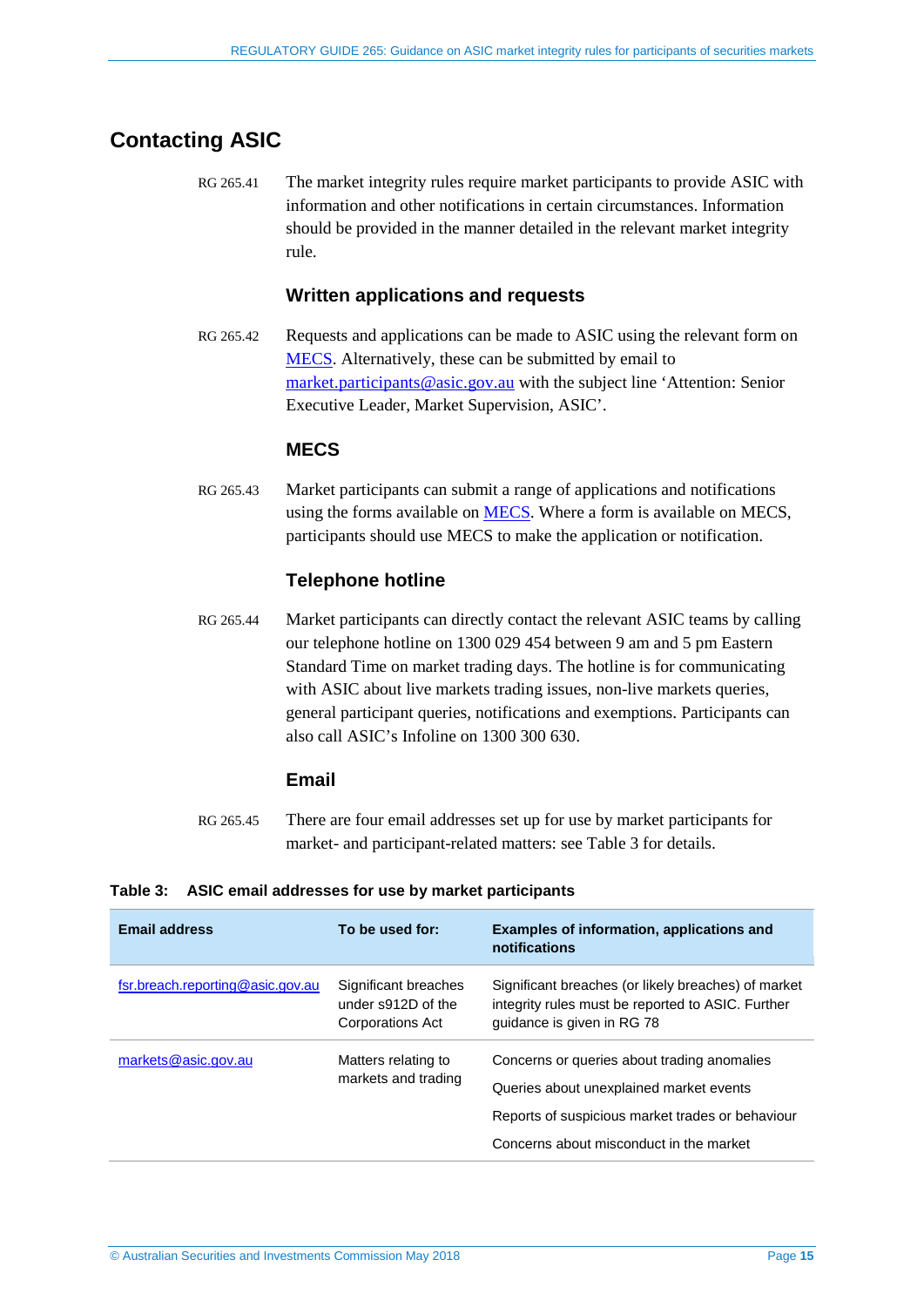| <b>Email address</b>            | To be used for:                | Examples of information, applications and<br>notifications                                                                                                                                                 |
|---------------------------------|--------------------------------|------------------------------------------------------------------------------------------------------------------------------------------------------------------------------------------------------------|
| market.participants@asic.gov.au | Participant-related<br>matters | Applications, including:<br>• waiver applications; and<br>• AOP certification                                                                                                                              |
|                                 |                                | Notifications, including:                                                                                                                                                                                  |
|                                 |                                | • notification of a claim, potential claim, or<br>circumstances that might give rise to a claim,<br>under the participant's PI insurance;                                                                  |
|                                 |                                | • commencement of legal proceedings that may<br>impact on market integrity rules;                                                                                                                          |
|                                 |                                | • notification of a failure to perform a trust account<br>reconciliation in accordance with Rule 3.5.8 or<br>3.5.9 (if not reportable as a significant breach<br>under s912D of the Corporations Act); and |
|                                 |                                | • any other notifications to ASIC required under<br>the market integrity rules relating to the<br>participant's business and capital requirements                                                          |
|                                 |                                | Other information, including:                                                                                                                                                                              |
|                                 |                                | • retail adviser accreditation; and                                                                                                                                                                        |
|                                 |                                | • any other information relating to the participant                                                                                                                                                        |
| crossing.systems@asic.gov.au    | Reports in relation to         | Notifications, including:                                                                                                                                                                                  |
|                                 | crossing systems               | • intention to operate a crossing system;                                                                                                                                                                  |
|                                 |                                | • monthly reporting on trading activity and system<br>changes; and                                                                                                                                         |
|                                 |                                | • public disclosure about crossing system<br>operations                                                                                                                                                    |

# <span id="page-15-0"></span>**When to contact ASIC**

| RG 265.46 | As stated above, we are responsible for supervising trading activities by    |
|-----------|------------------------------------------------------------------------------|
|           | market participants to ensure market integrity. As such, we can be contacted |
|           | about conduct and activities that occur on domestic licensed financial       |
|           | markets.                                                                     |

- RG 265.47 Australian market licensees retain responsibility for the operation of their markets. Queries about the operations and processes of markets should be directed to the relevant market operator.
- RG 265.48 In general terms, if your issue relates to an obligation or conduct covered by the market integrity rules or provisions of the Corporations Act, you should contact ASIC. The following examples indicate the sorts of matters that might arise and who to contact.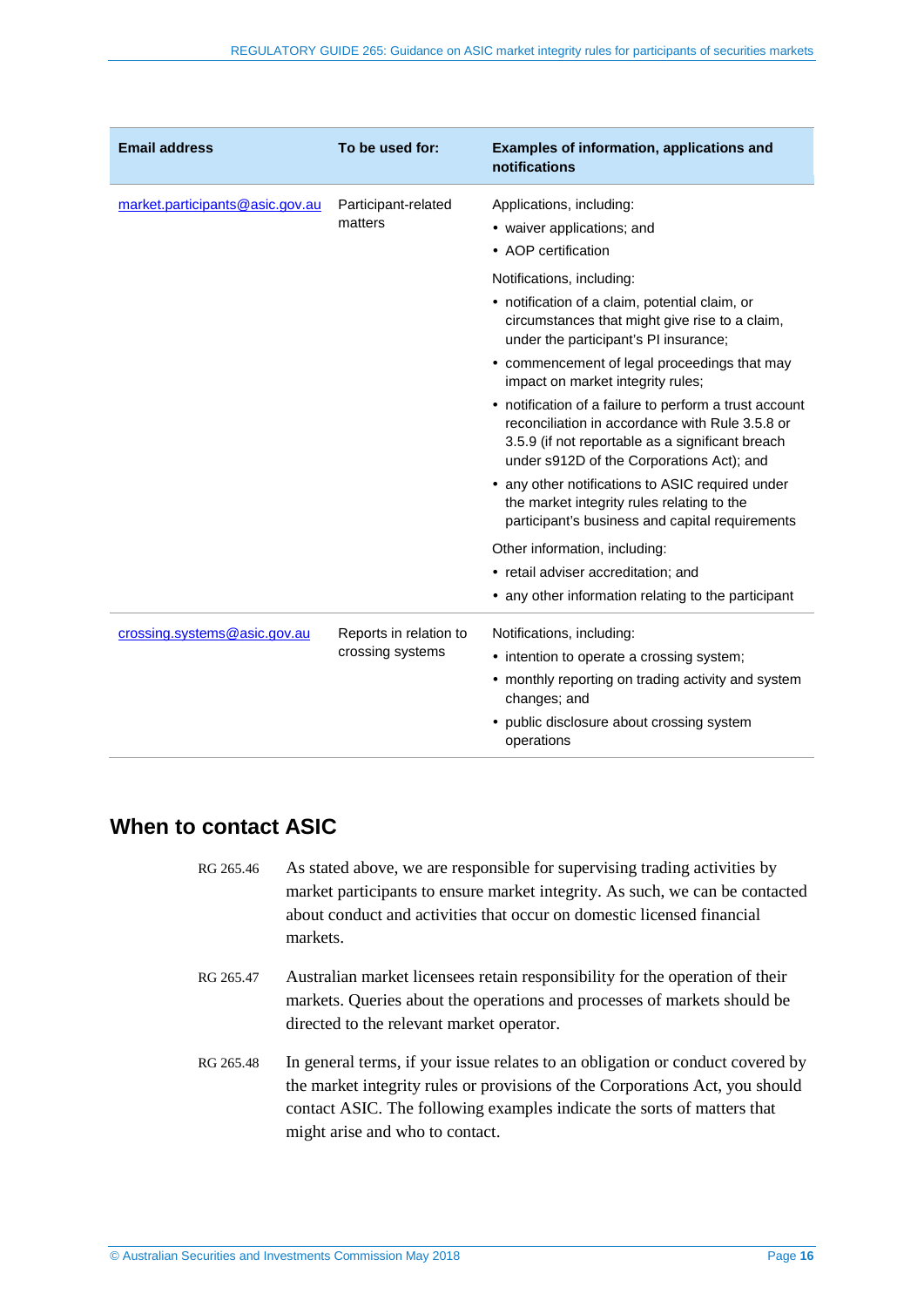#### **Example 1: Crossings**

Participant A has a trading-related query about conducting crossings.

• Participant A should contact the relevant market operator as this is an operational issue.

#### **Example 2: Market manipulation**

Participant A has a trading-related query about possible market manipulation by one of their clients.

• Participant A should contact ASIC.

#### **Example 3: Trade cancellations**

Participant A has a trading-related query about trade cancellations.

• Participant A should contact the relevant market operator.

# <span id="page-16-0"></span>**Significant breach reporting to ASIC**

- RG 265.49 Breaches (or likely breaches) of market integrity rules may constitute reportable breaches for AFS licensees under s912D. If certain breaches of the market integrity rules are required to be reported under s912D, they need to be reported to ASIC. The process for reporting breaches to ASIC under s912D and reporting significant breaches of market integrity rules to ASIC is the same.
- RG 265.50 Guidance on how to notify ASIC of significant breaches (or likely breaches) by AFS licensees under s912D is set out in RG 78. Written breach reports should be emailed to [fsr.breach.reporting@asic.gov.au.](mailto:fsr.breach.reporting@asic.gov.au)

Note: See RG 78 for further guidance on the process for reporting significant breaches to ASIC, and how we deal with breach notifications.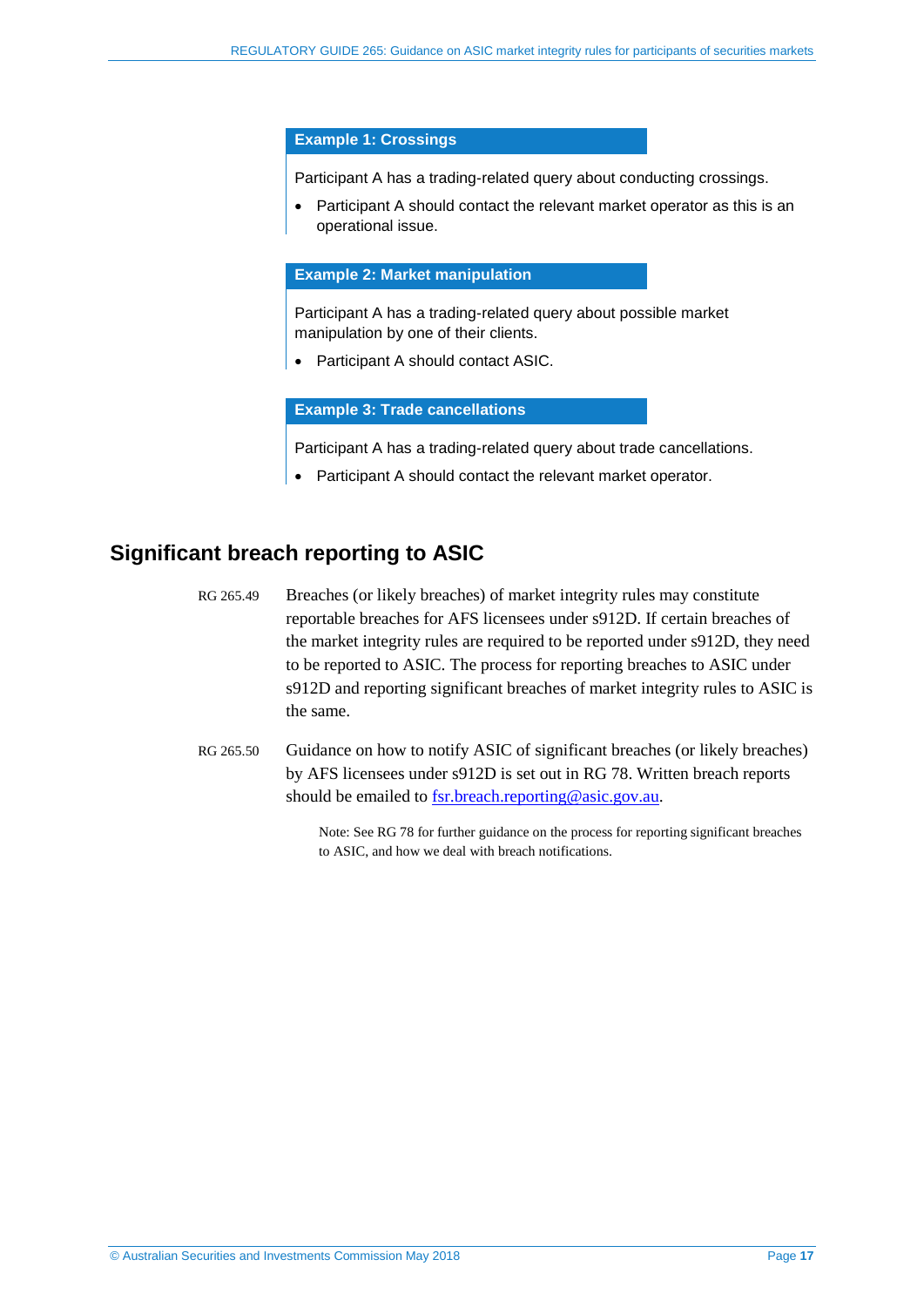# <span id="page-17-0"></span>**E Operational requirements**

### **Key points**

This section provides guidance for market participants and representatives on complying with operational requirements contained in the market integrity rules. These requirements relate to:

- management structures;
- professional indemnity (PI) insurance;
- accreditation for retail client advisers for options, warrants and futures; and
- designated trading representatives (DTRs).
- RG 265.51 This section of the regulatory guide provides guidance on complying with a range of operational requirements contained in the Securities Markets Rules.

## <span id="page-17-1"></span>**Management requirements**

### **Management structure**

- RG 265.52 Market participants must have appropriate management structures and supervisory policies and procedures to comply with the Corporations Act, relevant market integrity rules and market operating rules. Part 2.1 sets out minimum management requirements for market participants.
- RG 265.53 Rule 2.1.1 requires a market participant to have appropriate management structures in place covering all of its businesses and conduct relating to securities markets. Although 'management structure' is not defined, Rule 2.1.1 provides that a market participant's management structure is to ensure that:
	- (a) it has operations and processes in place that are reasonably designed, implemented and function to achieve compliance with the Securities Markets Rules and market operating rules;
	- (b) those operations and processes are supervised by supervisory staff with appropriate supervisory skills, knowledge and experience; and
	- (c) its supervisory staff have sufficient seniority and authority to exercise control, leadership, influence and supervision over the market participant's operations and processes.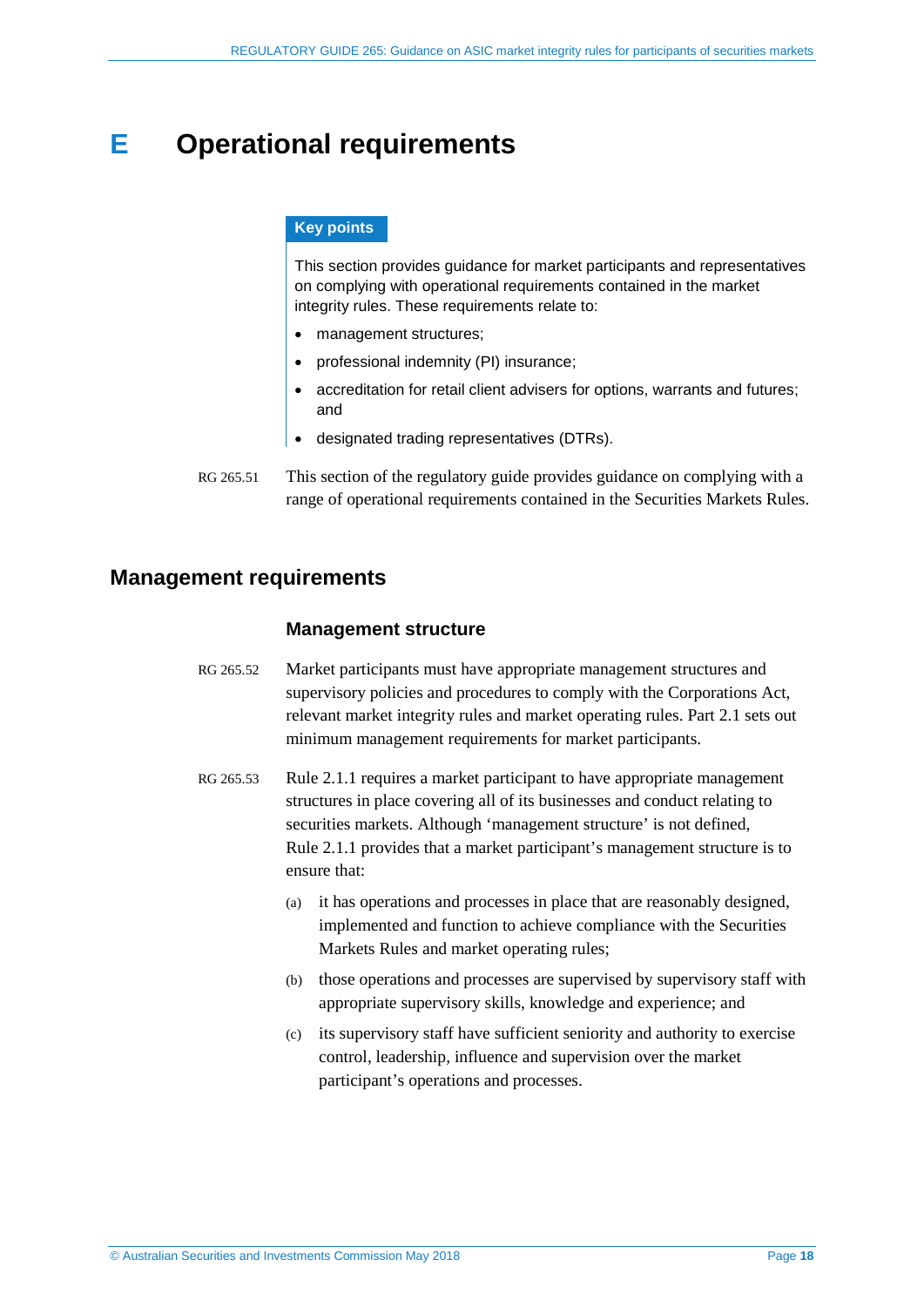### **Documenting the management structure and allocation of responsibilities**

RG 265.54 A market participant must also keep accurate records of its management structure and allocation of responsibilities among these supervisory staff: Rule 2.1.1(2). Such records should include:

- (a) an overview of the market participant's business model and business objectives, including the types of services and products offered by the organisation and physical office addresses;
- (b) if the market participant is part of a conglomerate group, a group structure chart which shows the relationship between the market participant, its parent company and other related bodies corporate;
- (c) the internal structure of the market participant's business, including a chart showing the individuals responsible for managing the business, their titles, responsibilities, roles and reporting lines (including alternative arrangements for when these individuals are on leave or out of the office);
- (d) a description of internal committees;
- (e) trading arrangements, including order management and trade execution, such as identifying supervisory staff managing these key functions or interactions with other participants;
- (f) clearing and settlement arrangements such as identifying supervisory staff managing these key functions or interactions with other participants where alternative clearing and settlement operations are used;
- (g) details of any outsourcing arrangements;
- (h) frameworks for supervision, risk management, corporate governance and complying with regulatory obligations;
- (i) monitoring, review and control processes and responsibilities; and
- (j) escalation and reporting processes.
- RG 265.55 A market participant's management structure records may incorporate by reference other frameworks, policies or procedures it has adopted and implemented. We expect that any such cross-reference in the management structure records would be accompanied by a brief summary of the relevant aspects of the framework, policy or procedure to preserve the usefulness and effectiveness of the management structure records.

### **New market participants must give management structure documents to ASIC**

RG 265.56 Under Rule 2.1.2, an entity that becomes a market participant on or after commencement of the Securities Markets Rules must, within 10 business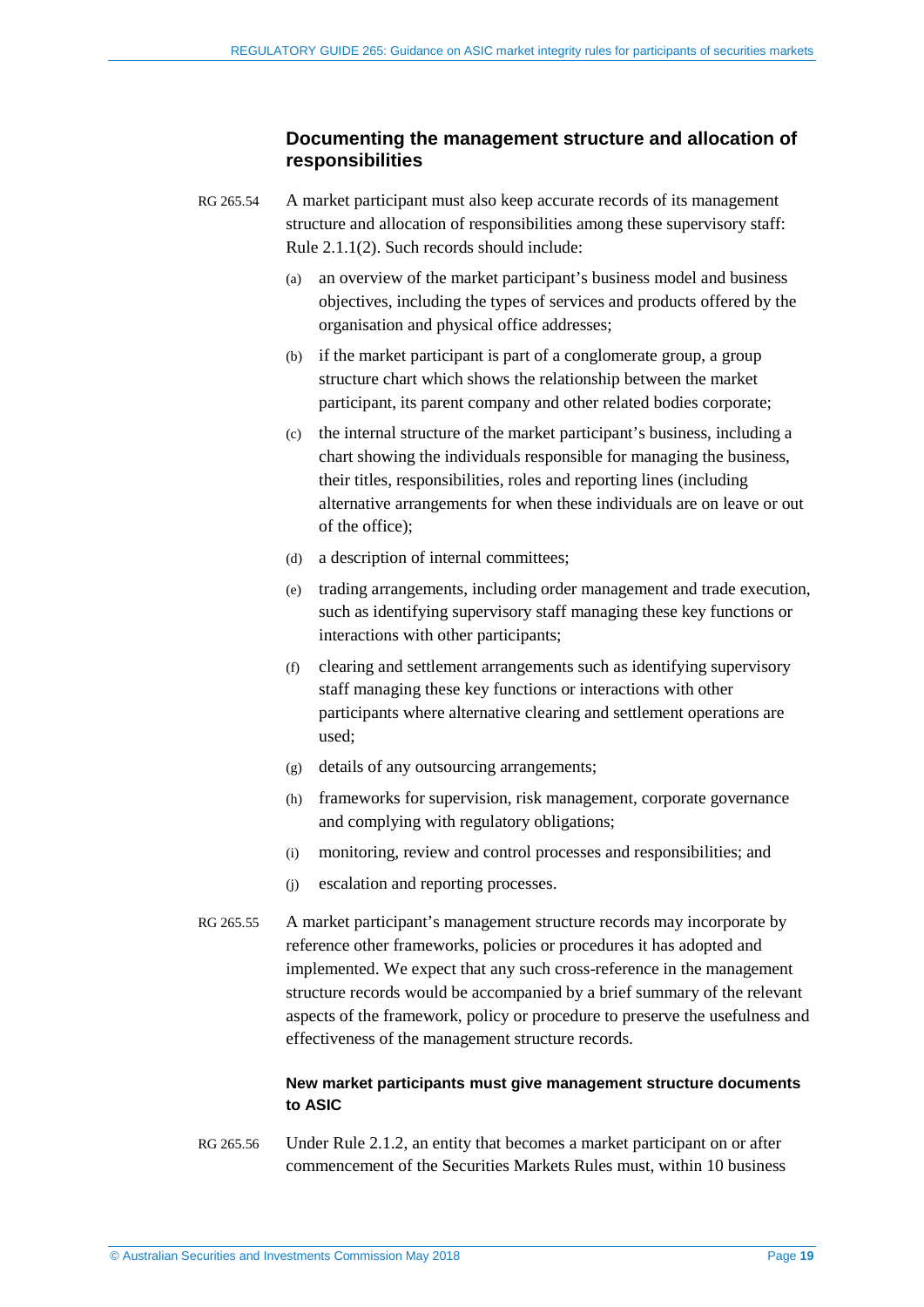days of becoming a market participant of the relevant market, give ASIC a document that sets out its management structure and the allocation of responsibilities among its supervisory staff.

RG 265.57 Notification to ASIC can be submitted using the relevant form on [MECS.](http://asic.gov.au/online-services/market-entity-compliance-system/) Alternatively, a market participant may send the notification by email to [market.participants@asic.gov.au.](mailto:market.participants@asic.gov.au)

#### **Significant changes in management structure**

- RG 265.58 A market participant must have accurate, up-to-date records of its management structure and the allocation of responsibilities among its supervisory staff: Rule 2.1.1(2).
- RG 265.59 As such we expect a market participant to review and update its documented management structure in the event of a significant change. A significant change in a market participant's management structure may include, but is not limited to:
	- (a) a change in directors, senior managers, supervisory staff or other key staff including senior staff responsible for overseeing the compliance function;
	- (b) a new business or change in business model, including a decision to conduct activities overseas;
	- (c) providing services for new products;
	- (d) rapid growth and expansion of the business;
	- (e) a change to risk management systems, risk oversight or the risk profile of business; and
	- (f) takeovers and mergers.
- RG 265.60 A market participant should consider the significance of a change to its management structure, taking into account the nature, scale and complexity of its business.
- RG 265.61 We may review management structures from time to time as part of our regular risk assessments of market participants' businesses. We take a riskbased approach to prioritising our surveillance activities and may use our compulsory information-gathering powers to obtain information about management structures and other matters as necessary.

### **Compliance and supervisory procedures**

RG 265.62 We expect market participants to adopt and implement management structures and supervisory procedures that are specifically tailored to the nature, scale and complexity of their business.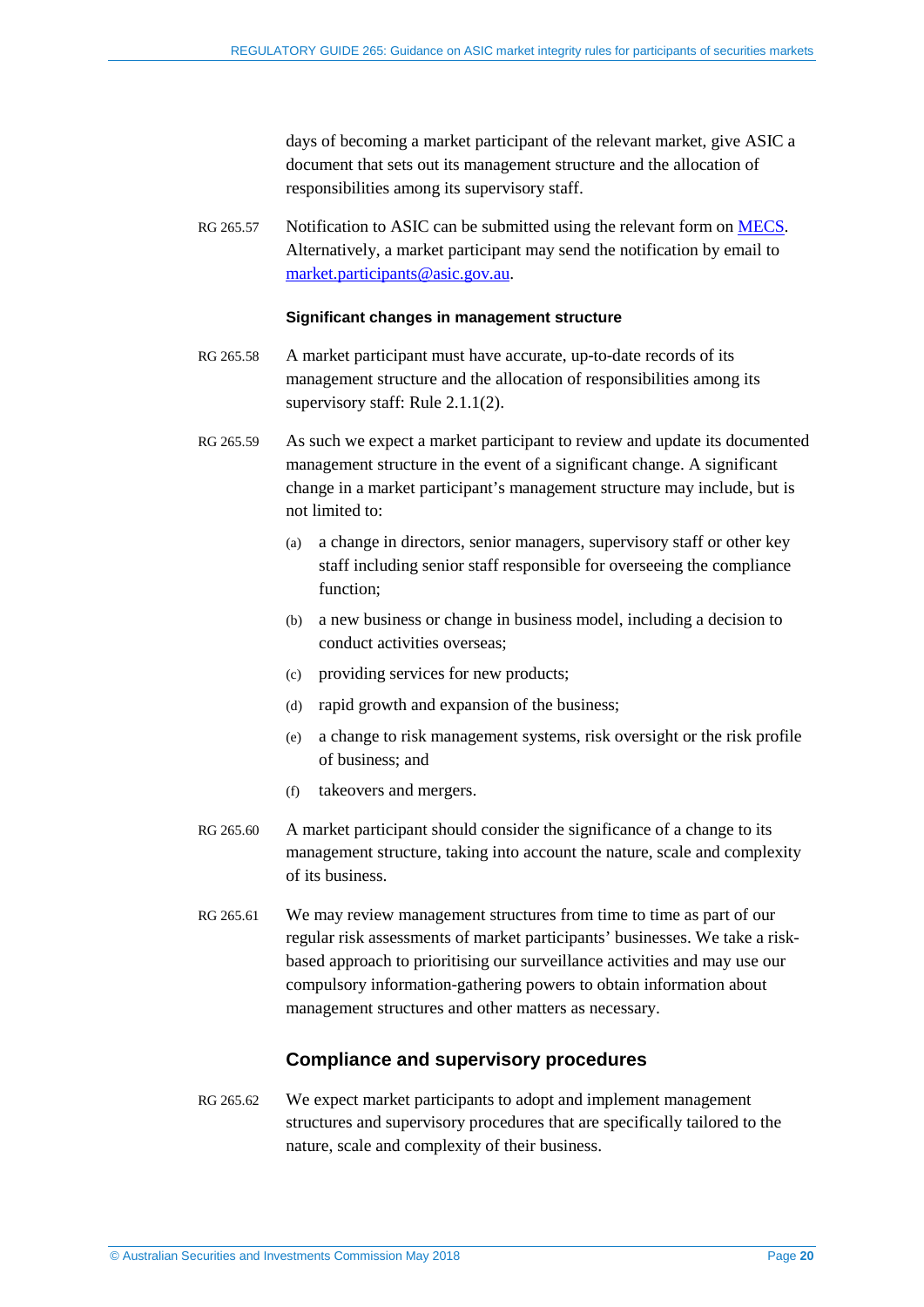- RG 265.63 Unless carefully adapted to the business, 'off-the-shelf' compliance and supervisory procedures are unlikely to reflect the actual practices of the market participant or the responsibilities allocated to its representatives, and so may not be appropriate to ensure compliance with their obligations.
- RG 265.64 Compliance and supervisory procedures are 'living' documents. Market participants should periodically review their compliance and supervisory procedures to assess whether they are still appropriate to ensure compliance with their obligations.

### **Compliance procedures**

- RG 265.65 A market participant must have appropriate compliance policies and procedures to ensure it and each person involved in its business comply with the Securities Markets Rules, the operating rules of each relevant market and the Corporations Act: Rule 2.1.3.
- RG 265.66 Appropriate compliance procedures should help a market participant's representatives to understand how its obligations apply to its particular business and the behaviours expected (and not permitted) by the participant to ensure it complies with those obligations. This approach fosters a strong focus on the causes of poor conduct and promotes responsible behaviour and high standards of integrity.
- RG 265.67 In our view, compliance procedures which merely restate the law provide insufficient guidance to a market participant's representatives about how it will comply with its obligations.

### **Supervisory procedures**

- RG 265.68 Distinct from compliance procedures, written supervisory procedures document the supervisory system that has been established to ensure that the compliance procedures are being followed, and to prevent and detect prohibited practices. For example, supervisory procedures may specify the actions and reviews that must be undertaken by supervisory staff and the frequency of the supervisory reviews.
- RG 265.69 Written supervisory procedures should be maintained by market participants and made easily accessible to all staff irrespective of their location.
- RG 265.70 We expect that, at a minimum, a market participant's written supervisory procedures should specify:
	- (a) the supervisory staff responsible for supervision of the market participant's business operations and processes, identified by name or title and position;
	- (b) the supervisory activities each supervisor is responsible for carrying out;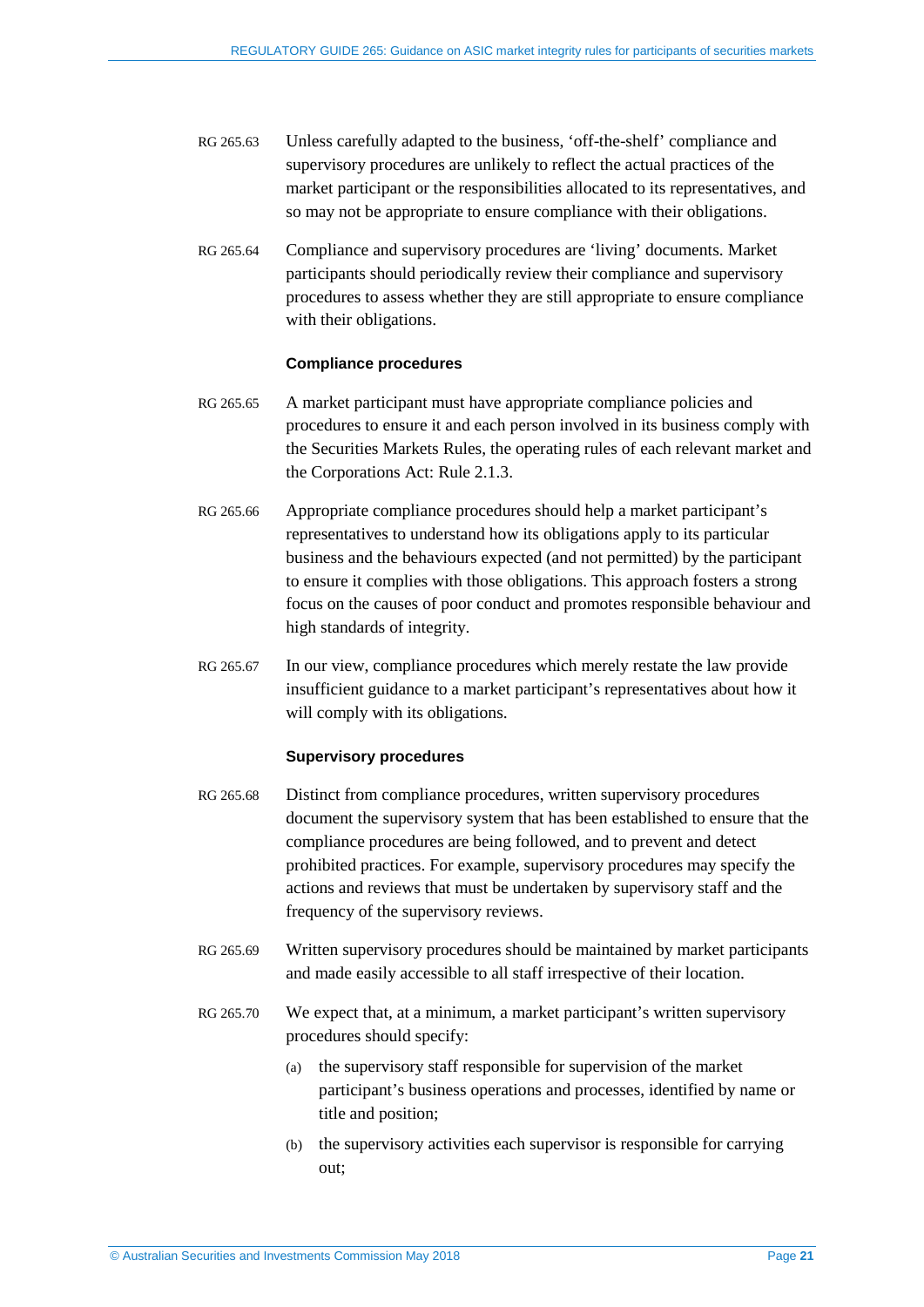- (c) the frequency with which the market participant requires those supervisory activities to be carried out;
- (d) any supervisory activities which the supervisory staff may delegate to other persons, taking into account any need for specific qualifications; and
- (e) the documentation that the market participant requires a supervisor to retain to demonstrate that their supervisory activities were carried out and the results of those activities.

### *Allocation of supervisory staff*

- RG 265.71 As noted above, a market participant must have in place a management structure which ensures that its operations and processes are supervised by one or more persons who have appropriate supervisory skills, knowledge and experience and sufficient seniority and authority to exert control, leadership, influence and supervision over those operations and processes: Rule  $2.1.1(1)(b)$ –(c).
- RG 265.72 A market participant's written supervisory procedures should clearly identify each person who has supervisory responsibilities within the market participant's business and the nature of those responsibilities. Where supervisory staff leave the organisation or take extended leave, a market participant should have a plan in place to ensure their supervisory responsibilities are carried out.
- RG 265.73 The supervisory staff who are responsible for the market participant's operations and processes should be identified by name and position title. We expect a market participant to maintain records relating to its allocation of, and any changes to, supervisory responsibilities given to its supervisory staff.
- RG 265.74 If joint supervisory responsibility for a function or task is given to two or more supervisors, a market participant should consider how the joint supervisory responsibility should be shared so that risks are appropriately managed.
- RG 265.75 A market participant is responsible for appointing appropriately qualified supervisory staff to its management structure. We expect that supervisory staff, in carrying out their managerial responsibilities, will lead and shape the compliance culture of the market participant. Therefore it is important that all its supervisory staff have an appropriate level of financial services industry knowledge relevant to the market in which they operate. This includes, among other things, understanding the type of business the market participant operates, the types of products in which it deals and the relevant compliance and regulatory obligations.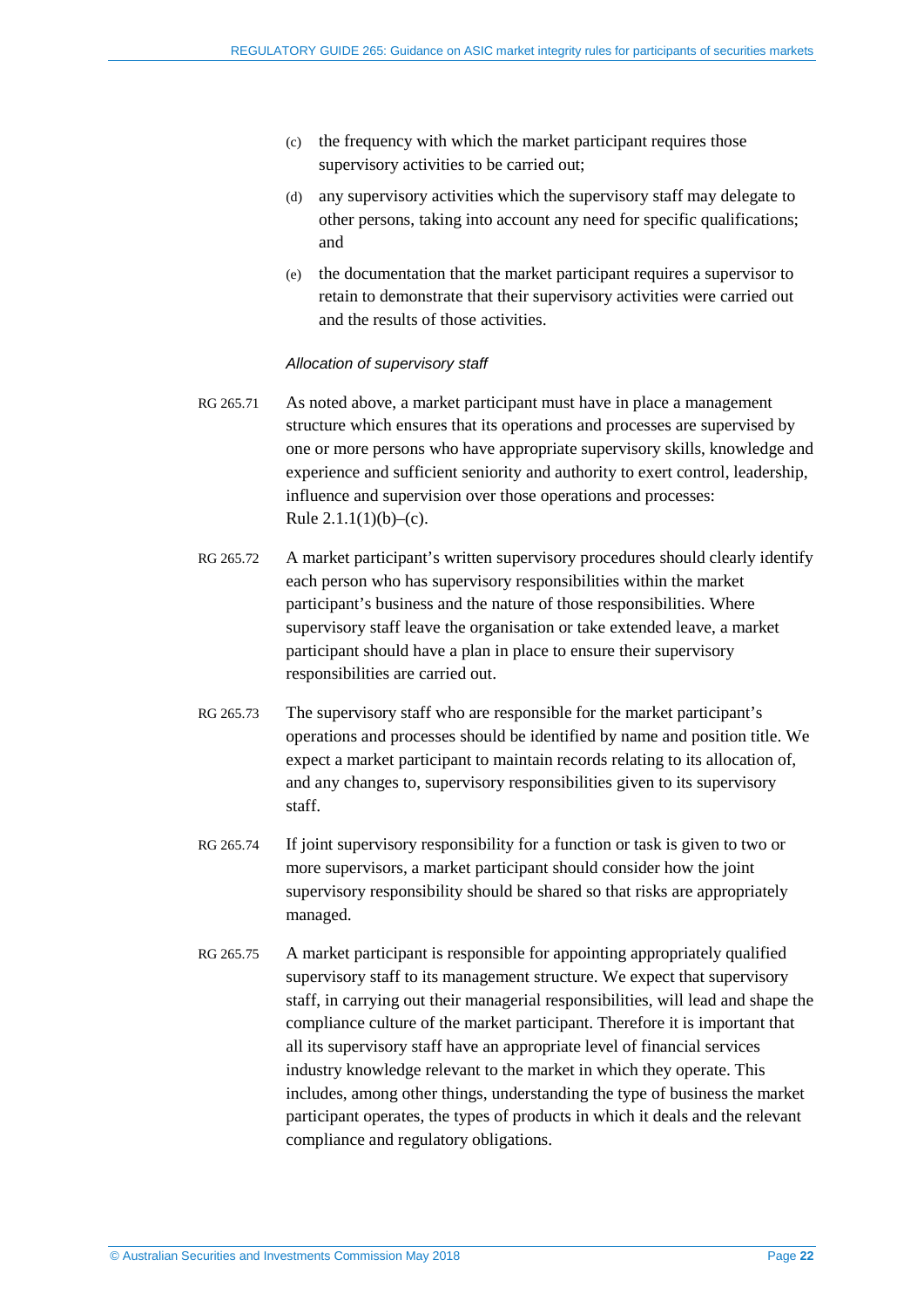RG 265.76 We expect a market participant's written supervisory procedures to set out:

- (a) any qualifications, skills and experience the market participant considers important in determining whether supervisory staff can fulfil their assigned responsibilities;
- (b) its procedures for determining and reviewing on an ongoing basis whether supervisory staff possess such qualifications, skills and experience; and
- (c) its methods for monitoring the performance of supervisory staff.
- RG 265.77 We acknowledge that one market participant's requirements may differ from that of another—for example, because of its AFS licence authorisations and obligations, its business activities, its internal policy requirements and its membership of an industry association and adoption of standards set by that association.
- RG 265.78 We expect that a market participant will periodically review (at least on an annual basis) whether each individual involved in the supervision of its business has the appropriate skills, knowledge and experience for the supervisory role they are performing. While we expect that completion of examinations and continuing education or training requirements will be key considerations, market participants are best placed to make an overall assessment of the supervisory skills, knowledge, experience, seniority and authority of their supervisory staff.

Note: The Securities Markets Rules do not adopt requirements in the ASIC Market Integrity Rules (APX), (ASX) or (Chi-X) relating to use of the title 'responsible executive' by market participants, notifications to ASIC about responsible executives and approval by ASIC of examinations written by industry providers that assess the knowledge and competency of supervisory staff.

#### *Activities should be independently assessed*

- RG 265.79 Supervisory responsibilities should be performed independently and with high standards of integrity.
- RG 265.80 A market participant should not make a representative responsible for supervising their own activities. For instance, the head of trading should not be responsible for setting his or her own trading limits. Such an arrangement would demonstrate weakness in the participant's risk management systems and arrangements for managing conflicts of interest arising in its financial services business.

Note: 'Representative' has the meaning given by s910A of the Corporations Act.

#### *Supervision of representatives*

RG 265.81 We expect a market participant to assign responsibility for supervising the conduct of each of its representatives to one or more of its supervisory staff who are competent to do so. In our view, it is not necessary for the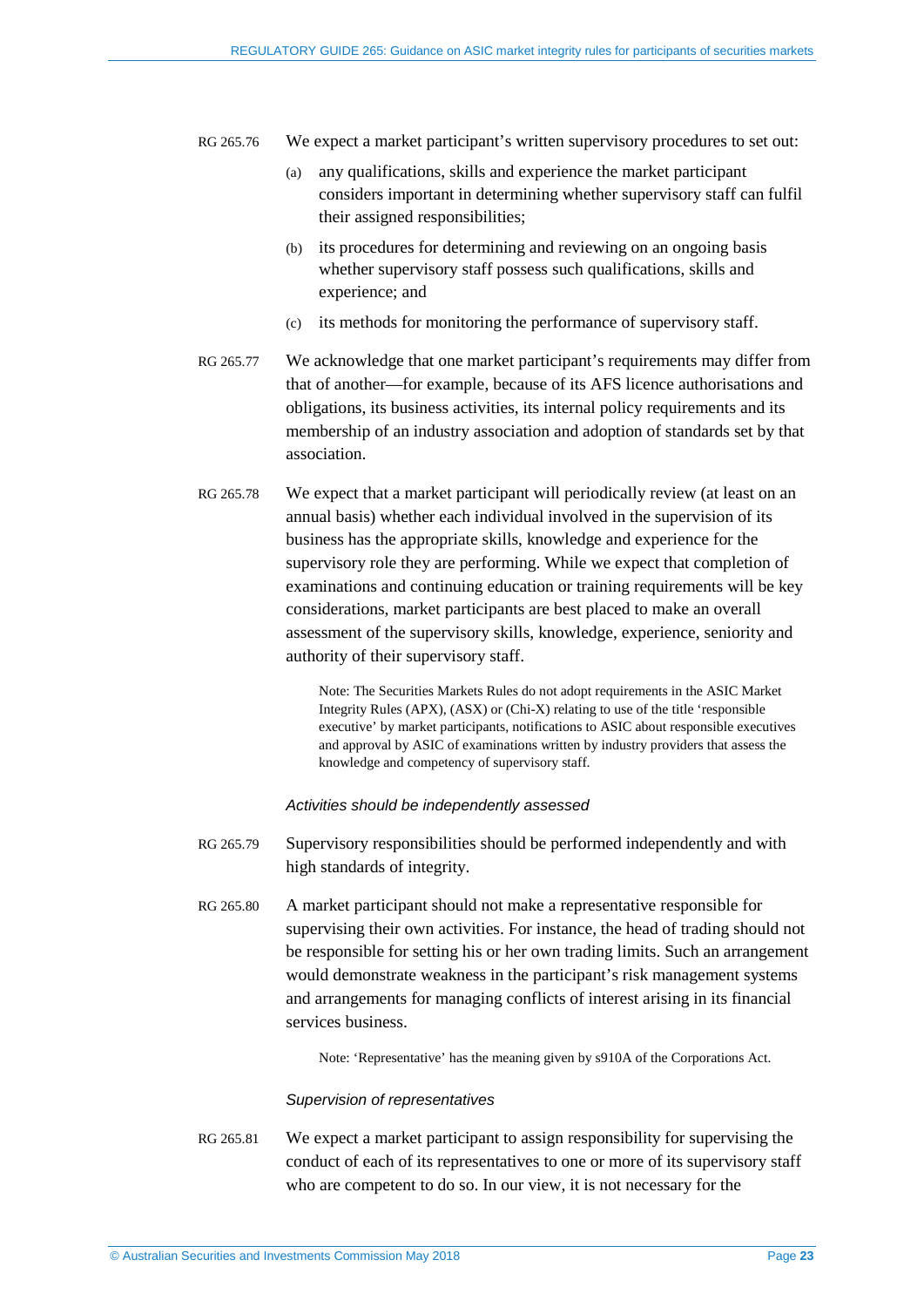representative to be a direct report of the responsible supervisory staff. However, there should be a clear and documented connection between the activities of the representative and the responsibilities of the supervisor.

RG 265.82 We expect these responsibilities to be documented in the market participant's management structure and allocation of supervisory responsibilities.

#### *Documenting supervisory activities*

- RG 265.83 A market participant's supervisory procedures should clearly describe the supervisory activities it will conduct, and who will conduct those activities.
- RG 265.84 We expect a market participant to maintain records of its supervisory activities, any incidents or breaches of its obligations encountered and how these incidents or breaches were addressed. When a market participant's supervisory actions in a particular matter are called into question, it is almost always to the market participant's advantage to have a written record of the supervisory actions that were taken. A written record will serve as helpful evidence that the supervisors considered an issue or problem and made good faith judgements about the proper course of action. It is in the interests of the market participant, its directors and supervisory staff to ensure these records are made and kept.
- RG 265.85 For this reason, a market participant's written supervisory procedures should specify that when incidents or breaches arise, supervisory staff should prepare a written record of the steps taken, possibly in consultation with the market participant's compliance executive or legal advisers.

Note: See RG 78 for guidance on breach reporting obligations under s912D for AFS licensees.

#### **Examples of supervisory procedures**

- RG 265.86 Where possible, a market participant's supervisory procedures should be designed to prevent breaches of market integrity rules and laws, as well as monitor for breaches after they occur.
- RG 265.87 The following are examples of preventative supervisory procedures that a market participant may implement in its business.

#### *Supervising business or branch offices*

RG 265.88 Designing and implementing appropriate and effective procedures for supervising a market participant's business or branch offices (especially those outside Australia) is vital for ensuring compliance with its obligations under Rule 2.1.1. The market integrity rules anticipate that this will be achieved through assigning management responsibilities to supervisory staff.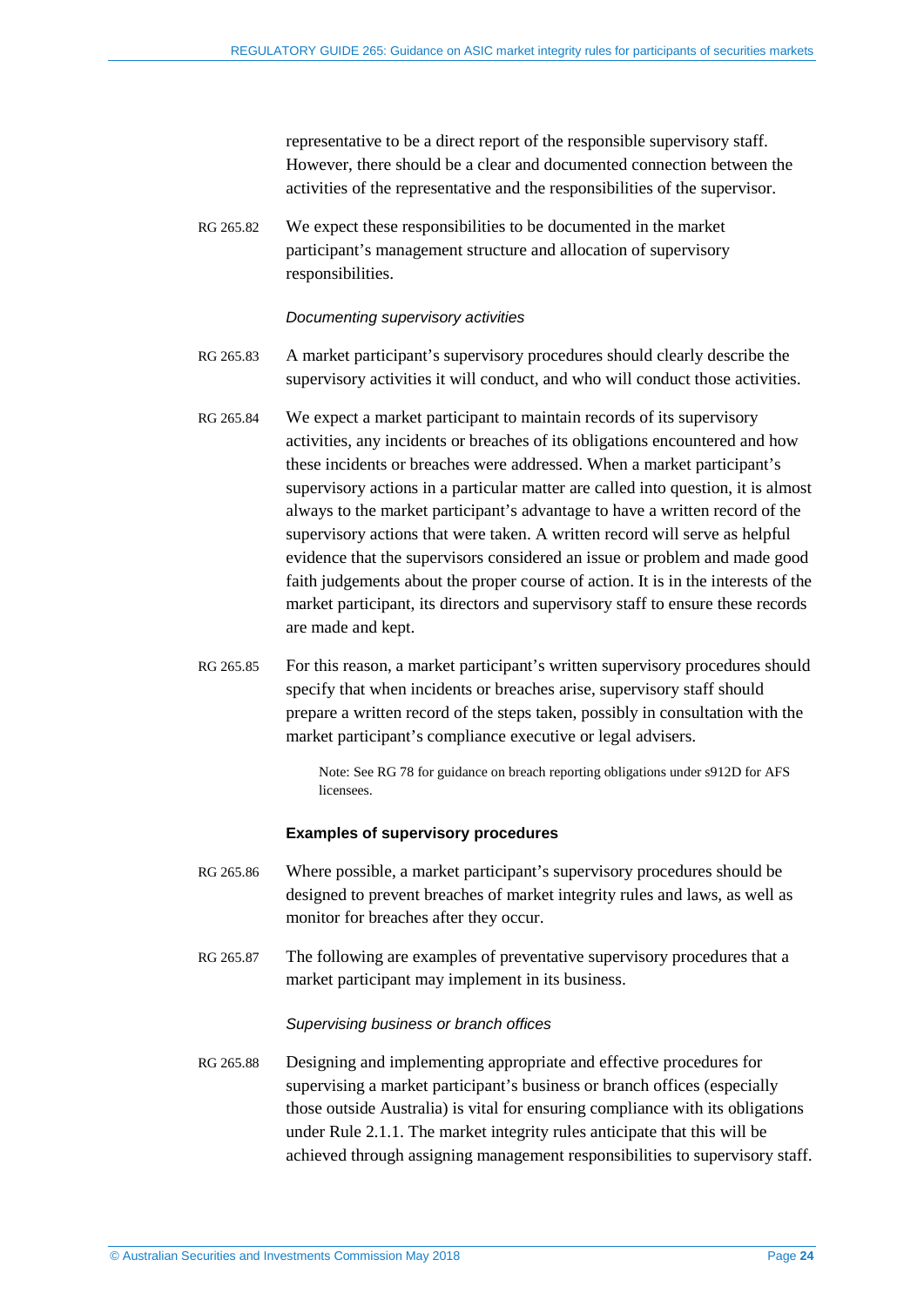- RG 265.89 We do not expect supervisory staff to be located in every part of the business or at all branch offices. We do, however, expect that market participants will hold supervisory staff accountable for the activities of those business or branch offices, including those business or branch offices located offshore. We expect these management responsibilities, and how they are assigned among the market participant's supervisory staff, to be documented in the market participant's management structure maintained under Rule 2.1.2.
- RG 265.90 In addition to desk reviews, we consider that onsite reviews are essential in order to exercise strict supervisory control over a market participant's business or branch offices and test compliance with its obligations. Onsite reviews may also help a market participant to identify emerging issues in its business. To achieve these goals, onsite reviews of business and branch offices should be carried out regularly and comprehensively, taking into account the nature, scale and complexity of the financial services provided.
- RG 265.91 If supervisory staff delegate certain supervisory responsibilities for a business or a branch office's operations to another person, we expect the supervisory staff to follow up on a regular basis to assess whether the assigned duties are being carried out effectively. For example, a delegate of the supervisor may visit each business or branch office on a quarterly basis to verify the performance of any delegated responsibilities.
- RG 265.92 A market participant should consider a centralised approach to compliance supervision as its geographical footprint and complexity grows. Centralised compliance supervision supplements the valuable oversight contributed by supervisory staff in business and branch offices and is a means by which the participant may control fragmentation of its supervisory procedures.
- RG 265.93 Regardless of how a market participant supervises its business and branch offices, it is important that all supervisory staff clearly understand their specific duties and that controls are in place to ensure that those duties are carried out effectively and in a timely manner.

#### *Procedures for confirmations, statements and mail*

- RG 265.94 We expect that confirmations and client account statements for dispatch to clients will not be produced by advisers or other front office staff.
- RG 265.95 If advisers or other front office staff do need to add information such as individual notes to confirmations or client account statements, the market participant should ensure that the additional material is reviewed and, if appropriate, incorporated by a member of its operations department.
- RG 265.96 Similarly, the booking of an executed transaction should not be actioned by the dealer that executed the transaction. Instead, bookings may be properly performed by the bookings team within the operations department or by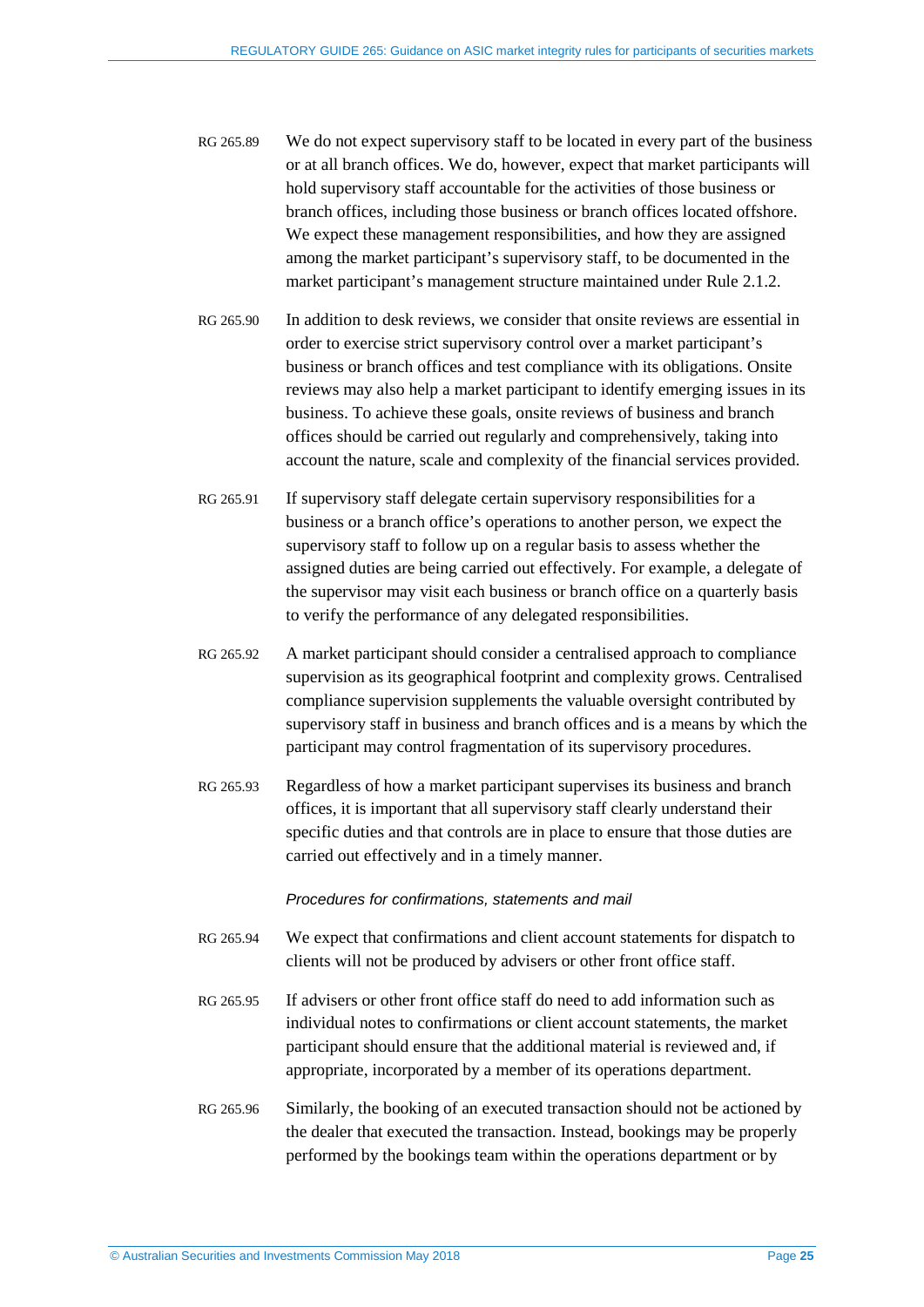individuals within 'middle office', both of which are separate from the dealing staff in the market participant's front office.

RG 265.97 Where possible, client cheques, unopened incoming mail, confirmations and statements should not be received or personally delivered by advisers or other front office staff.

#### *Monitoring and controls for AOP and ACOP*

- RG 265.98 A market participant that uses its system for AOP must have and review policies and procedures for compliance with Part 5.6 and have appropriate design documentation.
- RG 265.99 Where a market participant provides automated client order processing (ACOP) access to clients, the market participant should have an adequate understanding of a client's business. The filters and controls for client access should reflect the nature of the business.
- RG 265.100 See RG 241 for detailed guidance on monitoring, supervising and using AOP systems.

#### *Automated systems to assist in achieving compliance*

RG 265.101 Where a market participant uses an automated system to assist it in supervising compliance with its obligations, the participant's supervisory procedures should set out how it plans to monitor and test the operation of the automated system and respond to any weaknesses, vulnerabilities, failures or errors which may arise.

### *Complex products procedures*

RG 265.102 A market participant should consider what, if any, additional supervisory procedures are necessary to appropriately monitor dealing in new or complex financial products. At a minimum, supervisory staff given responsibility for supervising representatives who deal in a new or complex financial product should understand the terms, pay-off profile and risks of the product and the nature of the services the market participant's representatives provide in relation to the product.

#### *Managed discretionary accounts*

RG 265.103 We consider it good practice for market participants to document the measures they have in place to manage conflicts of interest that may arise from managed discretionary account (MDA) arrangements. This may include management of a material conflict of interest through a combination of internal controls, disclosure and, in some cases, avoidance of the conflict of interest.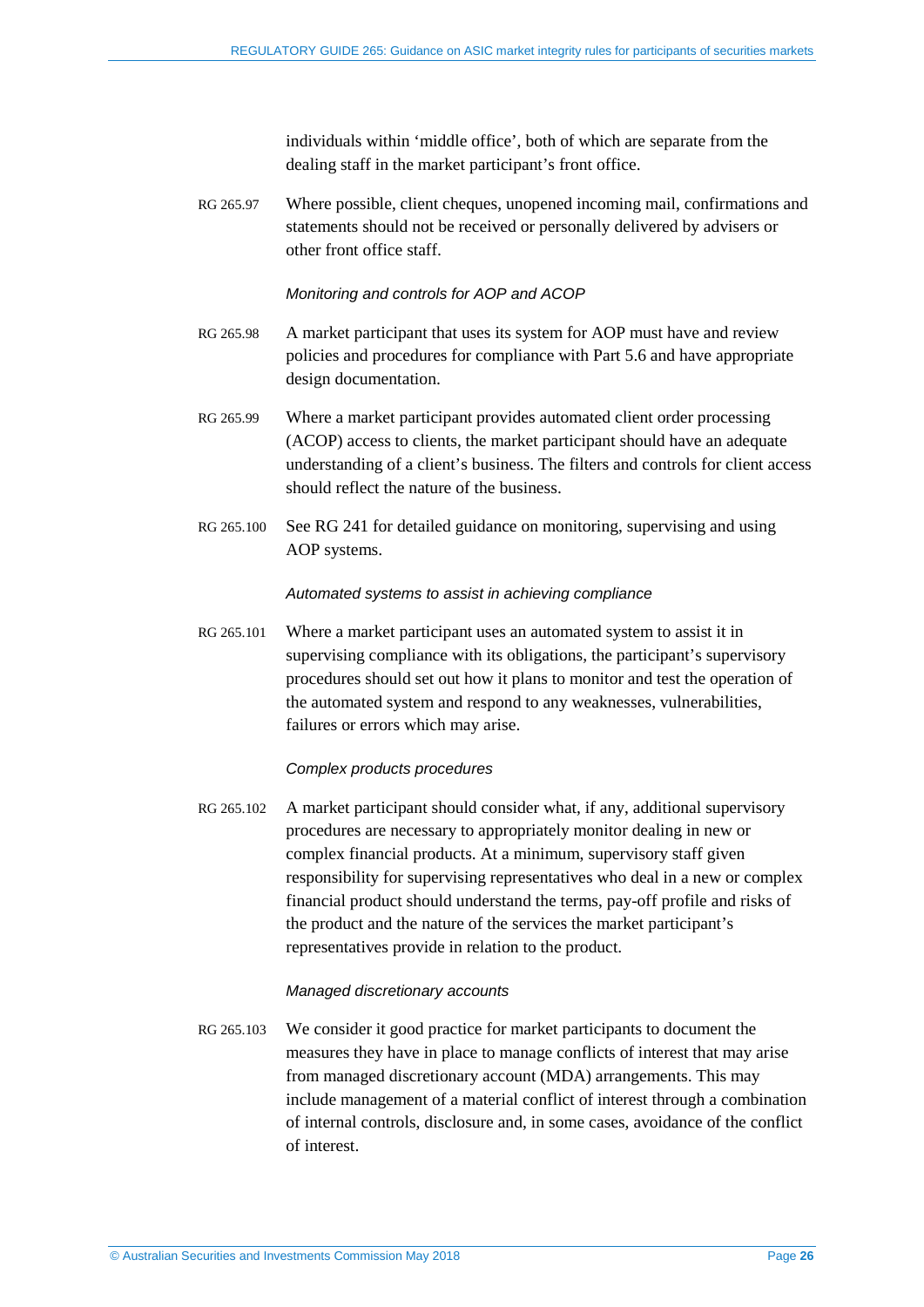RG 265.104 Further guidance on how we regulate MDA services provided to retail clients under the Corporations Act is available in [Regulatory Guide 179](http://www.asic.gov.au/regulatory-resources/find-a-document/regulatory-guides/rg-179-managed-discretionary-account-services/) *Managed discretionary account services* (RG 179).

#### *Outsourcing*

- RG 265.105 If a market participant outsources any of its functions that relate to its activities as a market participant, we expect that the market participant:
	- (a) will have measures in place to ensure that due skill and care is taken in choosing suitable service providers;
	- (b) can and will monitor the ongoing performance of service providers;
	- (c) will deal appropriately with any actions by service providers that breach service level agreements or compromise the market participant's ability to comply with the market integrity rules and the law; and
	- (d) will at all times be able to access books, records and information of the service provider relating to the outsourced services; and ensure we have the same access to such books, records and information that we would have if not for the outsourcing arrangement.
- RG 265.106 A market participant might outsource a function or task to an external third party or to another entity or entities within its corporate group. Written supervisory procedures should include procedures for ensuring that the market participant can satisfy itself that the performance of obligations, and compliance, by outsourced service providers is appropriate. For example, a market participant may include, as part of its service level agreement with a third-party provider, a requirement that the third-party provider:
	- (a) gives a copy of its business continuity program to the market participant; and
	- (b) permits the market participant to make an annual onsite visit to the third-party provider's premises to help assess whether it is meeting its obligations.
- RG 265.107 Outsourcing arrangements should clearly document:
	- (a) the activities that are outsourced under the arrangement;
	- (b) the details of the service provider;
	- (c) how the market participant will monitor the provision of the outsourced activities; and
	- (d) who within the market participant will monitor the outsourced service provider and how often.
- RG 265.108 We expect that an AFS licensee will have documented legal agreements in place with all external providers of outsourced functions connected with its provision of financial services. This is especially relevant where a licensee engages the services of related entities based overseas. Under s769B of the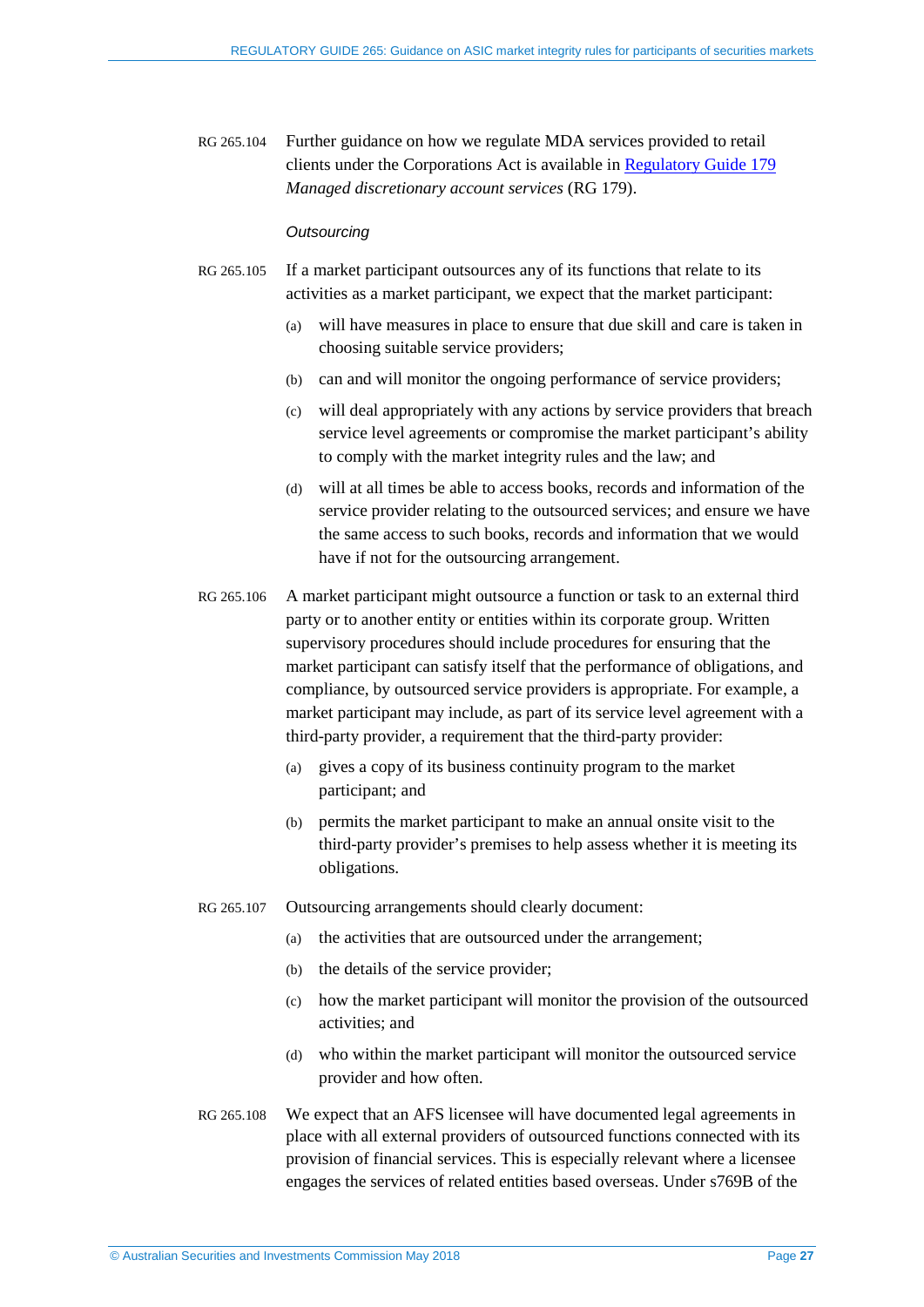Corporations Act, a market participant that outsources functions that relate to its AFS licence remains responsible for complying with all its obligations as a licensee.

- RG 265.109 If a third party provides financial services to clients on behalf of a market participant, the third party will generally need to be an authorised representative of the market participant or hold their own AFS licence. If the third party is an AFS licensee, it will generally be taken to be the provider of the financial services and will be responsible for complying with the financial services laws in relation to the provision of those services.
- RG 265.110 RG 104 provides further information on outsourcing arrangements. APRAregulated institutions should also refer to [Prudential Standard CPS 231](http://www.apra.gov.au/CrossIndustry/Documents/Prudential-Standard-CPS-231-Outsourcing-(July-2017).pdf) *Outsourcing* (PDF 560 KB) which includes information on both outsourcing and offshoring arrangements.

#### **Regular review of supervisory procedures**

- RG 265.111 We expect the board of a market participant to regularly assess its supervisory arrangements.
- RG 265.112 From time to time, market participants will need to revise their compliance and supervisory procedures if they have been affected by a change to:
	- (a) the financial services legislation;
	- (b) the market integrity rules; or
	- (c) the operating rules or procedures of a market or CS facility.
- RG 265.113 Where such a change occurs, we consider it good practice for a market participant to:
	- (a) communicate details of the change to its representatives;
	- (b) prepare a plan for updating the participant's compliance and supervisory procedures before the change takes effect, or otherwise in a timely manner;
	- (c) implement the updated procedures and provide training to relevant staff; and
	- (d) review the effectiveness of the updated procedures within a reasonable time.

### **Additional guidance**

- RG 265.114 In assessing the appropriateness of a market participant's management structure and supervisory procedures, we will consider the nature, scale and complexity of the market participant's business. We will also take into account the following guidance and Australian standards:
	- (a) [Regulatory Guide 79](http://www.asic.gov.au/regulatory-resources/find-a-document/regulatory-guides/rg-79-research-report-providers-improving-the-quality-of-investment-research/) *Research report providers: Improving the quality of investment research* (RG 79);
	- (b) [Regulatory Guide 104](http://www.asic.gov.au/regulatory-resources/find-a-document/regulatory-guides/rg-104-licensing-meeting-the-general-obligations/) *Licensing: Meeting the general obligatio*ns (RG 104);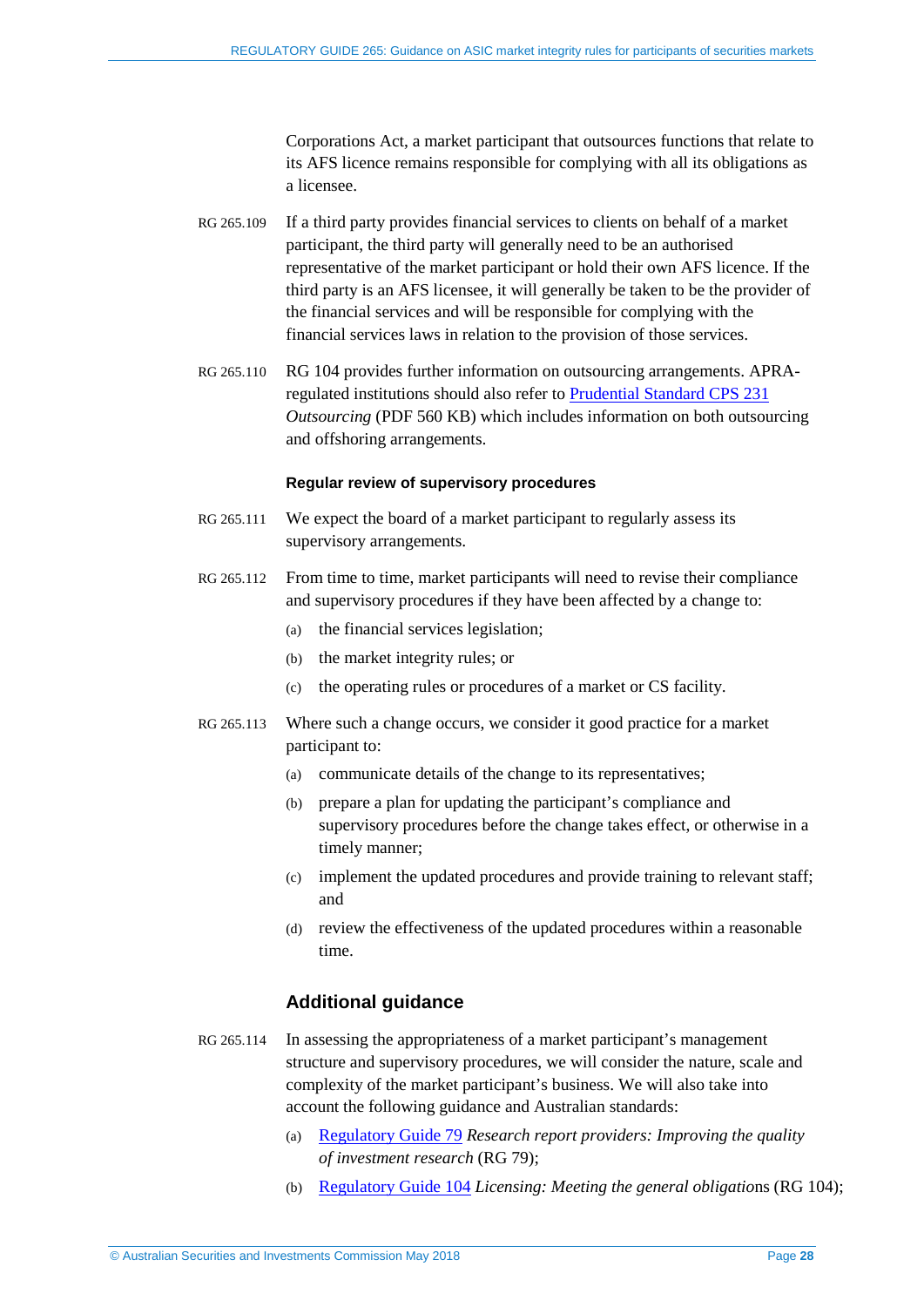- (c) [Regulatory Guide 105](http://www.asic.gov.au/regulatory-resources/find-a-document/regulatory-guides/rg-105-licensing-organisational-competence/) *Licensing: Organisational competence* (RG 105);
- (d) [Regulatory Guide 181](http://www.asic.gov.au/regulatory-resources/find-a-document/regulatory-guides/rg-181-licensing-managing-conflicts-of-interest/) *Licensing: Managing conflicts of interest* (RG 181);
- (e) [Report 486](http://www.asic.gov.au/regulatory-resources/find-a-document/reports/rep-486-sell-side-research-and-corporate-advisory-confidential-information-and-conflicts/) *Sell-side research and corporate advisory: Confidential information and conflicts* (REP 486);
- (f) Australian Standard, *Compliance management systems Guidelines* (AS ISO 19600:2015);
- (g) Australian/New Zealand Standard, *Guidelines for complaint management in organizations* (AS/NZS 10002:2014); and
- (h) Australian/New Zealand Standard, *Risk management Principles and guidelines* (AS/NZS ISO 31000:2009).

Note: See RG 104.14−RG 104.16 for more information on our existing approach to the extent that we place reliance on relevant standards.

## <span id="page-28-0"></span>**Professional indemnity insurance**

- RG 265.115 A market participant must at all times maintain an adequate level of PI insurance cover having regard to the nature and extent of its participation in the market and the risks and responsibilities assumed in relation to this: Rule 2.2.1. Market participants are required to immediately notify ASIC of any claims, potential or threatened claims, or circumstances that might give rise to a claim, under their PI insurance cover: Rule 2.2.4.
- RG 265.116 These notifications can be submitted using the relevant form on [MECS.](http://asic.gov.au/online-services/market-entity-compliance-system/) Alternatively, a market participant may send the notification by email to [market.participants@asic.gov.au](mailto:market.participants@asic.gov.au) with the subject line 'Attention: Senior Executive Leader, Market Supervision, ASIC'.

Note: See Section [D](#page-13-0) for more details.

# <span id="page-28-1"></span>**Accreditation for retail client advisers for options, warrants and futures**

- RG 265.117 If a market participant's representative provides financial product advice to a retail client in relation to options market contracts, warrants or futures, the market participant must ensure its representative holds the accreditation required under Part 2.4. The accreditations include:
	- (a) level one accredited derivatives adviser;
	- (b) level two accredited derivatives adviser; and
	- (c) accredited futures adviser.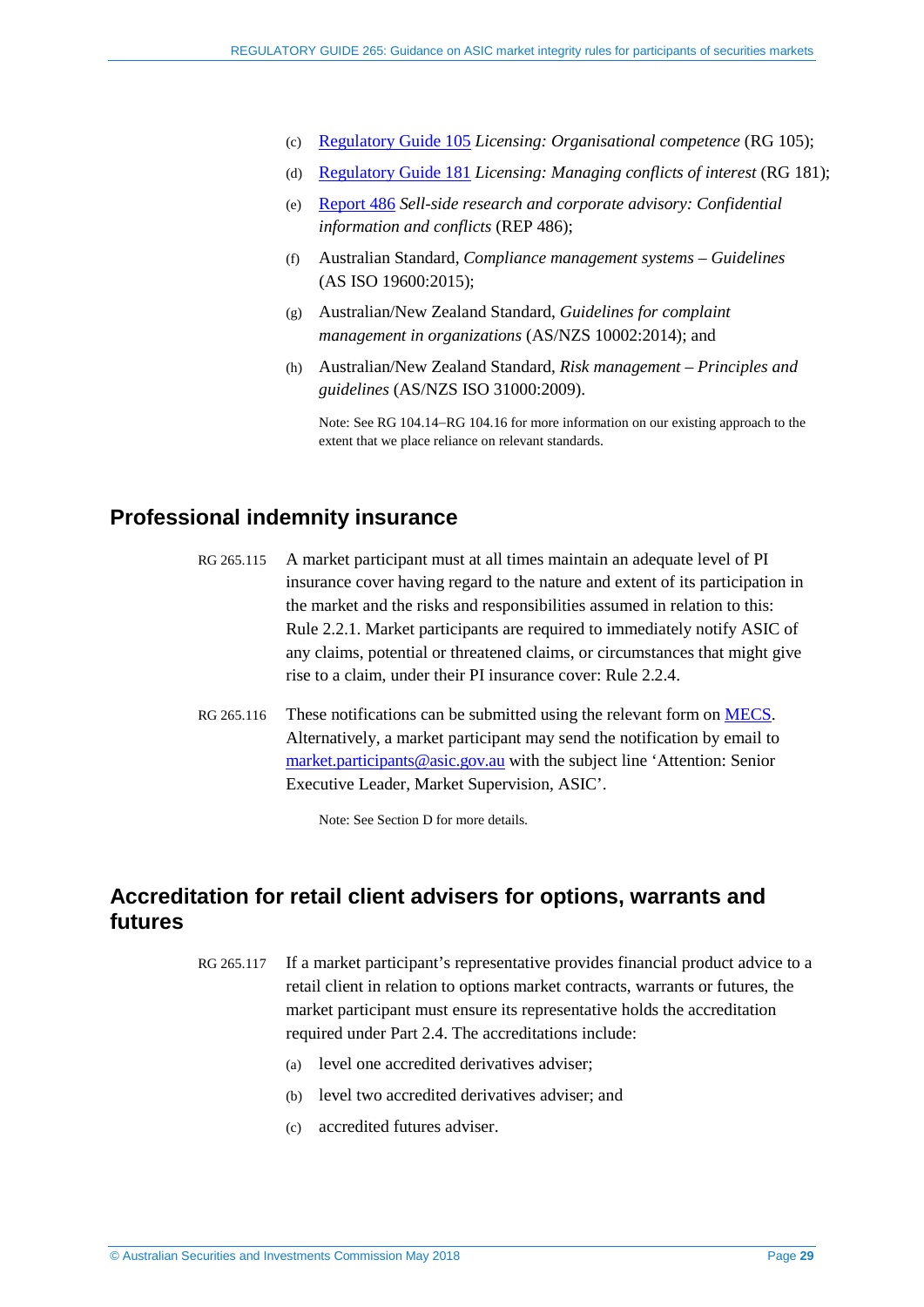- RG 265.118 A market participant may nominate an adviser representative to be recognised as an accredited derivatives or futures adviser by written application.
- RG 265.119 An application can be submitted using the relevant form on <u>MECS</u>. Alternatively, a market participant may submit the application by email to [market.participants@asic.gov.au](mailto:market.participants@asic.gov.au) with the subject line 'Attention: Senior Executive Leader, Market Supervision, ASIC'.

Note: See Sectio[n D](#page-13-0) for more details.

RG 265.120 Market participants should ensure that the required supporting material, as specified in Rules 2.4.6(2), 2.4.7(2) and 2.4.8(2), is included.

### **Level one accredited derivatives adviser**

- RG 265.121 A market participant must ensure that a representative who provides financial product advice in relation to options market contracts or covered call option writing strategies is accredited as a level one accredited derivatives adviser or higher (i.e. level two accredited derivatives adviser): Rules 2.4.2 and 2.4.3. Financial product advice relating to futures options is excluded from the remit of a level one accredited derivatives adviser.
- RG 265.122 An adviser will only be accredited as a level one accredited derivatives adviser if they meet certain standards. This includes successful completion of an ASIC-approved level one accredited derivatives adviser examination (i.e. 80% or higher) and training course. The adviser must also have the requisite skill set and level of integrity necessary to provide this financial advice: Rule 2.4.7(1).

### **Level two accredited derivatives adviser**

- RG 265.123 A market participant must ensure that a representative who provides financial product advice in relation to derivatives market contracts or warrants is accredited as a level two accredited derivatives adviser: Rule 2.4.4. A level two accredited derivatives adviser cannot advise on futures market contracts or futures options without further accreditation.
- RG 265.124 An adviser will only be accredited as a level two accredited derivatives adviser if they meet certain standards. The adviser must have achieved a score of at least 80% for both the ASIC-approved level one and level two accredited derivatives adviser examinations. The adviser must also have the requisite skill set and level of integrity necessary to provide this financial advice: see Rule 2.4.8(1).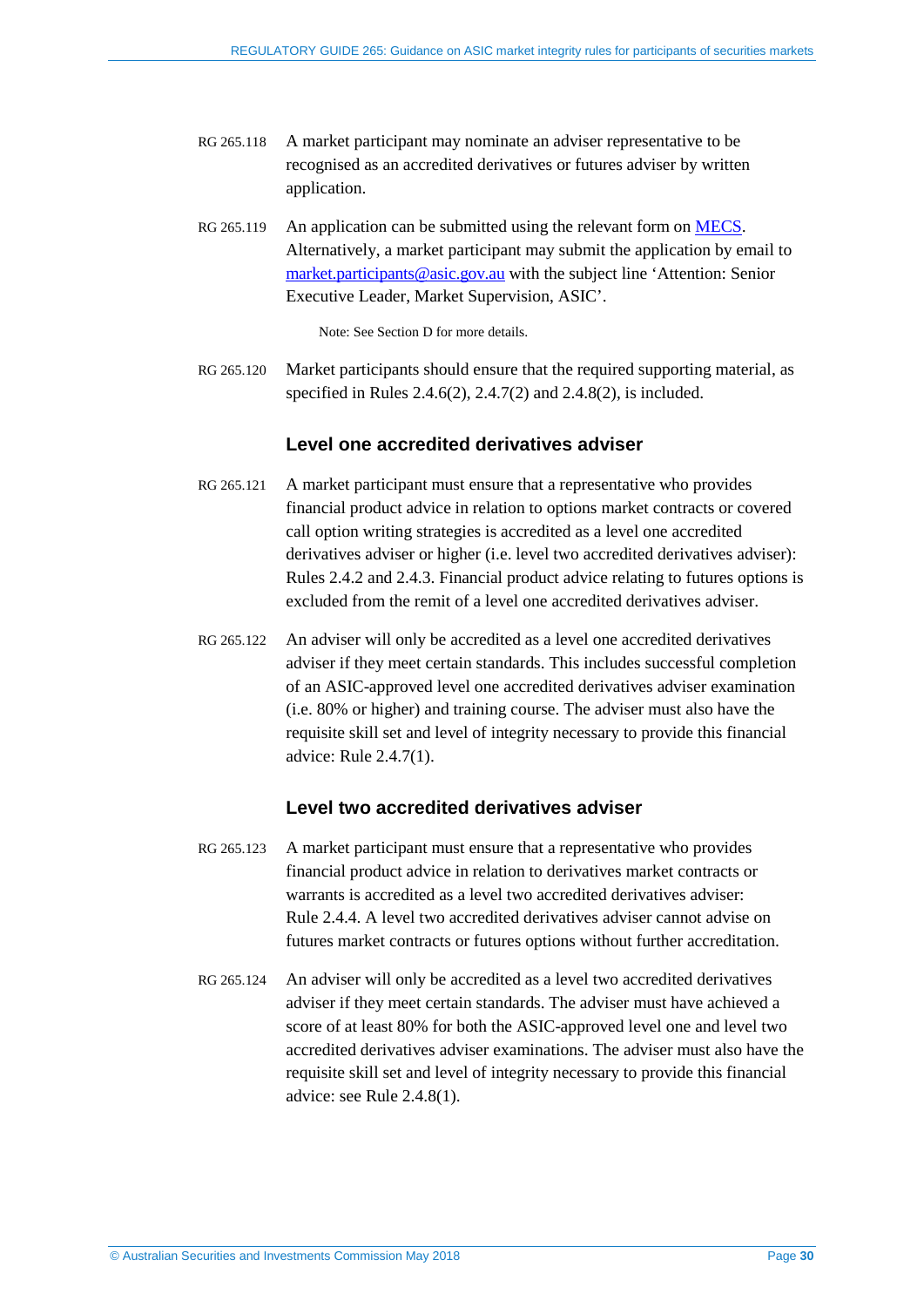### **Accredited futures adviser**

- RG 265.125 A market participant must ensure that a representative who provides financial product advice in relation to futures market contracts or futures options is accredited as an accredited futures adviser: Rule 2.4.5.
- RG 265.126 An adviser may be accredited as an accredited futures adviser if they are a level two accredited derivatives adviser and have successfully completed ASIC-approved educational modules or subjects. The adviser must also understand any relevant rules and any reading materials approved by ASIC, and have the requisite skill set necessary to give financial product advice in relation to futures market contracts and futures options: Rule 2.4.6(1).

## <span id="page-30-0"></span>**Designated trading representatives**

- RG 265.127 Rules 2.5.2 and 2.5.3 require a trading participant to ensure all trading (other than AOP trading) is done by DTRs.
- RG 265.128 DTRs are representatives of trading participants who have been authorised by the trading participant to submit trading messages to the trading platform of a market on behalf of the participant. A trading participant must ensure that its DTRs have demonstrated to the trading participant their knowledge of the dealing rules of the markets that the trading participant operates on: Rule 2.5.5.
- RG 265.129 In permitting this delegation, Rule 2.5.5 requires the trading participant to continue to ensure that their DTRs:
	- (a) have the authority to deal in the financial products for which the DTR submits orders on behalf of the trading participant;
	- (b) do not execute orders which will directly or indirectly benefit themselves, their associates, or relatives, without the prior written approval of the market participant; and
	- (c) do not intentionally take advantage of an error, breakdown or malfunction.
- RG 265.130 Trading participants must ensure their DTRs are suitably qualified and experienced to deal in the relevant financial products under their AFS licence and have demonstrated to the trading participant knowledge of the dealing rules and relevant practices of the market operator as an AFS licensee and market participant: Rule 2.5.5.
- RG 265.131 ASX no longer administers system limits (e.g. special liability limits) or privileges (e.g. trader authorisation privileges) for DTRs trading on its market. We expect market participants to consider implementing these limits and privileges themselves if they consider it necessary to meet their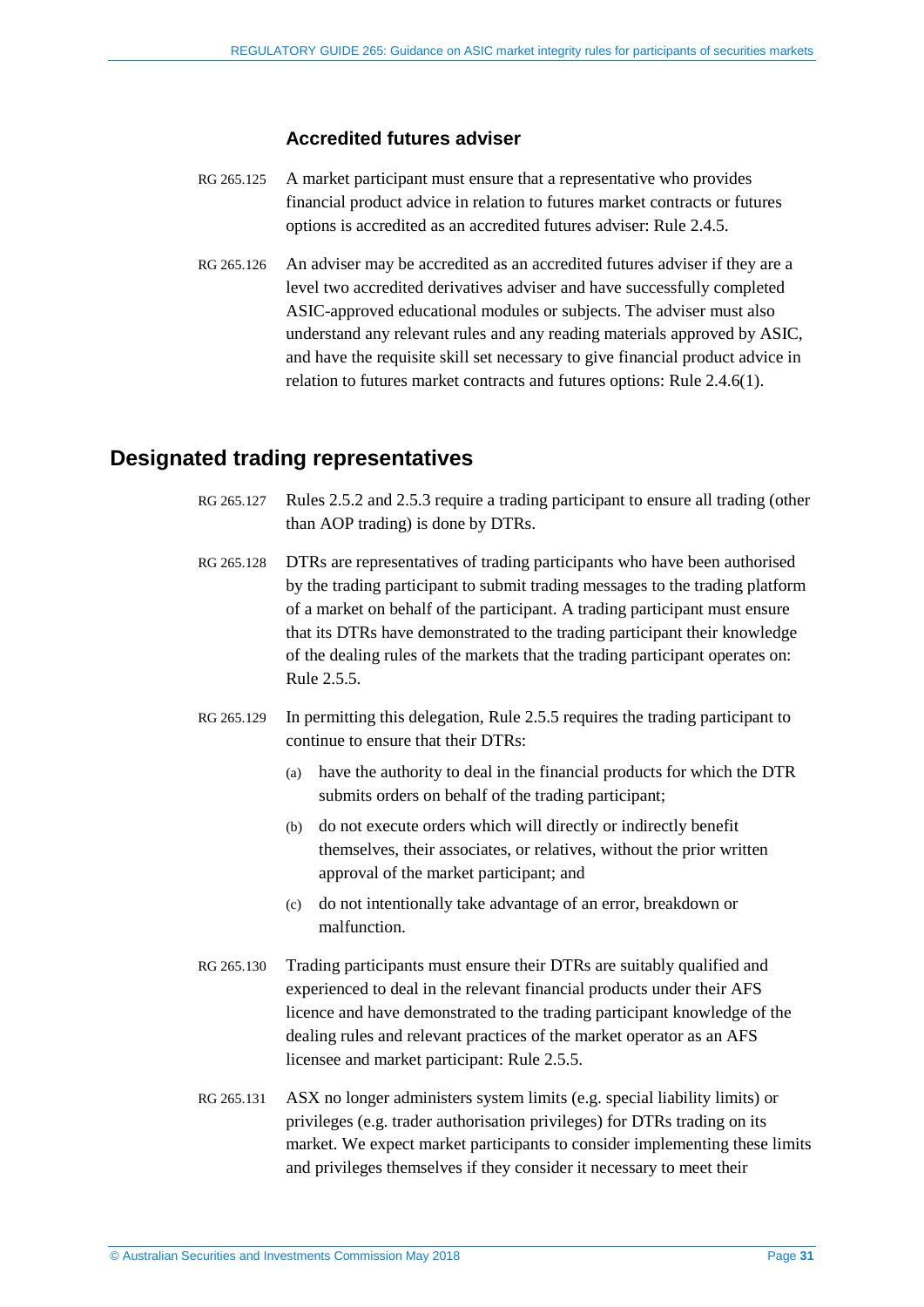obligations as an AFS licensee (e.g. the obligation to have adequate risk management systems under s912A(1)(h) of the Corporations Act).

RG 265.132 The trading participant must determine how it will meet the DTR requirements in Rule 2.5.5, taking into consideration any limits on the DTR's access to the trading platform and the financial products in which the DTR is authorised to trade. Trading participants may wish to consider:

- (a) providing their DTRs with a copy of, or access to, the current documentation published by the market operator in relation to its trading platform (e.g. ASX Trade manuals); and
- (b) providing or arranging training for, and testing of, the DTR on the:
	- (i) operation of the market participant's order entry system;
	- (ii) operation of the trading platform; and
	- (iii) relevant market integrity rules and market operating rules.
- RG 265.133 Each of a trading participant's DTRs must be given a unique identifier: Rule 2.5.6.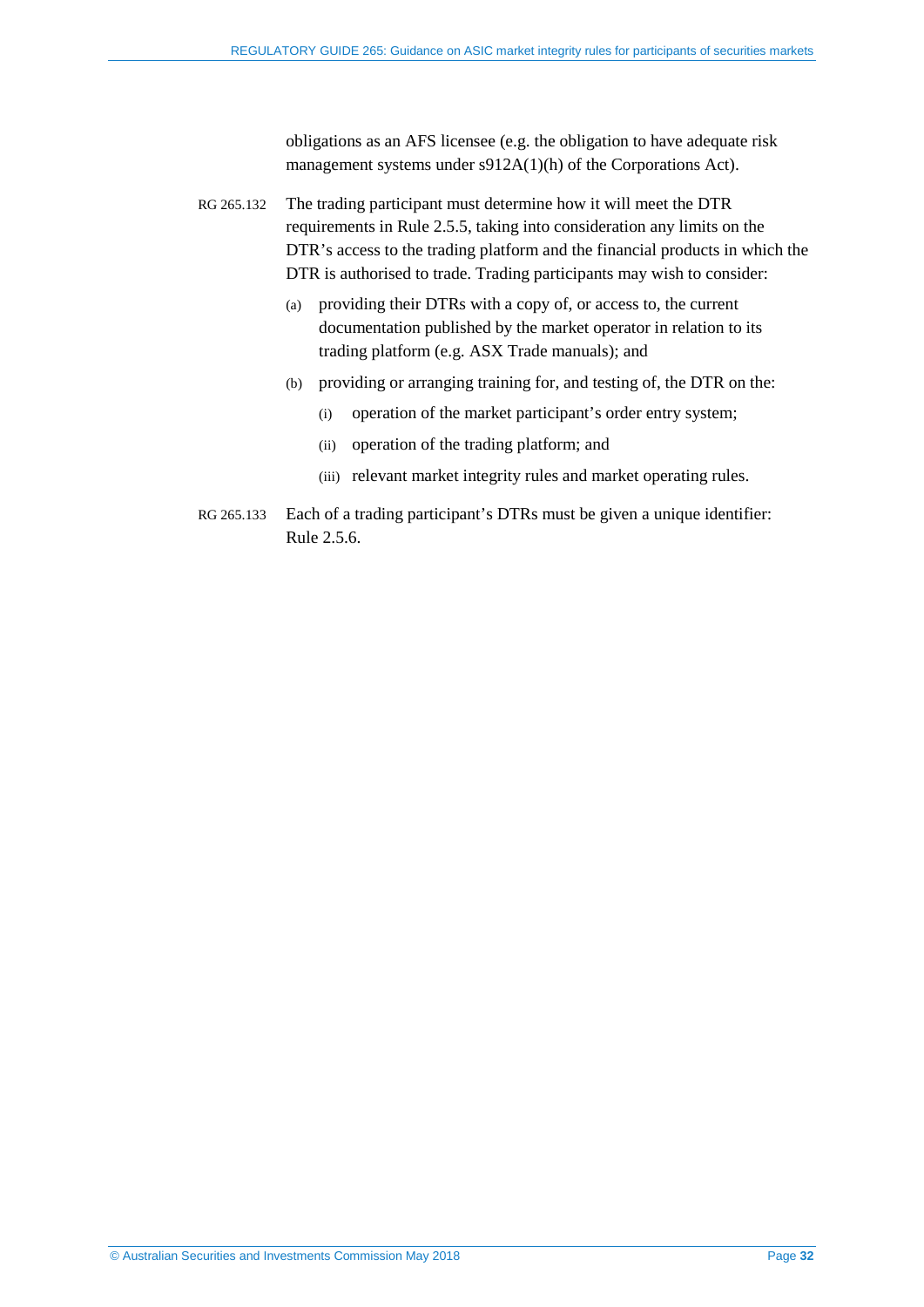# <span id="page-32-0"></span>**F Client relationships**

### **Key points**

Market participants should review (and amend as needed) their existing client agreements and templates as soon as possible following any amendments to the market integrity rules.

Client records must be kept as specified by the relevant market integrity rules and held for the specified period.

## <span id="page-32-1"></span>**Client agreements**

RG 265.134 As noted at [RG 265.26,](#page-10-2) we will from time to time review, consult and amend the ASIC market integrity rules. We expect market participants to review their existing client agreements and templates as soon as possible following amendments to the ASIC market integrity rules to check that they remain compliant.

# <span id="page-32-2"></span>**Client detail record keeping**

RG 265.135 The Securities Markets Rules require market participants to keep details of clients, client consents and client trades. Records must be kept as specified by the relevant rules and held for the specified period. They must be maintained in English (whether audio or in writing), or in a manner that can be easily converted into English so that we are able to access them: Chapter 4. The Securities Markets Rules also articulate in what circumstances a participant may rely on records kept by the market operator: Rules 4.1.5–4.1.6.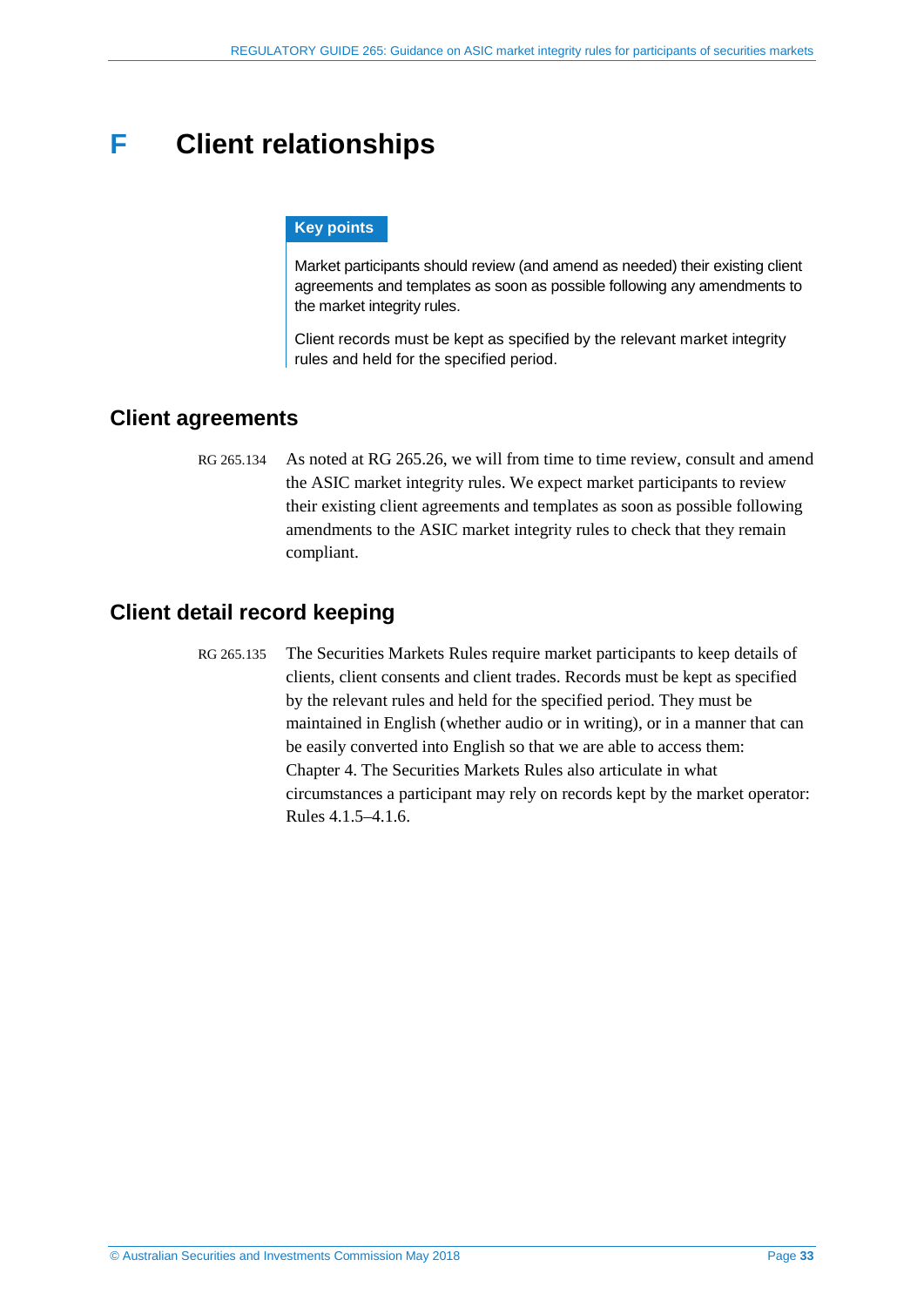# <span id="page-33-0"></span>**G Best execution**

### **Key points**

Market participants must take reasonable steps to obtain the best outcome for their clients. Best outcome means different things for different clients:

- for retail clients, it means best total consideration, which market participants may interpret as best price while there are not material differences in transaction costs between licensed markets (see RG [265.144–](#page-35-0)RG [265.153\)](#page-37-0); and
- for wholesale clients, a range of factors may be relevant (see RG [265.158–](#page-38-0)RG [265.161\)](#page-39-0).

A market participant must:

- have adequate policies and procedures for complying with its best execution obligation (see RG [265.188–](#page-44-1)RG [265.193\)](#page-47-1);
- disclose certain information about its execution arrangements to clients (see RG [265.194–](#page-47-2)RG [265.208\)](#page-51-1);
- regularly review and monitor the effectiveness of its execution arrangements (see RG [265.209–](#page-51-2)RG [265.220\)](#page-54-1); and
- be able to demonstrate compliance with its arrangements (see RG [265.221–](#page-54-2)RG [265.228\)](#page-55-1).

Market participants have a range of options for accessing markets: see RG [265.229–](#page-55-2)RG [265.235.](#page-57-0)

# <span id="page-33-1"></span>**Scope and application**

RG 265.136 This section applies to market participants that trade in equity market products and CGS depository interests (collectively referred to as 'relevant products') and orders in relation to relevant products: Part 3.8.

> Note: ASIC Market Integrity Rules (Securities Markets) Class Waiver 2018/258 grants participants of the NSXA and SSX markets a waiver from the obligation to comply with the provisions of Part 3.8 of the Securities Markets Rules until 16 November 2020.

- RG 265.137 Best execution promotes investor protection by ensuring market participants do not place their own interests ahead of those of their clients. It facilitates market efficiency by creating a regulatory incentive for market participants to direct client orders to the market that offers the best outcome.
- RG 265.138 The best execution obligation, which builds on a market participant's existing obligations to its clients, outlines our specific expectations of market participants when handling and executing client orders in relevant products.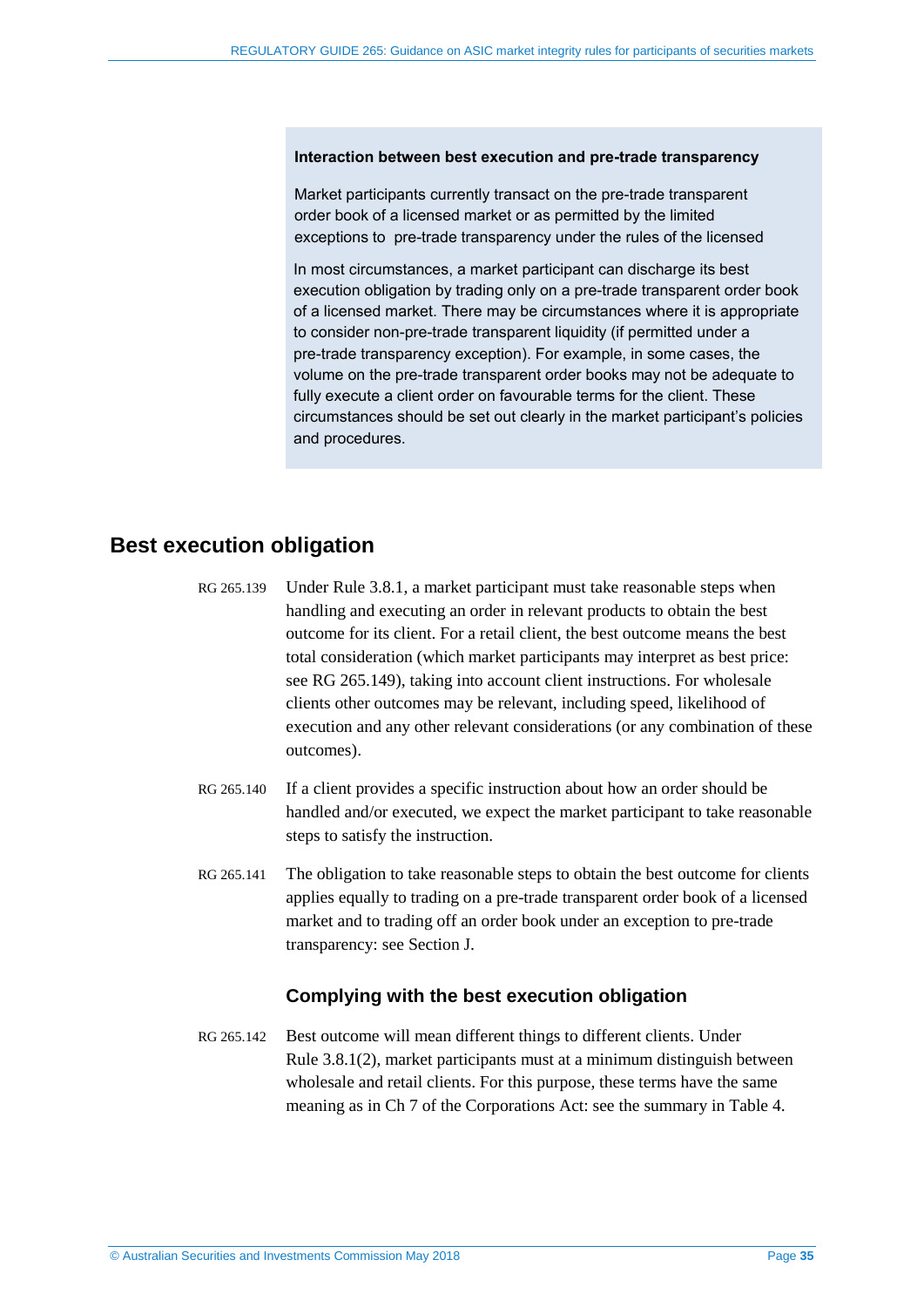| <b>Type of client</b> | <b>Meaning</b>                                                                                                                                                       |
|-----------------------|----------------------------------------------------------------------------------------------------------------------------------------------------------------------|
| Retail client         | Clients other than wholesale clients                                                                                                                                 |
| Wholesale client      | Where s761G(7) or 761GA applies, the client is a wholesale client where any<br>of the following apply:                                                               |
|                       | (a) the price or value of the transaction is \$500,000 or more (as specified in<br>regs $7.1.18(2)$ and $7.1.19(2)$ of the Corporations Regulations);                |
|                       | (b) the financial product or service is provided for use in connection with a<br>business that is not a small business (as defined in $s761G(12)$ );                 |
|                       | (c) when not provided for use in connection with a business, a qualified<br>accountant certifies that the client has:                                                |
|                       | net assets of at least \$2.5 million (as specified in reg 7.1.28(1)); or<br>(i)                                                                                      |
|                       | a gross income for each of the last two financial years of at least<br>(ii)<br>\$250,000 a year (as specified in reg 7.1.28(1));                                     |
|                       | (d) the client is a professional investor (as defined in s9); or                                                                                                     |
|                       | (e) the client is a sophisticated investor (as defined in s761GA) with<br>demonstrated experience in using financial services and investing in<br>financial products |
|                       |                                                                                                                                                                      |

|  | Table 4: Meaning of wholesale and retail client |
|--|-------------------------------------------------|
|--|-------------------------------------------------|

RG 265.143 We consider that the best execution obligation applies to a market participant when dealing in relevant products on the following basis:

- (a) on behalf of a client on one side of a transaction;
- (b) on behalf of clients on both sides of a transaction—the requirements of both clients must be taken into account and they are both owed a duty of best execution; and
- (c) with a client on the market participant's own behalf—we consider this to be execution of the client's order, and therefore subject to the best execution obligation.

#### **What is the best outcome for a retail client?**

#### *Total consideration*

- <span id="page-35-0"></span>RG 265.144 For a retail client, the best outcome means the best total consideration: Rule 3.8.1(2)(a). Total consideration is defined as:
	- (a) the purchase price paid by the client (for a buy order) (i.e. unit price multiplied by volume) plus transaction costs; or
	- (b) the sale price received (for a sell order) (i.e. unit price multiplied by volume) minus transaction costs.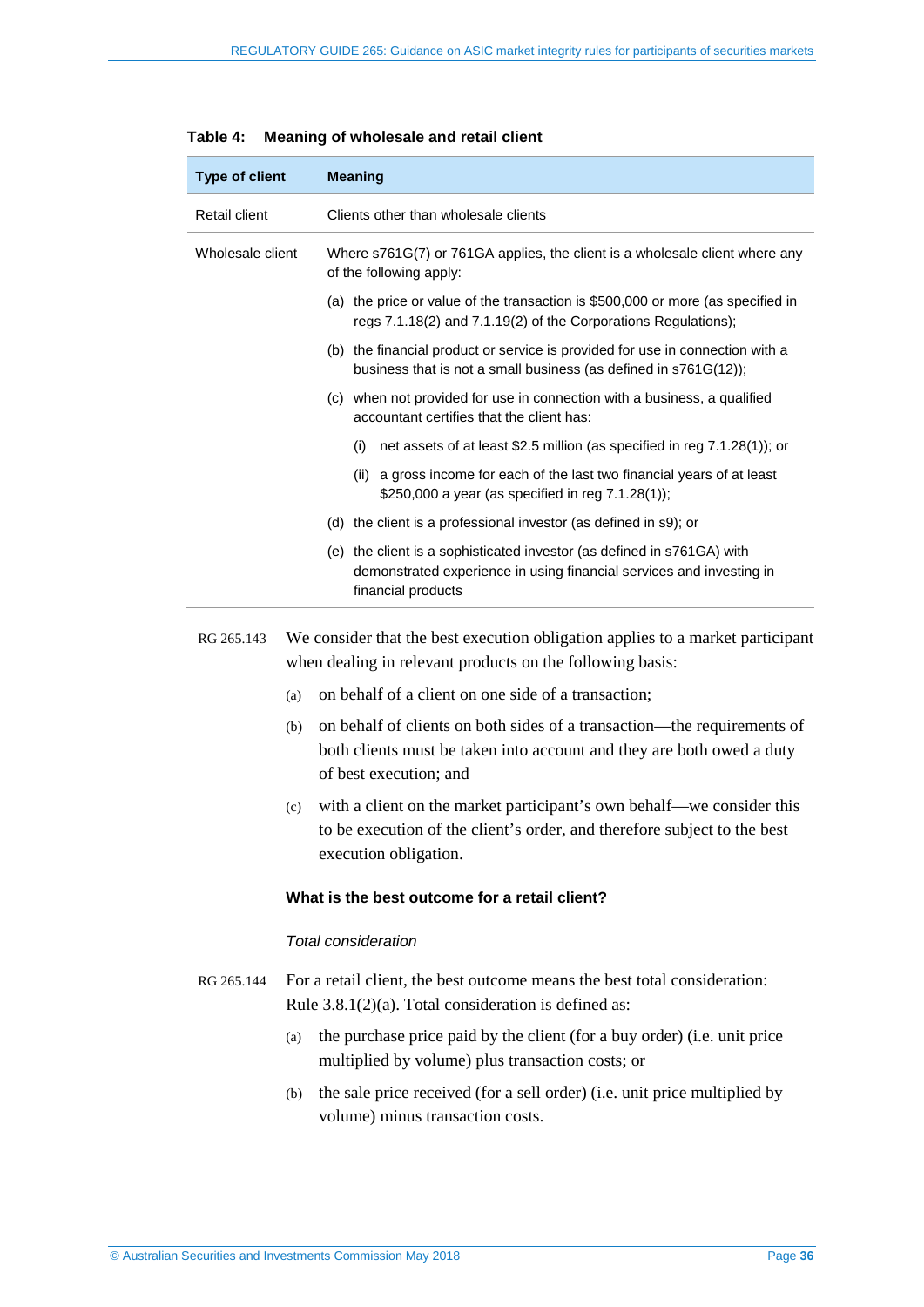- RG 265.145 Transaction costs are defined to be all costs paid by a client that are directly related to a particular transaction and include:
	- (a) any execution costs imposed by the licensed market and market participant (e.g. including any charges by a market participant for use of its crossing system);
	- (b) clearing and settlement costs; and
	- (c) commissions paid to the market participant by the client.

This would include any other costs paid by the client to third parties involved in the execution.

- RG 265.146 In assessing total consideration, a market participant may take into account implicit transaction costs such as market impact or other costs resulting from differences in speed, likelihood of execution or liquidity (see [Table 5](#page-39-0) for descriptions of these factors, typically more applicable to institutional investors), and give them precedence over the immediate price factors if they are instrumental in delivering the best total consideration. For example, this may be relevant for an order in a relatively illiquid product. However, we expect that implicit costs are unlikely to be a factor for most retail client transactions because they typically deal in order sizes that can be filled at the best displayed prices.
- RG 265.147 These cost factors must be reflected in a market participant's policies and procedures (where relevant to delivering the best total consideration) and disclosed to clients: see [RG 265.188–](#page-44-0)[RG 265.208.](#page-51-0)
- RG 265.148 Where material differences occur in transaction costs, we consider retail clients will expect, and should expect, a best total consideration result. Compared to taking into account more complex parameters that may be considered for wholesale clients, this will also be simpler to:
	- (a) *implement*—details on costs are more readily available and comparable between markets, simplifying the selection of possible markets;
	- (b) *execute*—order transmitting capabilities need only take into account cost factors, rather than more complex parameters; and
	- (c) *evidence*—cost benchmarks are typically more available to assess execution performance against than other benchmarks.

#### *Best price*

RG 265.149 Market participants may interpret total consideration solely as the best purchase or sale price of a relevant product while there are not material differences in transaction costs between licensed markets. We expect taking reasonable steps to obtain the best price will be simpler for market participants to fulfil and simpler for retail clients to monitor. Market participants choosing to interpret total consideration as best price should reflect this in their policies and procedures and disclose it to clients: see [RG 265.188](#page-44-0)[–RG 265.208.](#page-51-0)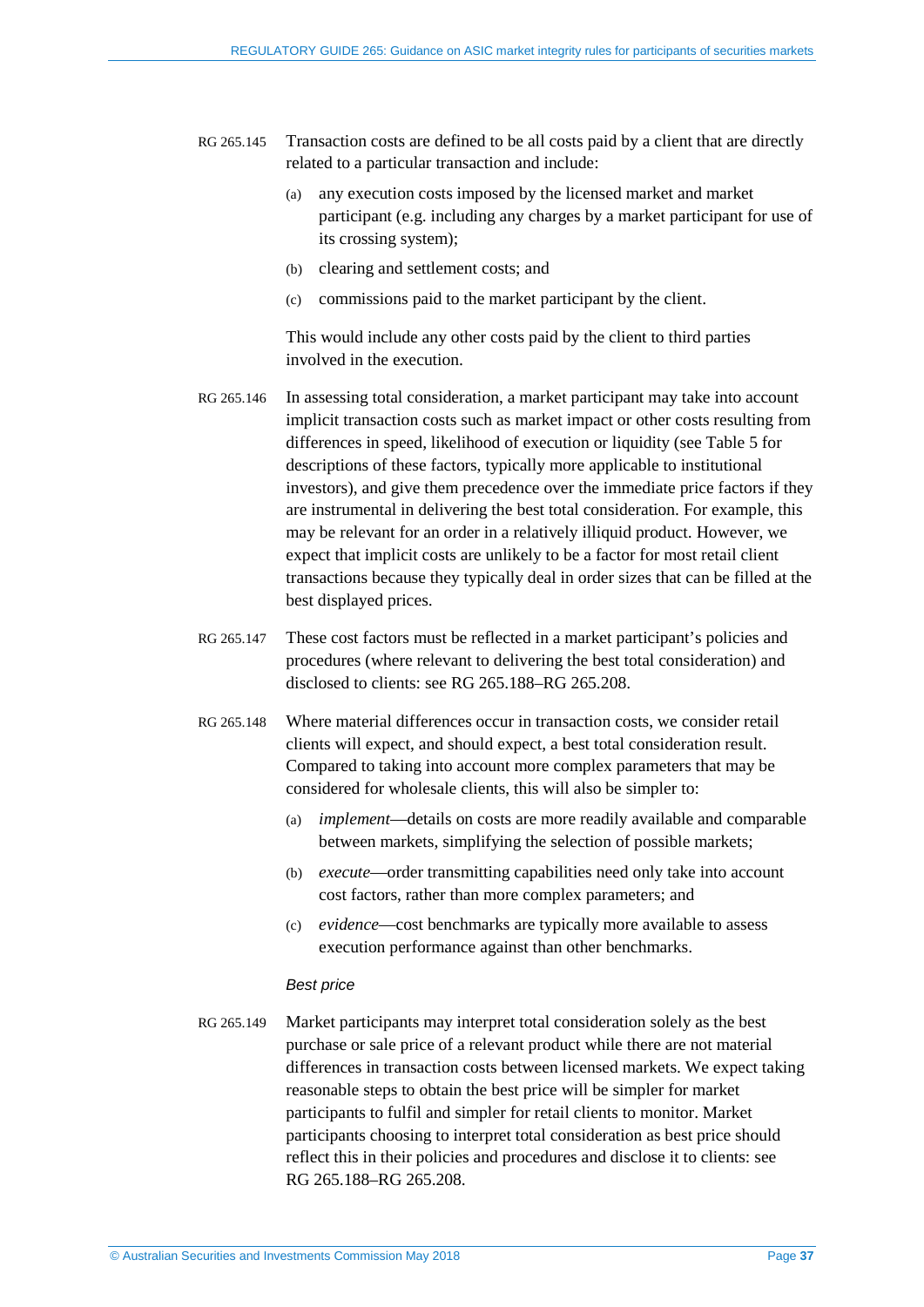- RG 265.150 For transactions done on an order book, we consider best price to be the best available price across all the order books of licensed markets. Where the best price (for the volume of the client order) is spread across multiple order books, the market participant should take reasonable steps to obtain the best overall price. This may include accessing each of the best prices on each order book (either directly or using an intermediary or service offered by a market operator), or it may be that the best price is achieved by transacting against one or a number of price points on a single order book.
- RG 265.151 We acknowledge that there may be occasions when the best price on an order book is in an insignificant volume (e.g. one share). In these circumstances, we do not expect a market participant to access the price. However, we expect the market participant to disclose to clients how it will manage these kinds of situations: see [Table 7.](#page-48-0)
- RG 265.152 For transactions matched or executed off an order book under an exception to pre-trade transparency, market participants should consider the benefits to clients of trying to improve on the best displayed price across all order books to the extent this is possible for a particular relevant product. Where a market participant acts on behalf of both clients to a transaction and where a duty of best execution is owed to both clients, the market participant should consider whether it is possible to improve on the price for both clients. Since 26 May 2013, market participants relying on the exception under Rule  $6.1.1(2)(c)$  have to provide meaningful price improvement when the 'trade with price improvement' rule applies. For example, if the best displayed bid and offer are \$5.04 and \$5.08, it would be possible to improve on the prices by trading at \$5.05, \$5.06 or \$5.07.
- RG 265.153 If or when material differences occur in transaction costs (e.g. if a competitor clearing house emerges with materially different prices), we would expect market participants to take those differences into account. We will be clear about whether we take a different interpretation of price and total consideration where market circumstances have changed, and will update this guidance accordingly. We will provide sufficient notice and lead time for market participants to prepare for any change.

#### *Retail client instructions*

- RG 265.154 Where a retail client provides an instruction about how an order should be handled and/or executed that is inconsistent with the obligation in Rule 3.8.1(1) to obtain the best outcome for the client, the market participant must take reasonable steps to satisfy the client's instruction: Rule 3.8.1(3). Examples of instructions that a market participant may receive from a retail client include:
	- (a) choice of market (e.g. Market X or Market Y);
	- (b) fast execution;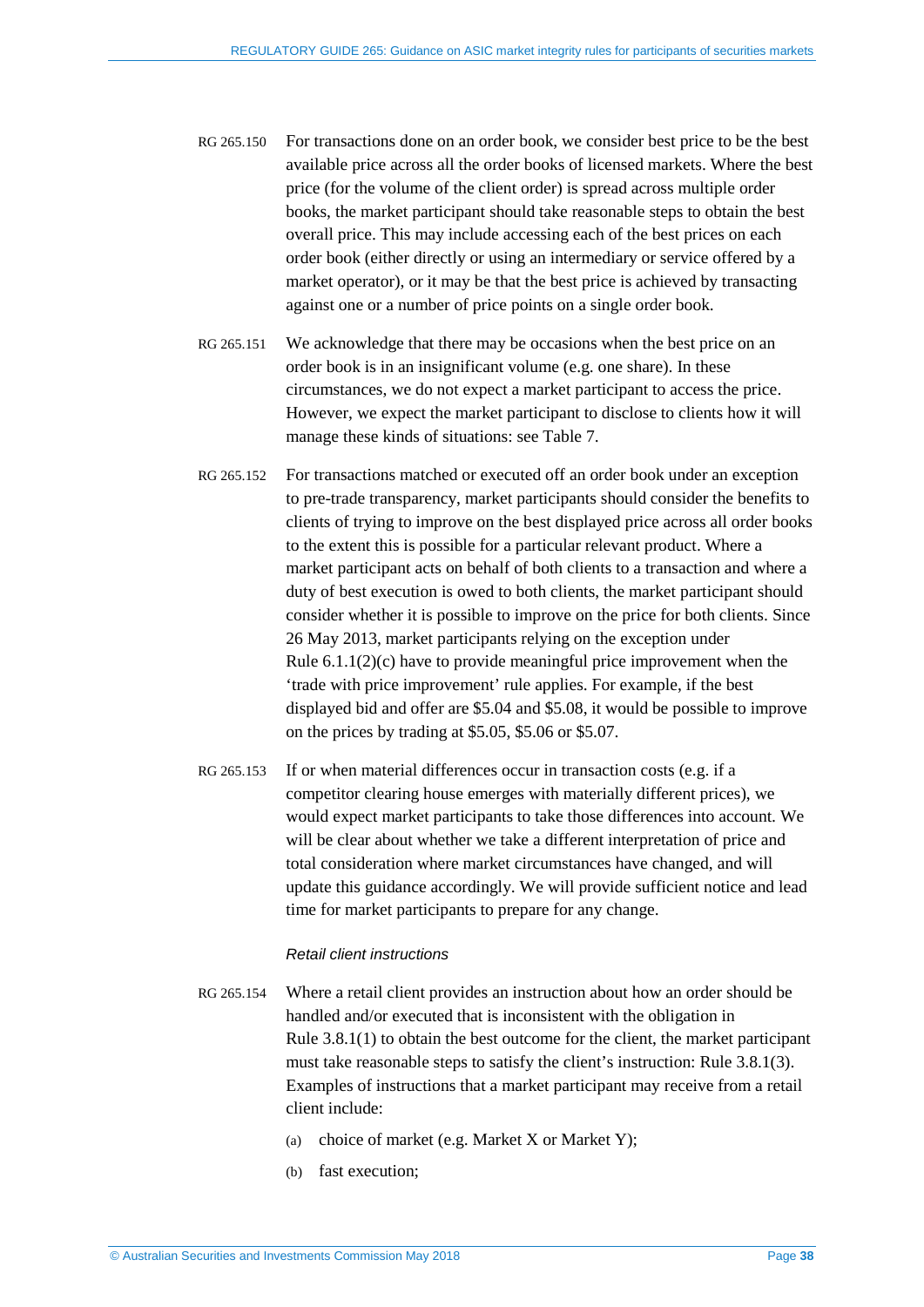- (c) minimising market impact; and
- (d) obtaining greatest execution certainty.
- <span id="page-38-0"></span>RG 265.155 Under Rule 3.8.1(3), the instructions must be:
	- (a) clear and unambiguous;
	- (b) in writing or provided verbally (a record of the instruction must be kept for seven years). 'In writing' includes both printed and electronic form, including via email with hyperlinks or references to a website; and
	- (c) specific to an order and not contained in the terms and conditions of a client agreement or any other standard form agreement provided by the market participant to the client.
- RG 265.156 A market participant must not encourage or induce a client to provide specific instructions: Rule 3.8.2. That is, the instruction should be at the client's own initiative. For example, a market participant must not include a standard clause within its client agreement to the effect that the market participant only deals on the basis of specific client instructions.
- RG 265.157 Where the instruction is inconsistent with the best outcome for the client, we consider that a market participant has complied with its obligation to the extent that it has complied with the client's instructions (provided the client's instructions meet the requirements in [RG 265.155\)](#page-38-0). However, client instructions are likely to address only some aspects of order handling and/or execution. We consider the best execution obligation applies to those aspects of the handling and execution process not governed by the instruction. For example, if a retail client provides an instruction to execute an order on Market X, the market participant must still take reasonable steps to obtain the best outcome on Market X.

#### **What is the best outcome for a wholesale client?**

RG 265.158 In assessing the best outcome for a wholesale client under Rule  $3.8.1(2)(b)$ , market participants should take into account all outcomes that may be relevant for the client (which may include the outcomes outlined i[n Table 5\)](#page-39-0). The relevance of these outcomes may vary based on matters such as the nature of the client, the client's instructions (e.g. whether an order is a buy order, sell order, limit order, market order or an order generated by an algorithm), the order type, the product and liquidity at the time.

#### RG 265.159 A market participant must:

- (a) reflect the outcomes that are relevant to its clients in its policies and procedures (see Part 3.9 and [RG 265.188–](#page-44-0)[RG 265.193\)](#page-47-0); and
- (b) disclose to clients the circumstances in which the market participant considers the outcomes are relevant to clients (see Part 3.10 and [RG 265.194–](#page-47-1)[RG 265.208\)](#page-51-0).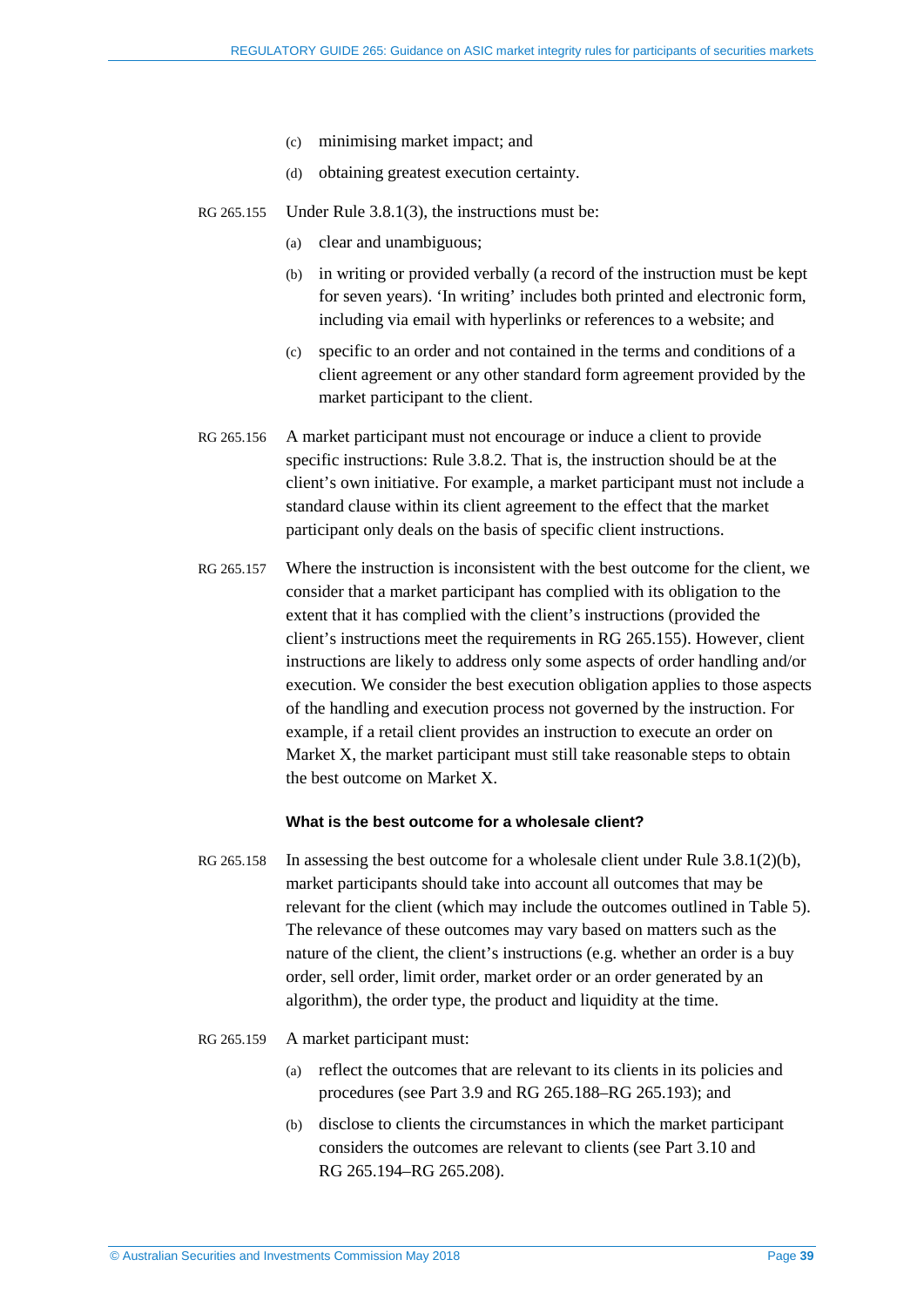| <b>Factors</b>                   | <b>Description</b>                                                                                                                                                                                                                                                                                                                                                                                                                                                                                                                                                                                                                                           |
|----------------------------------|--------------------------------------------------------------------------------------------------------------------------------------------------------------------------------------------------------------------------------------------------------------------------------------------------------------------------------------------------------------------------------------------------------------------------------------------------------------------------------------------------------------------------------------------------------------------------------------------------------------------------------------------------------------|
| Price of the<br>relevant product | Price is an important outcome and one that we expect most market participants will<br>consider relevant. However, it may not represent the best outcome at a given point in time.<br>For example, the order book of a licensed market that is displaying the best price may not<br>have much volume, or the costs of executing on that market may be considerably more<br>than for other markets                                                                                                                                                                                                                                                             |
| Costs                            | Costs can be both explicit (e.g. connection fees, transaction fees, or clearing and<br>settlement fees) and implicit (e.g. market impact). A transaction may appear to have a<br>higher cost when considering the explicit costs but may in fact be lower when implicit costs<br>are considered. For example, a large order if executed in one lot may be subject to lower<br>overall transaction fees than if the order was broken into many smaller parts. However,<br>smaller transactions executed throughout the course of a day may achieve lower prices,<br>resulting in lower overall costs                                                          |
| Speed                            | Speed is becoming an increasingly important outcome for some wholesale clients. It is<br>important where a client needs to exit a position quickly or is concerned that the price may<br>move in an adverse direction when they are trying to hedge a position. Speed may, however,<br>be less relevant for clients that are taking a longer-term view of the relevant product                                                                                                                                                                                                                                                                               |
| Execution<br>certainty           | Where a wholesale client seeks certainty that a large order will be executed, likelihood of<br>execution may be an important outcome. The volumes available at each price point on<br>each order book of a licensed market may be relevant. For example, it may be possible to<br>execute smaller orders at the best price on a single order book, but larger orders may<br>involve taking out orders across multiple price points. Executing part of a larger order on a<br>single order book may mean subsequent executions become less favourable. Market<br>participants should consider these issues when selecting destinations for order transmitting |
| RG 265.160                       | We consider that permitting wholesale clients to take into account a range of<br>outcomes in general reflects the existing environment in Australia, where<br>wholesale clients seek to achieve a range of outcomes other than best price.                                                                                                                                                                                                                                                                                                                                                                                                                   |
| RG 265.161                       | A market participant may nominate best price or best total consideration as<br>the best outcome for its wholesale clients rather than other outcomes where<br>it considers price or total consideration is the best outcome for its clients.                                                                                                                                                                                                                                                                                                                                                                                                                 |
|                                  | Wholesale client instructions                                                                                                                                                                                                                                                                                                                                                                                                                                                                                                                                                                                                                                |
| RG 265.162                       | As with retail clients, wholesale clients may provide instructions on an<br>order-by-order basis about how an order should be handled and/or executed.<br>Where the instruction is inconsistent with the obligation in Rule $3.8.1(1)$ to<br>obtain the best outcome for the client, the market participant must take<br>reasonable steps to satisfy the client's instructions: Rule 3.8.1(4).                                                                                                                                                                                                                                                               |
| RG 265.163                       | In addition, Rule 3.8.1(4) permits wholesale clients to provide standing<br>instructions. For example, a wholesale client may have a standing instruction<br>that market impact is the most important factor in assessing the best outcome<br>if they typically deal in large sizes.                                                                                                                                                                                                                                                                                                                                                                         |

<span id="page-39-0"></span>

|  |  |  |  |  | Table 5: Outcomes that may be relevant for wholesale clients |
|--|--|--|--|--|--------------------------------------------------------------|
|--|--|--|--|--|--------------------------------------------------------------|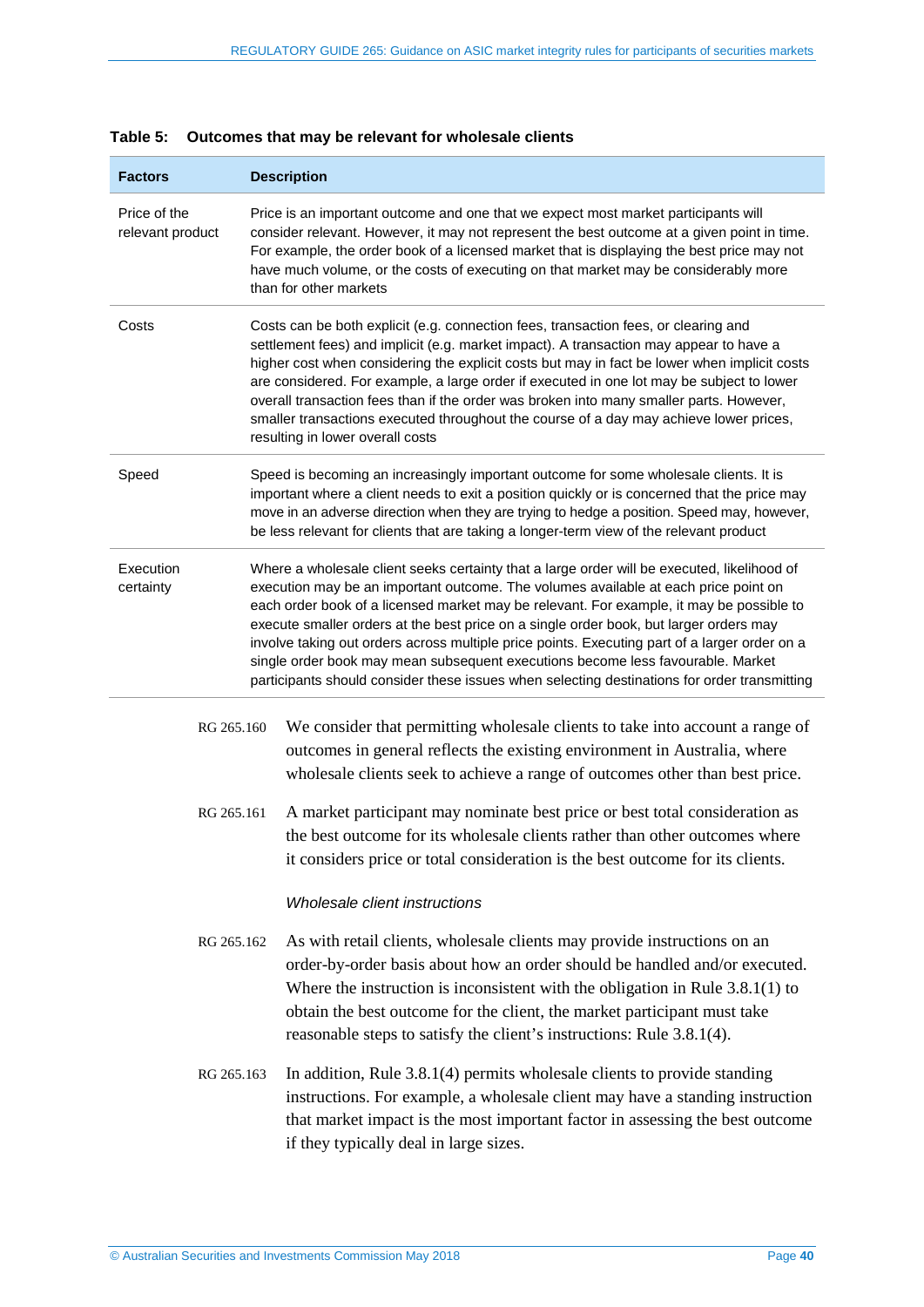<span id="page-40-0"></span>RG 265.164 A wholesale client's instructions must be:

- (a) clear and unambiguous;
- (b) in writing or provided verbally (a record of the instruction must be kept for seven years). 'In writing' includes both printed and electronic form, including via email with hyperlinks or references to a website; and
- (c) not contained in the standard terms and conditions of a client agreement provided by the market participant to the client.
- RG 265.165 Rule 3.8.1(5) requires that a market participant should periodically review a standing instruction from a client to ensure it remains possible for the market participant to satisfactorily perform the instruction. The frequency of review may vary depending on the client and whether there have been material changes to the market participant's best execution arrangements (e.g. 6–12 months may be appropriate for certain instructions while a longer period may be appropriate for others).
- RG 265.166 As with retail clients, a market participant must not encourage or induce a wholesale client to provide specific instructions: Rule 3.8.2. That is, the instruction should be at the client's own initiative. For example, a market participant must not include a standard clause within its client agreement to the effect that the market participant only deals on the basis of specific client instructions.
- RG 265.167 Where a wholesale client instruction relates to only part of the market participant's handling and execution process, it does not absolve the market participant from its best execution obligation for the remainder of the order. For example, if a wholesale client provides an instruction to execute the order on Market X, the market participant must still take reasonable steps to obtain the best outcome on Market X.

*Wholesale client election for best execution protection not to apply*

- RG 265.168 Under Rules 3.8.1(4) and (5), a wholesale client can provide an instruction to opt out of the best execution protection by providing a standing instruction to this effect for up to 12 months.
- RG 265.169 As with other client instructions, Rule 3.8.2 requires that a market participant must not encourage or induce a client to opt out of its best execution protection. We would consider any such action by a market participant as a serious breach of the market participant's obligations.
- RG 265.170 The instruction to opt out of best execution protection applies for up to 12 months from the date the instruction was received by the market participant. The instruction must be renewed by the client. The market participant may notify the client that a renewal is required. We do not consider a notification of this type to be a breach of Rule 3.8.2.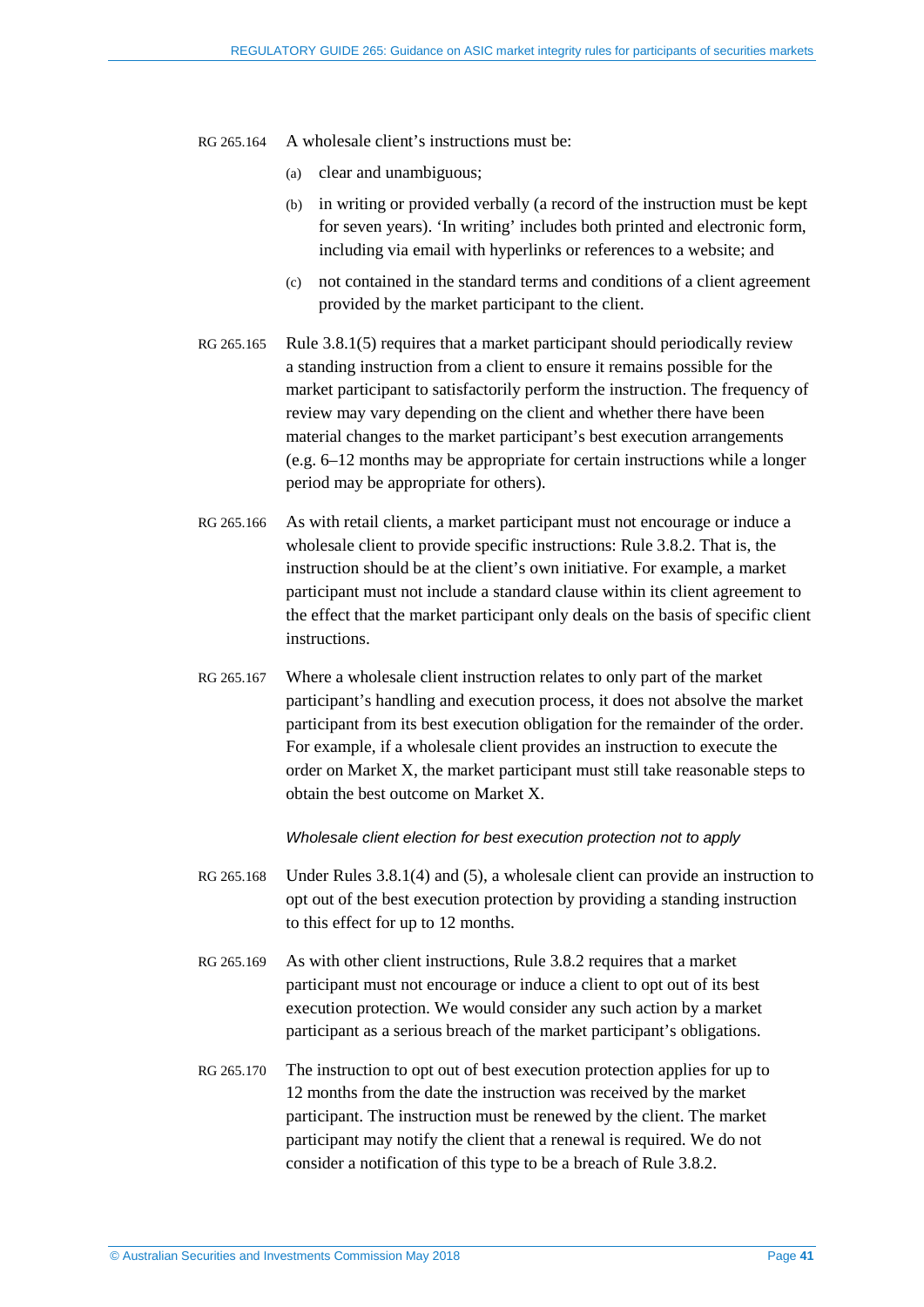- RG 265.171 Situations where a wholesale client may elect to opt out include:
	- (a) a client that directly accesses a market with its own high-speed execution algorithm through the infrastructure of a market participant (i.e. direct electronic access); or
	- (b) a client that is another market participant.
- RG 265.172 The client may make this election so the market participant is not involved in the execution decision. We note that this opt-out does not alter a market participant's obligation to have appropriate controls and filters in place for direct electronic access clients (e.g. as required under Part 5.6).

#### **Transactions resulting from quotes or negotiation**

RG 265.173 The act of negotiating or providing a quote is not necessarily subject to the best execution obligation. However, if a client chooses to proceed with the quote, we consider this to be an instruction under Rule 3.8.1 and subject to best execution. Market participants must also consider the best execution obligation for any aspect of order handling and execution that may not be governed by the instruction(s).

#### **Taking reasonable steps to obtain the best outcome**

- RG 265.174 The best execution obligation applies from the moment an order is received from a client right through to settlement of the transaction. Throughout the process, market participants must take reasonable steps to obtain the best outcome for the client under Rule 3.8.1. We expect market participants to take reasonable steps to:
	- (a) fully understand the client's instructions and the nature of the order (e.g. whether there are time, price or size constraints);
	- (b) consider all relevant information about prevailing market conditions (we recognise that there will be differences in latency in the delivery of information between licensed markets, data vendors and the systems of the market participant);
	- (c) ensure appropriate timing of order entry onto an order book or other matching mechanism (if permitted under a pre-trade transparency exception)—for example, it may be necessary to delay the entry of an order in a less liquid stock until there is sufficient liquidity to execute against; and
	- (d) choose an order book or other matching mechanism (if permitted under a pre-trade transparency exception) that will achieve the best outcome for the client. Choice of market should be considered in light of the relevant outcomes being sought (see [Table 5](#page-39-0) for outcomes that may be relevant), as well as the associated clearing and settlement arrangements and costs.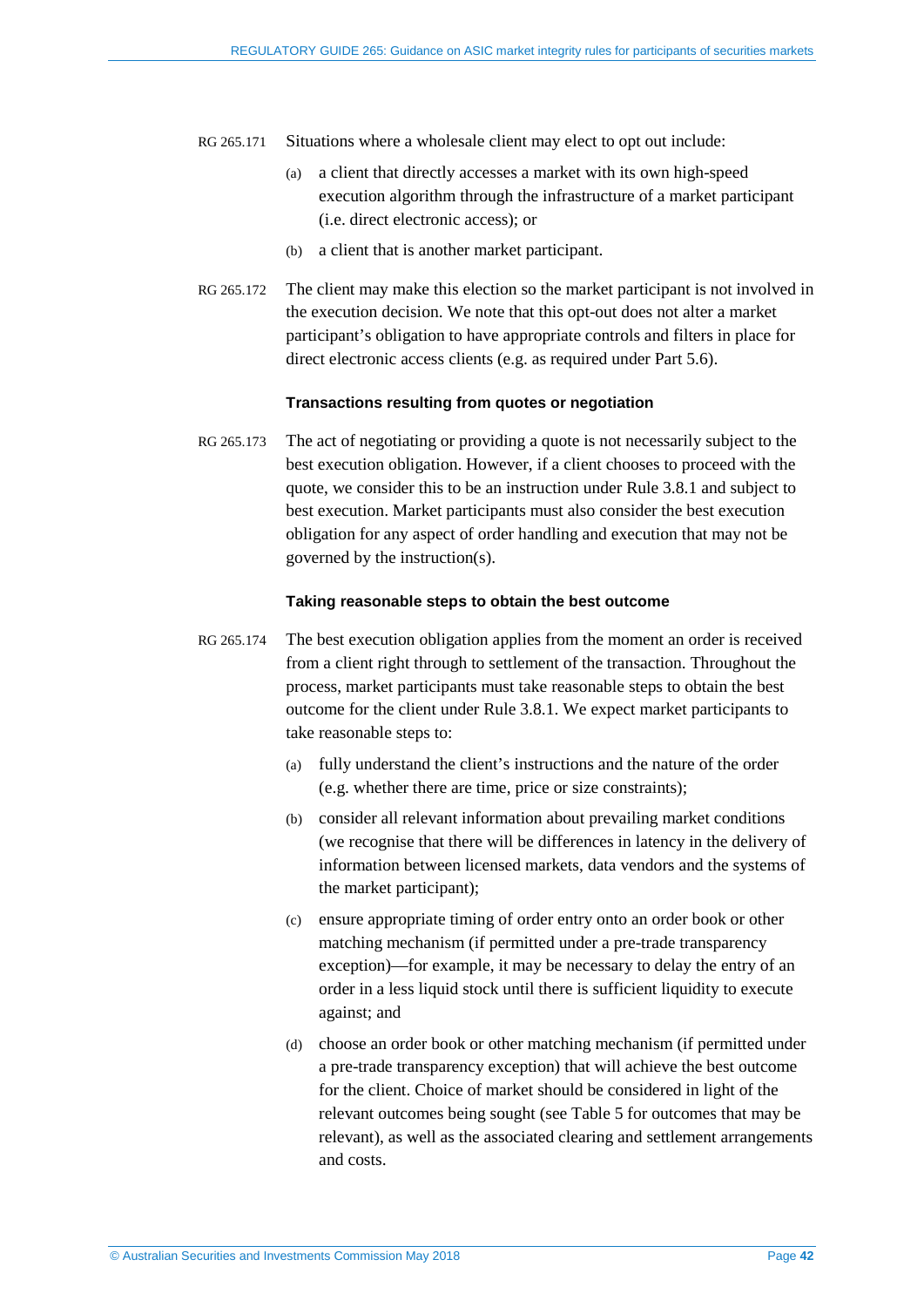- RG 265.175 We consider that a market participant will have taken reasonable steps to obtain the best outcome for its clients if it has complied with its best execution arrangements (where those arrangements have demonstrated that they consistently deliver the best outcome), and it executes client orders based on the best information at the time.
- RG 265.176 In addition to taking the above reasonable steps that we consider essential to delivering the best outcome to clients, a market participant must:
	- (a) have adequate policies and procedures reflecting their best execution arrangements (see Part 3.9 and [RG 265.188–](#page-44-0)[RG 265.193\)](#page-47-0);
	- (b) disclose details of the arrangements to clients (see Part 3.10 and [RG 265.194–](#page-47-1)[RG 265.208\)](#page-51-0);
	- (c) monitor and review their best execution arrangements (see Part 3.9 and [RG 265.209–](#page-51-1)[RG 265.220\)](#page-54-0); and
	- (d) evidence compliance with the arrangements to clients on request (see Part 3.11 an[d RG 265.221–](#page-54-1)[RG 265.228\)](#page-55-0).

#### **Chain of execution**

- RG 265.177 Where a market participant seeks to execute a client order by placing it with an intermediary, the duty of best execution for the client under Rule 3.8.1 remains the obligation of the original market participant.
- RG 265.178 A market participant should only pass client orders to an intermediary whose arrangements will enable the market participant to comply with its own best execution obligation. We expect the market participant to take into account the results that the intermediary can achieve (e.g. by monitoring the quality of the intermediary's execution).
- RG 265.179 Where a client places an order with an AFS licensee that is not a market participant, the AFS licensee is subject to the obligations in the Corporations Act.
- <span id="page-42-0"></span>RG 265.180 We consider that where a market participant is an intermediary, the market participant owes a duty of best execution to a client where the client deals with an agent, and that agent executes the client order by placing it with the market participant and the market participant:
	- (a) also has a relationship with the client (and the terms of business have been agreed); and
	- (b) is aware that the first market participant is acting as an agent (e.g. in an advisory capacity only) for the client.

This is illustrated i[n Figure 1.](#page-43-0)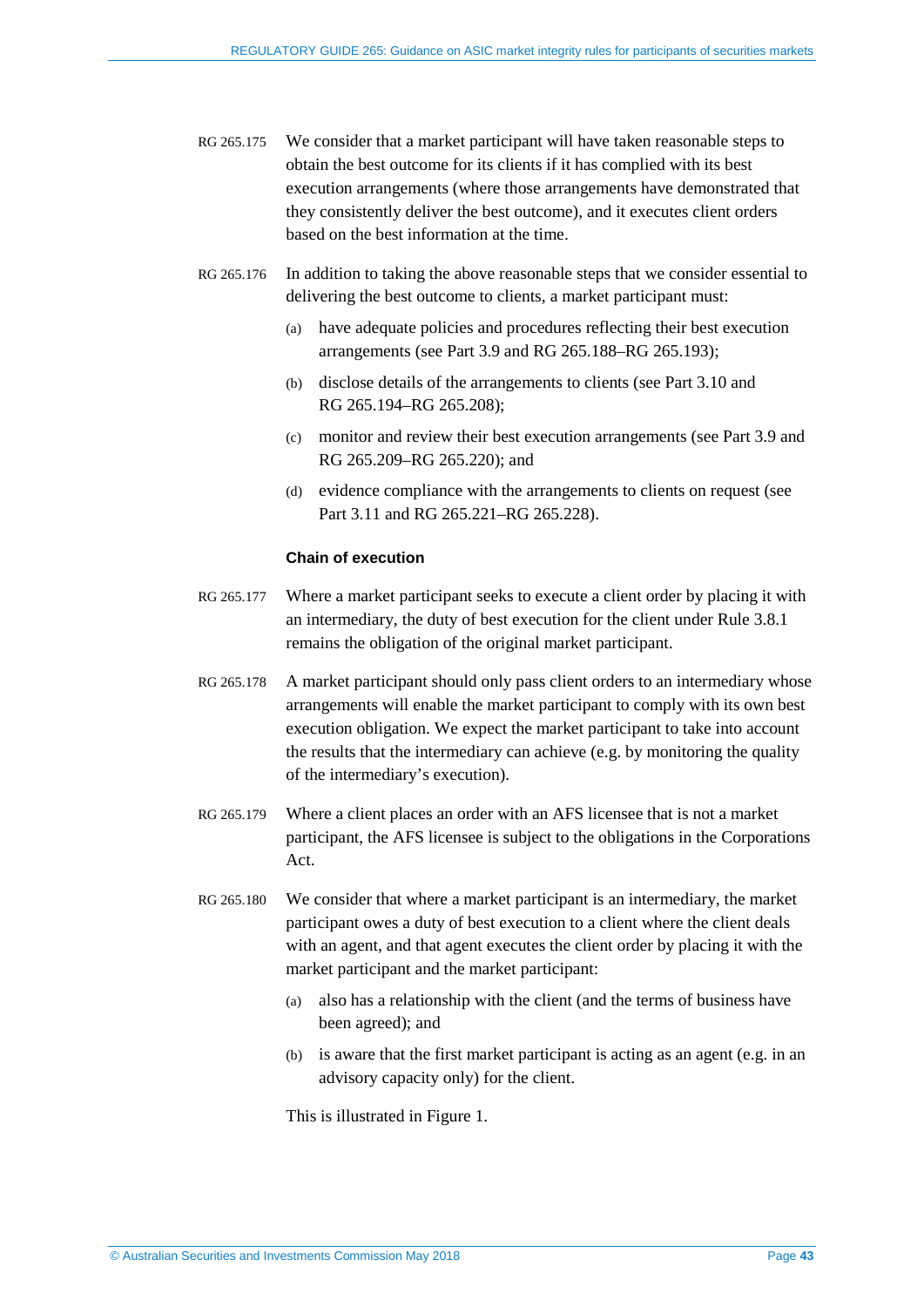<span id="page-43-0"></span>



Note: See RG [265.180](#page-42-0) for the processes set out in this flowchart (accessible version).

- RG 265.181 When passing client orders, the market participant should provide sufficient instructions to ensure the client receives the best outcome. We understand that the level of instructions may vary. For example, there may be circumstances where the market participant chooses to retain considerable control over the order execution (e.g. by nominating the order book that the order should be executed on), or it may give substantial control to the intermediary to determine where to execute the order.
- RG 265.182 An example of a situation where we would consider it inappropriate to pass a client order to an intermediary is where the intermediary would transmit the order to an order book that has no liquidity in the particular relevant product. It may also be inappropriate to pass the order to an entity that is not a market participant (given the entity will not be subject to the best execution obligation) unless the market participant is satisfied the use of the intermediary will enable the market participant to deliver the best outcome.

#### **Market participant commissions should not discriminate between licensed markets**

- RG 265.183 A market participant may not structure or charge commissions in such a way as to discriminate between licensed markets unless the difference reflects differences in the market fees: Rule 3.8.3. Commissions or spreads charged to clients should ideally reflect the differences in the cost of executing on each market.
- RG 265.184 For example, where Market X's fees are \$10 for a particular transaction and Market Y's fees are lower (e.g. \$5 or may even pay a rebate) for the same transaction, the commission paid by a client to a market participant should as far as possible reflect that Market Y is the cheaper market to transact on. We encourage market participants that have fixed rate commissions to consider whether clients could benefit from having the market fees and rebates passed on.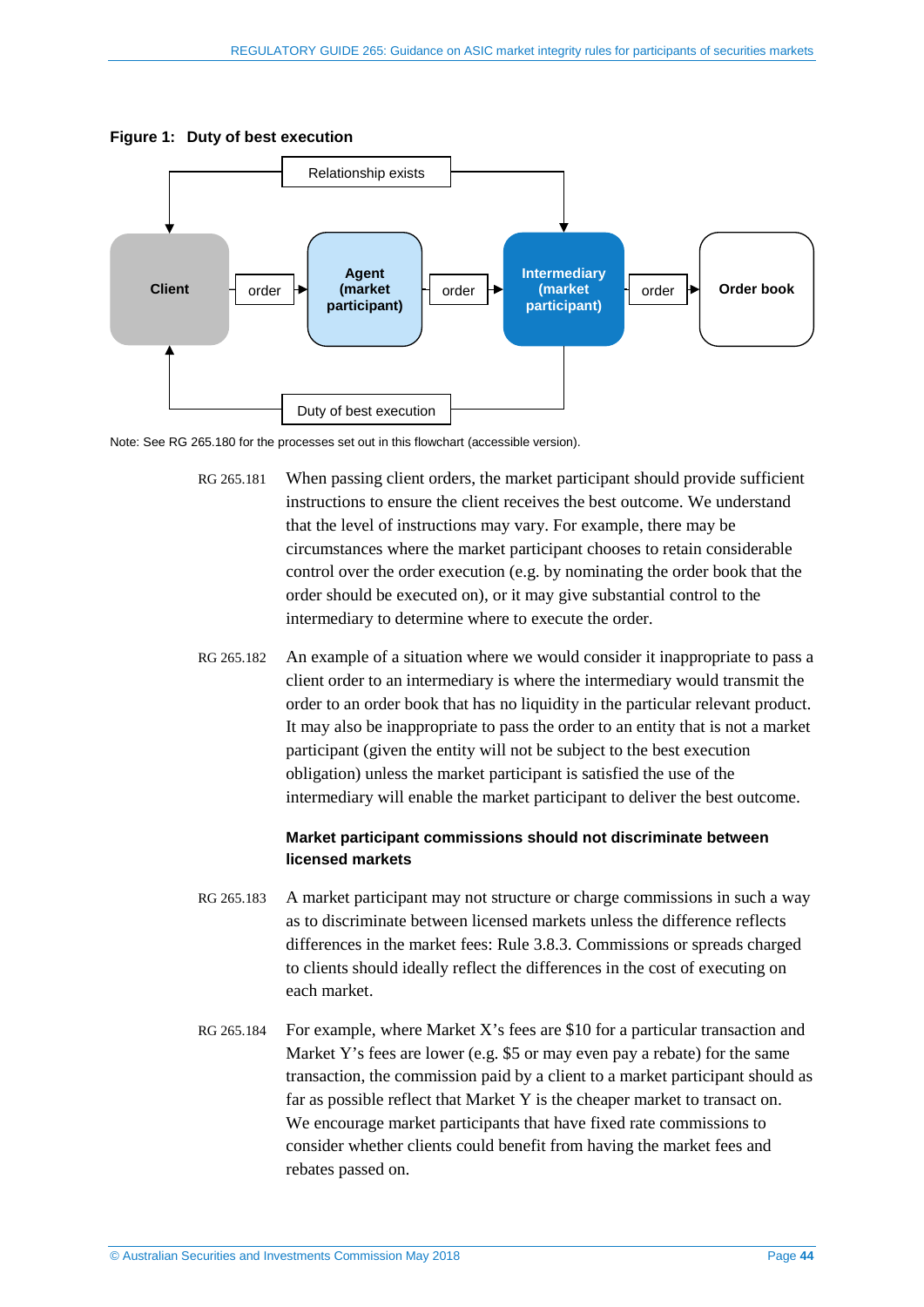#### **Order flow incentives and bundled services**

- RG 265.185 The best execution obligation means that market participants must ensure that the primary focus when executing client orders is to obtain best execution.
- RG 265.186 Order flow incentives, such as volume rebates or rebates for certain types of orders, can influence how and where market participants direct client orders for execution. Directing orders in return for some benefit would represent a conflict of interest if the market participant was placing its own interests ahead of its client's interests and therefore not achieving best execution. Such activity may result in a breach of Rule 3.8.1.

Note: For guidance on Rule 5.4B.1 (Prohibition on order incentives) see [RG 265.514–](#page-124-0) [RG 265.524.](#page-126-0) 

RG 265.187 Bundling is the practice of providing other services (such as advice, research, data and analytical tools) in conjunction with trade execution. We consider that transmitting a client order to a licensed market, market participant or other service provider which offers bundled services does not in itself meet the best execution obligation because it may not result in the best outcome being obtained for a client. Such activity may breach Rule 3.8.1. We consider that the best execution obligation requires client orders to be transmitted based on best execution for the client independently of any bundled services.

## <span id="page-44-0"></span>**Policies and procedures**

- RG 265.188 A market participant that deals with client orders must establish, document and implement adequate policies and procedures to ensure it complies with the best execution obligation and complies with its policies and procedures: Rules 3.9.1 and 3.9.2. We consider that the policies and procedures should reflect a market participant's strategy for obtaining the best outcome for handling and executing client orders.
- RG 265.189 Under Rule 3.9.1(2), the policies and procedures must at least set out:
	- (a) the order books or other matching mechanism to which client orders may be transmitted;
	- (b) how client orders will be handled and executed, including the circumstances in which orders will be transmitted to each listed order book or other matching mechanism. It must also include the circumstances in which the transmission will be automated or manual; and
	- (c) arrangements to monitor the policies, procedures and implementation.
- RG 265.190 To comply with this requirement, market participants should consider the matters outlined in [Table 6](#page-45-0) and address them where relevant.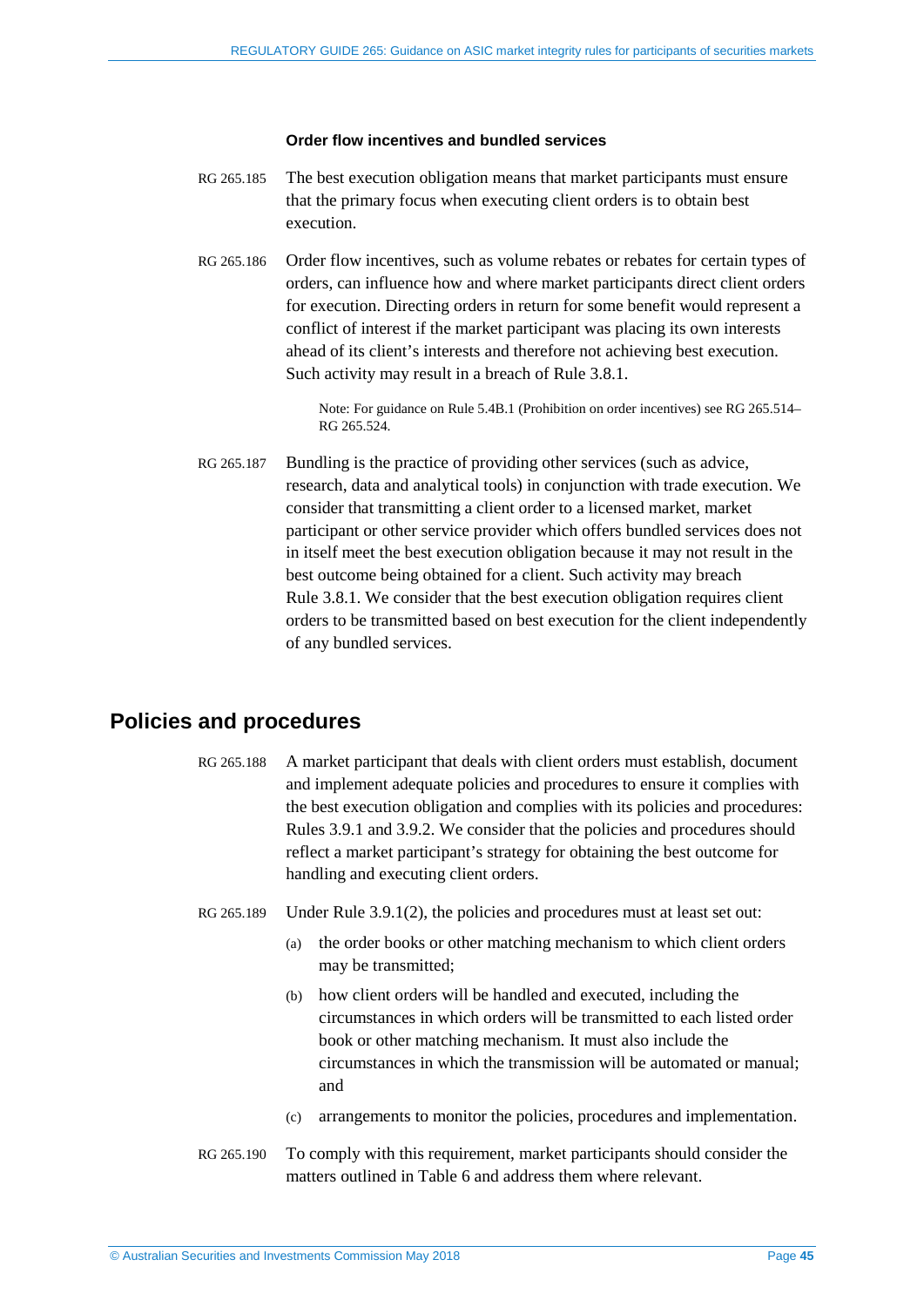| <b>Matters</b>                                                                                                                                                          | Information that market participants should consider including                                                                                                                                                                                                                                                                                                                                                                                                                                                                                                                                                     |
|-------------------------------------------------------------------------------------------------------------------------------------------------------------------------|--------------------------------------------------------------------------------------------------------------------------------------------------------------------------------------------------------------------------------------------------------------------------------------------------------------------------------------------------------------------------------------------------------------------------------------------------------------------------------------------------------------------------------------------------------------------------------------------------------------------|
| Identification of order<br>books or other<br>mechanisms (if<br>permitted under a pre-<br>trade transparency<br>exception) where<br>orders may be matched<br>or executed | A market participant should list the order books of licensed markets and other<br>mechanisms (permitted under a pre-trade transparency exception) on which client<br>orders may be matched or executed: Rule 3.9.1(2)(a)                                                                                                                                                                                                                                                                                                                                                                                           |
|                                                                                                                                                                         | Examples of matching or execution arrangements other than an order book include<br>third-party crossing systems, a market participant's own internalisation arrangements<br>or crossing system, and OTC trading arrangements                                                                                                                                                                                                                                                                                                                                                                                       |
| Handling client orders<br>and circumstances in<br>which client orders will<br>be transmitted                                                                            | A market participant should outline its approach to handling orders from the time an<br>order is received to the time it is settled. It should be clear from the description why<br>the market participant's approach will deliver the best outcome for clients                                                                                                                                                                                                                                                                                                                                                    |
|                                                                                                                                                                         | It should also outline the circumstances in which client orders may be transmitted to<br>each order book or other matching mechanism (if permitted under a pre-trade<br>transparency exception): Rule 3.9.1(2)(b)                                                                                                                                                                                                                                                                                                                                                                                                  |
|                                                                                                                                                                         | For a retail client, this should reflect how to obtain the best total consideration (or<br>price). For wholesale clients, this should be based on the outcomes the market<br>participant considers relevant to its clients. See Table 5 for some outcomes that may<br>be relevant (more typically for institutional investors)                                                                                                                                                                                                                                                                                     |
|                                                                                                                                                                         | The policies and procedures should allocate the relative importance, or the process<br>for determining the relative importance, the market participant places on the possible<br>outcomes for wholesale clients. It should also include information on how these<br>outcomes affect the market participant's choice of order books or other matching<br>mechanisms permitted under a pre-trade transparency exception                                                                                                                                                                                              |
|                                                                                                                                                                         | In developing policies and procedures for assessing relative importance, a market<br>participant should consider the characteristics of:<br>the client (including whether retail or wholesale);<br>the client order (e.g. market, limit, fill or kill);<br>٠<br>the particular relevant product; and<br>$\bullet$<br>the order books of licensed markets to which the order can be directed and any<br>$\bullet$<br>matching mechanisms outside an order book that may be used subject to a<br>pre-trade transparency exception                                                                                    |
|                                                                                                                                                                         | Differing trading hours: Where trading hours vary across order books of licensed<br>markets and a market participant is able to access more than one market, we expect<br>a market participant's policies and procedures to address the handling of orders when<br>not all licensed markets are open and available for trading. This includes before the<br>opening and after the close of the traditional trading hours of the responsible market<br>operator's market, or when certain licensed markets may be unavailable for trading for<br>system or technical reasons                                        |
|                                                                                                                                                                         | Specifically, policies and procedures should address the handling of immediately<br>executable orders (e.g. market orders) received before the opening of the listing<br>market or when not all licensed markets are open. A market participant can adopt<br>whatever policy it considers most appropriate to deliver the best outcome to its clients.<br>For example, the policy may state that the market participant will hold orders received<br>outside trading hours until all markets open or the responsible market operator's<br>market opens (where considered to consistently deliver the best outcome) |

## <span id="page-45-0"></span>**Table 6: What should policies and procedures address?**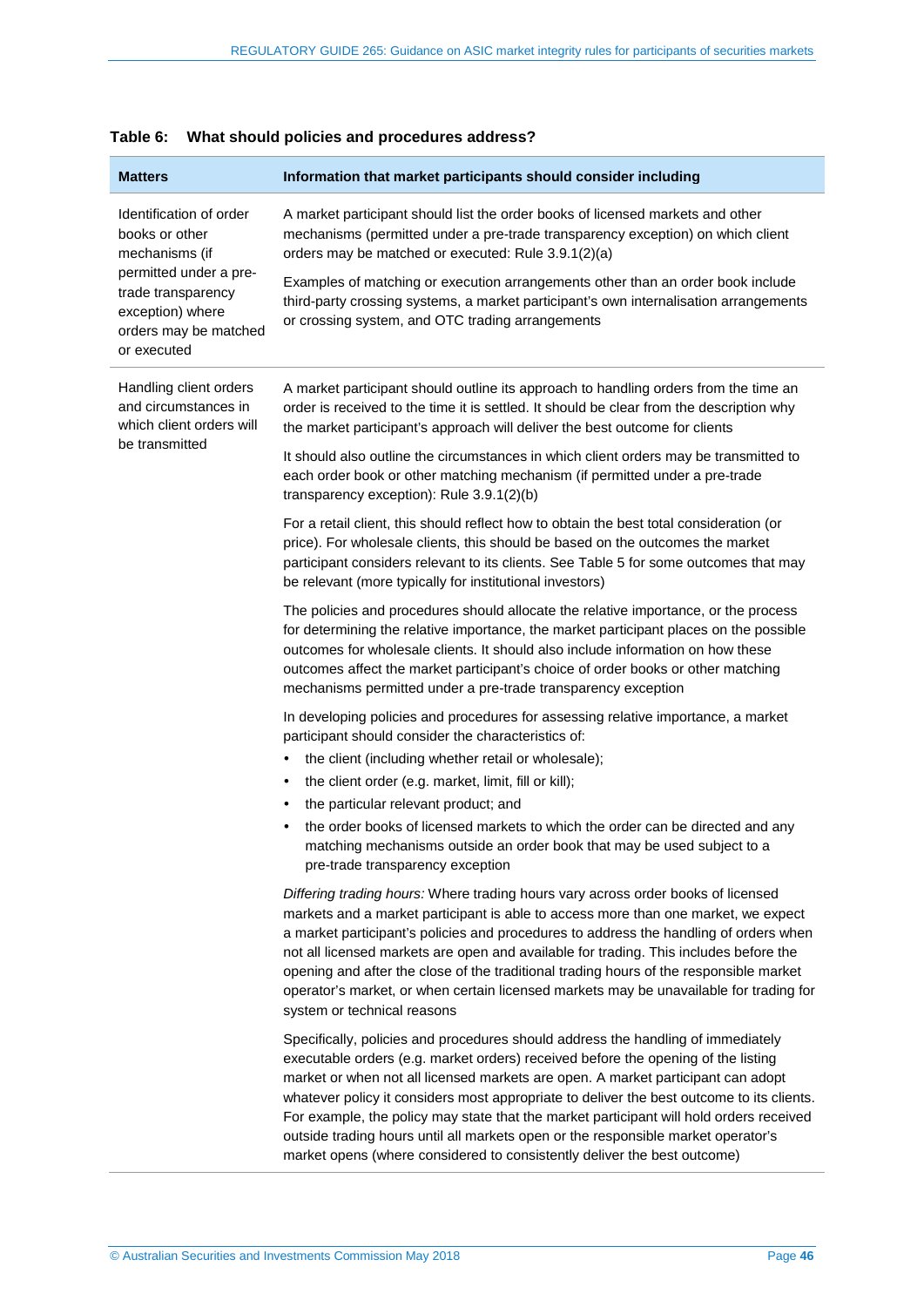| <b>Matters</b>                                                                                                                                                                         | Information that market participants should consider including                                                                                                                                                                                                                                                                                                                                                                                                                                                                                                   |
|----------------------------------------------------------------------------------------------------------------------------------------------------------------------------------------|------------------------------------------------------------------------------------------------------------------------------------------------------------------------------------------------------------------------------------------------------------------------------------------------------------------------------------------------------------------------------------------------------------------------------------------------------------------------------------------------------------------------------------------------------------------|
| Handling client orders<br>and circumstances in<br>which client orders will<br>be transmitted (cont.)                                                                                   | Differing opening and closing mechanisms: A market participant should also consider<br>the opening mechanism adopted by each licensed market and the impact of that<br>mechanism on the probability of execution and the quality of that execution (e.g. an<br>opening auction compared to opening straight into continuous trading). The auction is<br>likely to receive considerably more buying and selling interest                                                                                                                                          |
|                                                                                                                                                                                        | We consider that a market participant should regularly monitor the quality of the<br>executions obtained for opening orders to be able to determine that the licensed<br>market chosen as the location for entering opening orders generally offers best<br>execution for that particular relevant product: Rule 3.9.1(2)(c). The same<br>considerations will apply to handling orders at the market close where licensed<br>markets have differing closing mechanisms                                                                                           |
|                                                                                                                                                                                        | Price movement after order transmitted: Prices may vary after a market participant<br>transmits an order. For example, a better price may become available on the order<br>book of Market X after transmitting an order to Market Y. The policies and procedures<br>should outline how a market participant intends to handle this situation. We consider<br>that for immediately executable orders that have been transmitted to an order book<br>taking into account the available information at the time, there is no requirement to<br>retransmit the order |
|                                                                                                                                                                                        | However, if a market participant chooses to retransmit the order to another market,<br>before doing so, the market participant should consider certainty of execution (i.e. risk<br>that the price will no longer be available after the order is retransmitted and the risk of<br>losing priority in the queue of the first market). Equally, if there is considerable volume<br>at the new price and reasonable certainty that the order will execute at the better<br>price, it may be appropriate to retransmit the order                                    |
|                                                                                                                                                                                        | Market outages: A market participant should consider how its order handling and<br>execution arrangements will adapt to trading halts and suspensions on a single<br>market (e.g. system failure on the responsible market operator's market), or all<br>licensed markets or a crossing system it operates (or routes orders to). To the extent<br>possible, a market participant should also consider its default arrangements in the<br>event of unforeseen circumstances                                                                                      |
|                                                                                                                                                                                        | Limit orders: A market participant should outline how it handles limit orders,<br>particularly those that are away from the current market price. Among other relevant<br>factors, we consider the policy and procedures should take into account liquidity and<br>certainty of execution. These factors would apply equally to wholesale and retail<br>clients because they would contribute to the ability of the retail client to ultimately get<br>the best total consideration (or price as the case may be)                                                |
| How client orders will<br>be transmitted to the<br>order books of licensed<br>markets or other<br>matching mechanisms<br>(if permitted under a<br>pre-trade transparency<br>exception) | A market participant should outline the mechanisms used for transmitting client orders<br>to the order books of licensed markets and other matching mechanisms (if permitted<br>under a pre-trade transparency exception), including documenting any manual and<br>automated processes (Rule 3.9.1(2)(b)), and the circumstances in which the<br>mechanisms will be used                                                                                                                                                                                         |
|                                                                                                                                                                                        | Where a market participant has fully, or in part, automated its order handling<br>processes, it should ensure that the technologies employed are designed to comply<br>with its best execution obligation. A market participant should document the logic of<br>how the automated order handling process operates, including dependencies and<br>parameters. Any changes to such systems should be documented, including the<br>rationale for the change                                                                                                         |
| Monitoring policies and<br>procedures                                                                                                                                                  | A market participant should ensure there are appropriate arrangements in place to<br>monitor the quality of execution received for clients and whether its policies and<br>procedures are obtaining the best outcome for clients: Rule 3.9.1(2)(c). Our<br>expectations about monitoring are outlined in RG 265.209-RG 265.220                                                                                                                                                                                                                                   |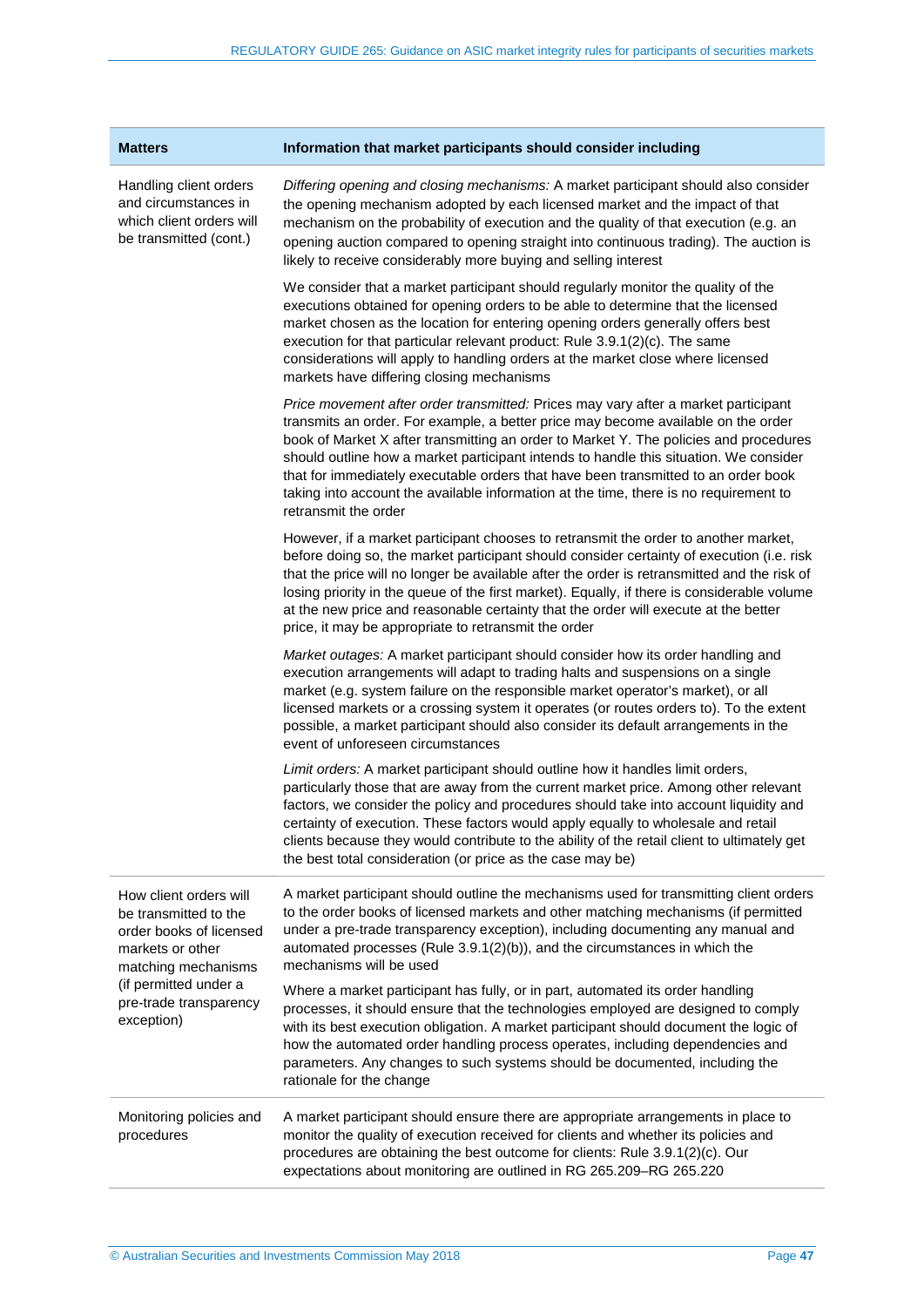- RG 265.191 We encourage market participants to ensure that their policies and procedures are designed or tailored according to the nature, scale and complexity of their business and the client orders received. We expect that, in most cases, market participants will need to differentiate policies and procedures by client characteristics. A market participant may choose to also differentiate by liquidity of relevant product, order type or licensed market, or make an assessment on a case-by-case basis.
- <span id="page-47-3"></span>RG 265.192 Some of these choices are illustrated in [Figure 2.](#page-47-2) For example, small orders in liquid products may be suited to an automated, high-volume process (e.g. line 1 in [Figure 2\)](#page-47-2). In contrast, closer attention may be necessary for large orders in the same product, including in some instances a case-by-case assessment (e.g. line 2 in [Figure 2\)](#page-47-2). Market participants may pass some orders through an intermediary (e.g. line 3 i[n Figure 2\)](#page-47-2) or internalise orders and report it to the market operator (e.g. line 4 in [Figure 2\)](#page-47-2).

<span id="page-47-2"></span>**Figure 2: Examples of order transmitting in best execution policies**



<span id="page-47-0"></span>Note: See RG [265.192](#page-47-3) for the processes set out in this flowchart (accessible version).

RG 265.193 Comprehensive and robust internal policies and procedures for best execution, and ongoing monitoring and review of these policies and procedures, will help to ensure market participants are successful in delivering the best outcome to their clients.

## <span id="page-47-1"></span>**Disclosure to clients of best execution arrangements**

## **Information to be disclosed**

RG 265.194 Under Rule 3.10.1(1), a market participant must disclose the following matters to clients about its best execution arrangements: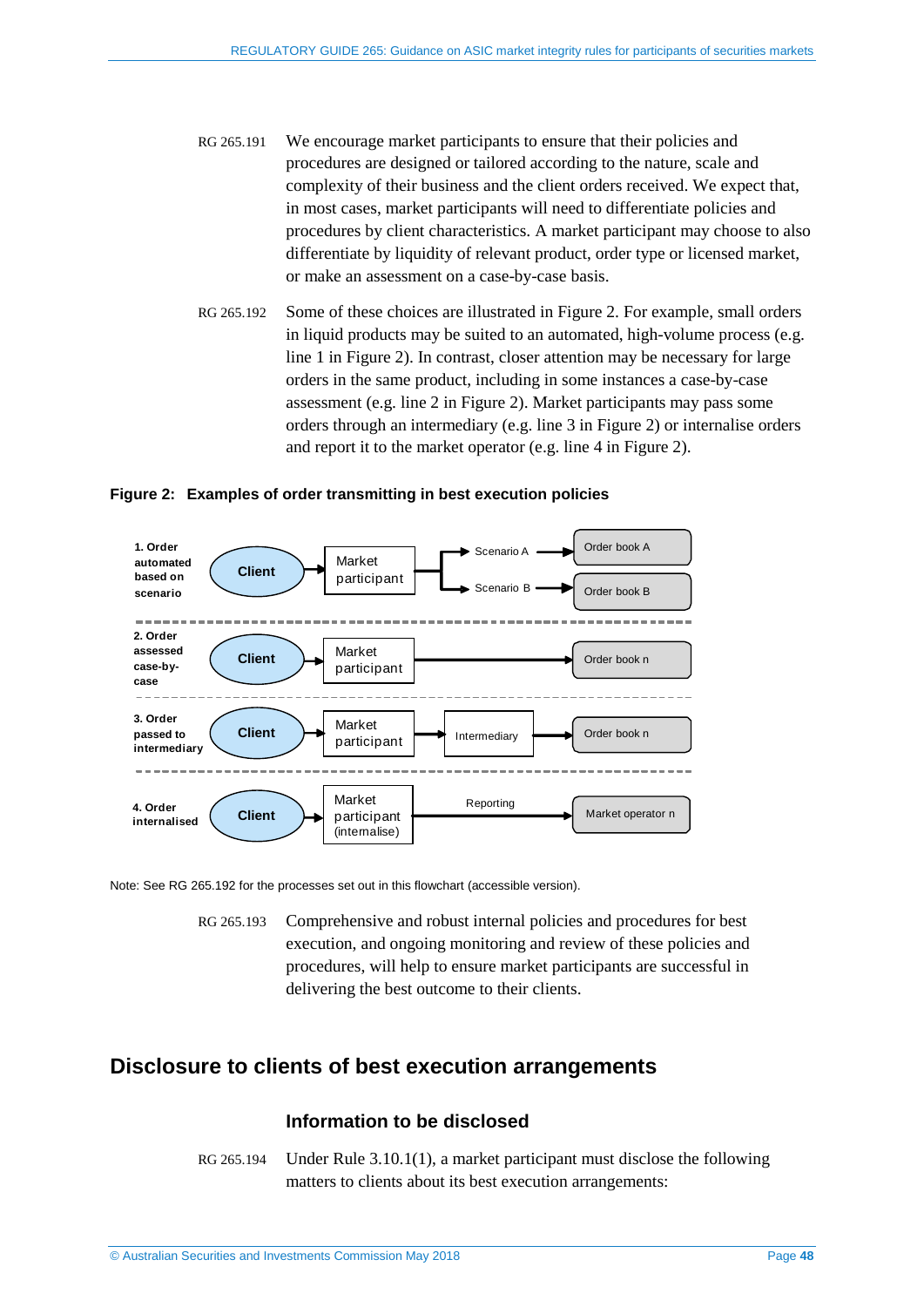- (a) that the market participant is required to handle and execute client orders in accordance with the best execution obligation in Rule 3.8.1 (i.e. to take reasonable steps to obtain the best outcome for clients);
- (b) how the best execution obligation affects the handling and execution of the client's orders;
- (c) the order books of licensed markets and any place other than an order book, for example other matching mechanisms (as permitted under a pre-trade transparency exception), to which the market participant may transmit client orders;
- (d) the circumstances in which client orders will be transmitted to each of these destinations; and
- (e) that the market participant must take reasonable steps to handle and execute the client's orders in a way which satisfies any instructions that are inconsistent with the market participant obtaining the best outcome for the client and, as a result, may not achieve the best outcome for the client.
- RG 265.195 This is a one-way communication to clients. It is not necessary for clients to acknowledge or consent to the disclosure. Our expectations about how market participants should comply with this disclosure obligation are described in [Table 7.](#page-48-0)

| <b>Matters</b>                                                                                 | Information to be disclosed                                                                                                                                                                                                                                                                                                                                                                                                                                                                                                              |
|------------------------------------------------------------------------------------------------|------------------------------------------------------------------------------------------------------------------------------------------------------------------------------------------------------------------------------------------------------------------------------------------------------------------------------------------------------------------------------------------------------------------------------------------------------------------------------------------------------------------------------------------|
| <b>Best execution</b><br>obligation                                                            | That the market participant has an obligation to obtain the best outcome for clients<br>when handling and executing client orders                                                                                                                                                                                                                                                                                                                                                                                                        |
| How the best execution<br>obligation affects the<br>handling and execution<br>of client orders | Disclosure to clients should include the appropriate level of detail of information<br>about a market participant's handling and execution arrangements that a client<br>would reasonably require to enable them to make an informed decision about<br>whether to use the services of the market participant                                                                                                                                                                                                                             |
|                                                                                                | Disclosure should be clear about what the best execution obligation means for how<br>a client order will be handled and executed. For retail clients, this should include<br>what best total consideration or best price means in practice. For wholesale clients,<br>this should include the outcomes the market participant considers relevant, as well<br>as any trade-offs among these outcomes. For example, if likelihood of execution is<br>considered the most important outcome, the trade-off may be price                     |
|                                                                                                | A market participant may also provide additional information to clients about its<br>order handling practices to help them understand how their orders may be<br>handled—for example, statistics about the relevant products and volume and size of<br>orders transmitted to the various order books of licensed markets and other<br>matching mechanisms (if permitted under a pre-trade transparency exception)                                                                                                                        |
|                                                                                                | Client instructions: The circumstances in which client instructions can be accepted<br>and acted upon (e.g. where instructions are inconsistent with the best outcome, only<br>order-by-order instructions can be accepted for retail clients, whereas for wholesale<br>clients, standing instructions can be made subject to the requirements in<br>RG 265.155 and RG 265.164). A market participant should provide a warning<br>upfront that the use of specific instructions may result in a client not obtaining the<br>best outcome |

#### <span id="page-48-0"></span>**Table 7: Matters to disclose to clients**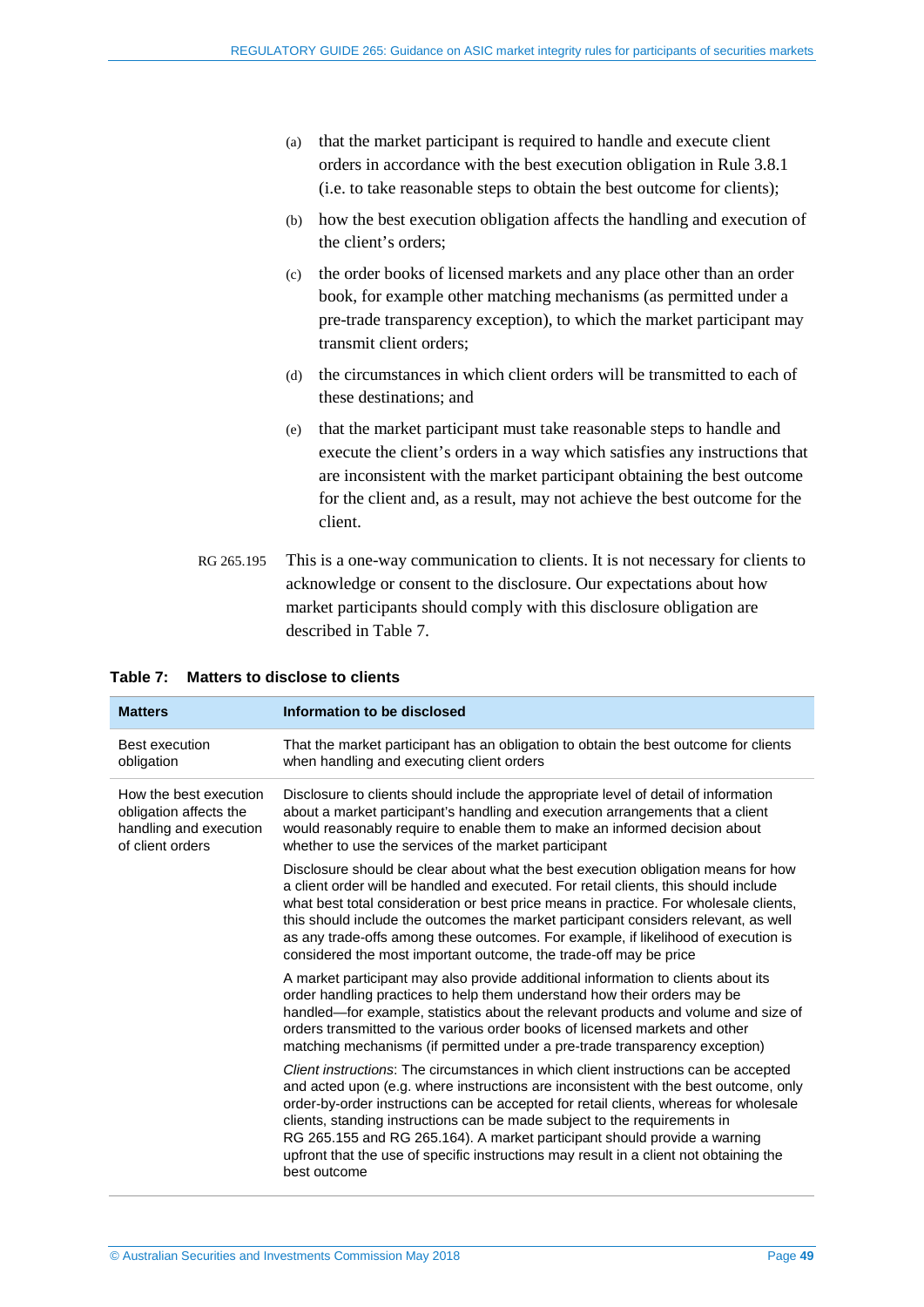| <b>Matters</b>                                                                                                                     | Information to be disclosed                                                                                                                                                                                                                                                                                                                                                                                                                                                                                                                                            |
|------------------------------------------------------------------------------------------------------------------------------------|------------------------------------------------------------------------------------------------------------------------------------------------------------------------------------------------------------------------------------------------------------------------------------------------------------------------------------------------------------------------------------------------------------------------------------------------------------------------------------------------------------------------------------------------------------------------|
| Identification of order<br>books and other<br>matching mechanisms<br>(if permitted under a<br>pre-trade transparency<br>exception) | The mechanisms by which client orders may be matched and executed<br>This should identify the order books of licensed markets where transactions are<br>executed or reported, as well as any other matching mechanism permitted under a<br>pre-trade transparency exception (e.g. crossing system) that the market participant<br>places significant reliance on                                                                                                                                                                                                       |
| Circumstances in which<br>orders are transmitted                                                                                   | The circumstances in which orders may be transmitted to the order books of<br>licensed markets and/or other matching mechanisms                                                                                                                                                                                                                                                                                                                                                                                                                                        |
|                                                                                                                                    | If a market participant's policies and procedures for retail clients mean that client<br>orders will not be transmitted to a market that has a very small volume at the best<br>price (e.g. one share), we expect the market participant to disclose to clients the<br>minimum volume it will transmit. This should reflect the value of the relevant product.<br>For example, a minimum volume of 100 may be appropriate for a \$2 share but may<br>not be appropriate for a \$100 share                                                                              |
|                                                                                                                                    | If a market participant's best execution arrangements allow for a client order to be<br>executed under a pre-trade transparency exception, the market participant should<br>disclose on what basis this will occur (e.g. price improvement, volume improvement<br>or managing market impact). Where it is on the basis of price improvement, the<br>parameters should be disclosed (e.g. how this would apply where the market<br>participant is acting on behalf of both clients to a transaction)                                                                    |
|                                                                                                                                    | If a market participant's approach is to route orders to a crossing system prior to<br>order books of licensed markets, we expect the market participant to disclose to its<br>clients the benefits of this approach as well as any potential detriment to clients<br>(e.g. latency)                                                                                                                                                                                                                                                                                   |
|                                                                                                                                    | Differing trading hours: Where a market participant includes more than one licensed<br>market in its policies and procedures and the trading hours of the licensed markets<br>differ, we expect the market participant to disclose to the client how orders received<br>outside traditional trading hours will be handled under its policies and procedures.<br>For example, will a market order received outside these hours be transmitted to a<br>licensed market that is open, or wait for the responsible market operator's market to<br>open, and on what basis? |

- RG 265.196 Under Rules 3.8.1(3) and (4), a market participant must not attempt to limit the best execution obligation through disclosure (e.g. through the terms and conditions of a client agreement by a market participant to the client). This can undermine the intention of the best execution obligation.
- RG 265.197 Disclosure of certain execution arrangements to clients will enable those clients to better assess whether they are likely to receive best execution. It should include the most important and/or relevant aspects of the market participant's best execution arrangements.

## **When to make the disclosure**

- <span id="page-49-0"></span>RG 265.198 Under Rules 3.10.1 and 3.10.2, the best execution disclosure should be made:
	- (a) before accepting a client order for the first time;
	- (b) on the request of a client; and
	- (c) when there is a material change to the market participant's best execution arrangements.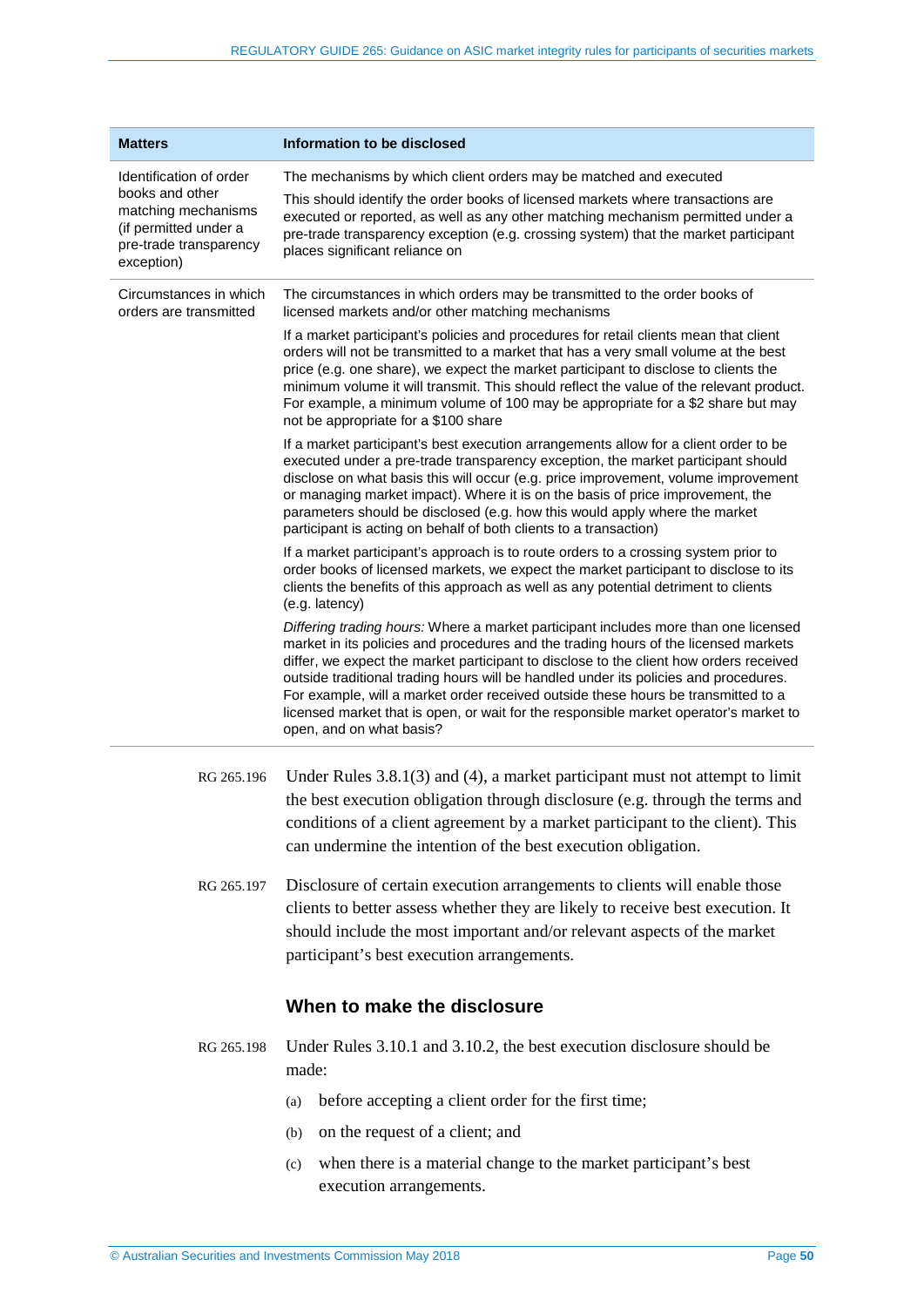- RG 265.199 For the purposes of [RG 265.198\(c\),](#page-49-0) a material change is where disclosure is necessary to enable a client to make a properly informed decision about whether to continue using the services of the market participant. For example, a market participant may no longer include in its policy a licensed market that had consistently achieved the best outcome for clients, or it may materially alter the circumstances in which client orders are transmitted to order books of licensed markets and other matching mechanisms (if permitted under a pre-trade transparency exception). We do not expect minor changes to be disclosed.
- RG 265.200 There is no requirement for clients to acknowledge or consent to the disclosure.
- RG 265.201 When considering their existing clients, if a market participant takes the view that an existing client is inactive, and is unlikely to place an order with the market participant in the foreseeable future, we will not take action in relation to compliance with Rule 3.10.1 if the disclosure required by Rule 3.10.1 is given before accepting the next order from the client.
- RG 265.202 A market participant should have appropriate arrangements in place to identify when disclosure is required under Rule 3.10.1 and to make that disclosure before acting on an order from the client.

#### **Wholesale client election to not receive best execution disclosure**

- RG 265.203 Under Rule 3.10.1(6), a market participant need not make a disclosure to a wholesale client if the market participant and wholesale client agree it is not required and the terms of the agreement are:
	- (a) clear and unambiguous;
	- (b) in writing (a record of the instruction must be kept for seven years). 'In writing' includes both printed and electronic form, including via email with hyperlinks or references to a website; and
	- (c) not contained in the standard terms and conditions of a client agreement or other standard form agreement provided by the market participant to the client.

## **How to make the disclosure**

- RG 265.204 A market participant must make its best execution disclosure to clients in writing and keep this disclosure for seven years: Rule 3.10.1(4). We consider that the disclosure may be made in printed or electronic form, including via email with hyperlinks or references to a website. This is the same approach as for Financial Services Guides (FSGs) in RG 221.
- RG 265.205 Where a client asks for the disclosure to be made in print form (e.g. if they do not have access to electronic communications), we expect the market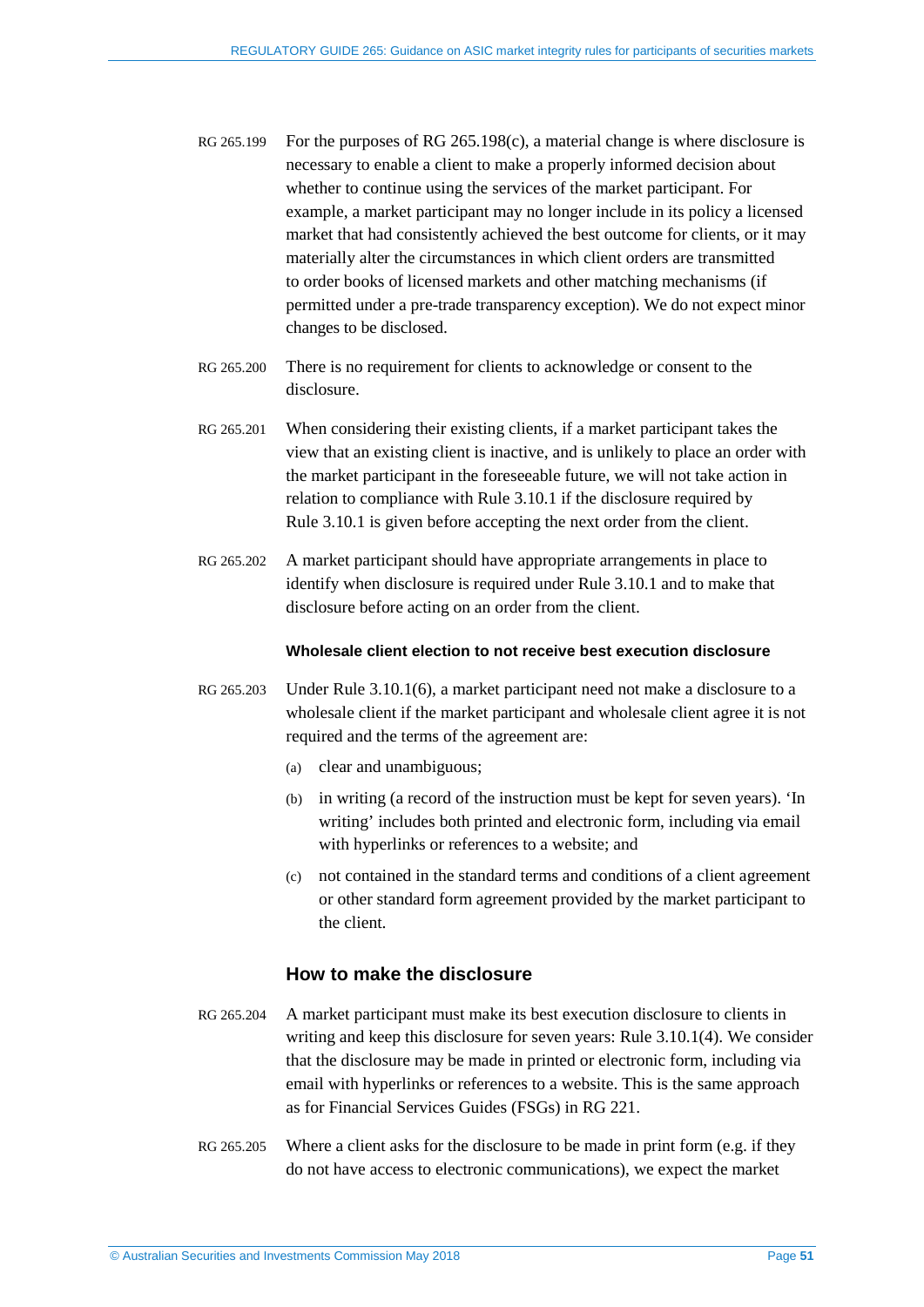participant to provide it in print form. Ultimately, a market participant needs to be able to demonstrate that the disclosure has been made to the client.

- RG 265.206 While we do not intend to prescribe the mechanism for disclosure, a market participant may choose to:
	- (a) include the disclosure in its FSG (where a market participant is already required to provide an FSG);
	- (b) incorporate the disclosure into its terms and conditions; or
	- (c) make the disclosure independently.
- RG 265.207 A market participant cannot comply with Rule 3.10.1(2) solely by updating its website each time there is a material change. Where a market participant uses its website to provide the summary of material changes for the purposes of Rule 3.10.1(2), we expect that steps would be taken to ensure that clients are aware of the new information on the website. This may be done through an email with a hyperlink to the website, or through another form of written (paper or electronic) notice that the summary of changes is available on the website. This should occur each time there is a material change.
- <span id="page-51-0"></span>RG 265.208 A market participant must not encourage or induce a wholesale client to agree that it is not required to disclose the matters outlined in [Table 7:](#page-48-0) Rule 3.8.2(2). That is, the request should be at the client's own initiative. For example, a market participant must not include a standard clause within its client agreement to the effect that it will not make the disclosures required under Rule 3.10.1, or that in any way limits its obligations under Rule 3.10.1.

## <span id="page-51-1"></span>**Monitoring and reviewing best execution arrangements**

## **Monitoring best execution arrangements**

- RG 265.209 We do not intend to approve market participants' best execution policies and procedures, nor do we intend to test that every individual transaction achieves the best outcome. However, we do expect a market participant to be able to demonstrate that its best execution policies and procedures enable it to consistently deliver the best outcome for clients and that client orders have been handled and executed in accordance with its policies and procedures or with client instructions (as required by Part 3.11).
- RG 265.210 How a market participant demonstrates that its policies and procedures are reasonably designed to comply with its best execution obligation and that it has complied with its policies and procedures and client instructions is in large part dependent on the nature of its clients and the complexity of the client orders it handles and executes.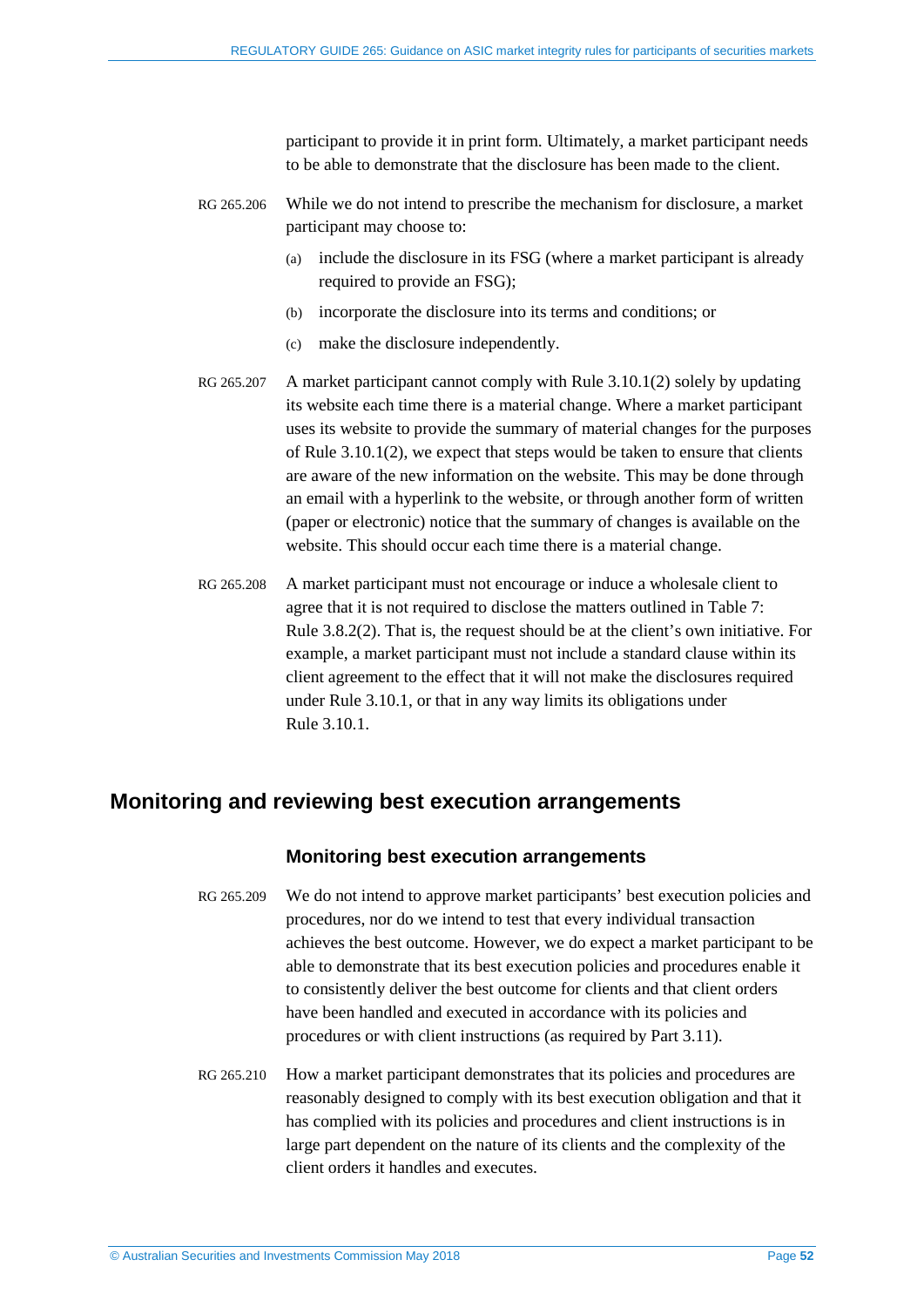- RG 265.211 In any event, Rule  $3.9.1(2)(c)$  requires a market participant to have arrangements to monitor its policies, procedures and implementation of the best execution obligation. To comply with this rule, we expect a market participant to monitor on a regular basis:
	- (a) whether it has complied with its best execution arrangements; and
	- (b) the effectiveness of the arrangements in meeting its best execution obligation (i.e. whether it is obtaining the best outcome for clients).
- RG 265.212 A market participant could monitor transactions it has done on behalf of clients with similar transactions done by other market participants on the same markets.
- RG 265.213 We encourage market participants to consider setting measures to assess the effectiveness of the policies and procedures in obtaining the best outcome for clients. Examples of possible measures are outlined in [Table 8.](#page-52-0) These measures may assist market participants in selecting venues to match and execute client orders, determining appropriate outcomes and assessing the trade-offs associated with the different outcomes.

| <b>Factors</b>                   | <b>Possible measures</b>                                                                                                                                                                                                                                                                                                                                                                                                |
|----------------------------------|-------------------------------------------------------------------------------------------------------------------------------------------------------------------------------------------------------------------------------------------------------------------------------------------------------------------------------------------------------------------------------------------------------------------------|
| Price of the<br>relevant product | A comparison of the prices achieved or achievable on each order book or other<br>matching mechanism (if permitted under a pre-trade transparency exception)<br>against the best available bid and offer at the time                                                                                                                                                                                                     |
| Costs                            | <i>Explicit costs:</i> A comparison of the explicit costs involved in matching or executing<br>orders on each order book or other matching mechanism (if permitted under a<br>pre-trade transparency exception). This could take into account the fees and<br>rebates for various order sizes and types, costs for software and connectivity,<br>market participant membership costs, and clearing and settlement costs |
|                                  | <i>Implicit costs:</i> This is harder to measure. For market impact costs, a comparison of<br>the market movement in response to similar size order entry for a particular<br>relevant product on each market may be relevant                                                                                                                                                                                           |
| Speed                            | Statistics that show the time taken for orders to match or execute on each order<br>book or other matching mechanism (if permitted under a pre-trade transparency<br>exception). This could be broken down by the relevant product and size of order                                                                                                                                                                    |
| <b>Execution certainty</b>       | Statistics on fill rates on each order book or other matching mechanism (if<br>permitted under a pre-trade transparency exception) for each relevant product,<br>taking into account order size                                                                                                                                                                                                                         |
|                                  | An assessment of volumes available at each price point on each order book or<br>other matching mechanism (if permitted under a pre-trade transparency exception)<br>may also be relevant                                                                                                                                                                                                                                |

#### <span id="page-52-0"></span>**Table 8: Possible measures of best execution performance**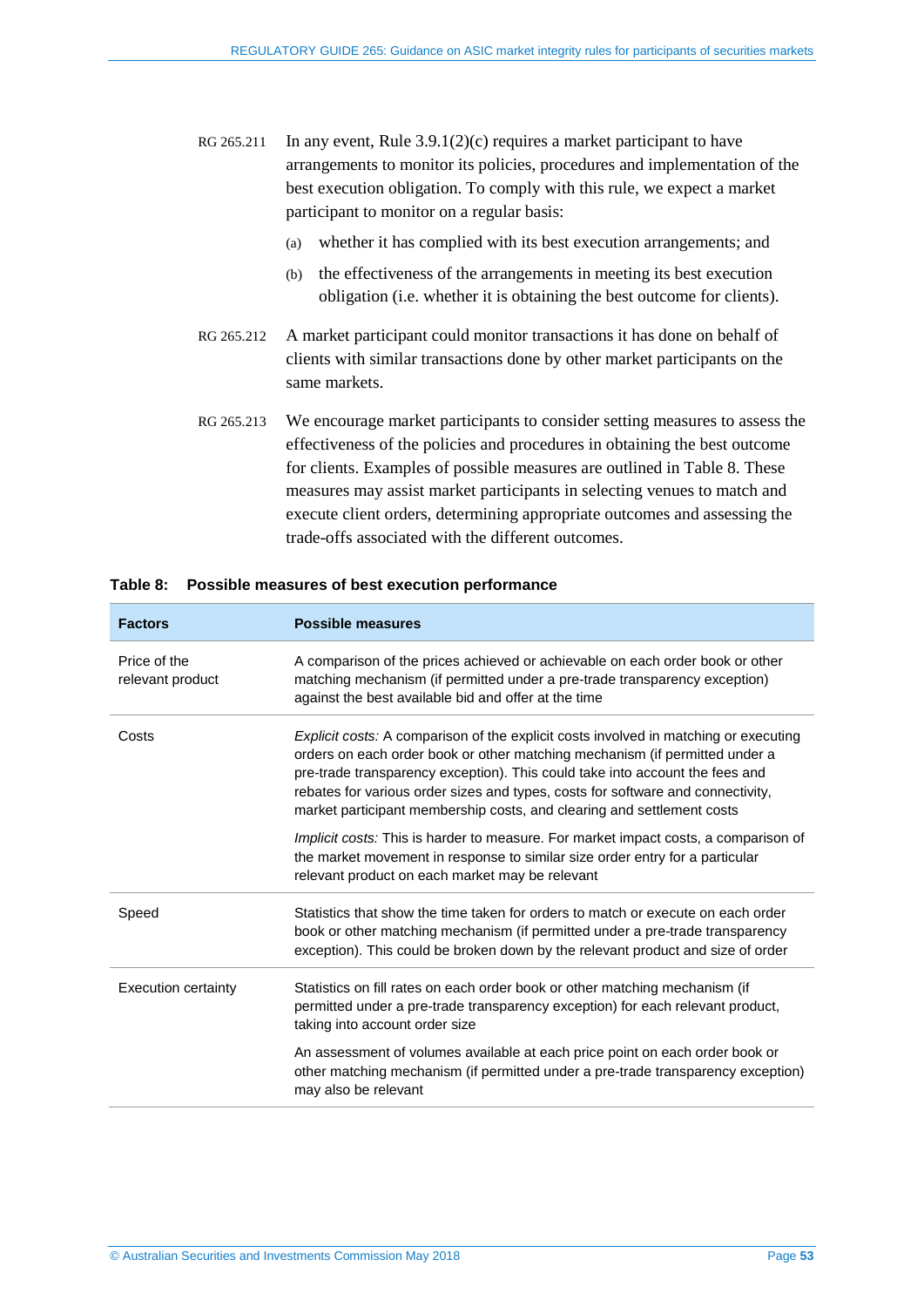| <b>Factors</b> | <b>Possible measures</b>                                                                                                                                                                                                                                                                                                                                                                                                                                                                                                 |
|----------------|--------------------------------------------------------------------------------------------------------------------------------------------------------------------------------------------------------------------------------------------------------------------------------------------------------------------------------------------------------------------------------------------------------------------------------------------------------------------------------------------------------------------------|
| Other measures | Statistics on the volume and speed of execution on each order book or other<br>matching mechanism (if permitted under a pre-trade transparency exception) for<br>specific order characteristics (e.g. buy order, sell order, limit order, market order,<br>and orders generated by an algorithm)                                                                                                                                                                                                                         |
| RG 265.214     | A range of data on relevant products is available to market participants.<br>Market-specific and consolidated pre-trade and post-trade transparency data<br>is likely to be the primary source of data. Market operators may also choose<br>to make data available to market participants to assist with this exercise. We<br>will continue our consultation with industry on whether market operators<br>and market participants should make available statistics on execution quality<br>and order transmitting.       |
| RG 265.215     | We expect a market participant to keep records of the monitoring it<br>undertakes, including the results and any consequential modifications to<br>policies and procedures.                                                                                                                                                                                                                                                                                                                                              |
|                | <b>Reviewing best execution arrangements</b>                                                                                                                                                                                                                                                                                                                                                                                                                                                                             |
| RG 265.216     | Under Rule 3.9.3, a market participant must review its best execution<br>policies, procedures and implementation:                                                                                                                                                                                                                                                                                                                                                                                                        |
|                | each time there is a material change in circumstances that affects where<br>(a)<br>the market participant may transmit client orders; and                                                                                                                                                                                                                                                                                                                                                                                |
|                | when the results of monitoring its best execution arrangements suggest<br>(b)<br>its policies and procedures are not obtaining the best outcome for<br>clients.                                                                                                                                                                                                                                                                                                                                                          |
| RG 265.217     | For example, a market participant using only one order book of a licensed<br>market might have to review its approach if a new market operator enters the<br>market, or if an order book of an existing market operator obtains substantial<br>liquidity in the relevant products in which the market participant transacts on<br>behalf of clients. Market participants may have to reconsider their best<br>execution arrangements if there is a significant change to trading<br>functionality on an existing market. |
| RG 265.218     | In reviewing its policies and procedures, a market participant should<br>consider whether it should make changes to improve overall performance. It<br>should also consider whether the relative importance it has assigned to the<br>order books of licensed markets and other matching mechanisms (if<br>permitted under a pre-trade transparency exception) has led it to consistently<br>deliver the best outcome for its clients.                                                                                   |
| RG 265.219     | We encourage market participants to consider whether they could                                                                                                                                                                                                                                                                                                                                                                                                                                                          |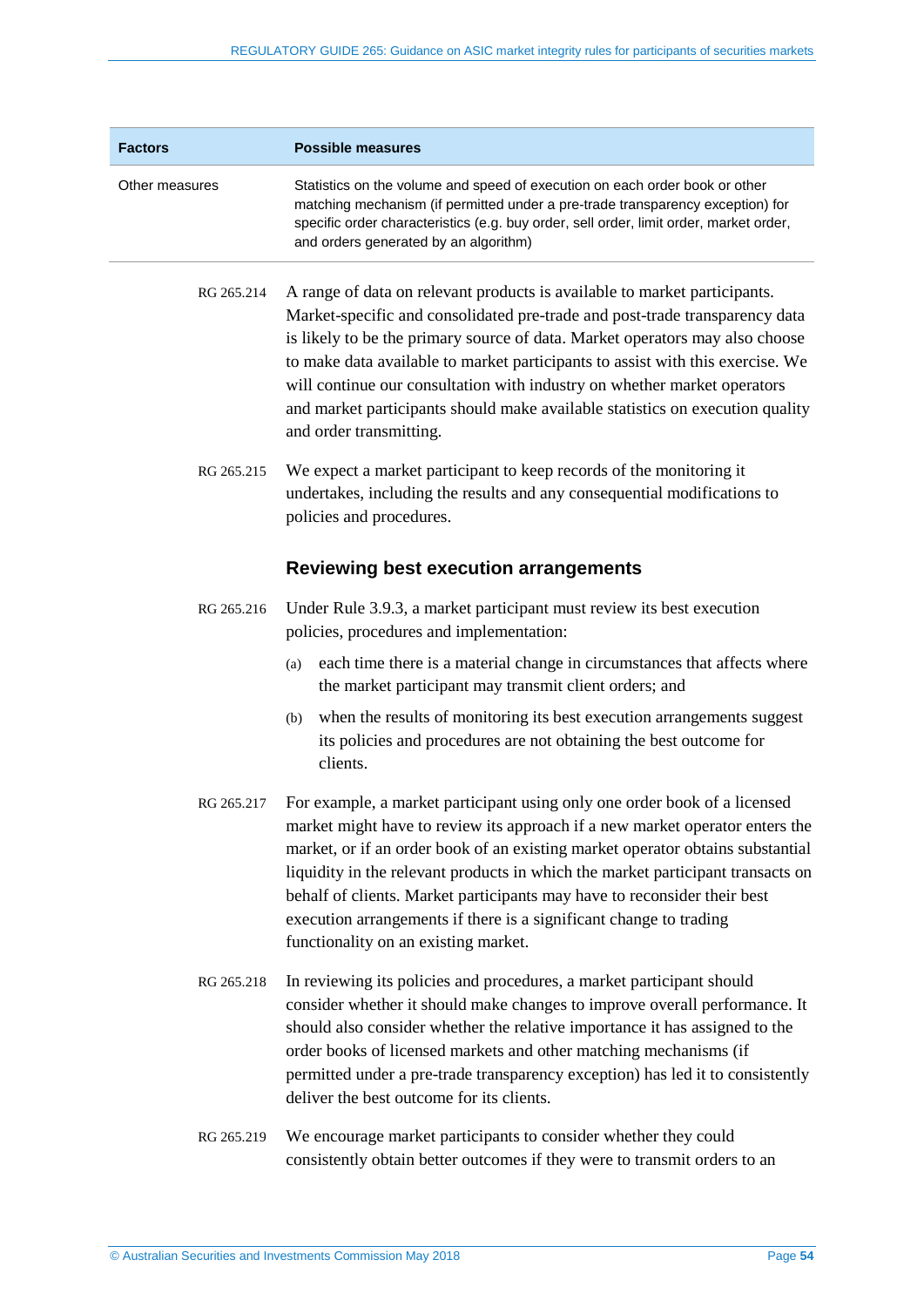order book of another licensed market or if changes were made to any other aspect of the policy.

<span id="page-54-0"></span>RG 265.220 We expect a market participant to monitor the various licensed markets to determine which relevant products are available on each order book for the purposes of monitoring and reviewing its best execution arrangements.

## <span id="page-54-1"></span>**Evidencing how client orders are executed**

#### **At client's request**

- RG 265.221 On receipt of a reasonable request by a client, a market participant must demonstrate that the client's order or orders have been executed in accordance with the market participant's policies and procedures: Rule 3.11.1(1).
- RG 265.222 What is a 'reasonable request' may vary. We consider a request to provide evidence of the basis on which an order was executed is reasonable where it is made shortly after the client receives confirmation of the transaction. An example of a scenario where a market participant may determine that a request is not reasonable is where it relates to every order executed on behalf of the client over a long period of time (e.g. several years).
- RG 265.223 The nature of evidence required may also vary based on the client request and the market participant's record-keeping arrangements. We do not intend to prescribe the nature of the evidence. However, any evidence provided to a client should address the client's request and be clear to the client how their order was handled in the context of the market participant's best execution arrangements.

#### **Timing of provision of information**

- RG 265.224 Rule  $3.11.1(2)$  requires that a market participant must demonstrate compliance to the client within a reasonable time after receiving the request. The time will vary based on the nature of the request. For a straightforward request (e.g. relating to a single recent client transaction), we expect it should take no more than a matter of days. For requests requiring considerable time and effort (e.g. relating to many transactions or to historical transactions), the market participant may require more time. We expect the market participant to notify the client when more time than usual is required to prepare the request and to give an indicative timeframe for fulfilling the request.
- RG 265.225 Provision of information to clients about how their orders are handled and executed will enable clients to assess what happens to their information and to assess the quality of execution they receive.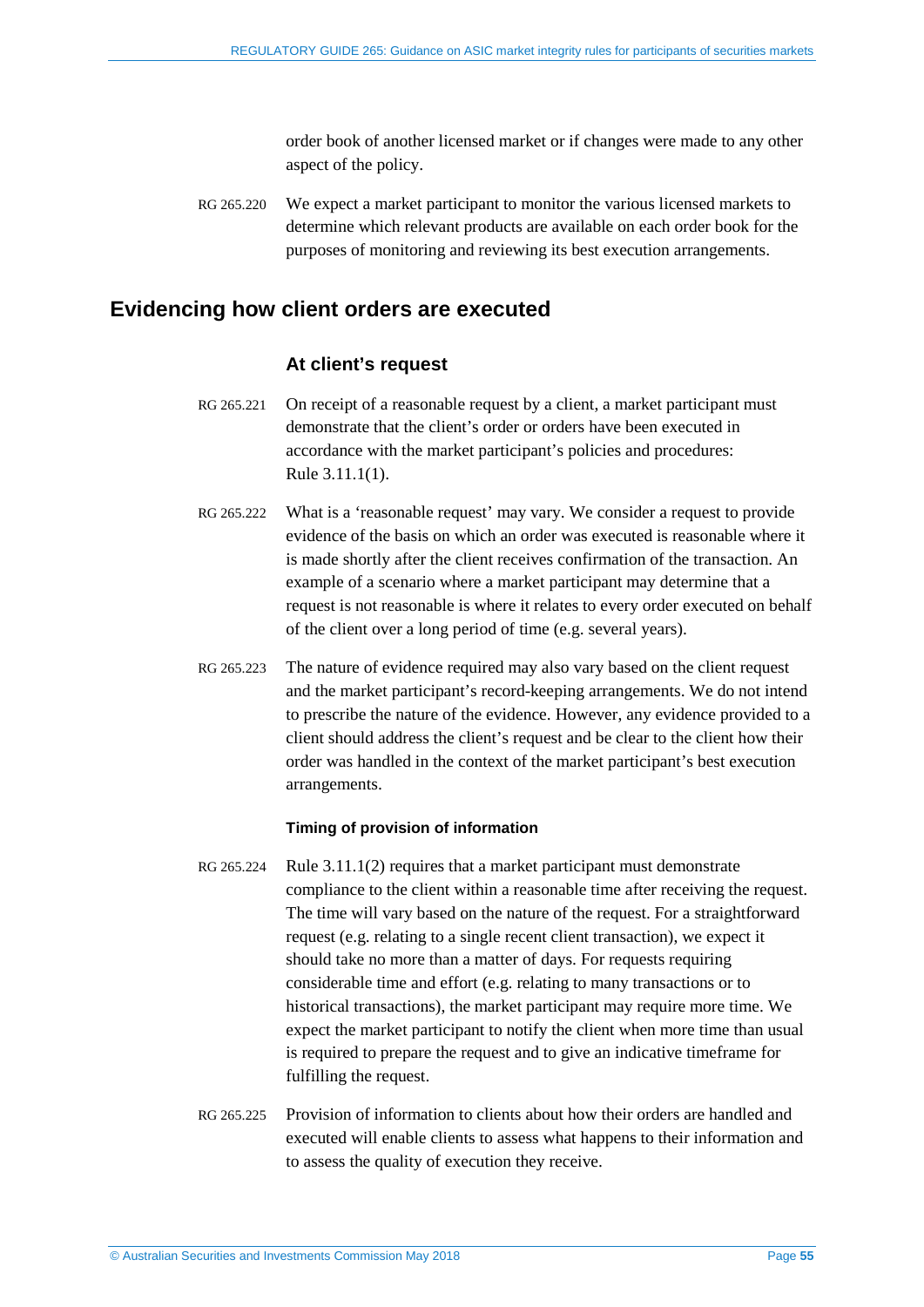## **Records**

- RG 265.226 A market participant must keep information so it has evidence that each client order has been executed in accordance with the policies and procedures that the market participant has in place: Rule 3.11.2. This information must be kept for seven years.
- RG 265.227 The type of information that a market participant should keep will vary based on the nature and size of the market participant and the mechanisms for handling client orders. Records relating to a manual process may include notes made by the relevant trader, whereas records relating to an automated process are likely to be retained as part of an electronic audit trail. We expect that in most cases there should be records relating to:
	- (a) the client instruction;
	- (b) the steps taken in handling the order; and
	- (c) the basis for selection of an order book or other matching mechanism (if permitted under a pre-trade transparency exception), which will often include the details of the prevailing market conditions such as the current best bid and offer and associated volumes.
- <span id="page-55-0"></span>RG 265.228 Maintaining accurate and complete records of order handling and execution decisions will enable market participants to more effectively monitor and review their execution arrangements and help ASIC in assessing compliance.

# **Access to markets**

RG 265.229 The best execution obligation requires market participants to transmit orders to the markets offering the best outcome. We are establishing a regulatory environment to promote a competitive market environment between licensed markets offering trading services in relevant products. Therefore, market participants should consider the respective merits of all order books of licensed markets.

## **How many licensed market order books should a market participant access?**

- RG 265.230 It is not our expectation that every market participant must connect to every order book offering relevant products. It may be reasonable in some circumstances to decide against connecting to all order books. For example, a market participant might minimise execution costs significantly by transmitting orders to one or a few order books of licensed markets (with these cost savings passed on to the client), or the relevant products that a market participant deals in might not be available on other order books.
- RG 265.231 We expect all market participants to consider their best execution obligation under the market integrity rules and to review their execution strategy to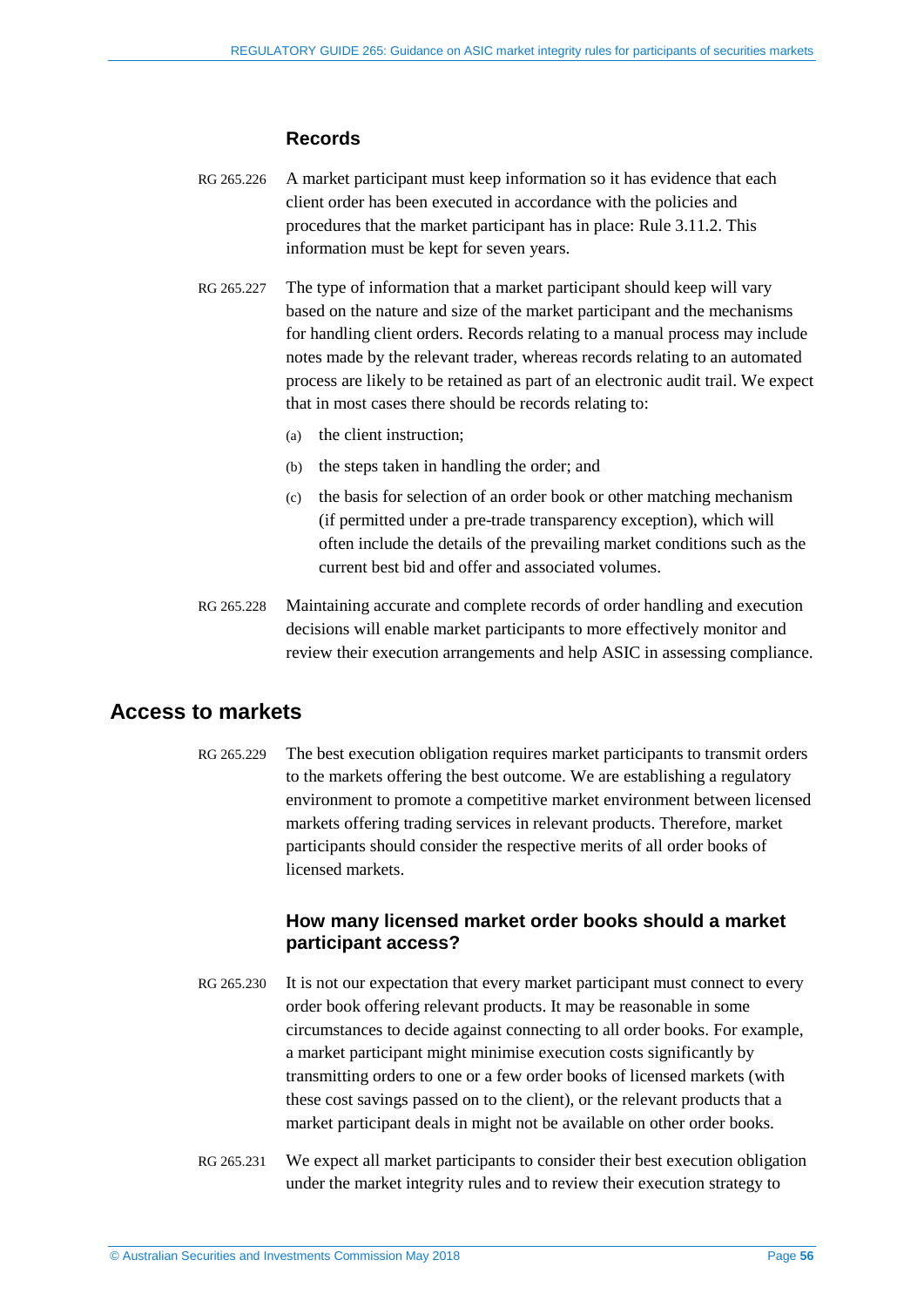ensure it is possible to deliver the best outcome for their clients. The test for a market participant that is considering having access to only one or a limited number of order books is whether it can demonstrate that it has taken reasonable steps to deliver the best outcome and whether in practice it can consistently obtain the best outcome for its clients.

RG 265.232 If a market participant chooses not to connect to a market directly, it should consider the advantages of indirect access (i.e. transmitting its client orders to another execution intermediary, rather than executing those orders itself).

## **Smart order routing**

<span id="page-56-1"></span>RG 265.233 Market participants may use tools to connect to multiple order books of licensed markets to scan the various markets to determine which one delivers the best outcome on the basis of predetermined parameters and to transmit orders to the selected order books and other matching mechanisms (if relevant). Smart order routers (SORs) provide these linkages (to transmit client orders to multiple exchanges or crossing systems): see [Figure 3.](#page-56-0) We expect that in Australia a number of vendors will offer SORs and some market participants will build their own.

<span id="page-56-0"></span>



Note: See RG [265.233](#page-56-1) for the process shown in this flowchart (accessible version).

RG 265.234 We expect a market participant, in accordance with its obligation under Rule 3.9.3, to review policies, procedures and implementation of its SOR or other automated processes to verify that they remain compatible with the market participant's best execution policies and procedures. This applies irrespective of whether the SOR or automated processes have been developed by the market participant or provided by a third party. The results of all tests should be kept by the market participant for seven years and be available for ASIC to review on request.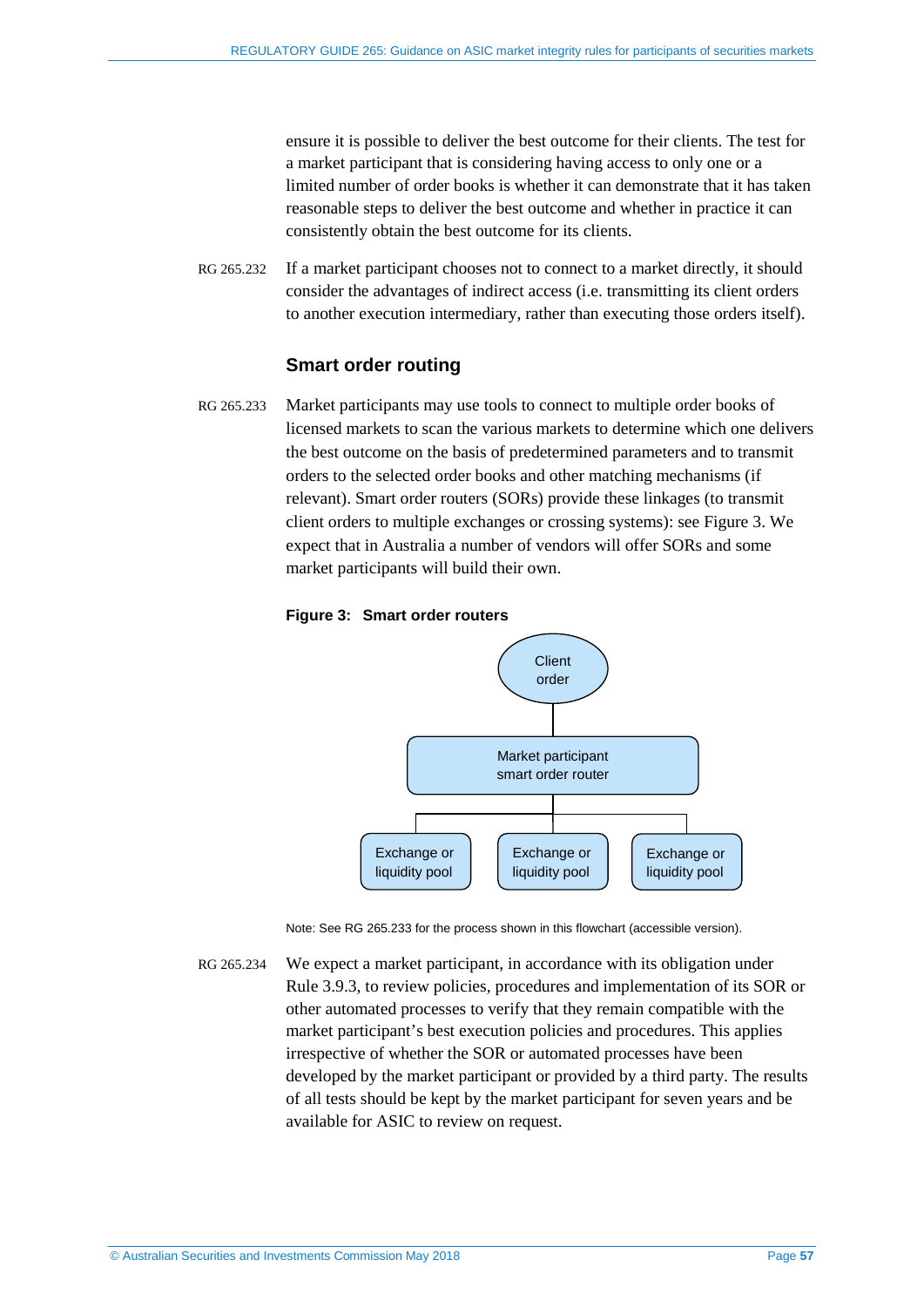## **Direct electronic access to markets**

RG 265.235 Where a market participant provides clients with direct electronic access to an order book, we consider that the best execution obligation still applies to the extent that the market participant must take into account the client's instructions (e.g. to have fast access): Rule 3.8.1. A market participant must outline any parameters for the client's SOR or manual processes to select the order books to transmit an order or orders to. A market participant must also consider the best execution obligation for any aspect of order handling and execution that may not be governed by the instruction(s).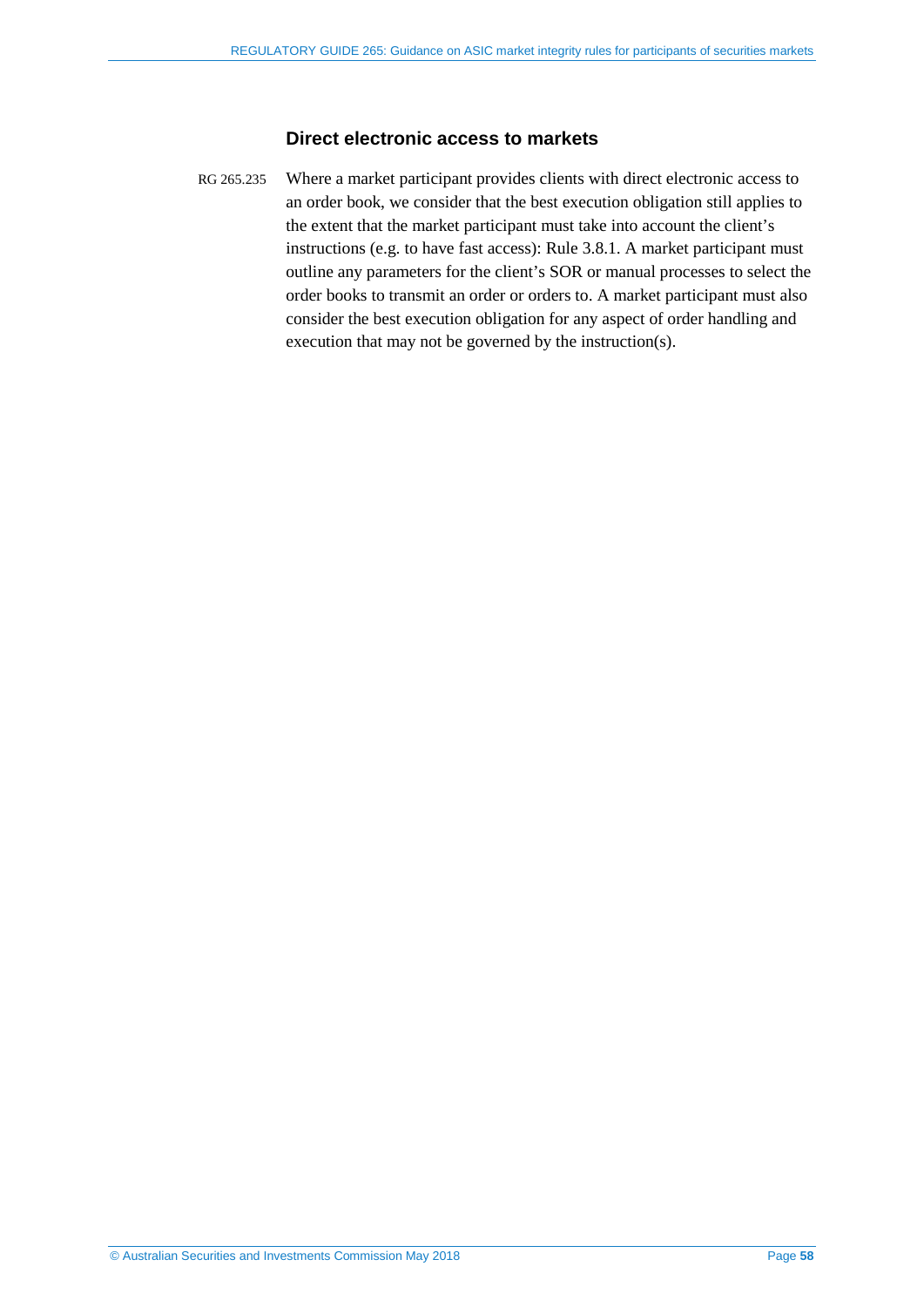# <span id="page-58-1"></span>**H Suspicious activity reporting**

## **Key points**

Under Rule 5.11.1, a market participant must notify ASIC if it has reasonable grounds to suspect that a person has placed an order or entered into a transaction:

- while in possession of inside information; or
- which has the effect of creating or maintaining an artificial price or a false or misleading appearance in the market or price for trading in financial products.

See RG [265.237–](#page-58-0)RG [265.244.](#page-60-0)

We do not expect a market participant to actively seek to detect reportable matters: see RG [265.245–](#page-60-1)RG [265.256.](#page-62-0)

A market participant should have a clear, well-understood and documented process for complying with its obligations under Rule 5.11.1: see RG [265.271–](#page-69-0)RG [265.275.](#page-69-1)

Notifying ASIC of a reportable matter under Rule 5.11.1 does not relieve market participants from compliance with other obligations, including significant breach reporting to ASIC under s912D of the Corporations Act and other reporting requirements to AUSTRAC: see RG [265.276–](#page-69-2) RG [265.285.](#page-70-0)

Where a market participant has reported information to AUSTRAC under anti-money laundering (AML) reporting legislation, it is not required to notify ASIC of the same information under Rule 5.11.1: see RG [265.282.](#page-70-1)

RG 265.236 This section provides guidance on a market participant's obligations under Part 5.11 of the Securities Markets Rules. This includes guidance on the obligations for market participants operating a crossing system on a financial market in this jurisdiction.

# <span id="page-58-0"></span>**What suspicious activity must be reported?**

- RG 265.237 Under Rule 5.11.1, a market participant must notify ASIC in writing, as soon as practicable, if it has reasonable grounds to suspect that:
	- (a) a person has placed an order or entered into a transaction on a market while in possession of inside information; or
	- (b) a transaction, or an order transmitted to a trading platform of a market, has or is likely to have the effect of:
		- (i) creating an artificial price for trading in financial products on a market;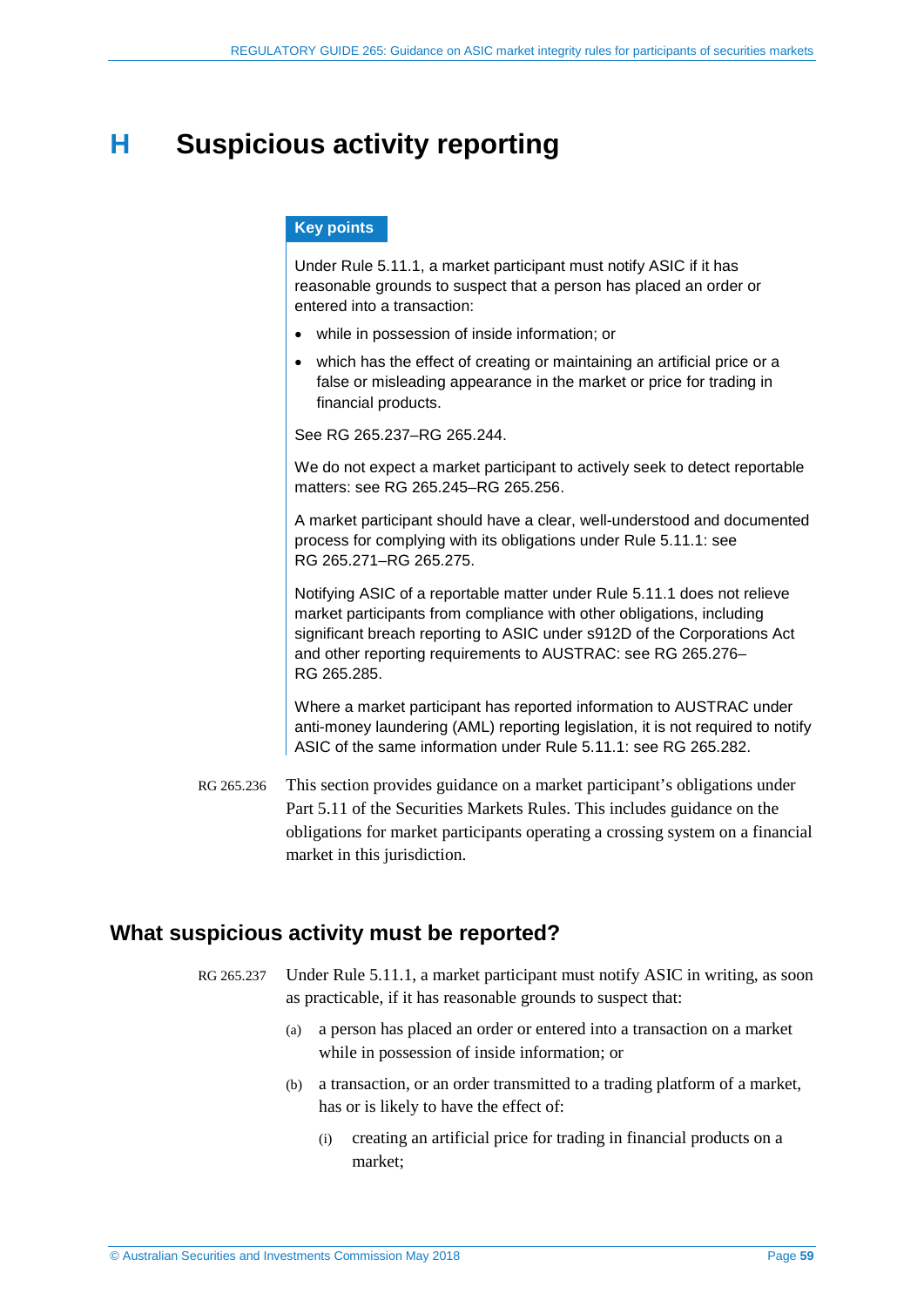- (ii) maintaining at a level that is artificial (whether or not it was previously artificial) a price for trading in financial products on a market;
- (iii) creating or causing the creation of a false or misleading appearance of active trading in financial products on a market; or
- (iv) creating or causing the creation of a false or misleading appearance with respect to the market, or price, for trading in financial products on a market.

These are collectively referred to as 'reportable matters' in this guide.

Note: Rule 5A.4.2 sets out the obligations of a crossing system operator in relation to reportable matters. As noted in RG [265.349,](#page-87-0) the guidance in this Sectio[n H](#page-58-1) applies to crossing system operators' obligations to report suspicious activity on a crossing system.

- RG 265.238 Market participant notifications under Rule 5.11.1 provide ASIC with a valuable supplementary source of market intelligence which, when combined with other information available to ASIC, helps us to focus our investigations and resources.
- RG 265.239 Rule 5.11.1 requires a market participant to notify ASIC in writing with details of the relevant transaction or order, and the reasonable grounds it has to suspect there is a reportable matter: see RG [265.257–](#page-62-1)RG [265.264](#page-63-0) for guidance on the meaning of 'reasonable grounds to suspect' and RG [265.289–](#page-71-0)RG [265.291](#page-71-1) for guidance on the content of notifications under Rule 5.11.1.
- RG 265.240 The obligation to notify ASIC in writing under Rule 5.11.1 arises whether or not a market participant has knowledge of all the details surrounding the transaction or order, the identity of any insider (if the reportable matter relates to a person trading with inside information) or the intention of any party to a transaction or order (if the reportable matter relates to the effect on a market).
- RG 265.241 Market participants also have an obligation to submit suspicious matter reports (SMRs) to the Australian Transaction Reports and Analysis Centre (AUSTRAC) under s41 of the *Anti-Money Laundering and Counter-Terrorism Financing Act 2006* (AML/CTF Act) and s16 of the *Financial Transaction Reports Act 1988* (FTR Act) (collectively referred to in this guide as 'AML reporting legislation'). To avoid double-reporting, Rule 5.11.1(2) provides that, where a market participant has reported information to AUSTRAC under AML reporting legislation, it is not required to notify ASIC of the same information under Rule 5.11.1(1): see RG [265.281–](#page-70-2)RG [265.285](#page-70-0) for further information about the interaction between Rule 5.11.1 and the AML reporting legislation.
- RG 265.242 Under Rule 5.11.2, a market participant must not disclose to any person that it has notified ASIC of a reportable matter, nor disclose the information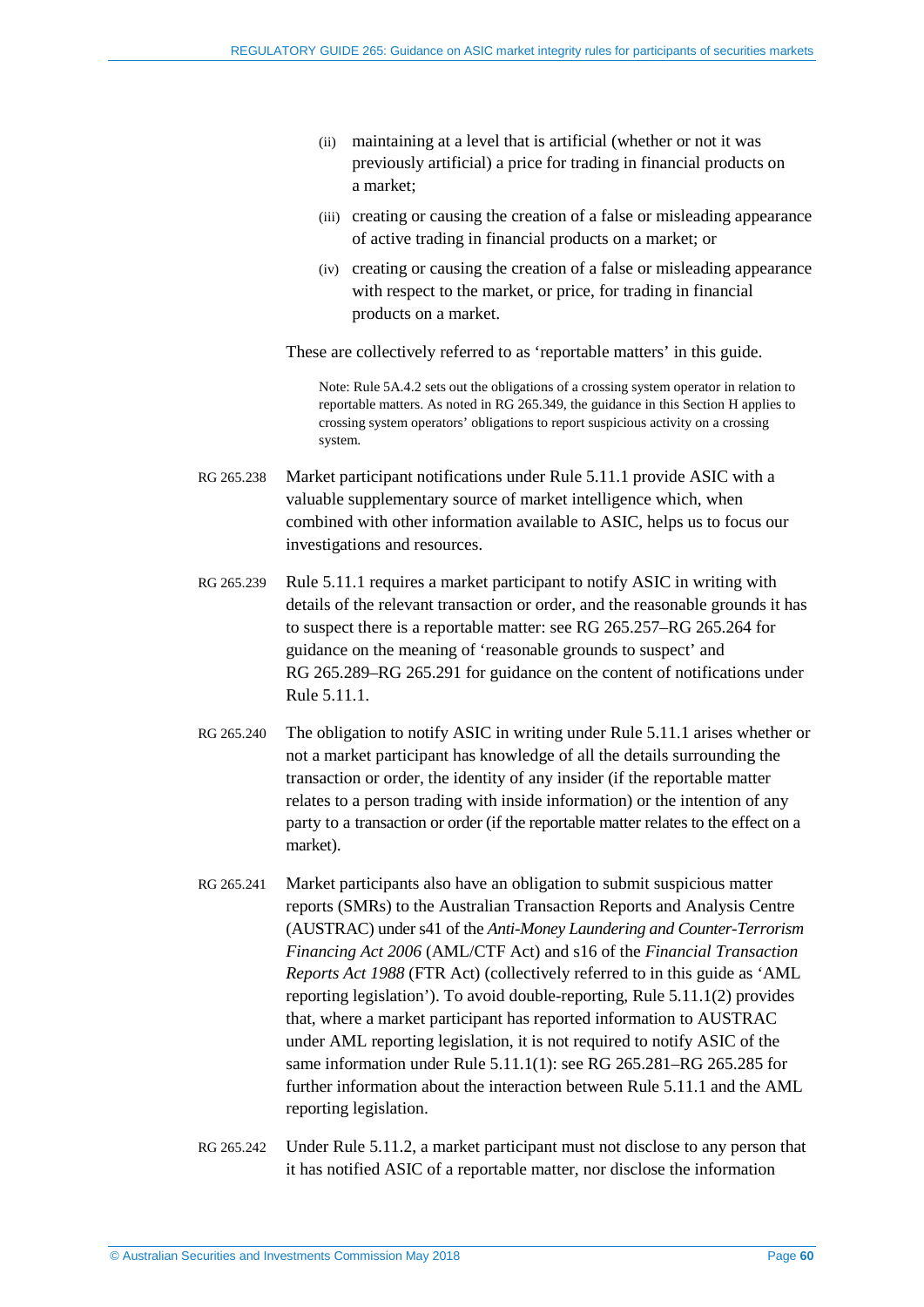contained in the notification: see RG [265.292](#page-72-0) for further information about Rule 5.11.2, including exceptions to the rule.

- RG 265.243 Under Rule 5.11.1, a market participant is not required to form a view about whether a person has, or would have, a defence available if prosecuted for a contravention of any provision of the Corporations Act or any market integrity rule, or about whether all the elements of insider trading or market manipulation exist.
- <span id="page-60-0"></span>RG 265.244 A market participant will need to decide on a case-by-case basis whether there are reasonable grounds to suspect there is a reportable matter. [Table 9](#page-65-0) and [Table 10](#page-67-0) provide guidance on when we would generally expect a market participant to consider notifying ASIC under Rule 5.11.1. These examples are not intended to provide an exhaustive list. There will be situations that do not fall squarely within any of the examples included in this guide where there would be reasonable grounds to suspect that a reportable matter has occurred.

## **Obligation to report, not actively investigate**

- <span id="page-60-1"></span>RG 265.245 We do not expect a market participant to actively seek to detect reportable matters for the purposes of Rule 5.11.1. Rather, the rule requires market participants to report activity they become aware of in the ordinary course of their client and proprietary trading activities.
- RG 265.246 The obligation under Rule 5.11.1 is to report information that is known. The obligation under Rule 5.11.1 does not require a market participant to put in place new surveillance arrangements to detect circumstances that may trigger a reporting obligation.
- RG 265.247 As part of its arrangements to comply with its current obligations under the law, a market participant will have in place existing trading safeguards and monitoring mechanisms. These may include system alerts, and procedures and processes which, at a minimum:
	- (a) ensure that it does not do anything which results in a market for a financial product not being both fair and orderly (Rule 5.9.1);
	- (b) enable it to consider the circumstances of an order set out in Rule 5.7.2 to prevent the submission of orders that have the effect of, or are likely to have the effect of, creating a false or misleading appearance of active trading in a financial product or with respect to the market for, or the price of, a financial product (Rule 5.7.1);
	- (c) ensure that its AOP system does not interfere with the efficiency and integrity of a market or the proper functioning of a trading platform (Rule 5.6.1);
	- (d) for AFS licensees, ensure that it complies with, and takes reasonable steps to ensure that its representatives comply with, the financial services laws (s912A(1)(c) and (ca) of the Corporations Act).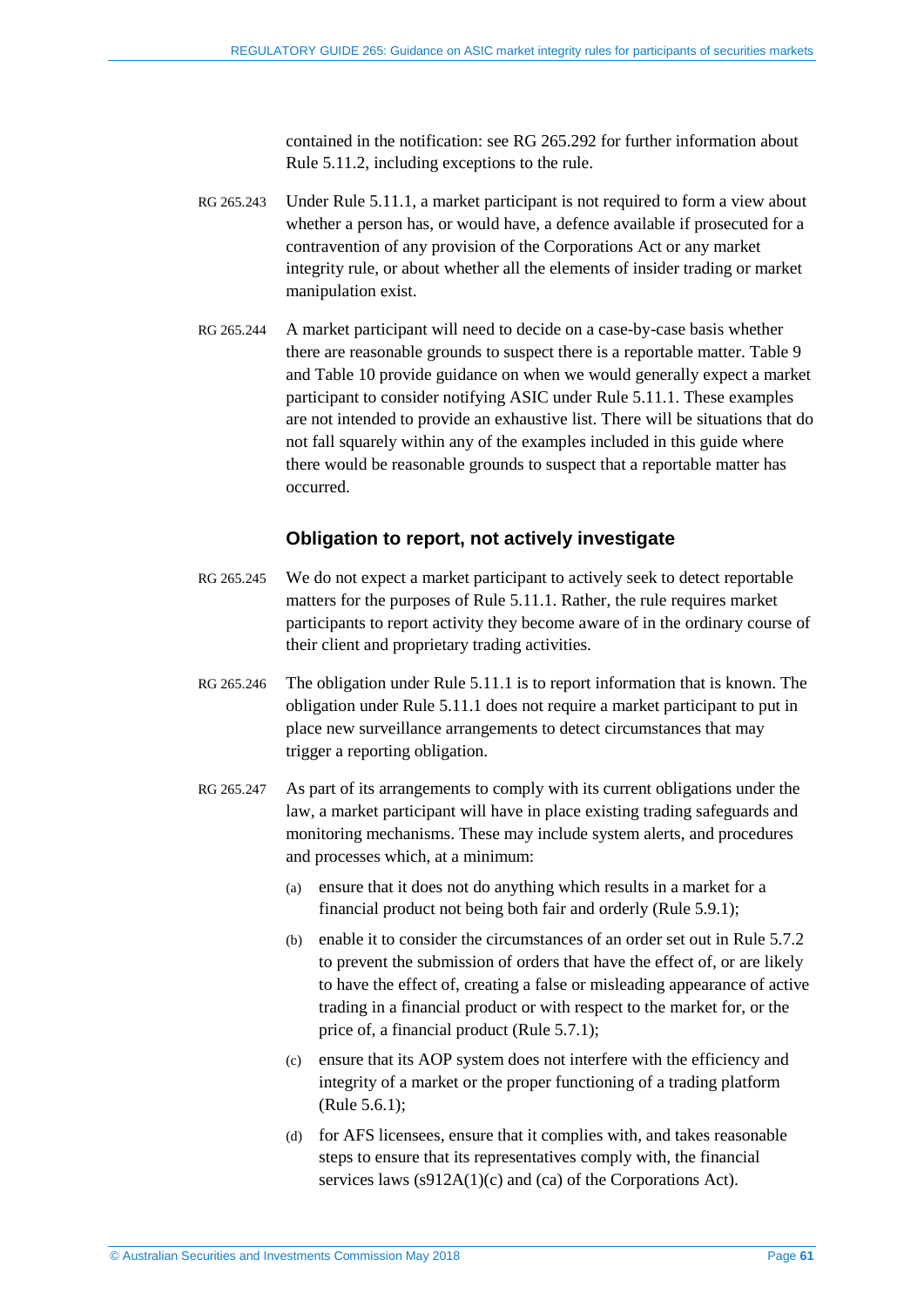- RG 265.248 Some market participants may also be subject to obligations under the AML/CTF Act to collect 'know your customer' information and conduct 'ongoing customer due diligence'. We expect that these existing processes will, in some circumstances, be a source of information that a market participant should take into account in determining whether a reportable matter exists (e.g. details of a client's investment profile or a client's financial means—see [Table 9](#page-65-0) and [Table 10\)](#page-67-0).
- <span id="page-61-0"></span>RG 265.249 If a market participant becomes aware of information, in the course of its business activities and in the course of complying with its existing obligations, that gives rise to reasonable grounds to suspect there is a reportable matter, the market participant must notify ASIC. Not all knowledge, by itself, gives rise to a reportable matter. [Table 9](#page-65-0) and [Table 10](#page-67-0) give some examples of information that, by itself, or in combination with certain other information, may give rise to a reportable matter. We do not expect market participants to make specific external inquiries to gather information for the purposes of Rule 5.11.1.

#### **Information in different parts of the organisation**

- RG 265.250 Where information in different parts of a market participant's business would collectively give rise to a reportable matter, we will take into account whether:
	- (a) the information has in fact come together; and
	- (b) it is reasonable to expect the information to have come together (e.g. in the compliance function of the market participant's business).
- RG 265.251 Once information has come together, we would expect a market participant to notify ASIC in accordance with Rule 5.11.1. Market participants will need to consider which parts of the organisation are required to escalate potentially reportable matters to those responsible for compliance. At a minimum, we expect the trading function of the market participant to escalate potential reportable matters to those responsible for compliance with Rule 5.11.1: see RG [265.269.](#page-64-0)

#### **Retrospective review**

- RG 265.252 We expect a market participant to notify ASIC of orders or transactions that meet the Rule 5.11.1 criteria at the time they occur. We also expect that the Rule 5.11.1 criteria may be met as a result of information that the market participant becomes aware of after an order has been placed or a transaction entered into (e.g. price-sensitive announcements).
- RG 265.253 Where a market participant conducts retrospective spot checks in the ordinary course of ensuring compliance with its obligations, and discovers information that may give rise to reasonable grounds to suspect there is a reportable matter (e.g. Client A's trading is inconsistent with its investment history and investment or risk profile, and Client A has made a large profit),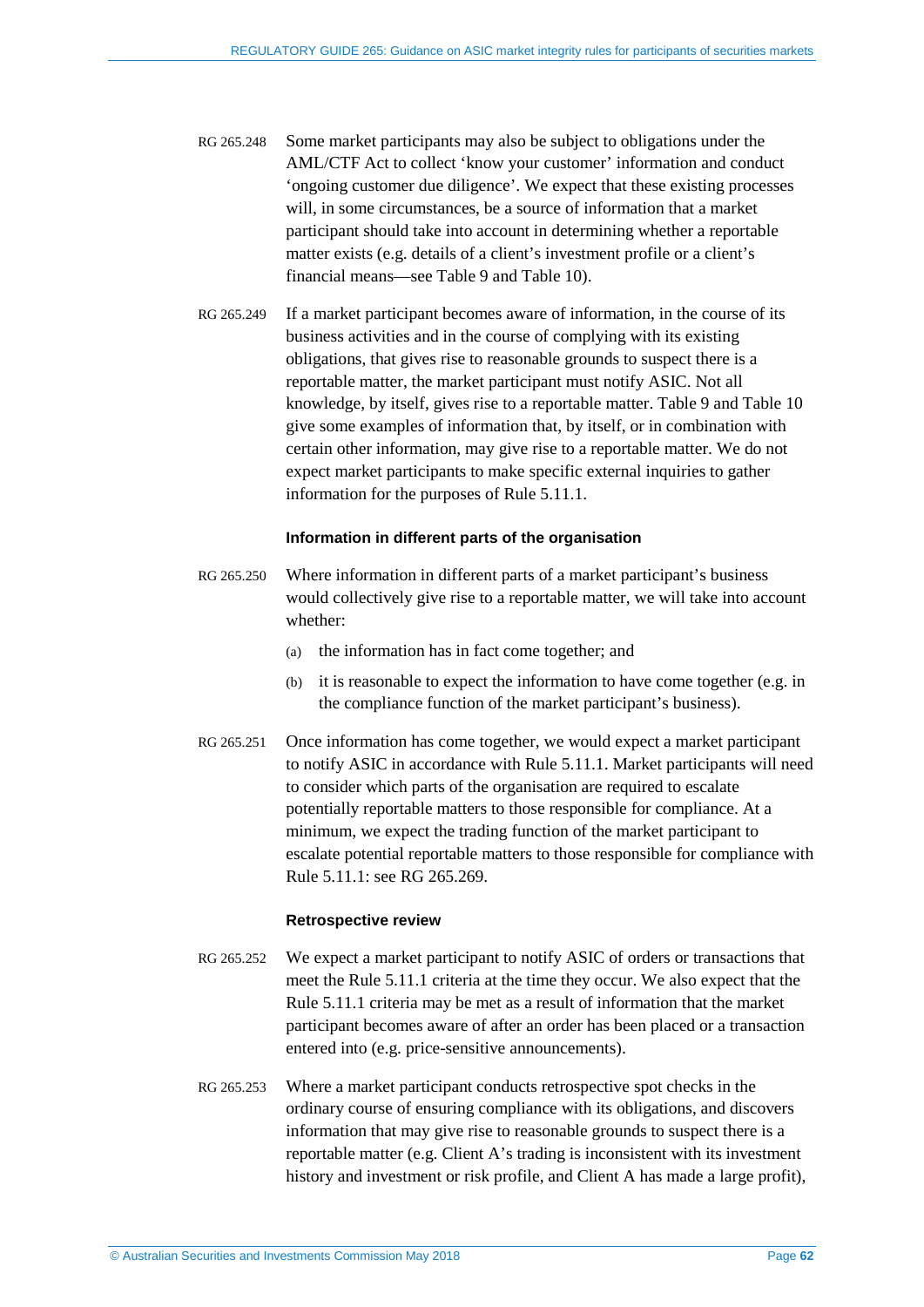we expect the market participant, at a minimum, to identify this matter for internal escalation and active determination about whether to notify ASIC.

- RG 265.254 Where a market participant has received a notice to produce books or information to ASIC and, in the ordinary course of gathering information to comply with the notice, becomes aware of information about particular orders or transactions that may give rise to reasonable grounds to suspect there is a reportable matter, we expect the market participant, at a minimum, to identify this matter for internal escalation and active determination about whether to notify ASIC.
- RG 265.255 We do not expect a market participant to retrospectively review all orders or transactions in light of subsequent events, or information that it later becomes aware of, to detect potentially reportable matters under Rule 5.11.1.
- <span id="page-62-0"></span>RG 265.256 The operation of Rule 5.11.1 is not intended to affect current processes that may be conducted by a market participant for other reasons (e.g. post-trade analysis). However, if post-trade analysis reveals any indicators of a reportable matter (see [Table 9](#page-65-0) an[d Table 10\)](#page-67-0), a market participant should ensure that the indicators are considered further to determine whether it should notify ASIC under Rule 5.11.1.

## **What does 'reasonable grounds to suspect' mean?**

- <span id="page-62-1"></span>RG 265.257 A market participant must notify ASIC if it has reasonable grounds to suspect there is a reportable matter. Establishing 'reasonable grounds to suspect' requires both a suspicion and just cause for that suspicion.
- RG 265.258 The test is satisfied by circumstances that would create an actual apprehension or fear that a reportable matter exists. The suspicion has to be honest and reasonable, and must be based on facts that would create suspicion.
- RG 265.259 In *Queensland Bacon Pty Ltd v Rees* (1966) 115 CLR 266, Kitto J described (at 303) a suspicion of something as being:

… more than a mere idle wondering whether it exists or not; it is a positive feeling of actual apprehension or mistrust amounting to a 'slight opinion, but without sufficient evidence'.

This case was applied by the High Court in *George v Rockett* (1990) 170 CLR 104 at 106.

- RG 265.260 A reasonable suspicion can exist without the market participant conducting exhaustive and conclusive investigations into the matter and, as stated above, we do not expect a market participant to conduct external inquiries for this purpose: see RG [265.249.](#page-61-0) Nor do we expect a market participant to undertake extensive legal analysis to determine whether a contravention of the Corporations Act or market integrity rules has occurred: see RG [265.262.](#page-63-1)
- RG 265.261 In some instances, there may be legitimate reasons or trading strategies behind conduct that, based on a system alert, suggests that a reportable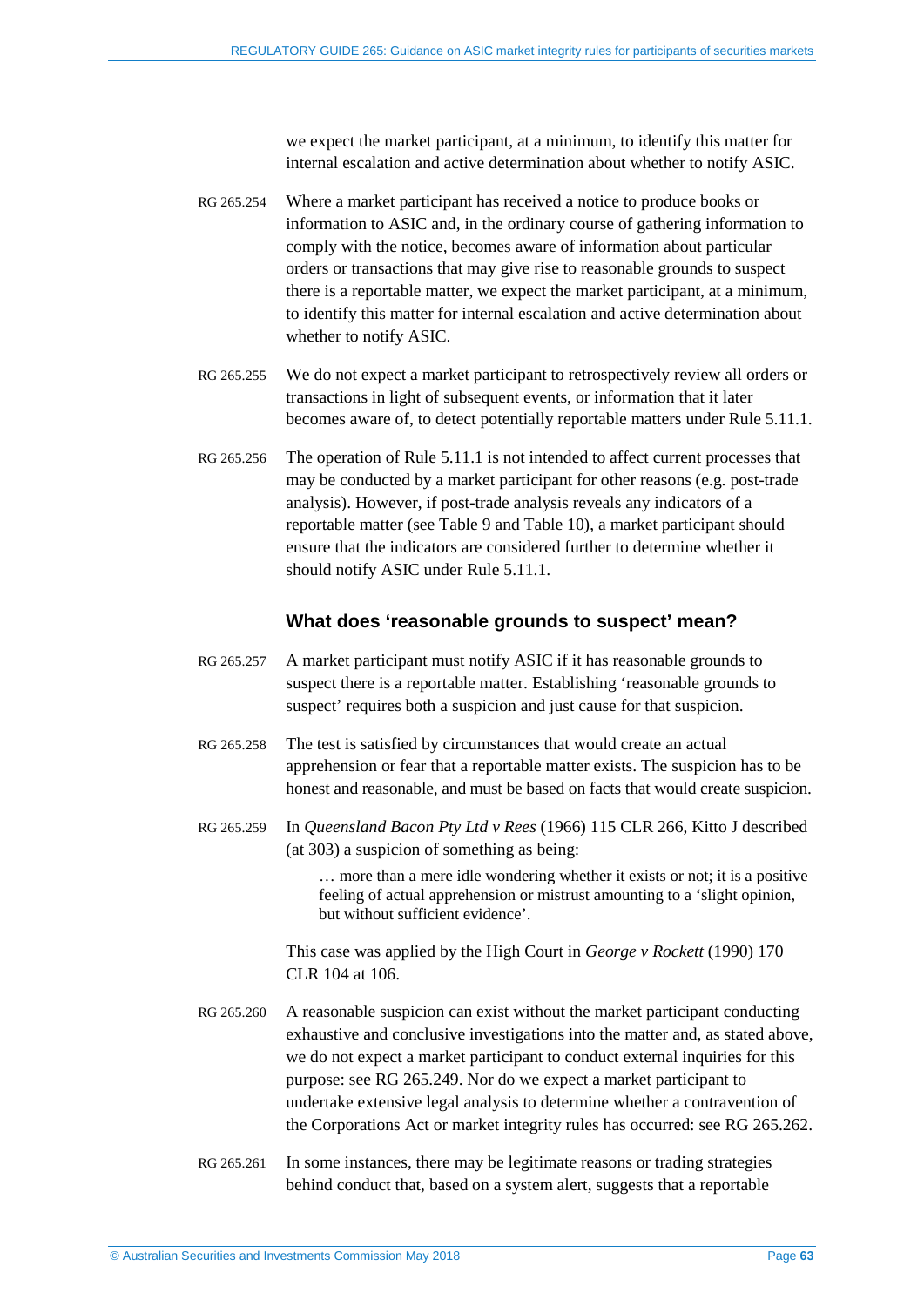matter exists. For example, clients may legitimately request the cancellation of their orders if they believe the market is falling. However, this may be a less plausible explanation if orders are repeatedly entered into the market and cancelled. A market participant will need to exercise judgement in determining whether it should notify ASIC.

#### **How much analysis is required?**

- <span id="page-63-1"></span>RG 265.262 A market participant is not required to form any view on whether a breach of the Corporations Act or market integrity rules has occurred. We do not expect a market participant to engage in detailed legal analysis to determine whether a particular law applies to the facts, whether an exception may apply in the circumstances, or whether it is aware of the knowledge or intention of the relevant person.
- RG 265.263 We expect all employees of a market participant to have some level of familiarity with, and knowledge of, the laws prohibiting insider trading and market manipulation, corresponding to the nature of their role in the organisation. We would expect that certain indicators of a reportable matter are referred to a compliance officer to ascertain whether a reporting obligation exists under Rule 5.11.1.
- <span id="page-63-0"></span>RG 265.264 As a general rule, a market participant should exercise common sense and judgement when deciding whether to notify ASIC. We do not expect a market participant to notify ASIC every time a system alert is generated.

#### **Some indicators of reportable matters**

- RG 265.265 In RG [265.266,](#page-63-2) we provide some indicators that may give rise to a reportable matter. In most cases, one indicator alone will not give rise to reasonable grounds to suspect that a reportable matter has occurred. In most instances, a combination of two or more indicators may lead the market participant to decide there are reasonable grounds to suspect a reportable matter[. Table 9](#page-65-0) and [Table 10](#page-67-0) set out our guidance on combinations of indicators that may give rise to reasonable grounds to suspect a reportable matter. A market participant will need to decide, in the context of complying with its other obligations (see RG [265.249\)](#page-61-0), whether further review is necessary after observing one or more indicators. Clear policies and procedures detailing when further review should be conducted will help market participants to comply with Rule 5.11.1.
- <span id="page-63-2"></span>RG 265.266 Examples of indicators that a market participant may wish to take into account when considering whether a reportable matter exists include (but are not limited to):
	- (a) unusual or unexpected activity—for example:
		- (i) transactions that do not appear to make economic sense;
		- (ii) large volumes of orders or trades;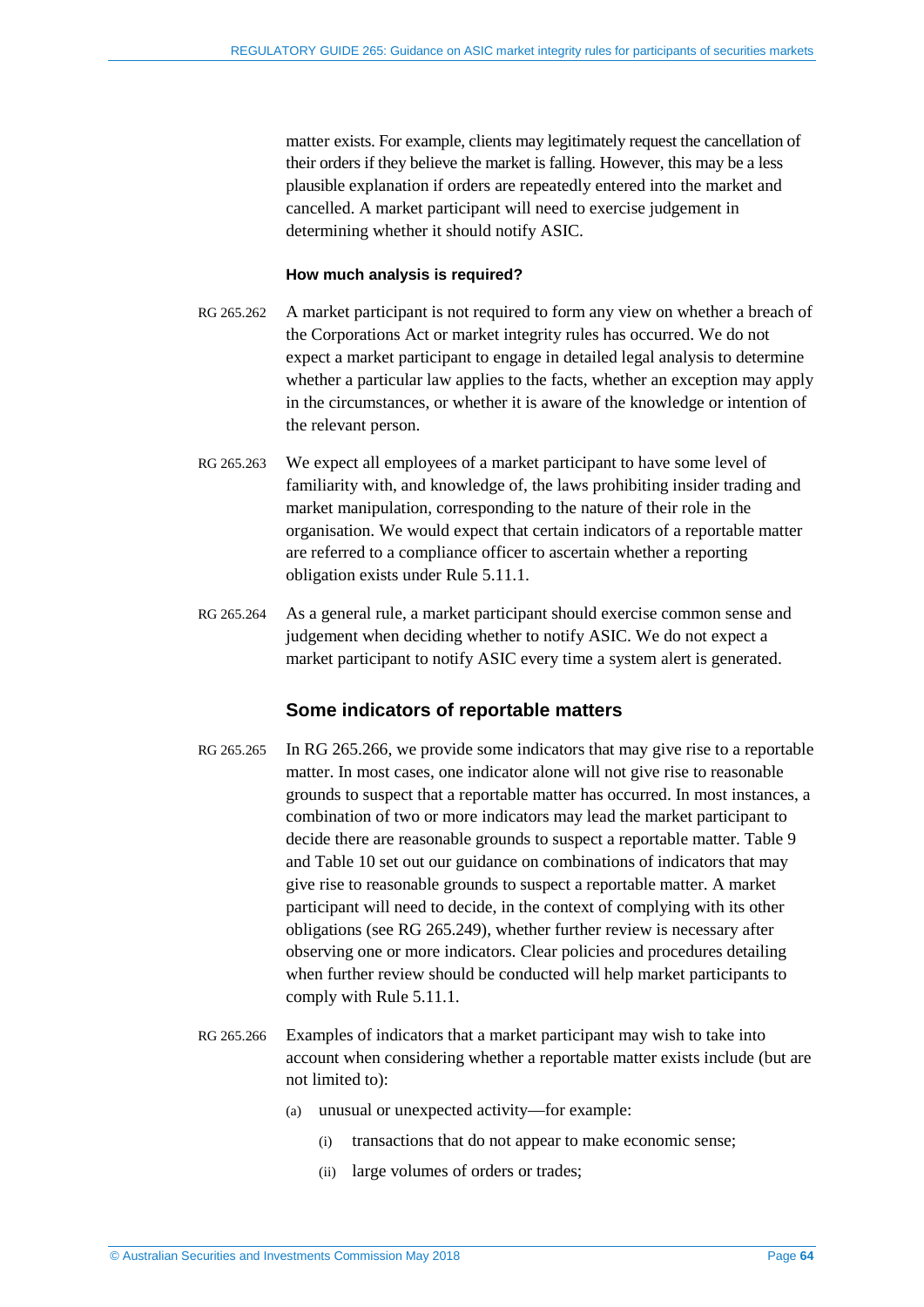- (iii) orders inconsistent with previous investment behaviour or investment profiles;
- (iv) unusually high profits within a short time period; and
- (v) financial commitments entered into by a client that appear beyond the client's means;
- (b) unusual concentration of trading or repetition of trading;
- (c) knowledge of client relationships (e.g. that a client is related to a director of the company that releases a price-sensitive announcement);
- (d) use of multiple accounts for no apparent reason, or accounts in the names of family members or corporate entities with no apparent business purpose or other purpose;
- (e) rapid purchase and sale of shares;
- (f) buying and selling shares with no discernible purpose;
- (g) sell-down of stock to purchase particular securities, which are then sold shortly after;
- (h) instructions to place an order immediately or urgently;
- (i) trades modifying the valuation of a position without affecting the size of the position;
- (j) trades modifying the valuation of an underlying financial instrument to create an impact on a related derivative;
- (k) orders or trades made outside volume limits, bid–offer spread parameters or any other applicable trading parameters; and
- (l) trading that takes place before the release of a price-sensitive announcement or research report, or ahead of a large house or client order ('front running').
- RG 265.267 [Table 9](#page-65-0) and [Table](#page-67-0) 10 provide detailed examples of how a review of some indicators may lead to reasonable grounds to suspect there is a reportable matter. These examples are not intended to be an exhaustive list of circumstances in which a reportable matter may arise. Whil[e Table 9](#page-65-0) and [Table 10](#page-67-0) refer to trading in shares, the indicators are equally relevant for trading in all financial products.
- RG 265.268 The presence of one or more of the indicators described i[n Table 9](#page-65-0) and [Table](#page-67-0) 10 is not necessarily conclusive. Conversely, the absence of any of the indicators does not indicate that a reportable matter does not exist. A market participant needs to exercise its own judgement in evaluating whether the presence of certain facts gives rise to reasonable grounds to suspect there is a reportable matter.
- <span id="page-64-0"></span>RG 265.269 At an individual trader level in a market participant's business, it may be that only one or two of these indicators are visible to the trader. This may,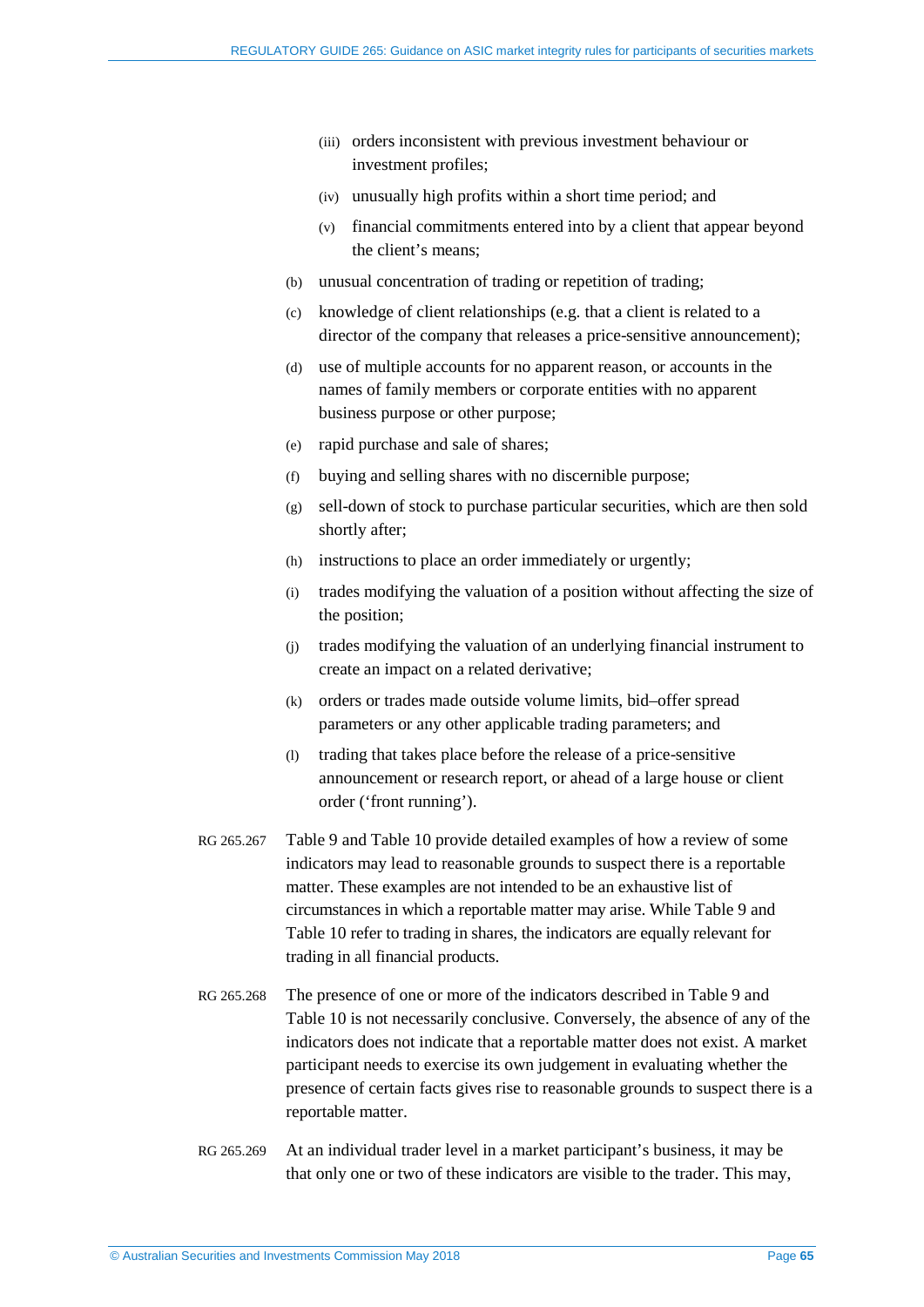for example, result from the internal separation of a market participant's business as part of its compliance program. We would expect that, in these instances, where the trader has reason to question whether a reportable matter exists, the trader should escalate their observations to the person responsible for compliance. In the normal course of carrying out their responsibilities, the relevant compliance officer would:

- (a) assess these observations in light of all the information they possess; and
- (b) determine, in accordance with the market participant's policies and procedures, whether there are reasonable grounds to suspect there is a reportable matter.
- RG 265.270 Once a notification is made, we will consider the information provided and may make further inquiries where appropriate. If a market participant notifies us of a reportable matter, it must not disclose to others that it has done so, except in limited circumstances: see RG [265.292.](#page-72-0)

| <b>Primary indicator</b>                                                                                                     | <b>Other indicators</b>                                                                                                                                                                                                                                                                                                                              |
|------------------------------------------------------------------------------------------------------------------------------|------------------------------------------------------------------------------------------------------------------------------------------------------------------------------------------------------------------------------------------------------------------------------------------------------------------------------------------------------|
| Orders or transactions are<br>inconsistent with a client's<br>or trader's recent prior<br>trading history or<br>risk profile | On its own, trading that is inconsistent with a client's or trader's prior trading history<br>or risk profile may not give rise to a reportable matter                                                                                                                                                                                               |
|                                                                                                                              | However, if there are other indicators present, this may give rise to reasonable<br>grounds to suspect that a person is trading while in possession of inside information                                                                                                                                                                            |
|                                                                                                                              | Other indicators may include:                                                                                                                                                                                                                                                                                                                        |
|                                                                                                                              | • the type of financial product that is the subject of the order or transaction;                                                                                                                                                                                                                                                                     |
|                                                                                                                              | • the profile of the company invested in;                                                                                                                                                                                                                                                                                                            |
|                                                                                                                              | • the amount invested (including whether this is out of proportion with the client's<br>monetary means or earning capacity);                                                                                                                                                                                                                         |
|                                                                                                                              | • the risk profile of the client;                                                                                                                                                                                                                                                                                                                    |
|                                                                                                                              | • the size of the order;                                                                                                                                                                                                                                                                                                                             |
|                                                                                                                              | • the length of time the security is held;                                                                                                                                                                                                                                                                                                           |
|                                                                                                                              | • a significant increase in profit in the client's or trader's account; and                                                                                                                                                                                                                                                                          |
|                                                                                                                              | • a significant increase in the particular adviser's commission                                                                                                                                                                                                                                                                                      |
|                                                                                                                              | For example, an order or transaction may give rise to reasonable grounds to suspect<br>a reportable matter if a client buys shares in a speculative company and the market<br>participant knows from its relationship and dealings with the client that the client has<br>a conservative risk profile and typically only invests in blue chip stocks |
|                                                                                                                              | We consider recent trading history to be the three-month period before the order or<br>transaction occurs                                                                                                                                                                                                                                            |

<span id="page-65-0"></span>**Table 9: Indicators that may combine to give rise to reasonable grounds to suspect that a person is trading while in possession of inside information—Rule 5.11.1(1)(a)**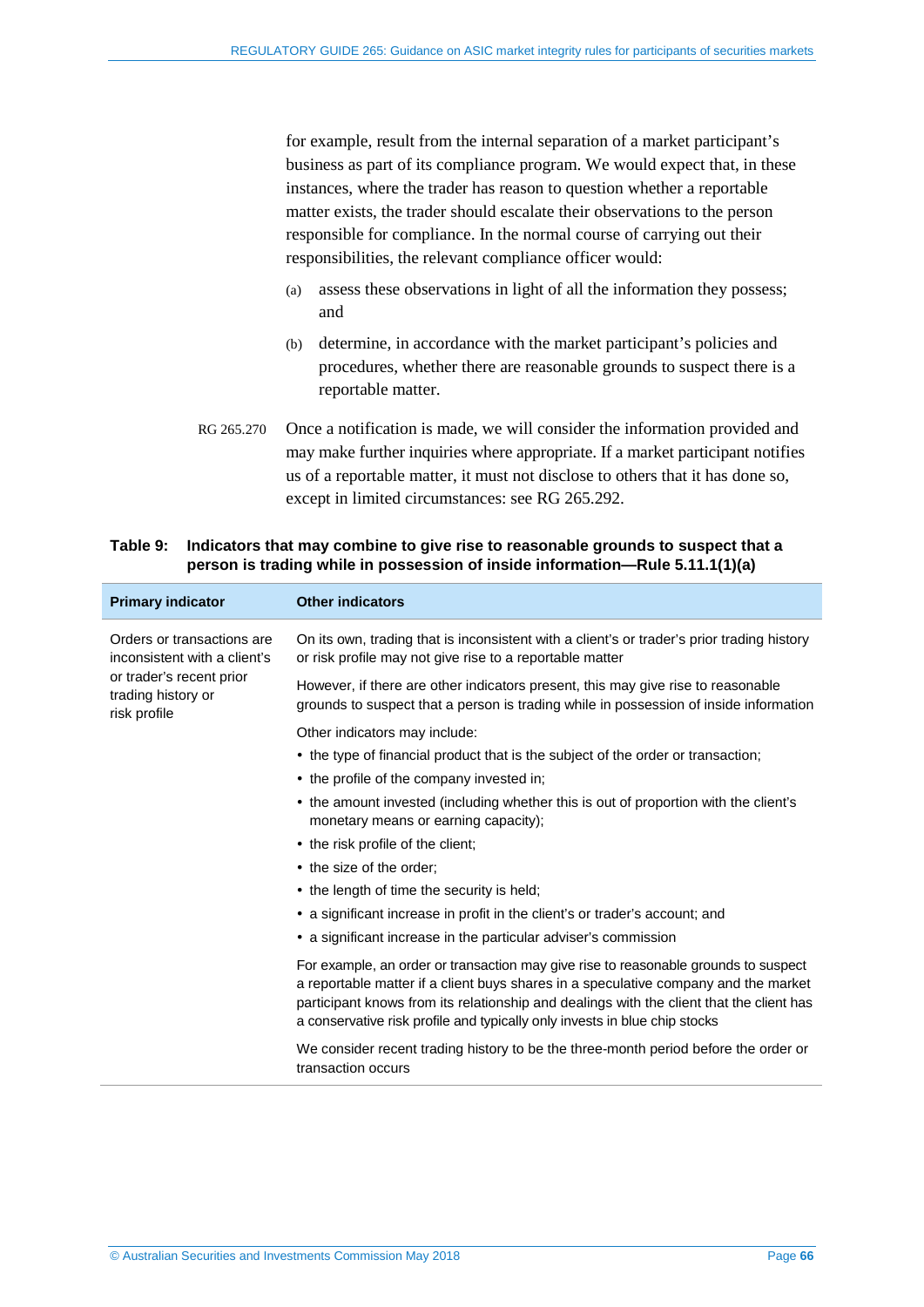| <b>Primary indicator</b>                                                                                              | <b>Other indicators</b>                                                                                                                                                                                                                                                        |
|-----------------------------------------------------------------------------------------------------------------------|--------------------------------------------------------------------------------------------------------------------------------------------------------------------------------------------------------------------------------------------------------------------------------|
| An order or transaction<br>occurs immediately before<br>a price-sensitive                                             | Without further knowledge or information, the order or transaction may not give rise<br>to reasonable grounds to suspect that a person is trading while in possession of<br>inside information                                                                                 |
| announcement                                                                                                          | However, if there are other indicators present, this may give rise to reasonable<br>grounds to suspect that a person is trading while in possession of inside information                                                                                                      |
|                                                                                                                       | Other indicators may include the knowledge that the client is connected to (or the<br>compliance officer is aware that the trader is connected to) the company or the<br>subject matter of the announcement (front running)                                                    |
|                                                                                                                       | For example, the client may be an officer or employee of the company, or the trader<br>may have been involved in providing professional advice to the company                                                                                                                  |
| An order is placed or a<br>transaction entered into<br>immediately after a client                                     | Without further knowledge or information, the order or transaction may not give rise<br>to reasonable grounds to suspect that a person is trading while in possession of<br>inside information                                                                                 |
| opens a new account                                                                                                   | However, if there are other indicators present, this may give rise to reasonable<br>grounds to suspect that a person is trading while in possession of inside information                                                                                                      |
|                                                                                                                       | Other indicators may include instructions for the order to be carried out urgently,<br>without reference to the price at which the order is to be executed                                                                                                                     |
| A client or trader opens<br>simultaneous positions in<br>related derivatives (e.g.                                    | Without further knowledge or information, the orders or transactions may not give<br>rise to reasonable grounds to suspect that a person is trading while in possession<br>of inside information                                                                               |
| contracts for difference<br>(CFDs), options or warrants)                                                              | However, if there are other indicators present, this may give rise to reasonable<br>grounds to suspect that a person is trading while in possession of inside information                                                                                                      |
|                                                                                                                       | Other indicators may include:                                                                                                                                                                                                                                                  |
|                                                                                                                       | • the trading in the derivatives is inconsistent with the client's or trader's prior<br>trading history or risk profile; and                                                                                                                                                   |
|                                                                                                                       | • the trading takes place just before a price-sensitive announcement                                                                                                                                                                                                           |
| A trading account receives<br>a large transfer of money<br>before an order is placed<br>or a transaction entered into | Without further knowledge or information, the orders or transactions may not give<br>rise to reasonable grounds to suspect that a person is trading while in possession<br>of inside information                                                                               |
|                                                                                                                       | However, if there are other indicators present, this may give rise to reasonable<br>grounds to suspect that a third party is trading while in possession of inside<br>information and attempting to disguise their own trading by trading through another<br>account or person |
|                                                                                                                       | Other indicators may include:                                                                                                                                                                                                                                                  |
|                                                                                                                       | • the authorisation on the account has recently changed;                                                                                                                                                                                                                       |
|                                                                                                                       | • the authorised person or account holder applies for the transfer of shares (or<br>money) to a third party; and                                                                                                                                                               |
|                                                                                                                       | • the authorised person or account holder applies for the transfer of shares (or<br>money) to the recently authorised person's own account after the trade is executed                                                                                                         |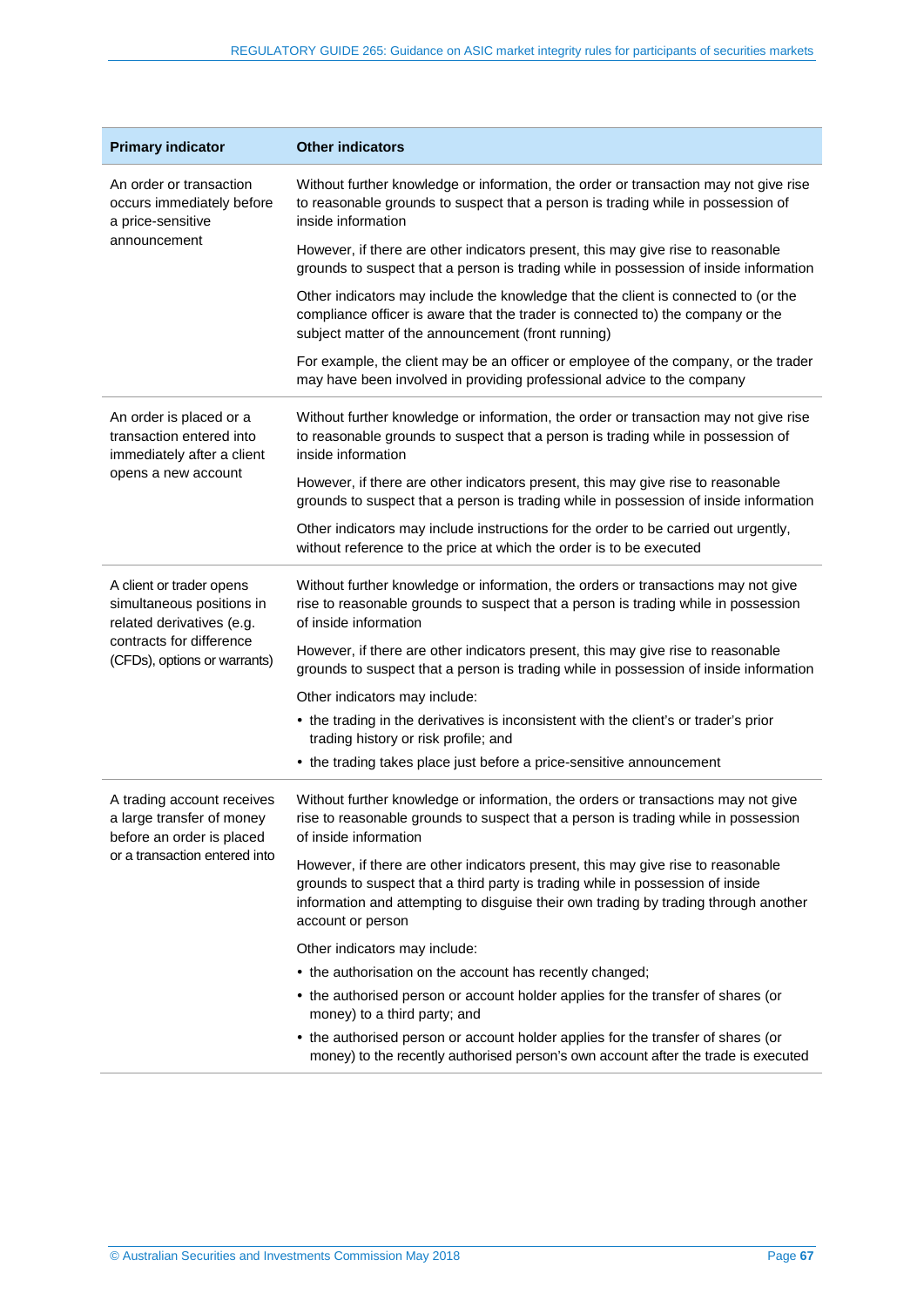| <b>Primary indicator</b>                                                                                                 | <b>Other indicators</b>                                                                                                                                                                                                                                                                                         |
|--------------------------------------------------------------------------------------------------------------------------|-----------------------------------------------------------------------------------------------------------------------------------------------------------------------------------------------------------------------------------------------------------------------------------------------------------------|
| A trader is an employee of<br>the market participant and<br>an order is placed, or                                       | Without further knowledge or information, the orders or transactions may not give<br>rise to reasonable grounds to suspect that a trader may be profiting from the effect<br>of the house or client orders on the price of the security (front running)                                                         |
| transaction entered into,<br>ahead of house or client<br>orders in the same security                                     | However, if there are other indicators present, this may give rise to reasonable<br>grounds to suspect that a person is trading while in possession of inside information                                                                                                                                       |
|                                                                                                                          | Other indicators may include:                                                                                                                                                                                                                                                                                   |
|                                                                                                                          | • the employee has not received internal consent for the trade;                                                                                                                                                                                                                                                 |
|                                                                                                                          | • the security and size of the order are inconsistent with the employee's prior<br>trading history (as far as the market participant is aware); and                                                                                                                                                             |
|                                                                                                                          | • the trading is accompanied by the trader taking simultaneous positions in related<br>derivatives                                                                                                                                                                                                              |
| Trading takes place before<br>the release of a research<br>report that has been<br>prepared by the market<br>participant | Without further knowledge or information, the orders or transactions may not give<br>rise to reasonable grounds to suspect that a trader may be profiting from the effect<br>of the house or client orders on the price of the security (front running)                                                         |
|                                                                                                                          | However, if there are other indicators present, this may give rise to reasonable<br>grounds to suspect that a person is trading while in possession of inside information                                                                                                                                       |
|                                                                                                                          | Other indicators may include:                                                                                                                                                                                                                                                                                   |
|                                                                                                                          | • the employee has not received internal consent for the trade; and                                                                                                                                                                                                                                             |
|                                                                                                                          | • no effective information barriers are in place between the market participant's<br>business units                                                                                                                                                                                                             |
|                                                                                                                          | A market participant may have a sell-side division that prepares research reports<br>that will be released to the public. A trader may intend to profit from the effect that<br>the release of the report will have on the price of the securities that are discussed in<br>the research report (front running) |

<span id="page-67-0"></span>Note: If the market participant is an AFS licensee, it may also be required to make an assessment about whether a significant breach report is to be made to ASIC under s912D of the Corporations Act.

| Table 10: Indicators that may combine to give rise to reasonable grounds to suspect that an |
|---------------------------------------------------------------------------------------------|
| order or transaction may affect market integrity—Rule 5.11.1(1)(b)                          |

| <b>Primary indicator</b>                                                                                                                        | <b>Other indicators</b>                                                                                                                                                                                                                                                                                                                          |
|-------------------------------------------------------------------------------------------------------------------------------------------------|--------------------------------------------------------------------------------------------------------------------------------------------------------------------------------------------------------------------------------------------------------------------------------------------------------------------------------------------------|
| An order is placed:<br>• near the close of the<br>trading day; or<br>• on the last day of the<br>month, quarter, half year<br>or financial year | The order forms part of a trading pattern where the client or trader regularly chooses<br>to buy high or sell low at the close. This may be a reportable matter where the order<br>would, if executed, represent a significant increase or decrease from the previous<br>trade price ('price support', 'marking the close' or 'window dressing') |
|                                                                                                                                                 | Other indicators include:                                                                                                                                                                                                                                                                                                                        |
|                                                                                                                                                 | • the client or trader chooses not to buy or sell at other times of the trading day<br>when better prices are available;                                                                                                                                                                                                                         |
|                                                                                                                                                 | • the client or trader is a substantial shareholder of the company invested in<br>(Company A) or a related entity;                                                                                                                                                                                                                               |
|                                                                                                                                                 | • Company A is the bidder or target in a takeover; or                                                                                                                                                                                                                                                                                            |
|                                                                                                                                                 | • Company A is conducting a placement                                                                                                                                                                                                                                                                                                            |
|                                                                                                                                                 | In addition, the client or trader may already hold existing positions in Company A<br>(e.g. as a fund manager), and:                                                                                                                                                                                                                             |
|                                                                                                                                                 | • have an interest in maintaining the price of the shares at a certain level; or                                                                                                                                                                                                                                                                 |
|                                                                                                                                                 | • the order would have the effect of modifying the valuation of their position without<br>materially affecting the size of the position                                                                                                                                                                                                          |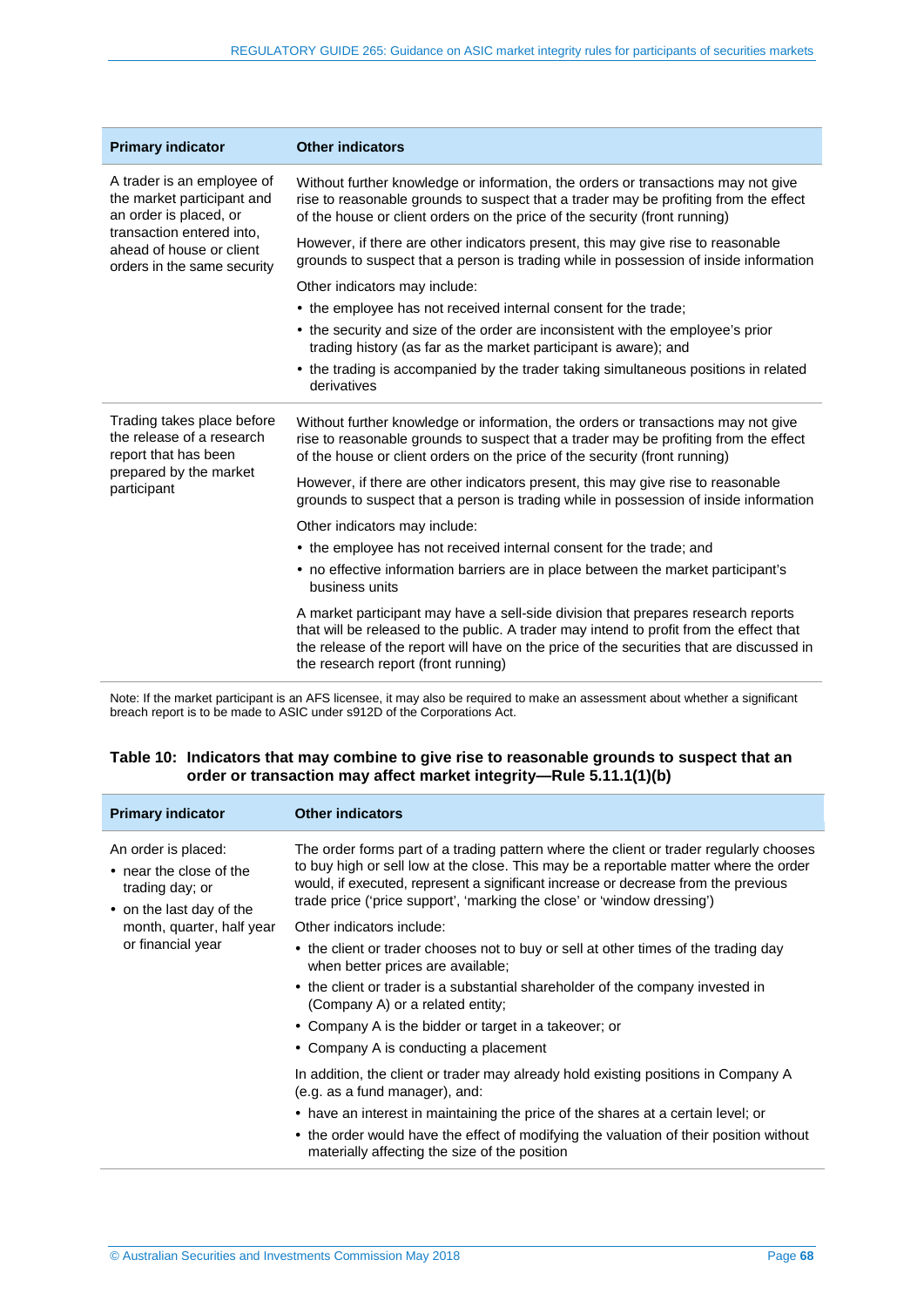| <b>Primary indicator</b>                                                                                                                                                                      | <b>Other indicators</b>                                                                                                                                                                                                                                                                                                                                                                                                                                                          |
|-----------------------------------------------------------------------------------------------------------------------------------------------------------------------------------------------|----------------------------------------------------------------------------------------------------------------------------------------------------------------------------------------------------------------------------------------------------------------------------------------------------------------------------------------------------------------------------------------------------------------------------------------------------------------------------------|
| An order is placed near the<br>expiry date of related<br>derivatives (e.g. options)                                                                                                           | As a general rule, the market participant is not expected to investigate whether a<br>client holds positions in related derivatives. A trader executing a client's order may<br>not be able to 'see' if a client holds, or has opened, positions in related derivatives<br>because of the way in which the market participant's business is structured                                                                                                                           |
|                                                                                                                                                                                               | However, if the client has entered into those derivative positions with the market<br>participant, this may become apparent to the relevant compliance officer in the<br>course of conducting retrospective spot checks                                                                                                                                                                                                                                                          |
|                                                                                                                                                                                               | This may raise an early warning signal if the market participant is aware that the<br>client holds positions in derivatives over Company A, such as an option that is close<br>to expiry. The order would, if executed, represent a significant increase or decrease<br>from the previous trade price of the underlying security, and thereby increase or<br>decrease the value of the related derivatives. As a result, the client or trader makes<br>a profit or avoids a loss |
| A client or trader places<br>matched orders-<br>prearranged trades                                                                                                                            | The order is for a large volume of Company A shares, which are illiquid. Immediately<br>after the client's order is placed, an order for a similar volume at the same price is<br>placed on the opposite side of the market. The effect is that the order is executed<br>unusually quickly, given the size of the order and the limited liquidity in the stock.<br>This may indicate that the trade is a 'wash trade'                                                            |
|                                                                                                                                                                                               | We note that this may not always be indicative of suspicious conduct, as legitimate<br>prearrangement of trades is often conducted for large volumes of illiquid stock                                                                                                                                                                                                                                                                                                           |
| A client or trader places<br>multiple orders on the<br>same side of the market at<br>different price levels, which<br>are just behind the best bid<br>or ask                                  | These orders may be intended to create a false or misleading appearance of buying<br>or selling demand ('layering the order book')                                                                                                                                                                                                                                                                                                                                               |
|                                                                                                                                                                                               | This may be more suspicious if the client or trader subsequently submits an order<br>on the other side of the market. Once this latter order is executed, the client or<br>trader rapidly removes the initial multiple orders                                                                                                                                                                                                                                                    |
|                                                                                                                                                                                               | The market participant may be aware that the client or trader is a substantial<br>shareholder of Company A, or may otherwise have an interest in supporting the<br>share price of Company A                                                                                                                                                                                                                                                                                      |
|                                                                                                                                                                                               | The pre-auction period is a time to be particularly vigilant of this conduct                                                                                                                                                                                                                                                                                                                                                                                                     |
| An order is for a significant<br>volume (possibly close to<br>priority) and is then<br>cancelled shortly after                                                                                | The order may have been intended to draw speculators to follow the order into the<br>market, thereby precipitating a small run in the price of Company A's shares                                                                                                                                                                                                                                                                                                                |
|                                                                                                                                                                                               | On its own, this factor may be insufficient grounds to establish market manipulation.<br>However, it may raise a warning signal if the market participant is not aware of any<br>plausible explanation for the client cancelling their order. It may also be particularly<br>concerning if the client or trader appears to be repeatedly cancelling their orders                                                                                                                 |
| An order is for a significant<br>volume close to priority.<br>This is followed by the<br>execution of an order on<br>the opposite side of the<br>market. The initial order<br>is then deleted | The order may have been intended to attract interest or liquidity on one side of the<br>market. This may lead to a small run in the price of Company A's shares. It may also<br>assist the client or trader to discover the depth of the market, with the aim of<br>executing the order on the opposite side of the market at a better price and with less<br>impact on the market                                                                                               |

Note: Rule 5.11.1 does not require the market participant to be aware of the intention of any party to the transaction or order before it notifies ASIC.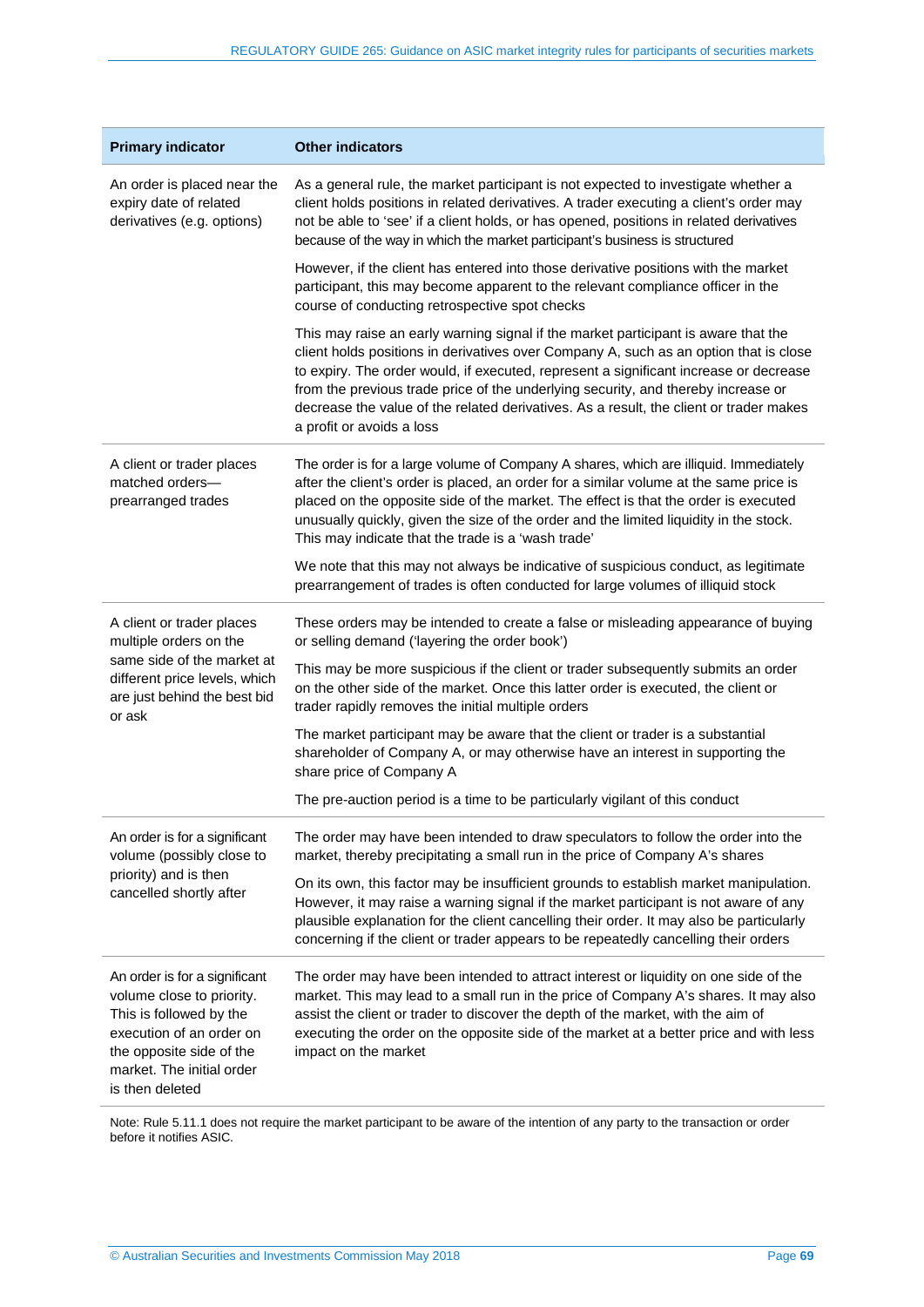# <span id="page-69-0"></span>**Compliance with Part 5.11**

- RG 265.271 To help ensure compliance with the obligation to notify ASIC of reportable matters, a market participant should have a clear, well-understood and documented process for:
	- (a) identifying indicators of reportable matters;
	- (b) ensuring that employees escalate potentially reportable matters to compliance staff, who are made aware of the indicators identified;
	- (c) determining whether indicators of reportable matters give rise to an obligation to report; and
	- (d) notifying ASIC in writing of reportable matters.
- <span id="page-69-3"></span>RG 265.272 A market participant will need to consider how best to keep these documents or records (e.g. they may be kept electronically). Keeping documents and records (particularly of the determinations made in RG [265.271\(c\)\)](#page-69-3) will help market participants to demonstrate to ASIC compliance with the obligation under Rule 5.11.1.
- RG 265.273 These records may be kept in a similar manner to a breach register for significant breach reporting purposes (see RG 78.20–RG 78.22), although this is not the only method that market participants can use to demonstrate compliance.
- RG 265.274 In enforcing Rule 5.11.1, we intend to focus on instances where market participants are obliged to notify us, but wilfully or recklessly disregard this obligation.
- <span id="page-69-1"></span>RG 265.275 We will consider whether a market participant's policies and procedures have been followed, as well as whether the policies are adequate, when deciding whether a market participant has failed to report a reportable matter. Where internal policies and procedures are followed strictly but the market participant is not adequately reporting reportable matters to ASIC, the market participant may need to review its policies and procedures to ensure they are effective.

## **How does this relate to other breach reporting obligations?**

- <span id="page-69-2"></span>RG 265.276 Section 912D requires AFS licensees to report to ASIC certain breaches (or likely breaches) of obligations imposed by the Corporations Act, where the breach (or likely breach) is significant: see RG 78 for more detail.
- RG 265.277 The obligation to report suspicious conduct under Rule 5.11.1 is in addition to the breach reporting obligations imposed on AFS licensees under s912D.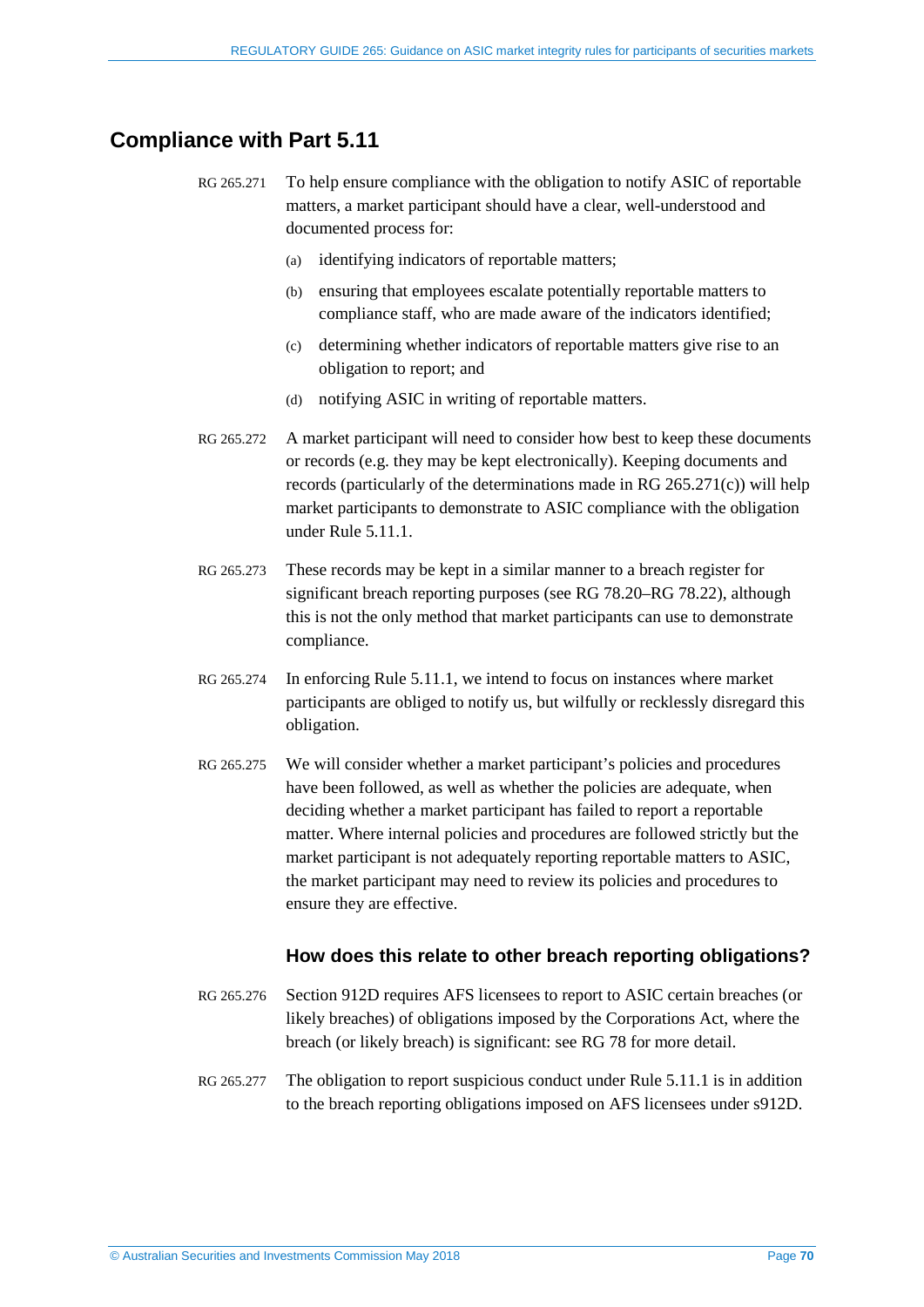- RG 265.278 In contrast to the s912D obligation, Rule 5.11.1 requires notification to ASIC of information relating to the trading activities of clients, other market participants or any other person.
- RG 265.279 In addition, the obligation under Rule 5.11.1 applies to all market participants, not all of whom are AFS licensees (e.g. some foreign market participants are exempt from holding an AFS licence).
- RG 265.280 The reporting obligations in s912D and Rule 5.11.1 are distinct. A notification under Rule 5.11.1 does not relieve a market participant that is an AFS licensee from its obligation to report under s912D. There may be instances where a reportable matter is notified to ASIC in the first instance, and then, after further inquiry to determine whether it is also a significant breach by the AFS licensee under s912D, a subsequent significant breach report is made to ASIC. In these instances, when making the significant breach report, it will assist ASIC if market participants advise, in their s912D report, that a suspicious activity report has been made to ASIC and state the date of the suspicious activity report.

## **How does this relate to reporting obligations to AUSTRAC?**

- <span id="page-70-2"></span>RG 265.281 A market participant may have an obligation under AML reporting legislation to submit an SMR to AUSTRAC if it forms a suspicion on reasonable grounds relating to insider trading or market manipulation. Many of these cases may also give rise to reasonable grounds to suspect there is a reportable matter that must be reported to ASIC under Rule 5.11.1(1).
- <span id="page-70-1"></span>RG 265.282 To avoid double-reporting, Rule  $5.11.1(2)$  provides that, where a market participant has reported information to AUSTRAC under AML reporting legislation, it is not required to notify ASIC of the same information under Rule 5.11.1(1). ASIC has access to SMRs lodged with AUSTRAC.
- RG 265.283 It is important to note that market participants cannot discharge their obligation to report under AML reporting legislation by reporting to ASIC.
- RG 265.284 Market participants should refer to the *[AUSTRAC compliance guide](http://www.austrac.gov.au/businesses/obligations-and-compliance/austrac-compliance-guide)*—in particular, Chapter 2: Designated services and Chapter 7: AML/CTF reporting obligations—for more information about their obligations under AML reporting legislation.
- <span id="page-70-0"></span>RG 265.285 We expect that the processes and procedures that a market participant has in place to comply with Rule 5.11.1 may not be the same as those it has in place to comply with the AML reporting legislation.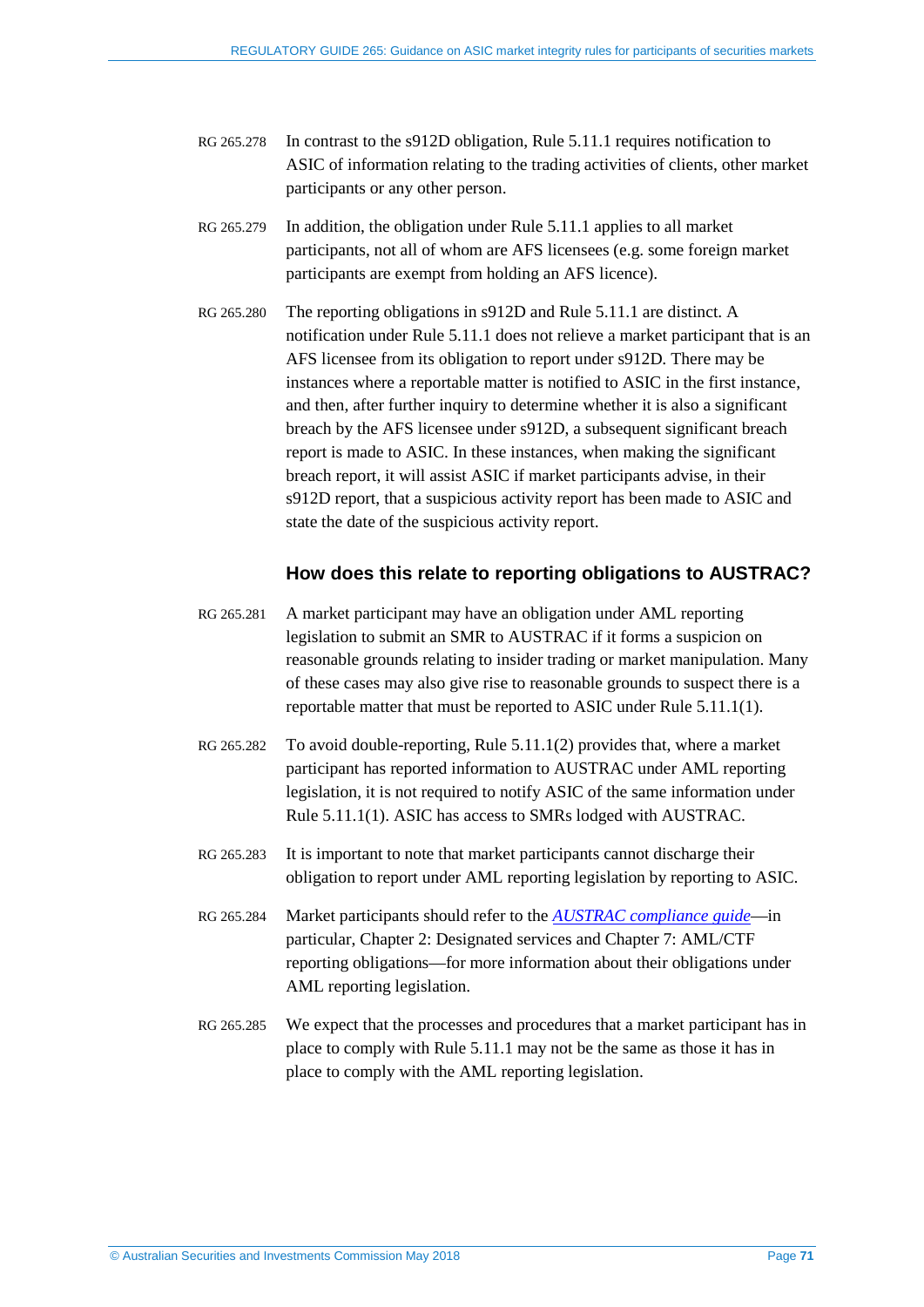## **When must market participants notify ASIC?**

- RG 265.286 A market participant must give ASIC the written notification required under Rule 5.11.1 as soon as practicable. We would expect that this is within three business days of determining that there is a reportable matter.
- RG 265.287 We expect a market participant's internal systems to ensure that the relevant staff are aware of potentially suspicious activity in a timely and efficient manner.

#### **How can market participants notify ASIC?**

RG 265.288 Notification to ASIC under Rule 5.11.1 can be submitted using the relevant form on [MECS.](http://asic.gov.au/online-services/market-entity-compliance-system/) Alternatively, a market participant may send the notification by email to [markets@asic.gov.au.](mailto:markets@asic.gov.au)

## **What should the notification contain?**

- <span id="page-71-0"></span>RG 265.289 Notification to ASIC under Rule 5.11.1 must contain details of the transaction or order (to the extent known to the market participant) and the reasons the market participant suspects there is a reportable matter.
- RG 265.290 As a general guide, we would expect a notification to contain:
	- (a) the name and contact details of the person suspected of trading while in possession of inside information, or who placed the order or entered into the transaction that has, or is likely to have, one of the effects set out in Rule 5.11.1(b);
	- (b) the details of the order or transaction that is the subject of the notification, including the security, market, time of placement, price and volume;
	- (c) the recent trading history of the client if the reportable matter arises partly because a market participant considers an order or transaction is inconsistent with a client's recent trading history (i.e. for the previous three months);
	- (d) the client's investment profile and risk profile if the reportable matter arises partly because a market participant considers an order or transaction is inconsistent with a client's investment or risk profile; and
	- (e) a snapshot of specific trading or order book activity that illustrates the context of the order or transaction that is the subject of the notification.
- <span id="page-71-1"></span>RG 265.291 As stated in RG [265.282,](#page-70-1) where information that would otherwise be required to be contained in the notification to ASIC under Rule 5.11.1 has already been reported to AUSTRAC under the AML reporting legislation, a market participant does not need to notify ASIC of the same information: Rule 5.11.1(2).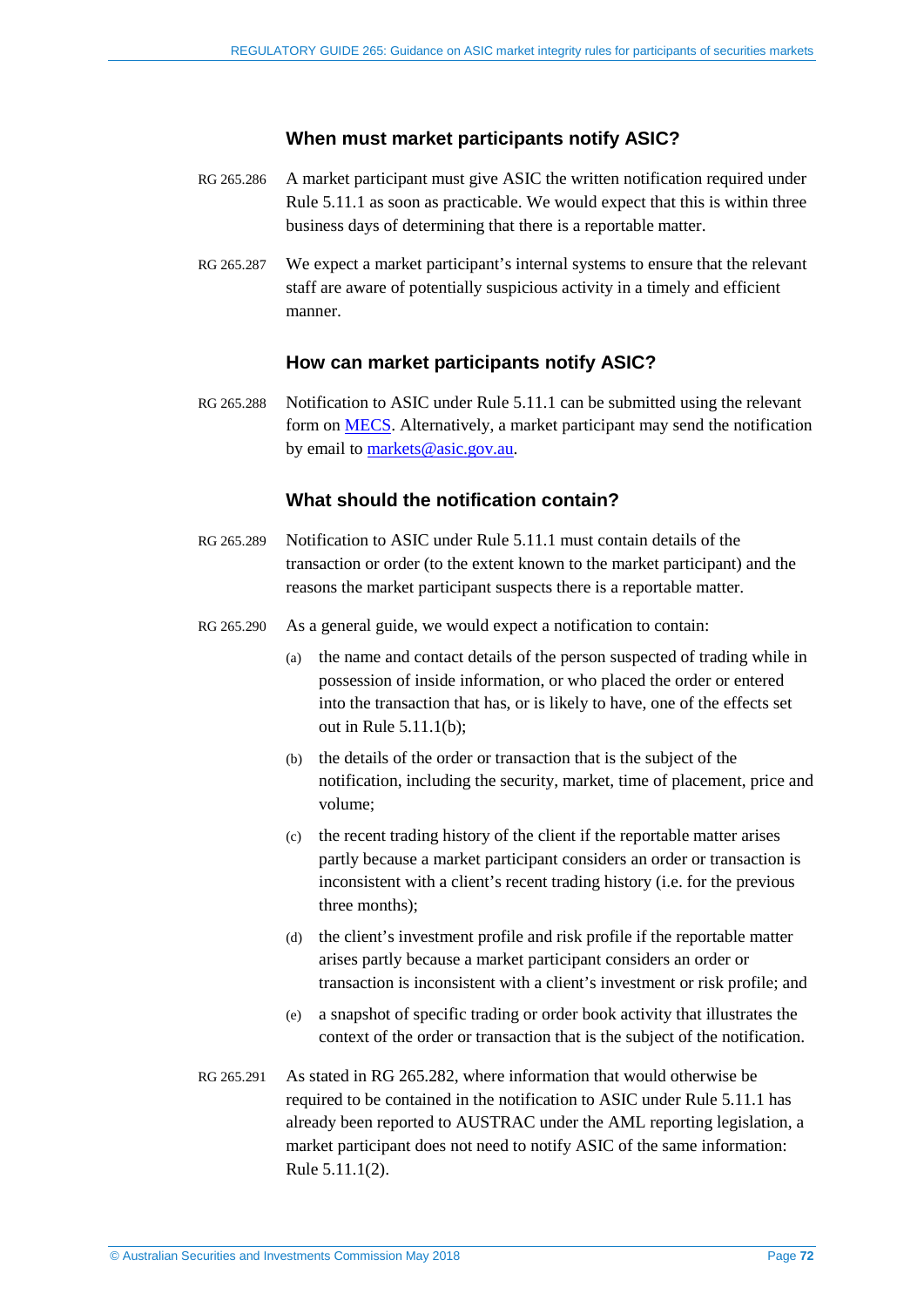# **Confidentiality**

RG 265.292 Under Rule 5.11.2, a market participant must not disclose that it has notified ASIC of a reportable matter under Rule 5.11.1, nor disclose the information contained in the notification. This rule does not preclude a market participant from communicating that it has obligations under Rule 5.11.1 generally, or from communicating to a client or trader that it has concerns about the conduct of that person, which may constitute an offence under the law or which may expose the market participant to risk.

# **Qualified privilege**

RG 265.293 A market participant notifying ASIC under Rule 5.11.1 has qualified privilege under s1100A for the notification. Section 89 states that, where a person has qualified privilege, that person is not, in the absence of malice, liable to an action for defamation. Qualified privilege under the Corporations Act does not affect any right, privilege or immunity that a person may otherwise have: s89(3).

> Note: Section 1100A(1)(a) refers to information that a person is required to give under Ch 7 of the Corporations Act. Section 761H provides that, in Ch 7, a reference to a provision of Ch 7 includes (unless a contrary intention appears) a reference to other instruments made for the purposes of Ch 7.

- RG 265.294 A market participant that has qualified privilege under s1100A for the notification is also not liable for any action based on breach of confidence in relation to the notification: s1100A(3).
- RG 265.295 This protection extends to the officers, employees and representatives of a market participant: s1100D.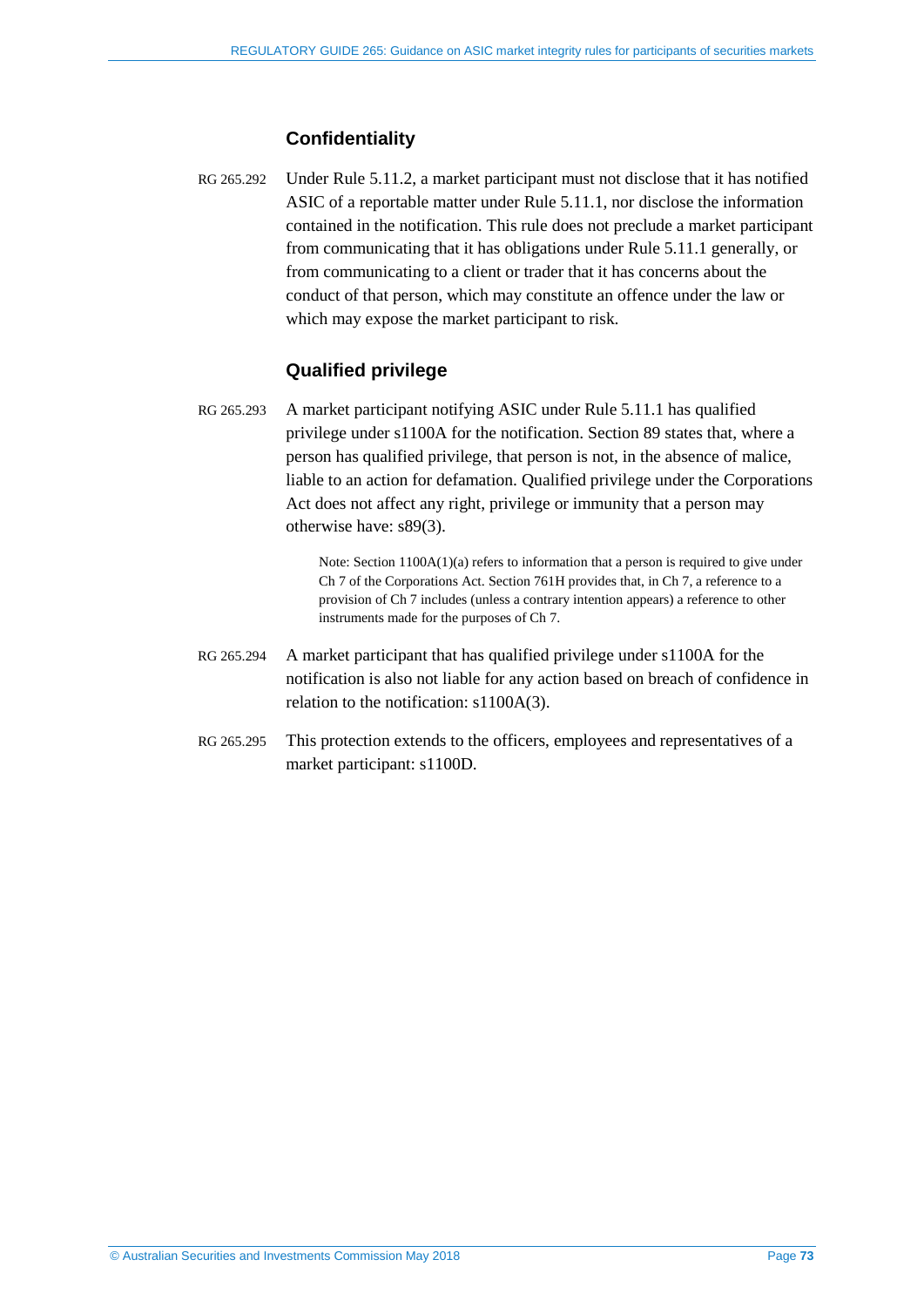# **I Crossing systems**

### **Key points**

A market participant that operates a crossing system for financial products able to be traded on a market must:

- make certain notifications to ASIC and users of the crossing system, and make information about the operation of the crossing system publicly available on a website;
- provide fair treatment to all users of a crossing system;
- monitor activity on the crossing system, report significant breaches of its user obligations and operating procedures to ASIC, and report suspicious activity to ASIC;
- use standard tick sizes for trading in equity market products; and
- have controls to ensure the efficiency and integrity of the crossing system.

# **Scope and application**

RG 265.296 Chapter 5A of the Securities Markets Rules and this section of the guide apply to market participants that operate crossing systems.

RG 265.297 In the Securities Markets Rules, a 'crossing system' is defined as any automated service provided by a market participant that matches or executes client orders with orders of:

- (a) the market participant;
- (b) other clients of the market participant; or
- (c) any other person whose orders access the automated service,

otherwise than on an order book of a licensed market.

- RG 265.298 Transactions on crossing systems rely on one or more of the pre-trade transparency exceptions in Section [J.](#page-91-0)
- RG 265.299 Crossing systems include:
	- (a) internalisation systems where client orders are automatically matched with orders of the crossing system operator (i.e. against the market participant's own account) or with orders of other clients; and
	- (b) other systems, including those operated on an agency basis, which match user flow.
- RG 265.300 Crossing systems may operate on technology built and operated exclusively by a crossing system operator or they may be developed by a third-party vendor. A full list of [crossing systems that are registered with ASIC](http://www.asic.gov.au/crossing-systems) is available on our website.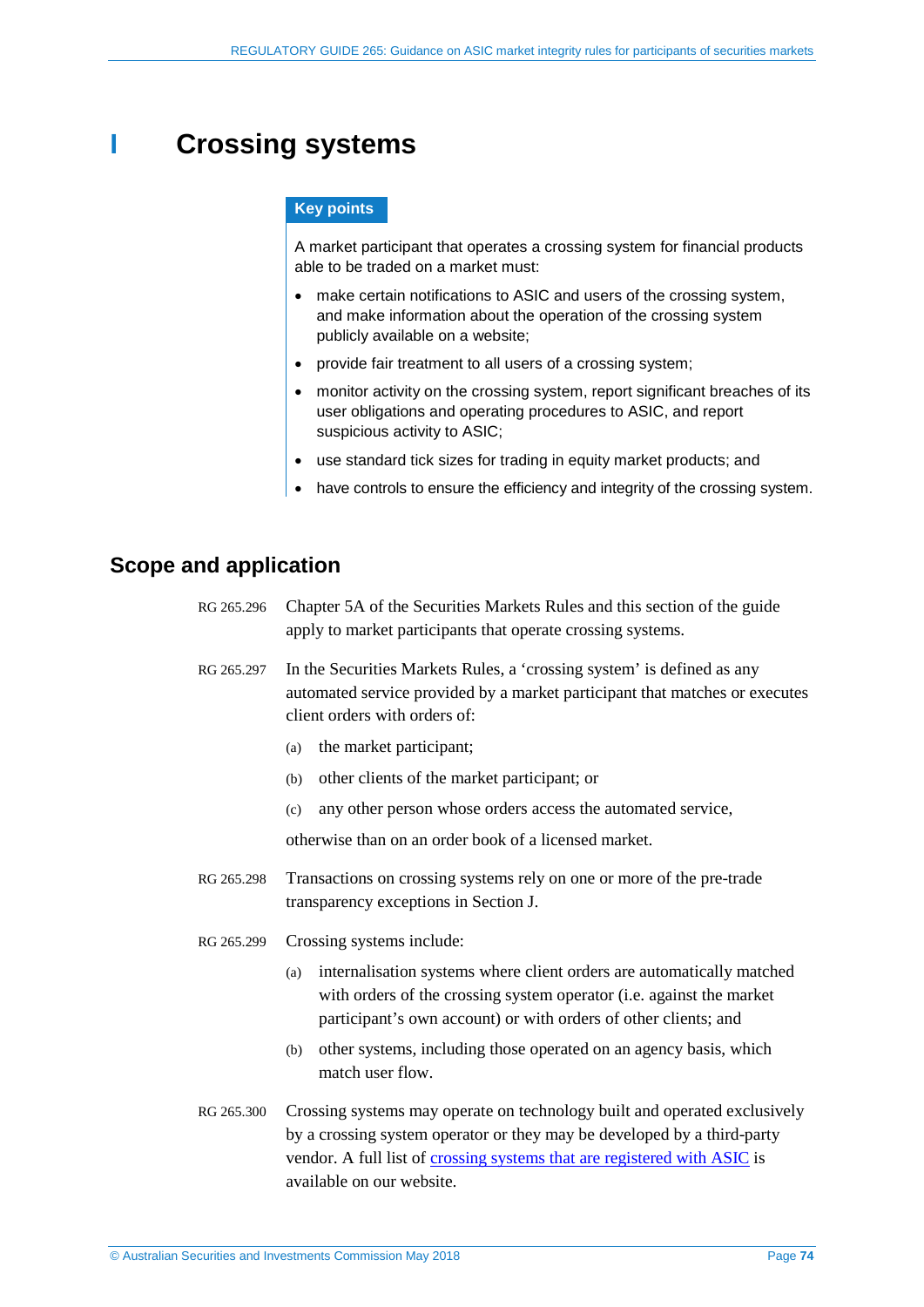- RG 265.301 Some market participants provide an 'aggregator' service. An aggregator provides connections between multiple crossing systems and facilitates the transmission and receipt of orders from a market participant to a crossing system (e.g. through an algorithm or smart order router).
- RG 265.302 It is also possible that two crossing system operators may establish direct connections between their crossing systems separately from an aggregator. This means that it is possible for a client's order to be executed in a crossing system operated by a market participant that the client does not have a relationship with.

Note: In this guide, the term 'user' refers to any user of a crossing system, including a client of the crossing system operator and any other market participant that may have its client orders routed to the crossing system.

# **Notifying ASIC of intention to operate a crossing system**

RG 265.303 A market participant that operates, or proposes to operate, a crossing system must lodge a crossing system initial report with ASIC no later than 20 business days before beginning to operate the crossing system. [Table 11](#page-74-0) sets out the details required to be included in a crossing system initial report.

| <b>Matters</b>          | <b>Rule 5A.1.1 reporting requirement</b>                                                                                                                                                                                                                            | Guidance on details of information                                                                             |
|-------------------------|---------------------------------------------------------------------------------------------------------------------------------------------------------------------------------------------------------------------------------------------------------------------|----------------------------------------------------------------------------------------------------------------|
| Date of<br>commencement | The date on which the crossing system<br>began operating, or will begin to operate, in<br>this jurisdiction                                                                                                                                                         | No further guidance                                                                                            |
| Clients                 | Access to the crossing system, including the<br>criteria for determining persons who are<br>eligible to use the crossing system and<br>whether the crossing system transmits<br>orders to other crossing systems, or receives<br>orders from other crossing systems | For example, retail clients, wholesale clients<br>and buy-side only                                            |
| Matching<br>process     | How orders are prioritised and matched, and<br>transactions are executed, on the crossing<br>system                                                                                                                                                                 | For example, if the crossing of orders is done<br>on price-time priority, size priority or some<br>other basis |
| Price<br>determination  | How the price for transactions on the<br>crossing system is determined                                                                                                                                                                                              | For example, at the midpoint of the best<br>available bid and offer on the order books of<br>licensed markets  |
| Fee structure           | The fees, commissions, rebates or other<br>charges paid by or to the market participant<br>and users of the crossing system                                                                                                                                         | This includes incentives paid by or to the<br>market participant and/or users of the<br>crossing system        |

### <span id="page-74-0"></span>**Table 11: Reporting requirements to be provided to ASIC about the nature of a crossing system**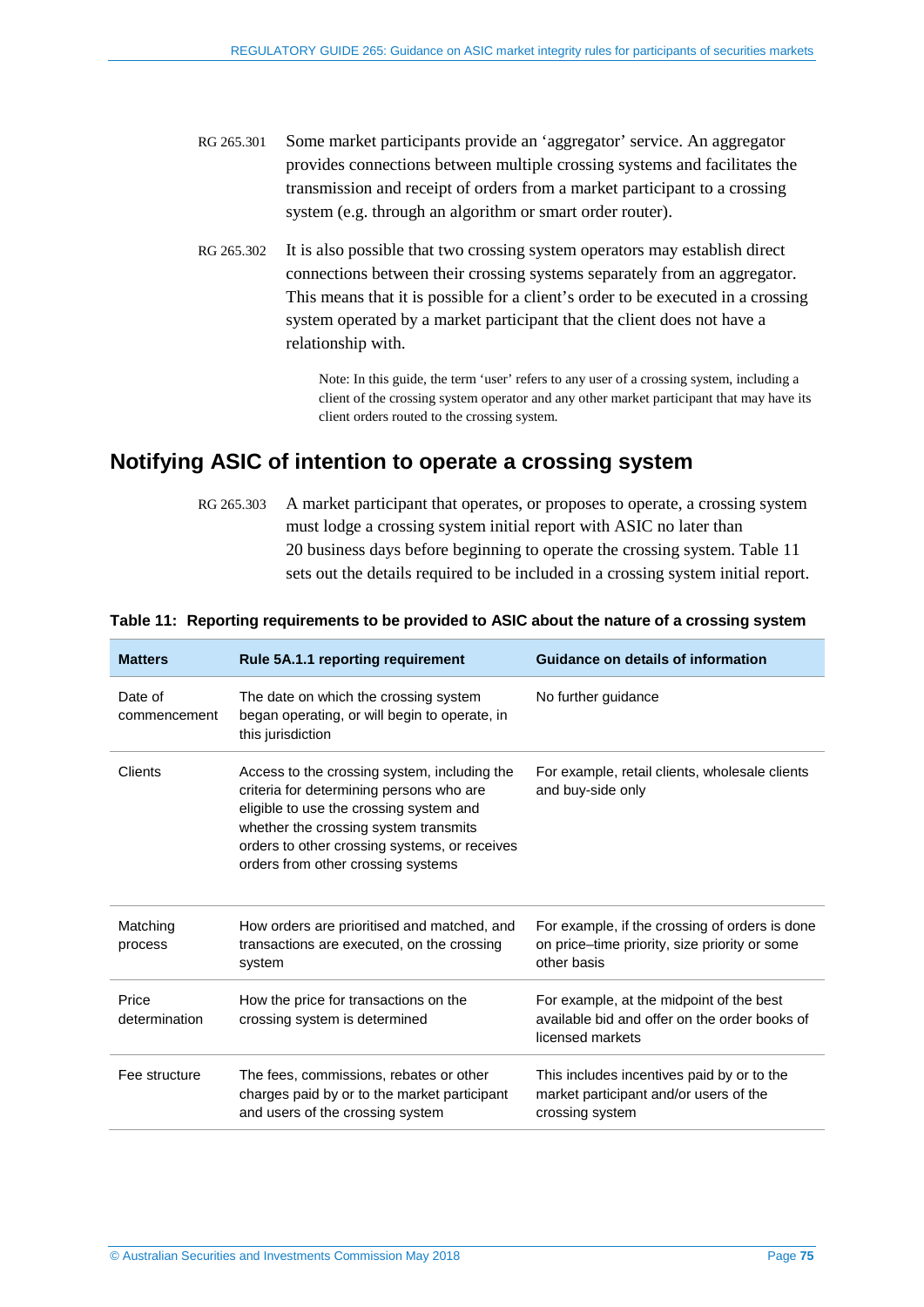| <b>Matters</b>                                                                                                                                                                                                                                                                                     |  | Rule 5A.1.1 reporting requirement                                                                                                                                                                                                                                                                                                                           | <b>Guidance on details of information</b>                                                                                                                                                                                                                                                                                                                                                                                                                                                                                                                    |
|----------------------------------------------------------------------------------------------------------------------------------------------------------------------------------------------------------------------------------------------------------------------------------------------------|--|-------------------------------------------------------------------------------------------------------------------------------------------------------------------------------------------------------------------------------------------------------------------------------------------------------------------------------------------------------------|--------------------------------------------------------------------------------------------------------------------------------------------------------------------------------------------------------------------------------------------------------------------------------------------------------------------------------------------------------------------------------------------------------------------------------------------------------------------------------------------------------------------------------------------------------------|
| Principal trades                                                                                                                                                                                                                                                                                   |  | Whether the market participant that operates<br>the crossing system deals as principal with<br>clients on the crossing system and, if so, the<br>arrangements the market participant has in<br>place for the management of conflicts of<br>interest that may arise between the market<br>participant and those clients                                      | This includes all principal dealings, including<br>facilitation and house desk                                                                                                                                                                                                                                                                                                                                                                                                                                                                               |
| Reporting to a<br>licensed market                                                                                                                                                                                                                                                                  |  | The name of the market or markets to which:<br>(a) transactions executed on the crossing<br>system are reported; and<br>(b) orders matched on the crossing system<br>are transmitted for execution<br>Where more than one market is named, the<br>circumstances in which each market is used<br>for the purposes set out in paragraphs (a)<br>and (b) above | Under Rule 5.1AA.1, all trading by a market<br>participant on its own account or on behalf of<br>clients must be done under the rules of a<br>licensed market. This means that all<br>transactions matched or executed on a<br>crossing system must be reported to a<br>market operator<br>Where more than one licensed market is<br>used, the circumstances in which each is<br>used (e.g. Market X for the top 200 stocks<br>and Market Y for the remainder)                                                                                               |
| Life of an order<br>Whether orders on the crossing system are<br>purged at the end of the day or remain on<br>the crossing system until matching or<br>execution on the crossing system next<br>resumes. If the orders are not purged, the<br>period of time they remain on the crossing<br>system |  |                                                                                                                                                                                                                                                                                                                                                             | No further guidance                                                                                                                                                                                                                                                                                                                                                                                                                                                                                                                                          |
| RG 265.304<br>RG 265.305                                                                                                                                                                                                                                                                           |  | required to give ASIC a copy of the disclosures they make about their<br>crossing systems to the public and to their clients: see RG 265.308–<br>these disclosures to the public and to clients is more detailed than the<br>report.                                                                                                                        | Under Rules $5A.2.1(4)$ and $5A.2.2(4)$ crossing system operators are also<br>RG 265.328 for further information about publicly available crossing system<br>information and non-public crossing system information. The information in<br>information required to be lodged with ASIC in a crossing system initial<br>A crossing system operator may fulfil its obligation to lodge a crossing<br>system initial report under Rule 5A.1.1 by giving ASIC copies of the more<br>detailed disclosures under Rules 5A.2.1 and 5A.2.2 no later than 20 business |
|                                                                                                                                                                                                                                                                                                    |  | days before the crossing system commences operation.<br>Where to notify                                                                                                                                                                                                                                                                                     |                                                                                                                                                                                                                                                                                                                                                                                                                                                                                                                                                              |
|                                                                                                                                                                                                                                                                                                    |  | <b>Notification to ASIC</b>                                                                                                                                                                                                                                                                                                                                 |                                                                                                                                                                                                                                                                                                                                                                                                                                                                                                                                                              |

The notification to ASIC should be emailed to [crossing.systems@asic.gov.au](mailto:crossing.systems@asic.gov.au).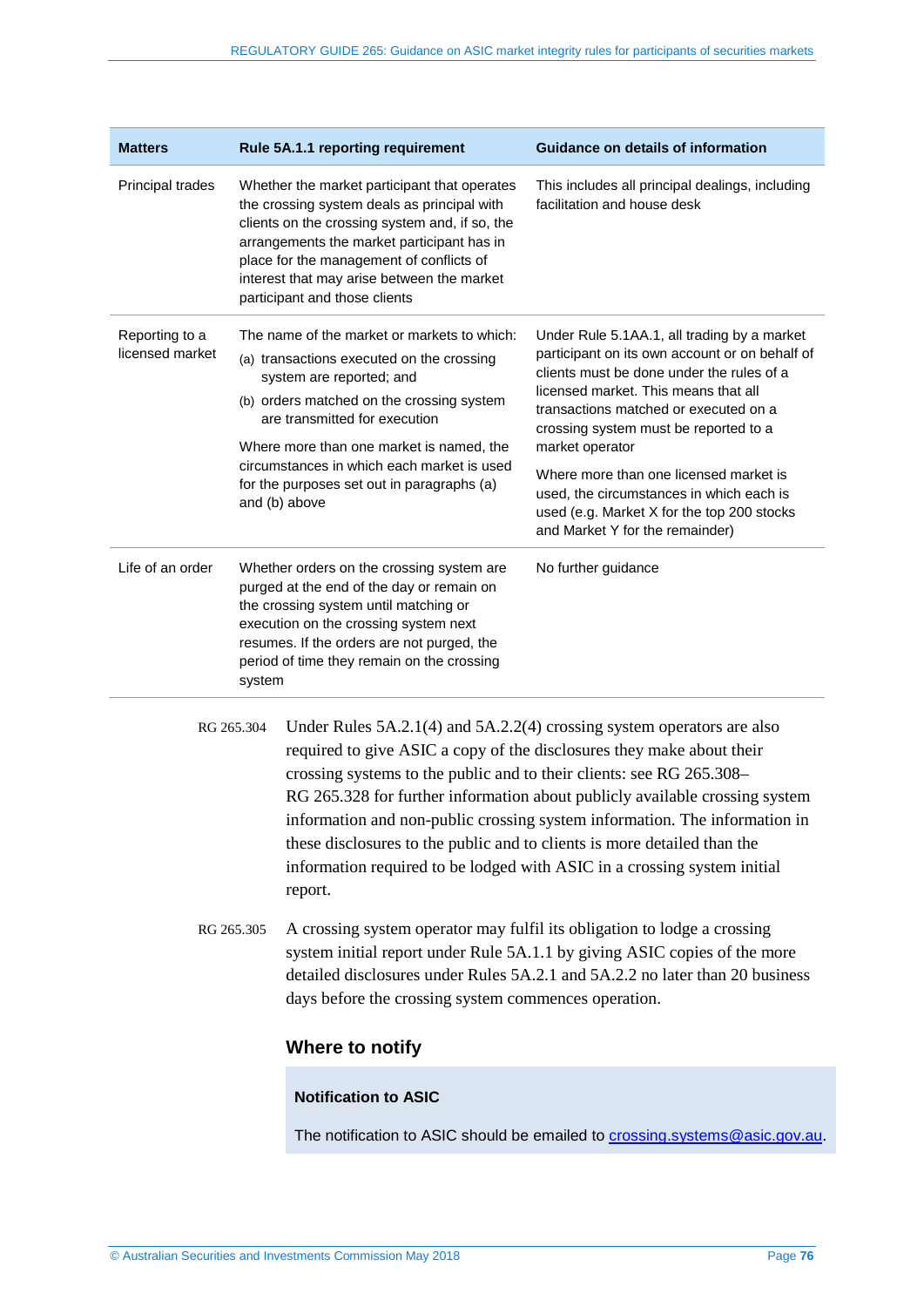# **Monthly reporting to ASIC on trading activity and system changes**

- RG 265.306 A crossing system operator that operates a crossing system must submit a monthly report to ASIC in certain circumstances: Rule 5A.1.2. A monthly report must be submitted if there have been any changes during that calendar month to the information last provided to ASIC in the operator's crossing system monthly report or crossing system initial report: Rule 5A.1.2(a).
- RG 265.307 Under Rule 5A.1.2(b), the report must be prepared within 20 business days of the end of the calendar month and must be provided to ASIC as soon as practicable after it has been prepared.

### **Where to notify**

### **Notification to ASIC**

The notification to ASIC should be emailed to **crossing.systems@asic.gov.au.** 

# <span id="page-76-0"></span>**Public disclosure about crossing system operations**

RG 265.308 Under Rule 5A.2.1, a crossing system operator must make available on a publicly accessible website the information listed in columns 1 and 2 of [Table 12.](#page-76-1) More detailed guidance about what we expect a crossing system operator to disclose is provided in column 3.

| Type of<br>information | <b>Publicly available crossing</b><br>system information                 | Guidance                                                                                                                                                                                                                                                                             |
|------------------------|--------------------------------------------------------------------------|--------------------------------------------------------------------------------------------------------------------------------------------------------------------------------------------------------------------------------------------------------------------------------------|
| Operator               | The code identifying the<br>crossing system                              | The full legal name of the crossing system operator should be<br>identified in addition to a code that uniquely identifies the<br>crossing system. We may publish on our website the codes<br>assigned to and applicable to specific crossing systems                                |
| Start date             | The date the crossing system<br>began to operate in this<br>jurisdiction | Where a crossing system has been decommissioned or<br>replaced by another crossing system, the market participant<br>should disclose the date the system originally commenced<br>operating, the date it ceased operating and the date the new<br>crossing system commenced operating |
| <b>Products</b>        | The types of financial products<br>traded on the crossing system         | For example, equity market products, CGS depository<br>interests and warrants                                                                                                                                                                                                        |

<span id="page-76-1"></span>

|  | Table 12: Public disclosure requirements for crossing system operators |  |  |  |
|--|------------------------------------------------------------------------|--|--|--|
|--|------------------------------------------------------------------------|--|--|--|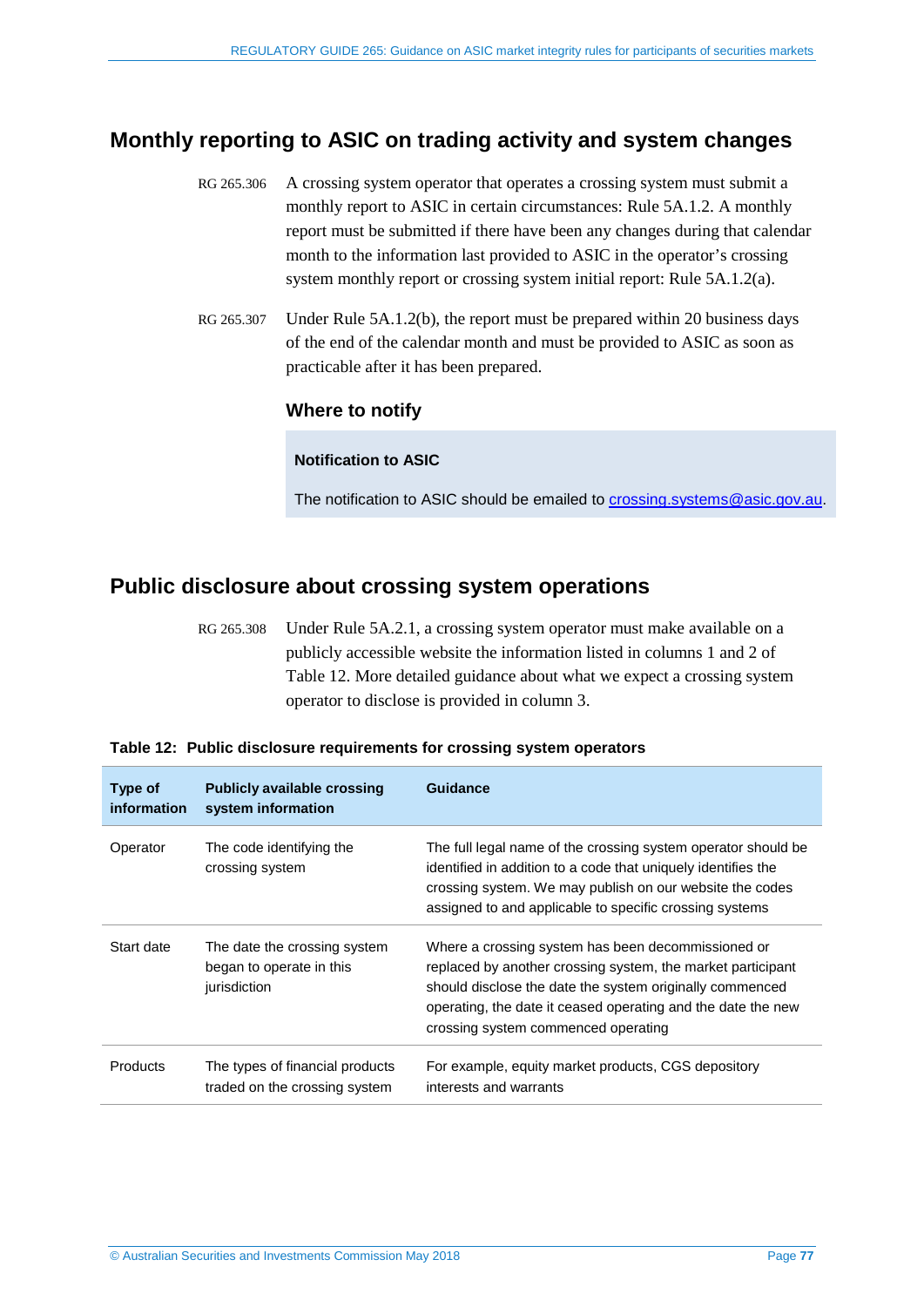| <b>Type of</b><br>information                   | <b>Publicly available crossing</b><br>system information                                                                                                                                                                                                                                                                                                                                                                                                                                                                                                                                                     | <b>Guidance</b>                                                                                                                                                                                                                                                                                                                                                                                                                                                                                                                                                                                                                                                                                                                                                                                                                                                                                                                                                                                                                                                                                                                                                          |
|-------------------------------------------------|--------------------------------------------------------------------------------------------------------------------------------------------------------------------------------------------------------------------------------------------------------------------------------------------------------------------------------------------------------------------------------------------------------------------------------------------------------------------------------------------------------------------------------------------------------------------------------------------------------------|--------------------------------------------------------------------------------------------------------------------------------------------------------------------------------------------------------------------------------------------------------------------------------------------------------------------------------------------------------------------------------------------------------------------------------------------------------------------------------------------------------------------------------------------------------------------------------------------------------------------------------------------------------------------------------------------------------------------------------------------------------------------------------------------------------------------------------------------------------------------------------------------------------------------------------------------------------------------------------------------------------------------------------------------------------------------------------------------------------------------------------------------------------------------------|
| Access<br>criteria                              | The criteria used to determine<br>eligibility to use the crossing<br>system                                                                                                                                                                                                                                                                                                                                                                                                                                                                                                                                  | Crossing system operators should consider including:<br>(a) the types of users that can gain access to the system,<br>such as:<br>liquidity providers-liquidity providers, whether<br>(i)<br>formally required to or not, during the course of a day,<br>commonly enter regular buy and sell orders in a<br>particular financial product, on their own behalf, into a<br>crossing system or other facility. Orders entered do<br>not include the principal leg of client facilitation.<br>Examples of liquidity providers include market makers<br>and high-frequency traders;<br>crossing system operators—where they can trade as<br>(ii)<br>principal (including when trading on behalf of a related<br>body corporate);<br>(iii) retail clients; and<br>(iv) <i>institutional clients</i> (e.g. fund managers);<br>(b) the minimum requirements (e.g. technical capabilities) and<br>the process for gaining access to the system; and<br>(c) whether access arrangements for the crossing system are<br>uniform across all users and, where they differ, provide<br>details (e.g. whether some users are permitted to have<br>direct access to the crossing system) |
| Aggregation<br>and other<br>crossing<br>systems | If orders in the crossing system<br>can be executed or matched in<br>another crossing system<br>because they are transmitted to<br>one or more other crossing<br>systems, or if they are executed<br>or matched in the market<br>participant's crossing system<br>with orders received from one or<br>more other crossing systems:<br>(a) the code identifying the other<br>crossing system(s); and<br>(b) for each crossing system<br>identified in (a), whether<br>orders are transmitted to the<br>other crossing system, or<br>whether orders are received<br>from the other crossing<br>system, or both | The full legal name of the other crossing system operators<br>should be identified in addition to a code that uniquely<br>identifies the crossing system. We may publish on our website<br>the codes assigned to and applicable to specific crossing<br>systems                                                                                                                                                                                                                                                                                                                                                                                                                                                                                                                                                                                                                                                                                                                                                                                                                                                                                                          |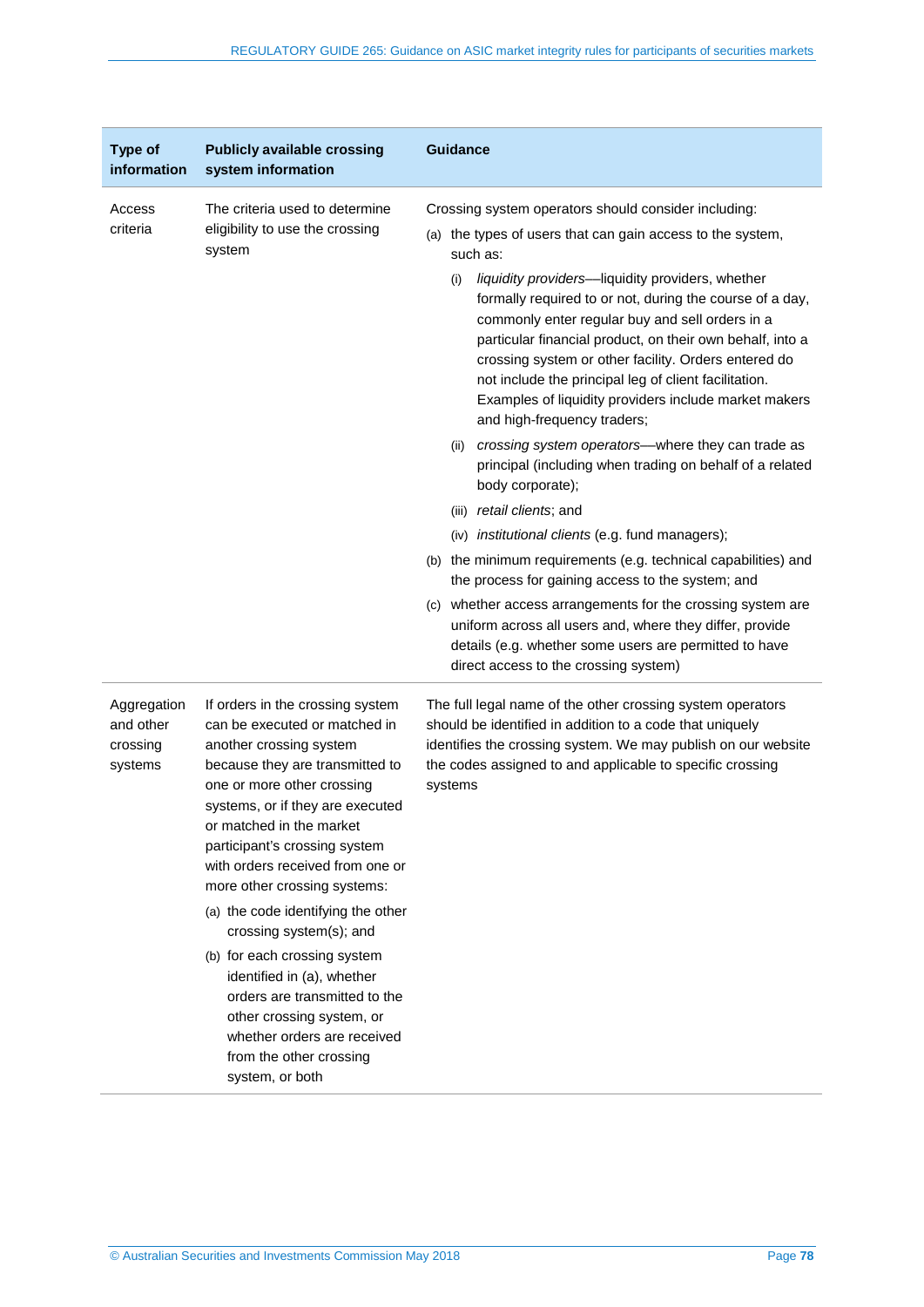## **Making the information publicly available**

- RG 265.309 Rule 5A.2.1(1) requires a crossing system operator to make the information available on a website that is publicly available and free to access.
- RG 265.310 We expect the information to be made available on the crossing system operator's website using a constant, stable deep link where the web address does not change even when the information on the website changes.

# **Updating the information**

- <span id="page-78-0"></span>RG 265.311 When a crossing system operator implements a change to the operation of the crossing system described in [Table 12,](#page-76-1) it must update the website within one business day: Rule 5A.2.1(3). We do not expect short-term 'pilot' changes to be updated. However, when the final version is launched, the website should be updated within one business day.
- RG 265.312 Crossing system operators should ensure that it is made clear on the website when the information was last updated and what information has been changed by an update.

### **Notifying ASIC of the information and the website address**

- RG 265.313 Rule 5A.2.1(4) requires a crossing system operator to provide ASIC with a copy of the information that it has made publicly available and to provide to ASIC each update to the information within one business day of making the information available on its website. In fulfilling this requirement, we expect a crossing system operator to email ASIC with a description of the information that has been made available, together with a link to the web address where the information is published.
- RG 265.314 [Publicly available crossing system information](http://www.asic.gov.au/crossing-systems) is also accessible via links on our website.

#### **Notification to ASIC**

The notification to ASIC should be emailed to [crossing.systems@asic.gov.au.](mailto:crossing.systems@asic.gov.au)

# **Disclosure to crossing system clients**

- RG 265.315 It is important that clients of a market participant that operates a crossing system understand the operating procedures of the crossing system. Rule 5A.2.2 requires a crossing system operator to provide the following information to a client before accepting an order from them for the first time:
	- (a) a copy of the publicly available crossing system information outlined in [Table 12,](#page-76-1) or inform the client of the web address where the information is available (Rule  $5A.2.2(1)(a)$ ); and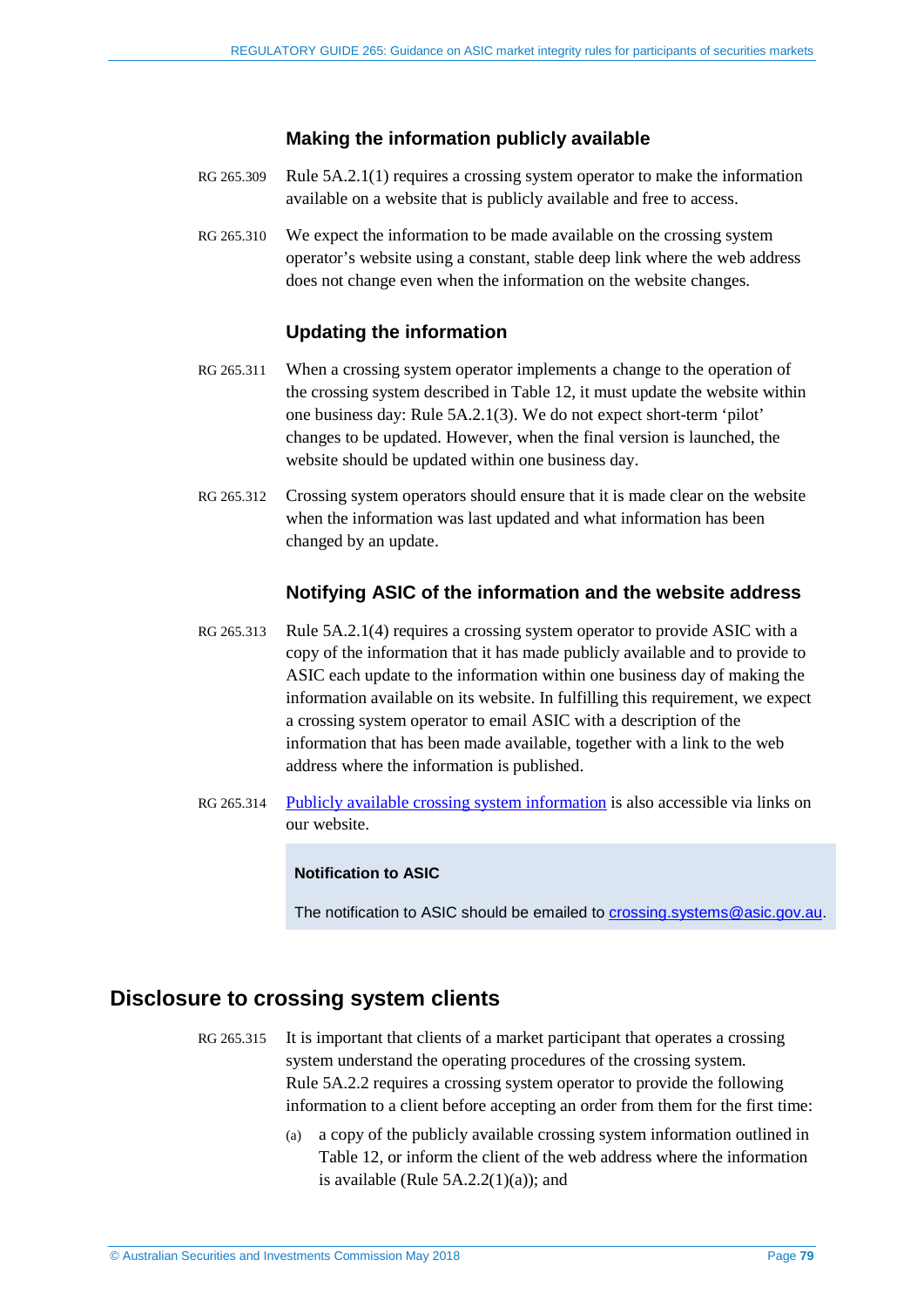(b) the non-public crossing system information outlined in columns 1 and 2 of [Table 13](#page-79-0) (Rule 5A.2.2(2)).

Note: A more detailed description of the non-public crossing system information we expect a crossing system operator to disclose to its clients is provided in column 3 of [Table 13.](#page-79-0)

- RG 265.316 Each time a crossing system operator makes a change to the publicly available crossing system information or the non-public crossing system information, it must inform each of its clients of the change before it accepts an order from the client: Rules 5A.2.2(1)(b) and (3).
- RG 265.317 We expect that the information provided by each crossing system operator should be standardised and consistent (i.e. not tailored for individual clients). However, it may differ for different groups of clients (e.g. wholesale and retail clients).
- RG 265.318 A crossing system operator only needs to provide the information outlined in [Table 13](#page-79-0) to a client in relation to its own crossing system. We do not expect it to provide this information in relation to other crossing systems that a client's order may access. However, we do expect the crossing system operator to make clients aware of the other crossing systems its orders may be routed to: see 'Aggregation and other crossing systems' in [Table 12.](#page-76-1)

<span id="page-79-0"></span>

|  |  | Table 13: Non-public client disclosure requirements for crossing system operators |  |  |  |  |
|--|--|-----------------------------------------------------------------------------------|--|--|--|--|
|--|--|-----------------------------------------------------------------------------------|--|--|--|--|

| Type of<br>information | <b>Non-public crossing system</b><br>information                                                                                                                          | <b>Guidance</b>                                                                                                                                                                                                                                                                                                                                                                                                                                                                                                                                                                                                                                                                                |
|------------------------|---------------------------------------------------------------------------------------------------------------------------------------------------------------------------|------------------------------------------------------------------------------------------------------------------------------------------------------------------------------------------------------------------------------------------------------------------------------------------------------------------------------------------------------------------------------------------------------------------------------------------------------------------------------------------------------------------------------------------------------------------------------------------------------------------------------------------------------------------------------------------------|
| User<br>obligations    | A description of the obligations<br>imposed on users of the crossing<br>system by the operator of the<br>crossing system                                                  | Crossing system operators should consider including:<br>(a) how users are expected to access the crossing system and<br>enter orders into the crossing system;<br>(b) technical specifications users must comply with;<br>(c) controls for maintaining the efficiency and integrity of the<br>crossing system; and<br>Note: A crossing system operator has obligations under Rule 5.6.1<br>or Rule 5A.5.2 in relation to the efficiency and integrity of its<br>crossing system.<br>(d) circumstances where access may be suspended or<br>constrained (e.g. during a system failure) and any trading<br>protocols or behavioural expectations when users access<br>and use the crossing system |
| Order types            | A description of the order types<br>available to those who have<br>access to the crossing system,<br>including a description of the<br>characteristics of each order type | Crossing system operators should consider including:<br>(a) how the order types work, how price is determined for each<br>order type and whether certain order types affect the order<br>queue priority in the crossing system;<br>(b) for each order type, whether it is available to all users who<br>have access to the crossing system and, if not, the types of<br>users that can use the order type and on what terms; and<br>(c) whether the order type interacts with an exchange market or<br>another crossing system (e.g. a shadowing arrangement)                                                                                                                                  |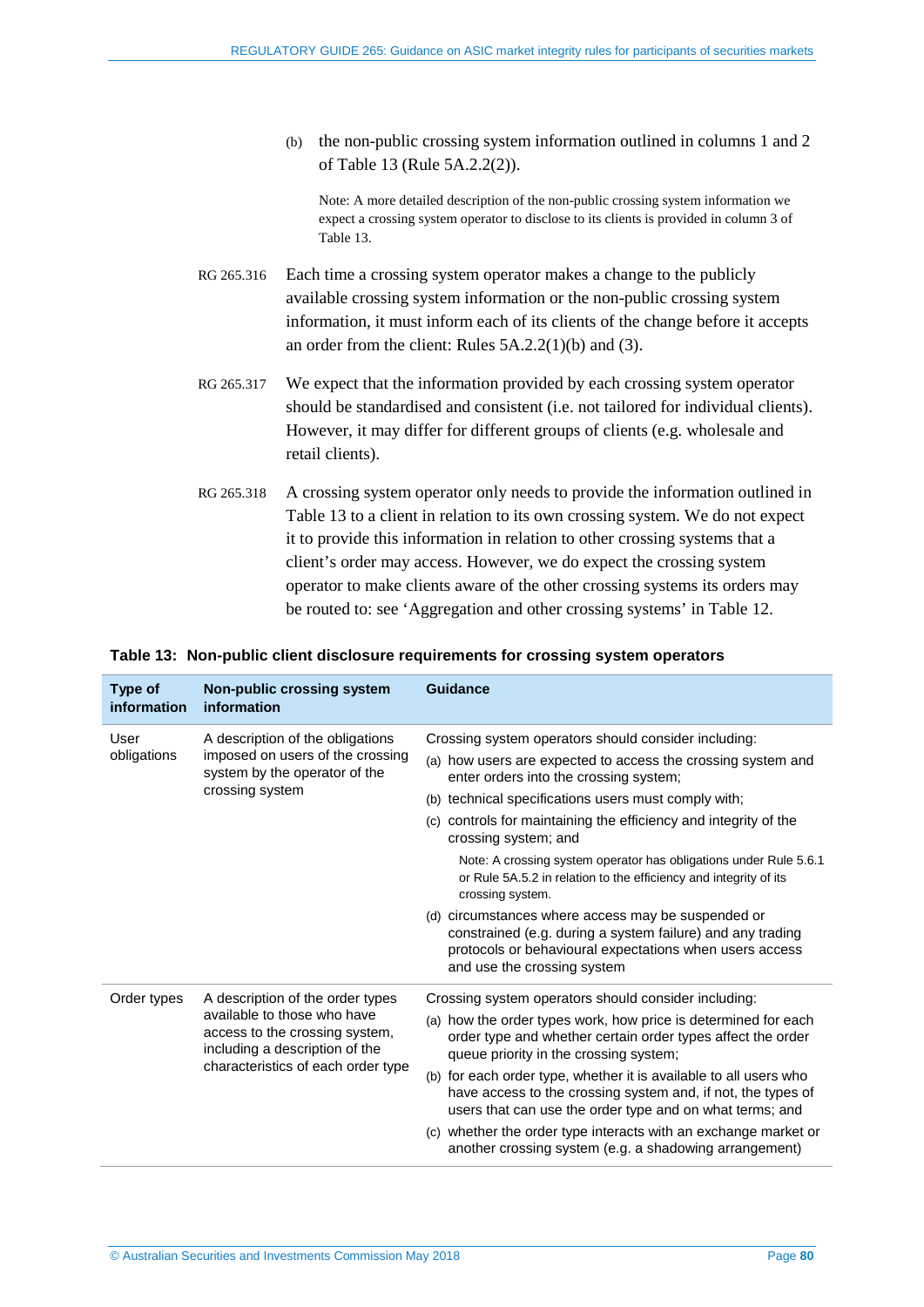| <b>Type of</b><br>information | <b>Non-public crossing system</b><br>information                                                                                                                                                                                                                                                                                                | <b>Guidance</b>                                                                                                                                                                                                                                                                                                                                                                                                                                                                                                                                                                                                                                                                                                                    |
|-------------------------------|-------------------------------------------------------------------------------------------------------------------------------------------------------------------------------------------------------------------------------------------------------------------------------------------------------------------------------------------------|------------------------------------------------------------------------------------------------------------------------------------------------------------------------------------------------------------------------------------------------------------------------------------------------------------------------------------------------------------------------------------------------------------------------------------------------------------------------------------------------------------------------------------------------------------------------------------------------------------------------------------------------------------------------------------------------------------------------------------|
| Operations                    | A description of the operation of<br>the crossing system, including,<br>but not limited to:<br>(a) how orders are managed,<br>including how prices are<br>determined and cancellations<br>are managed;<br>(b) details of any different<br>treatment or arrangements<br>for certain users or order<br>types;                                     | Crossing system operators should consider including:<br>(a) the hours of operation of the crossing system;<br>(b) how orders are prioritised and matched on the crossing<br>system (e.g. price-time priority or some other basis);<br>(c) how prices are determined (e.g. at the midpoint of the best<br>available bid and offer (i.e. NBBO) or at the midpoint of the<br>order prices), how the pricing process works (e.g. whether<br>price may differ for passive and aggressive orders), and<br>which orders receive more favourable pricing (e.g. if the<br>price of matched orders has to be rounded up or down by a<br>tick size to comply with the pre-trade transparency exception                                        |
|                               | (c) the level of anonymity given<br>to orders, including whether<br>indications of interest (IOIs)<br>are allowed;<br>(d) the circumstances in which<br>principal orders may interact<br>with other orders in the<br>crossing system, and the<br>nature of the principal orders<br>(e.g. proprietary desk,<br>facilitation or<br>market maker); | in Rule 6.2.3 for a trade with price improvement);<br>(d) how order and trade cancellations are managed;<br>(e) how a system outage is managed, including the execution<br>venues an order may be routed to, in the event of a system<br>outage or system stress (see RG 265.364);<br>(f) attributes of orders that may be controlled by users (e.g.<br>minimum order quantity, opting out of certain types of order<br>flow such as principal flow or liquidity providers);<br>(g) details of any different treatment or arrangements for certain<br>users or order types. Where one or a group of users have<br>access to certain features of a crossing system and others                                                       |
|                               | (e) whether orders of related<br>bodies corporate of the<br>operator enter the system<br>and, if so, how conflicts<br>(arising because orders of<br>related bodies corporate<br>enter the crossing system)<br>are managed;                                                                                                                      | do not, the details should be included;<br>(h) the circumstances in which principal orders (including orders<br>of a related body corporate) may interact with other orders in<br>the crossing system, and the nature of the principal orders<br>(e.g. proprietary desk, facilitation, swap, liquidity provider).<br>The description of circumstances should include whether<br>principal orders and client orders are routed into the crossing<br>system through the same smart order router or algorithm;                                                                                                                                                                                                                        |
|                               | how any other conflicts of<br>(f)<br>interest that may arise are<br>managed; and                                                                                                                                                                                                                                                                | (i) the arrangements for managing conflicts of interest that may<br>arise in relation to the crossing system, including in relation<br>to principal trading in the crossing system;                                                                                                                                                                                                                                                                                                                                                                                                                                                                                                                                                |
|                               | (g) if there are liquidity providers<br>or market makers whose<br>orders access the crossing<br>system, the commitments (if<br>any) they may have and any<br>benefits they receive                                                                                                                                                              | if there are liquidity providers whose orders access the<br>crossing system, or aggregators transmitting orders into the<br>crossing system, the:<br>(i) commitments (if any) they may have to supply liquidity<br>(e.g. the minimum period of time within the day they are<br>to provide quotes, minimum order sizes); and<br>(ii) any benefits they receive (e.g. lower fees, order priority,<br>favourable price outcomes, access to order types not<br>available to all users);<br>(k) the licensed market or markets to which transactions are<br>reported. Where more than one licensed market is used, the<br>circumstances in which each is used (e.g. Market X for the<br>top 200 stocks and Market Y for the remainder); |

- (l) whether orders on the crossing system are purged at the end of the trading day or remain on the crossing system until matching or execution next resumes. If orders are not purged, the period of time they remain on the crossing system; and
- (m) how system failures are managed, including when users will be informed and how users' orders will be managed during system failures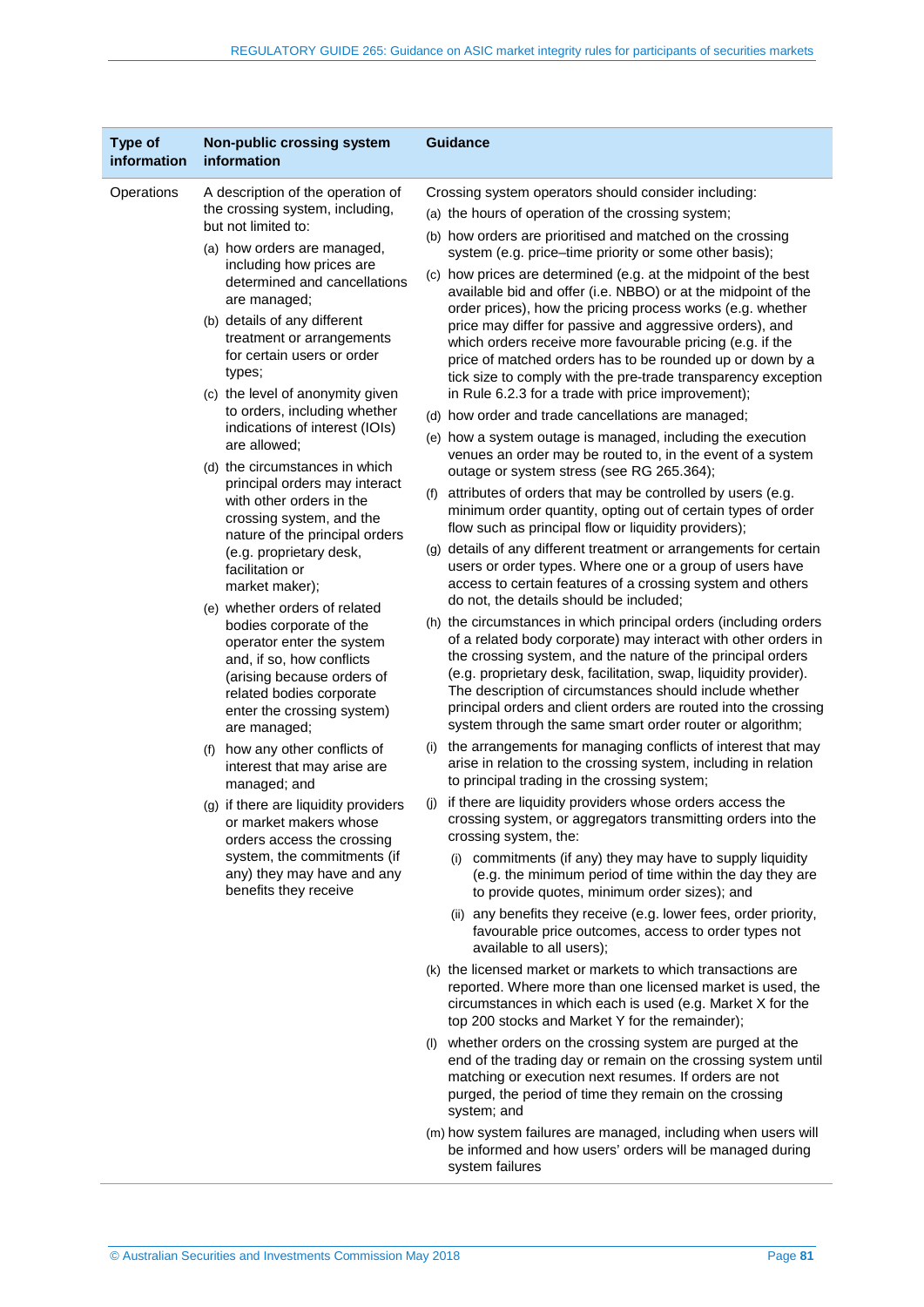| Type of<br>information                                                                                                                                                                                                                  | Non-public crossing system<br>information | Guidance                                                                                                                                                                                                                                                                                    |
|-----------------------------------------------------------------------------------------------------------------------------------------------------------------------------------------------------------------------------------------|-------------------------------------------|---------------------------------------------------------------------------------------------------------------------------------------------------------------------------------------------------------------------------------------------------------------------------------------------|
| Fees<br>The fees imposed for orders to<br>gain access to the crossing<br>system, or to be matched or<br>and an indication whether those<br>fees differ from (e.g. by being in<br>addition to) the market<br>participant's standard fees | executed in the crossing system,          | Crossing system operators should consider including:<br>(a) disclosure of fees charged by a crossing system operator to<br>allow another crossing system to gain access to the crossing<br>system;                                                                                          |
|                                                                                                                                                                                                                                         |                                           | (b) disclosure where there are different fees for different types<br>of users (e.g. liquidity providers) and a description of how<br>the different fee arrangements apply in relation to the type of<br>use of the crossing system. We do not expect the actual fee<br>to be disclosed; and |
|                                                                                                                                                                                                                                         |                                           | (c) where there are no additional fees beyond standard<br>commission, this should be disclosed                                                                                                                                                                                              |
|                                                                                                                                                                                                                                         |                                           | Where fees are part of a commission sharing arrangement, and<br>the commission does not depend on a particular execution<br>venue, then the commission sharing arrangements do not need<br>to be disclosed                                                                                  |

- RG 265.319 When describing the operation of the crossing system we expect there to be sufficient detail to enable a client to identify the key features of the system's operations.
- RG 265.320 We expect that, where retail clients use a crossing system, the disclosure to them about the matters in [Table 13](#page-79-0) is clear, concise and effective.

## **Providing the information to clients**

- RG 265.321 A crossing system operator must provide a document containing non-public crossing system information to each client before accepting an order from the client for the first time: Rule 5A.2.2(2)(a).
- RG 265.322 It is not necessary for clients to acknowledge or consent to this disclosure. We consider that the disclosure may be made in printed or electronic form, including via email with hyperlinks or references to a website. This is the same approach as for FSGs in RG 221.
- RG 265.323 Where a client asks for the non-public crossing system information in hard copy form (e.g. if they do not have access to electronic communications), we expect the crossing system operator to provide it to them in this form.

# **Updating the information**

RG 265.324 A crossing system operator must update its non-public crossing system information within one business day of implementing changes to the operation of the crossing system where those changes affect the accuracy of information disclosed under Rule 5A.2.2(3) and described in [Table 12](#page-76-1) and [Table 13.](#page-79-0) A crossing system operator must provide the updated information to clients before accepting an order from the client after the update has been made. Clients only need to be notified about final system changes: see RG [265.311.](#page-78-0)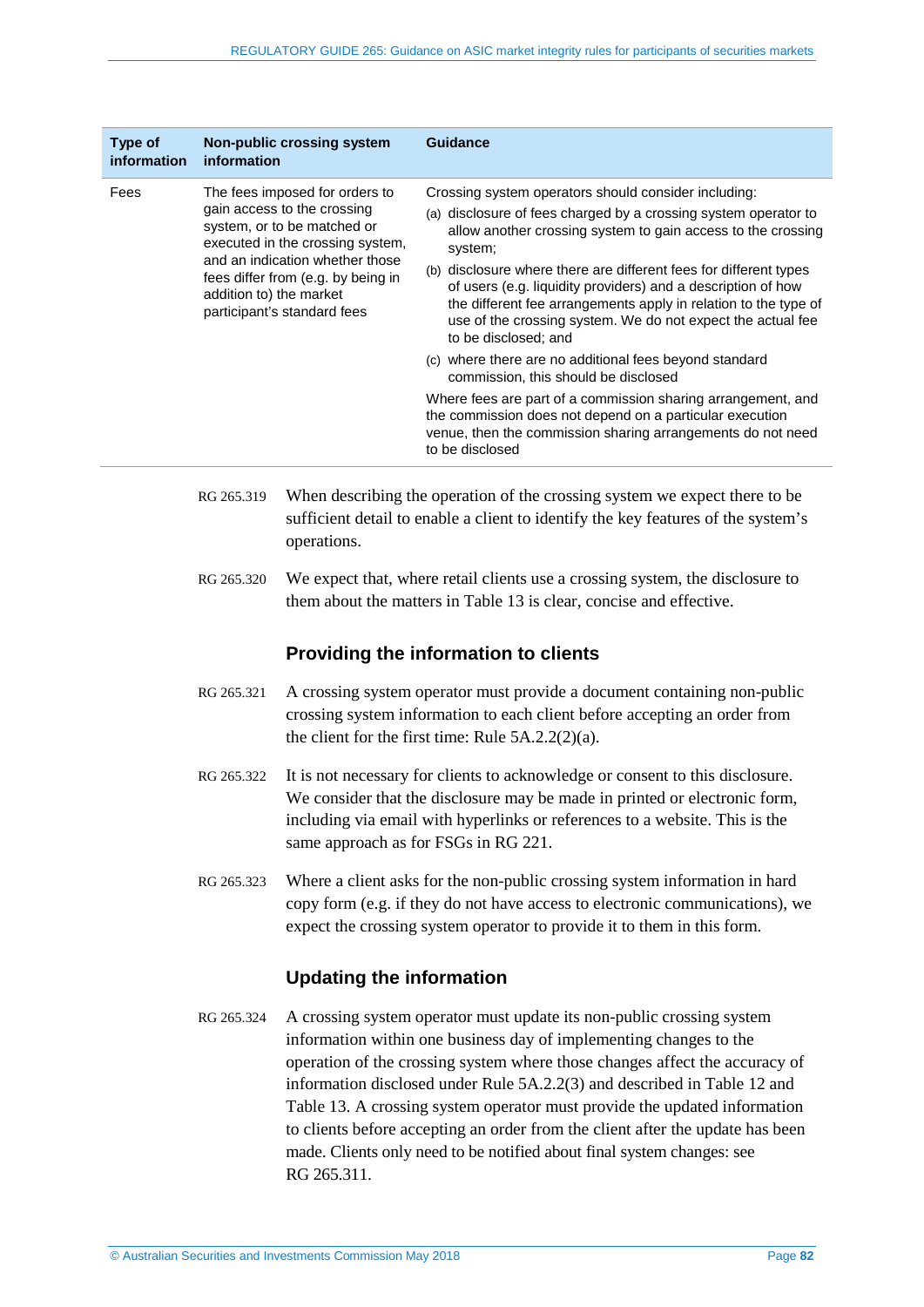- RG 265.325 We expect that the notification will be made when there is a material change to the crossing system, particularly when it affects a client's use of the crossing system. For example, in relation to how orders are managed:
	- (a) we expect clients to be notified when the change affects the order types available, how the price of an order is determined, or how the priority of orders is determined; and
	- (b) we would not expect clients to be notified when there are technical changes to the crossing system––for example, enhancement to the speed at which it operates––which do not affect the logic of how, for example, price or priority is determined.
- RG 265.326 A crossing system operator should consider providing advanced notice to its clients about planned changes to its crossing system where there are material changes to the way a user may access the crossing system or to the execution outcome (e.g. price) a user may expect to obtain from the crossing system.
- RG 265.327 Where the update is provided on a website, we expect that steps should be taken to ensure that clients are aware of the new information on the website. This may be done through an email with a hyperlink to the website, or through another form of written documentation (paper or electronic).

## **Notifying ASIC of the information**

<span id="page-82-0"></span>RG 265.328 Rule 5A.2.2(4) requires a crossing system operator to provide ASIC with the non-public information that has been made available to its clients and each update to the information within one business day. In fulfilling this requirement, we expect a crossing system operator to email ASIC with the information that has been provided to its clients. If the information is provided to its clients through a website hyperlink, the same hyperlink can be provided to ASIC.

### **Notification to ASIC**

The notification to ASIC should be emailed to [crossing.systems@asic.gov.au.](mailto:crossing.systems@asic.gov.au)

# **Fair treatment of users**

### **Fair treatment of all users of a crossing system**

RG 265.329 Rule 5A.3.1 requires a crossing system operator to ensure that:

(a) the crossing system is operated by a common set of procedures that balances the interest of all users; and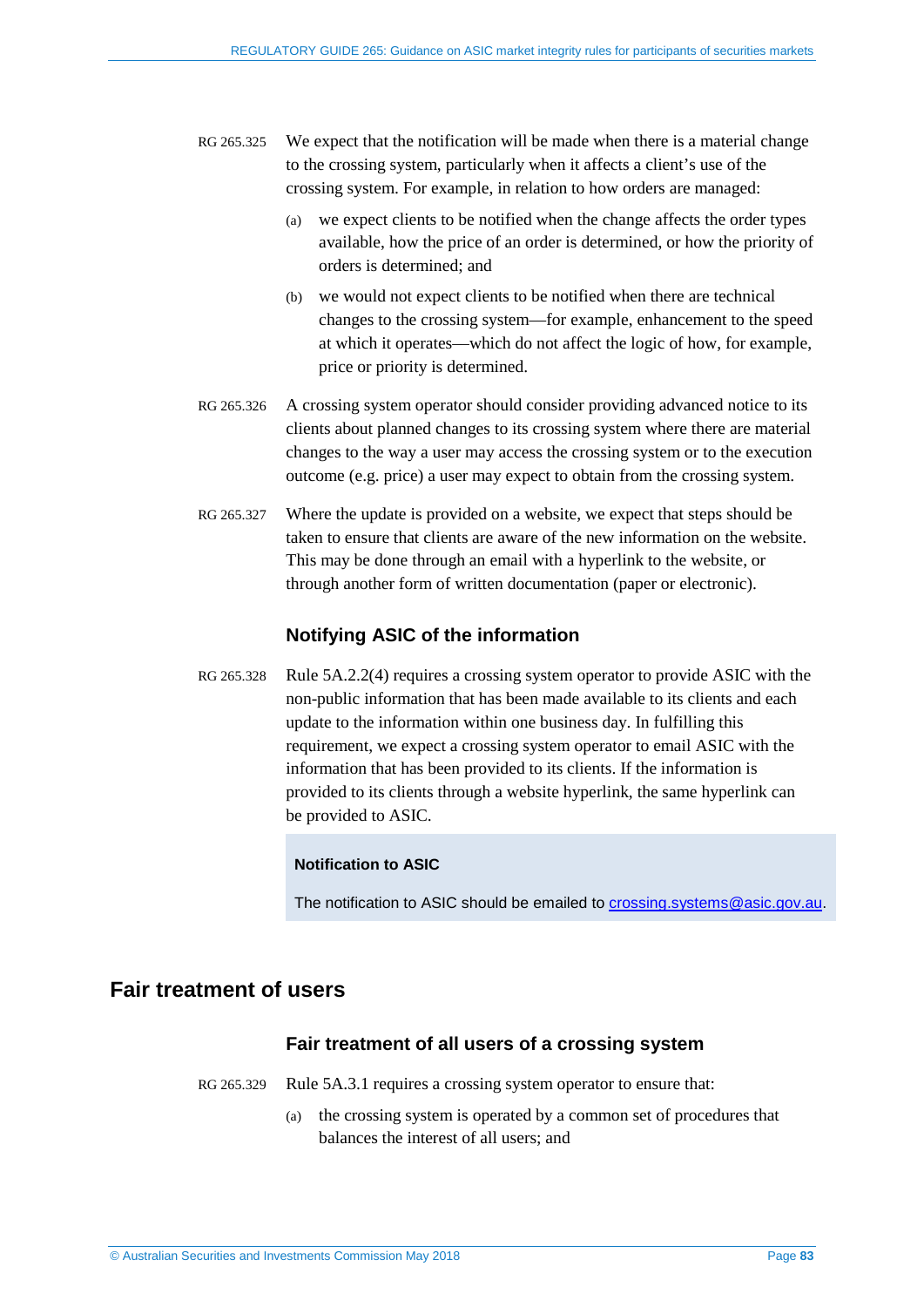- (b) the procedures do not unfairly discriminate between crossing system users.
- RG 265.330 This is to ensure that users are treated in a fair and impartial manner and that retail clients are treated fairly compared to wholesale and principal users.
- RG 265.331 The requirement to treat users fairly does not prevent a crossing system operator from providing less favourable treatment for its own use of the crossing system or that of a related body corporate (Rule 5A.3.1(2))—for example, providing client orders with time priority over principal orders.
- <span id="page-83-0"></span>RG 265.332 In complying with Rule 5A.3.1, we expect a crossing system operator to develop a common set of operating procedures that address the matters in [Table 12](#page-76-1) and [Table 13.](#page-79-0)

## **Fairness and priority in dealing**

- RG 265.333 Rules 5A.3.2 and 5A.3.3 relate to fairness and priority when dealing with client orders in a crossing system. They are similar to Rules 5.1.3 and 5.1.4 in relation to dealings on a market's trading platform.
- RG 265.334 Guidance relevant to these rules is currently found in ASX Guidance Note 11 *Client order priority* (GN 11).
- RG 265.335 Rule 5A.3.3(1)(h) specifies that a crossing system operator's principal orders are not to be knowingly interposed between orders of its clients that would otherwise have crossed in its crossing system. We consider that a crossing system that systematically matches client orders with principal orders, without considering client orders that are available to match, would be inconsistent with this requirement.

### **Opting out of a crossing system**

- RG 265.336 Under Rule 5A.3.4, a crossing system operator must permit a user of the crossing system to opt out of having their orders sent to the crossing system or another market participant's crossing system. The crossing system operator must not impose any additional operational or administrative requirements as a consequence of a client electing to opt out.
- RG 265.337 Additional operational or administrative requirements include requiring users who opt out to contact the crossing system operator on a trade-by-trade basis through a different mechanism to their usual broking arrangements.
- RG 265.338 Enabling a user to elect to opt out of a crossing system, or any form of trading that occurs away from a pre-trade transparent order book, does not affect a market participant's best execution obligation: see RG [265.154–](#page-37-0) RG [265.157](#page-38-0) (retail client instructions) and RG [265.162–](#page-39-0)RG [265.167](#page-40-0) (wholesale client instructions).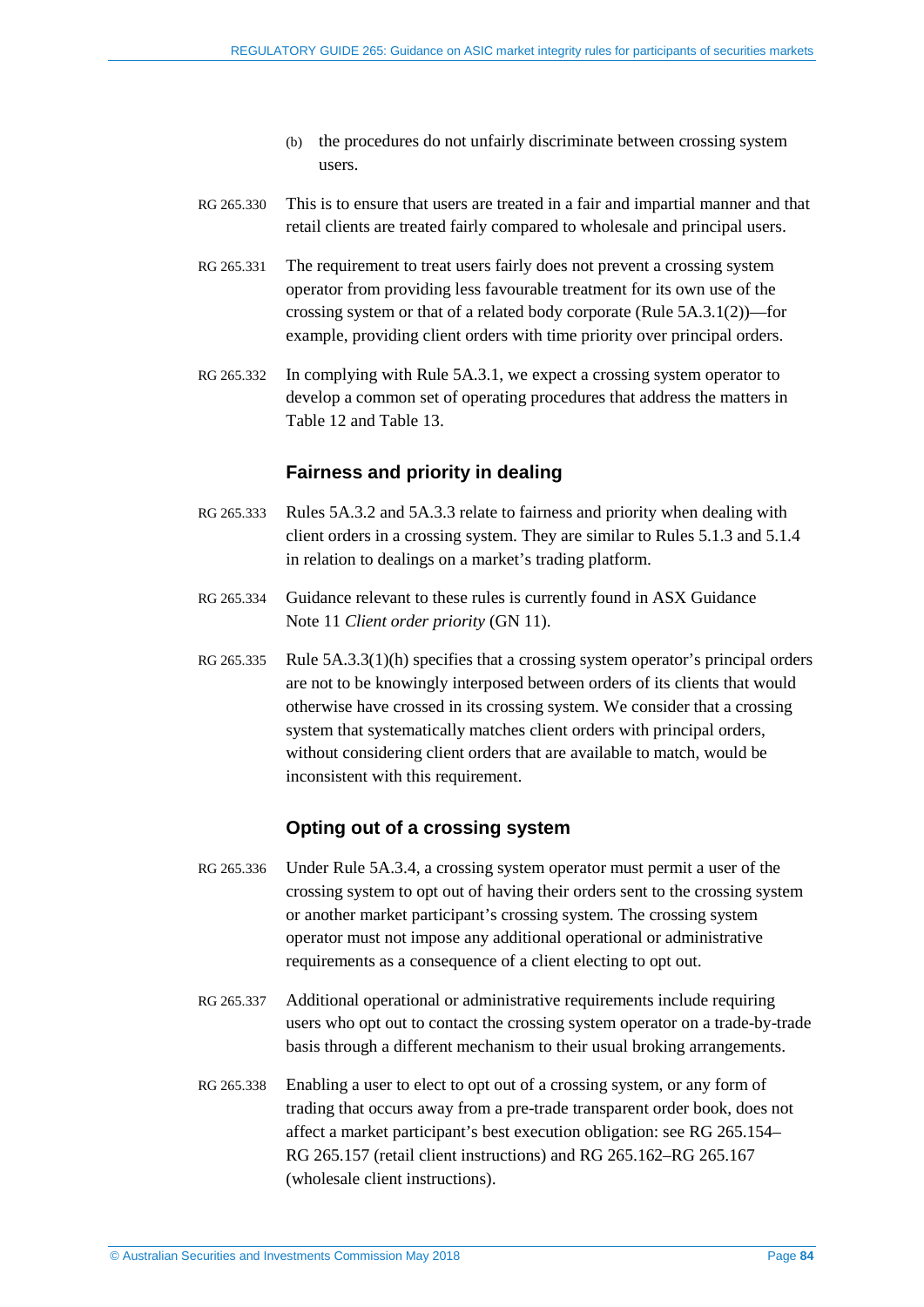# **Monitoring and suspicious activity reporting**

## **Monitoring the use of a crossing system**

- RG 265.339 Rule 5A.4.1 requires a crossing system operator to monitor the use of its crossing system for compliance with the:
	- (a) obligations that the crossing system operator has imposed on the user in relation to the crossing system as discussed in 'user obligations' of [Table 13;](#page-79-0) and
	- (b) the operating procedures of the crossing system as described in RG [265.332.](#page-83-0)
- RG 265.340 The monitoring that we expect a crossing system operator to undertake will vary depending on the nature, size and complexity of the crossing system and the crossing system operator's business. The types of factors that may warrant higher levels of monitoring include, for example, whether:
	- (a) a sophisticated matching mechanism is in place––for example, where there are different order types available, or matching can occur on a basis other than price–time priority;
	- (b) there are connections between the crossing system and other crossing systems or trading venues––for example, whether orders from other crossing systems may enter and match in the crossing system or orders from the operator's own crossing system may enter and match in other crossing systems;
	- (c) it is possible for one or more users to directly access and enter orders into the crossing system;
	- (d) there are liquidity providers active in the crossing system or otherwise large volumes of order messages;
	- (e) the crossing system operator is aware that users are using order types or 'gaming' the matching algorithm for possible manipulative or abusive conduct; and
	- (f) there is principal trading in the crossing system.
- RG 265.341 Where the crossing system is large and complex and there are large volumes of orders, or orders entering the system from other crossing systems, the crossing system operator should consider monitoring activity in real time or at least having in place adequate filters and controls that it monitors in real time. This will enable a crossing system operator to effectively meet its responsibilities to ensure the efficiency and integrity of its crossing system and meet the requirement to have appropriate controls in place: see RG [265.357–](#page-88-0)RG [265.361.](#page-89-0)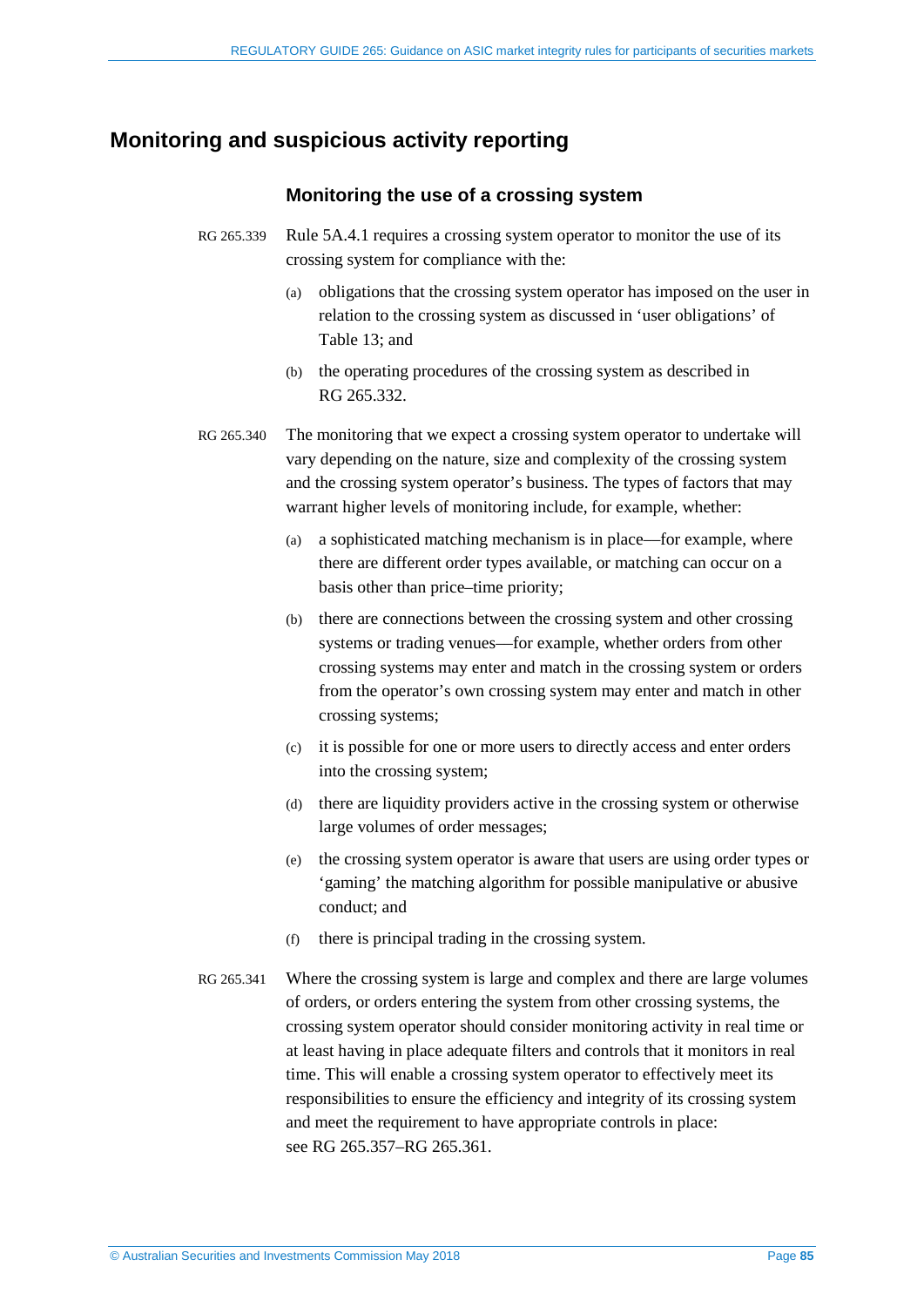RG 265.342 Post-trade monitoring may be adequate where a crossing system:

- (a) does not interact with other crossing systems;
- (b) has a simple order and matching process—for example, a midpoint of the NBBO;
- (c) has relatively low order and trade volumes; and
- (d) does not have clients directly accessing the system.
- RG 265.343 Any monitoring (whether manual or automated, real-time or post-trade) could include, for example, monitoring:
	- (a) whether users have complied with their user obligations and the operating procedures;
	- (b) for spikes in order and trading volumes that may affect the efficiency and integrity of the crossing system;
	- (c) for bait and switch activity, being the placement of a bona fide order on one side of the crossing system while simultaneously sending numerous small but aggressive orders on the other side of the crossing system. The purpose being to 'bait' other client interests to react and trade with the bona fide order;
	- (d) for pinging-like activity, being the use of small-sized tradeable orders to detect the existence of a large bona fide buyer or seller to trade ahead of the large order flow;
	- (e) the use of order types that may be inconsistent with their intended purpose as outlined in the crossing system's operating procedures and disclosures made to clients (see 'order types' in [Table 13\)](#page-79-0);
	- (f) activity that has interfered with, or is likely to interfere with, the efficiency and integrity of the crossing system (see RG [265.357–](#page-88-0) RG [265.361\)](#page-89-0);
	- (g) where there is principal trading in the crossing system, that principal orders are not receiving more favourable outcomes than client orders; and
	- (h) where a crossing system promotes itself as providing a specific benefit (e.g. being a 'safe harbour' from high-frequency traders or an execution venue of 'natural liquidity'), that activity in the crossing system is consistent with such disclosures.
- RG 265.344 We expect that a crossing system operator's monitoring activity will help the crossing system operator to determine whether the filters and controls it has put in place ensure the efficiency and integrity of its crossing system: see RG [265.357–](#page-88-0)RG [265.361.](#page-89-0)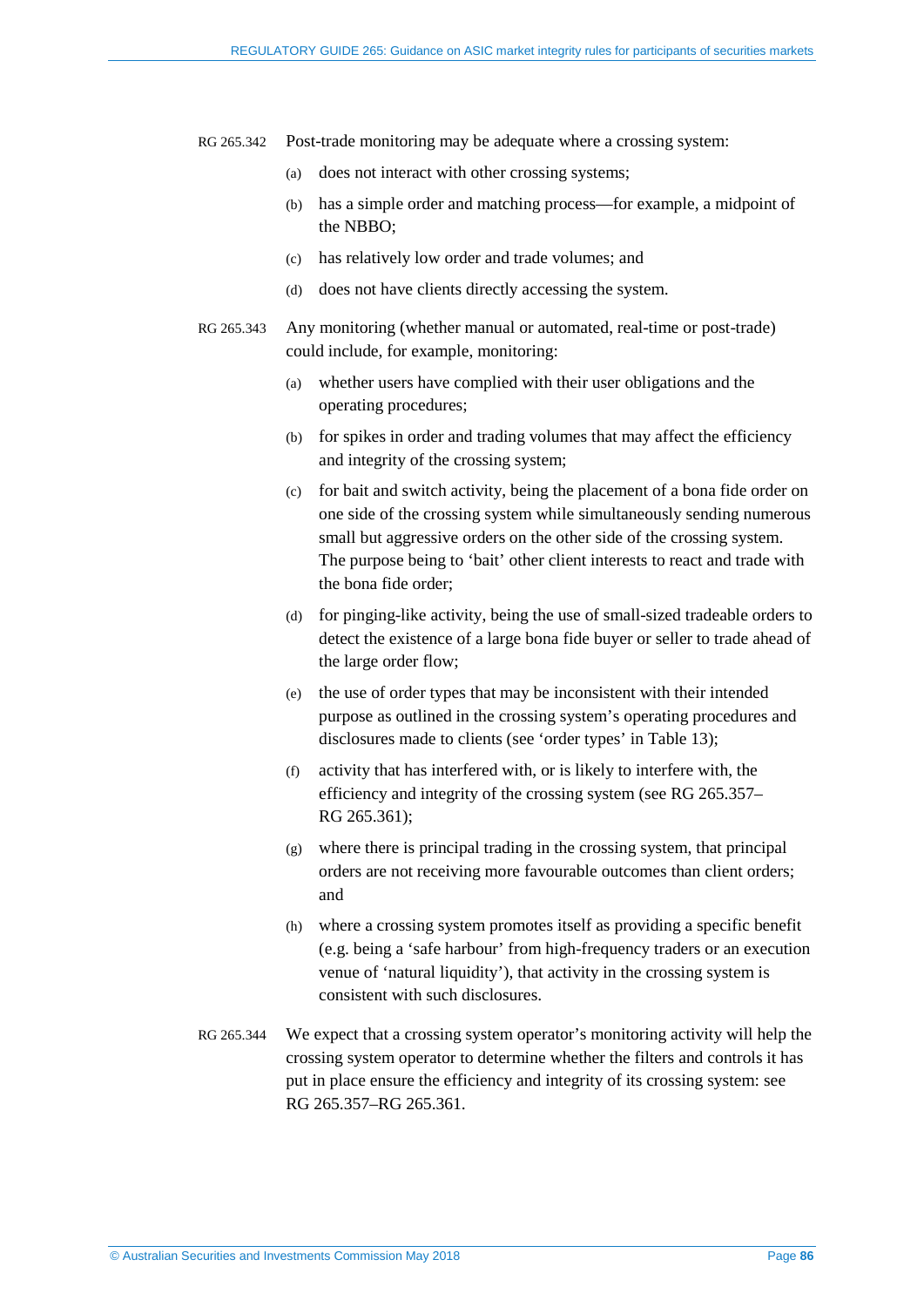#### **Managing breaches identified through monitoring activity**

- RG 265.345 A crossing system operator must also take action to ensure that any breaches identified as part of its monitoring activities do not recur: Rule 5A.4.1(1)(c). To comply with Rule 5A.4.1(1)(c), we expect crossing system operators to have policies and procedures for managing suspected breaches. The policies and procedures may include:
	- (a) documenting inquiries made on suspected breaches, and the results of these inquiries;
	- (b) actions that may be taken for certain types of breaches; and
	- (c) internal escalation policies and procedures and external and internal notifications to be made in relation to types of breaches.

#### **Notifying ASIC of breaches**

- RG 265.346 Rule 5A.4.1(2) requires a crossing system operator to notify ASIC, as soon as practicable, of all significant breaches it identifies during the course of its monitoring activities. In assessing what constitutes a 'significant' breach, a crossing system operator is not limited to considering a potential breach of the Corporations Act or market integrity rules. The crossing system operator should assess:
	- (a) the types of users that access the crossing system and whether the activity or conduct of concern was targeted against particular types of users;
	- (b) the nature of the activity or conduct of concern (e.g. whether it is repetitive);
	- (c) the potential profitability of the activity or conduct of concern; and
	- (d) any potential impacts on the efficiency and integrity of the crossing system, and other execution venues. We do not expect a significant breach of the commercial terms between the crossing system operator and client to be reported to us.
- RG 265.347 A crossing system operator must give ASIC written notification of the breach as soon as practicable: Rule 5A.4.1(2). We would expect to be notified within three business days of determining that there is a notifiable matter. This is consistent with our expectations for suspicious activity reporting.

#### **Notification to ASIC**

The notification to ASIC should be emailed to **crossing.systems@asic.gov.au**.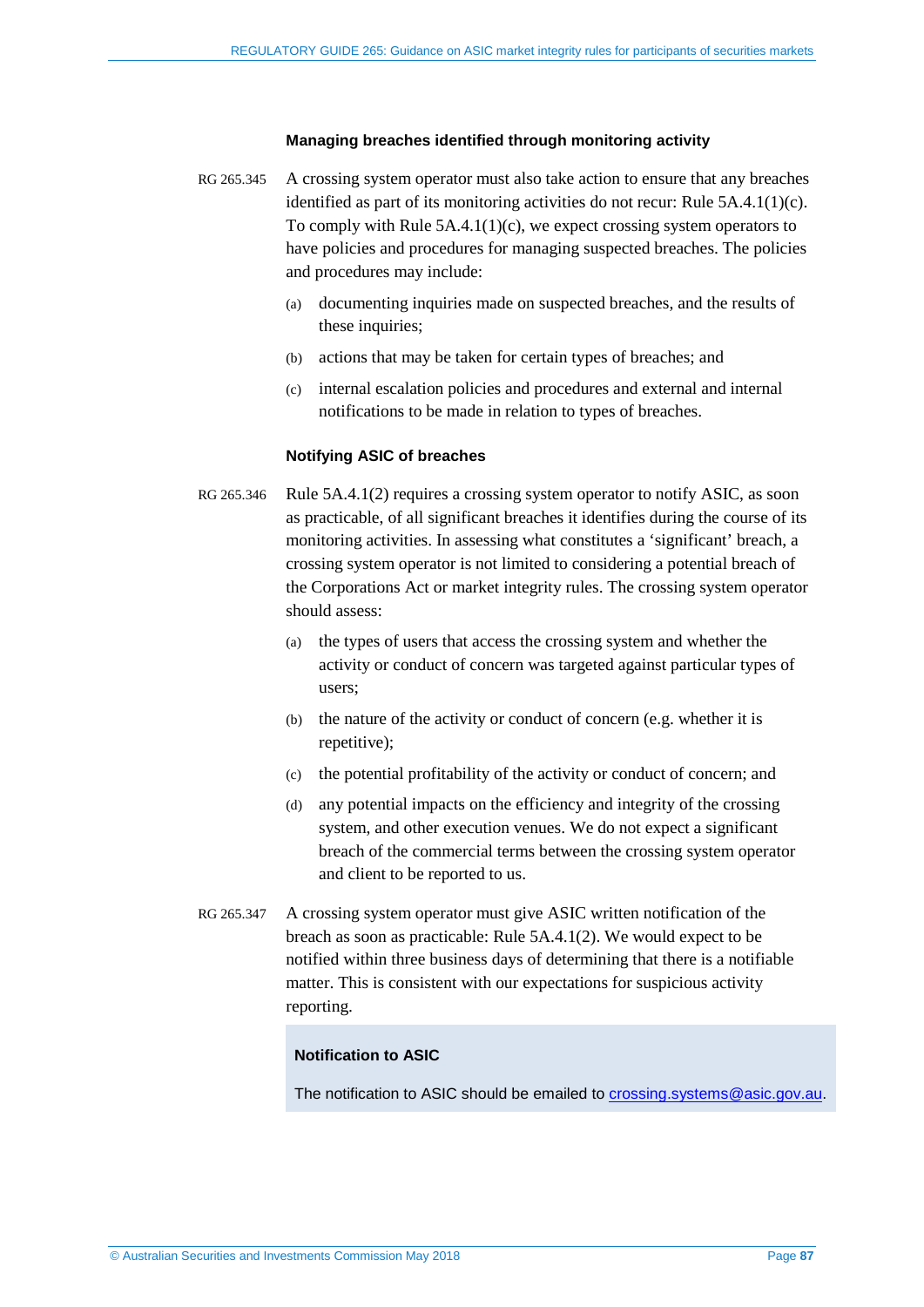#### **Record keeping**

- RG 265.348 Rule 5A.4.1(3)(a) requires a crossing system operator to maintain records that document its monitoring activities for a period of seven years. We expect these records to include:
	- (a) details of the monitoring activities the crossing system operator has undertaken; and
	- (b) results of the monitoring activities, including details of inquiries made and any communications that have been sent to clients, internal management and ASIC about the monitoring activities.
- RG 265.349 Crossing system operators must also maintain records of breaches that it has identified for a period of seven years: Rule 5A.4.1(3)(b).

## **Reporting suspicious activity in a crossing system**

- RG 265.350 A market participant that operates a crossing system is required by Rule 5A.4.2 to notify ASIC if it has reasonable grounds to suspect that a person has placed an order, or entered into a transaction, on a crossing system operated by a market participant:
	- (a) while in possession of inside information; or
	- (b) which has or is likely to have the effect of:
		- (i) creating an artificial price for trading in financial products on a financial market operated in this jurisdiction;
		- (ii) maintaining at a level that is artificial (whether or not it was previously artificial) a price for trading in financial products on a financial market operated in this jurisdiction;
		- (iii) creating or causing the creation of a false or misleading appearance of active trading in financial products on a financial market operated in this jurisdiction; or
		- (iv) creating or causing the creation of a false or misleading appearance with respect to the market for, or price for trading in, financial products on a financial market operated in this jurisdiction.
- RG 265.351 The guidance in Sectio[n H](#page-58-0) on suspicious activity reporting obligations relating to orders placed or transactions entered into on a market applies to operators of a crossing system for reportable matters on a crossing system.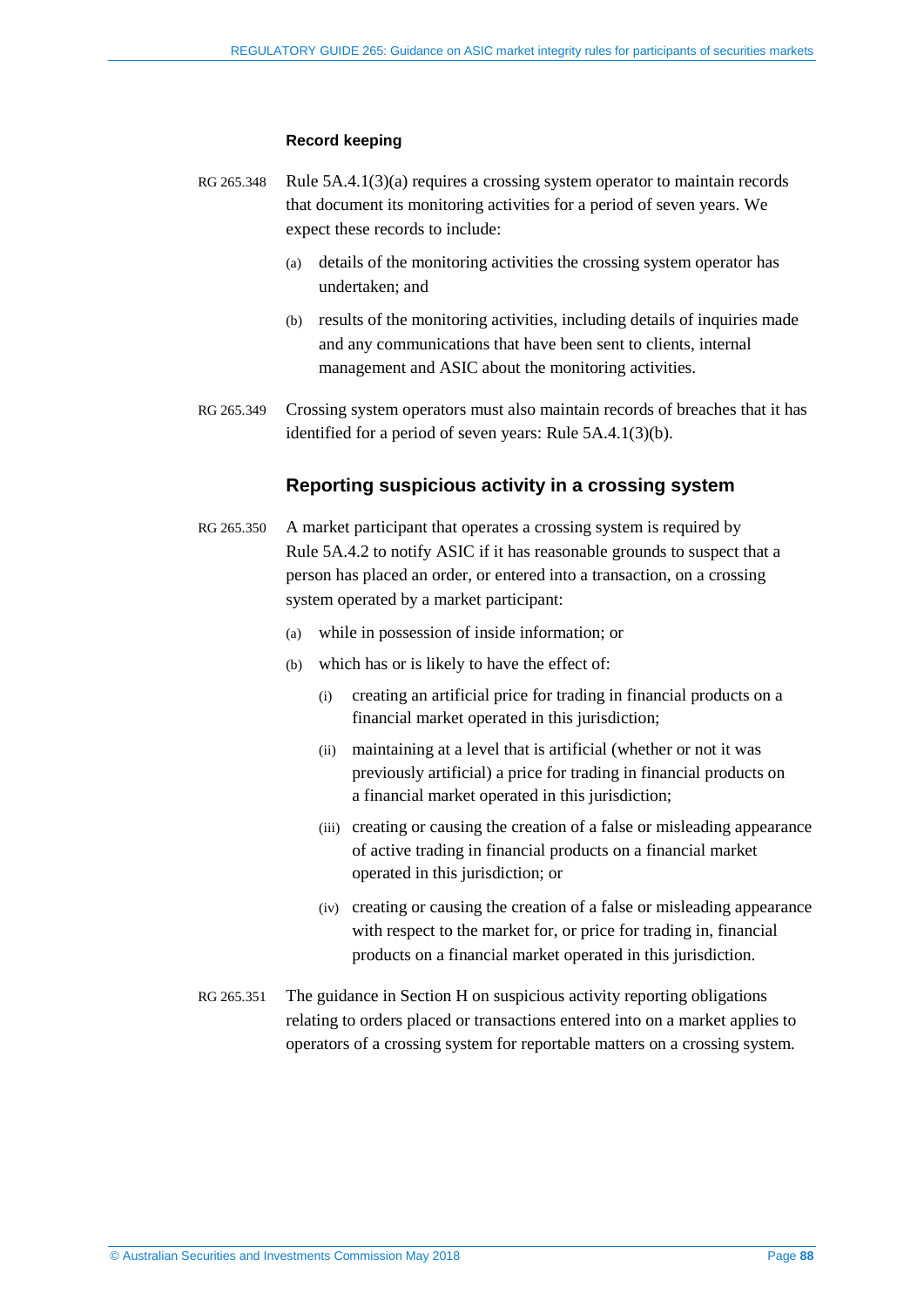# **Tick sizes**

- RG 265.352 For equity market products able to be traded on more than one market, we have harmonised tick sizes across trading venues to ensure consistency across those equity market products across all trading venues.
- <span id="page-88-1"></span>RG 265.353 A crossing system operator must not accept, display or queue orders in its order book in tick sizes less than those outlined i[n Table 14,](#page-88-1) based on the price of the equity market product that is able to be traded on more than one market.

#### **Table 14: Tick sizes for equity market products able to be traded on more than one market**

| Price of equity market product | <b>Tick size</b> |
|--------------------------------|------------------|
| Greater or equal to \$2        | \$0.01           |
| Priced between \$0.10 and \$2  | \$0,005          |
| Priced at less than \$0.10     | \$0.001          |

- RG 265.354 A minimum tick size of \$0.001 also applies in relation to equity market products priced at less than \$0.10 that are admitted to quotation on the ASX market or admitted to quotation on the Chi-X market under the operating rules of the Chi-X market.
- RG 265.355 Rule 5A.5.1(2) provides an exception for orders that, if executed, would meet the pre-trade transparency exceptions for block trades and large portfolio trades. There is also an exception for orders matched at the best midpoint for trades that meet the price improvement pre-trade transparency exception: see Section [J.](#page-91-0)
- RG 265.356 We expect a crossing system operator to apply the tick sizes in [Table 14](#page-88-1) to all transactions that are reported to a market operator under Rule 6.3.1, unless relying on these exceptions: see RG [265.419–](#page-101-0)RG [265.437.](#page-105-0)

# <span id="page-88-0"></span>**Systems and controls**

### **Efficiency and integrity controls**

- RG 265.357 Rule 5A.5.2 requires a crossing system operator to have:
	- (a) appropriate automated filters designed to ensure the efficiency and integrity of its crossing system (Rule 5A.5.2(1)); and
	- (b) controls that enable the immediate suspension or cancellation of orders in a series of related orders (Rule 5A.5.2(2)).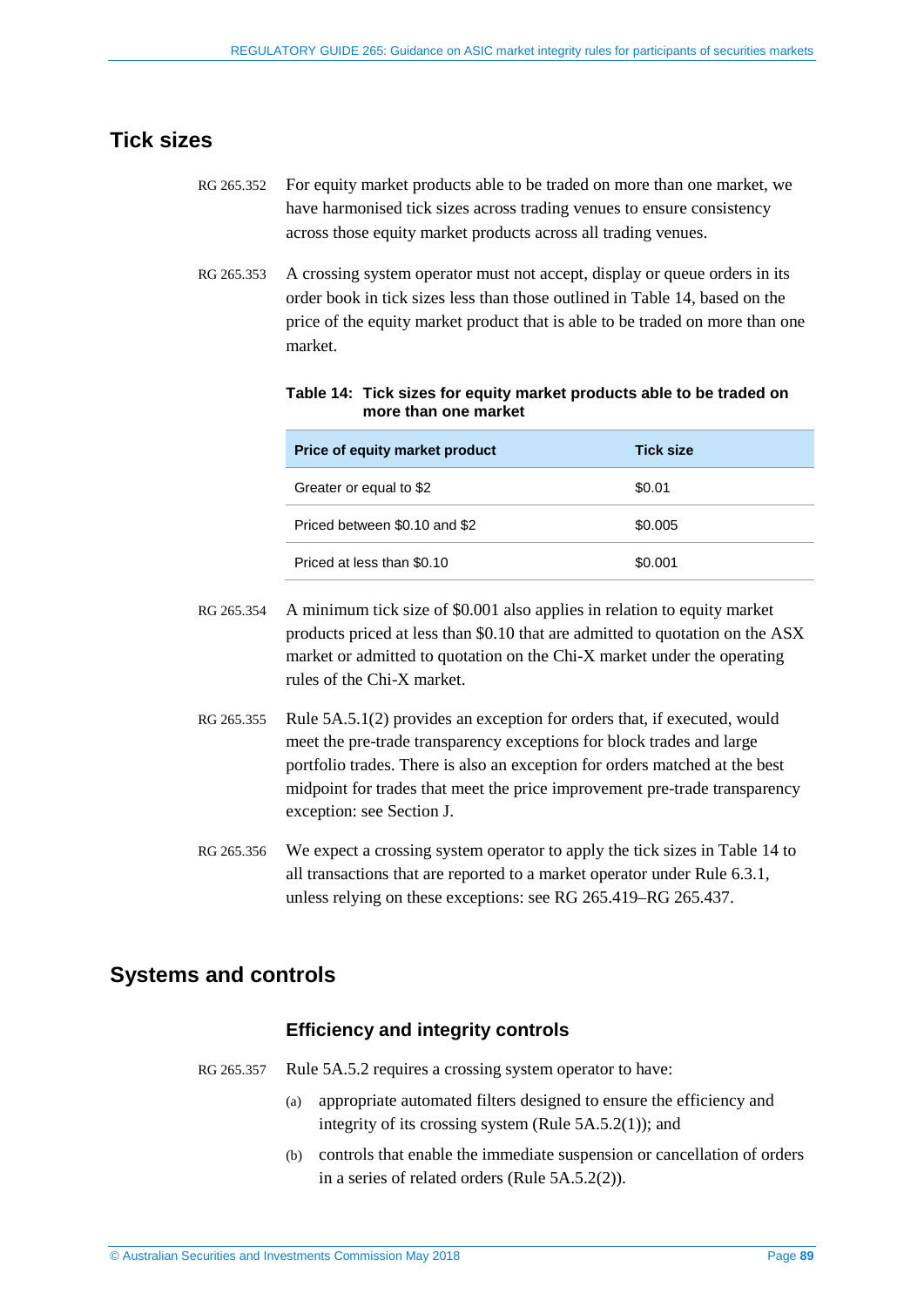Note: Rule 5A.5.2 only applies to crossing system operators who are not otherwise subject to Rules 5.6.1 and 5.6.3 in relation to their crossing system(s). Guidance on the responsible use of, and system and control requirements for, AOP in relation to crossing system operators who are subject to these rules may be found in RG 241.

- RG 265.358 In relation to the obligation in Rule 5A.5.2(1), filters are pre-trade controls that establish points at which orders are tested and, by exception, where the system may determine an action other than passing them directly into the crossing system. In practical terms, an automated filter can usually do one of four things in relation to any given order (depending on the settings of the filter parameters):
	- (a) pass the order into the crossing system;
	- (b) pass the order into the crossing system but identify it as an exception on exception reports generated by the system for subsequent analysis;
	- (c) pass the order to an appropriate person for review––this could include personnel on an electronic trading desk or a DTR––and a decision as to whether the order may be submitted to the crossing system or routed to another execution venue; or
	- (d) reject the order outright.
- RG 265.359 We recognise that, given the differences in types of business conducted by crossing system operators, there must be some degree of flexibility in determining what constitutes 'appropriate' filters for each crossing system operator. The types of filters will depend on the crossing system operator's capabilities; the nature, scale and complexity of its business; and the particular risks that the crossing system operator has assessed as relevant to that business including financial, reputational and regulatory risks.
- RG 265.360 The requirement in Rule 5A.5.2(2) relates to controls that enable a crossing system operator to effectively implement automated controls to limit a series of related orders from interfering with the efficiency and integrity of the crossing system. For example, this may be required if a user has flooded a crossing system with orders which have substantially slowed the system down so that it no longer operates efficiently. Such controls enable a crossing system operator to target its response to orders which may substantially disrupt its service offering to other users.
- <span id="page-89-0"></span>RG 265.361 In addition to having appropriate automated filters and controls, we expect a crossing system operator to consider the resources it may need to cope with the impacts of stressed market conditions on its crossing system, including the adequacy of any disaster recovery and capacity management with respect to its crossing system operations. In managing client orders in the event of stressed market conditions, this may include switching to a back-up facility or bypassing the crossing system and routing to another execution venue (e.g. a licensed exchange market). Whatever the case, these arrangements should not result in a worse outcome for the crossing system operator's clients.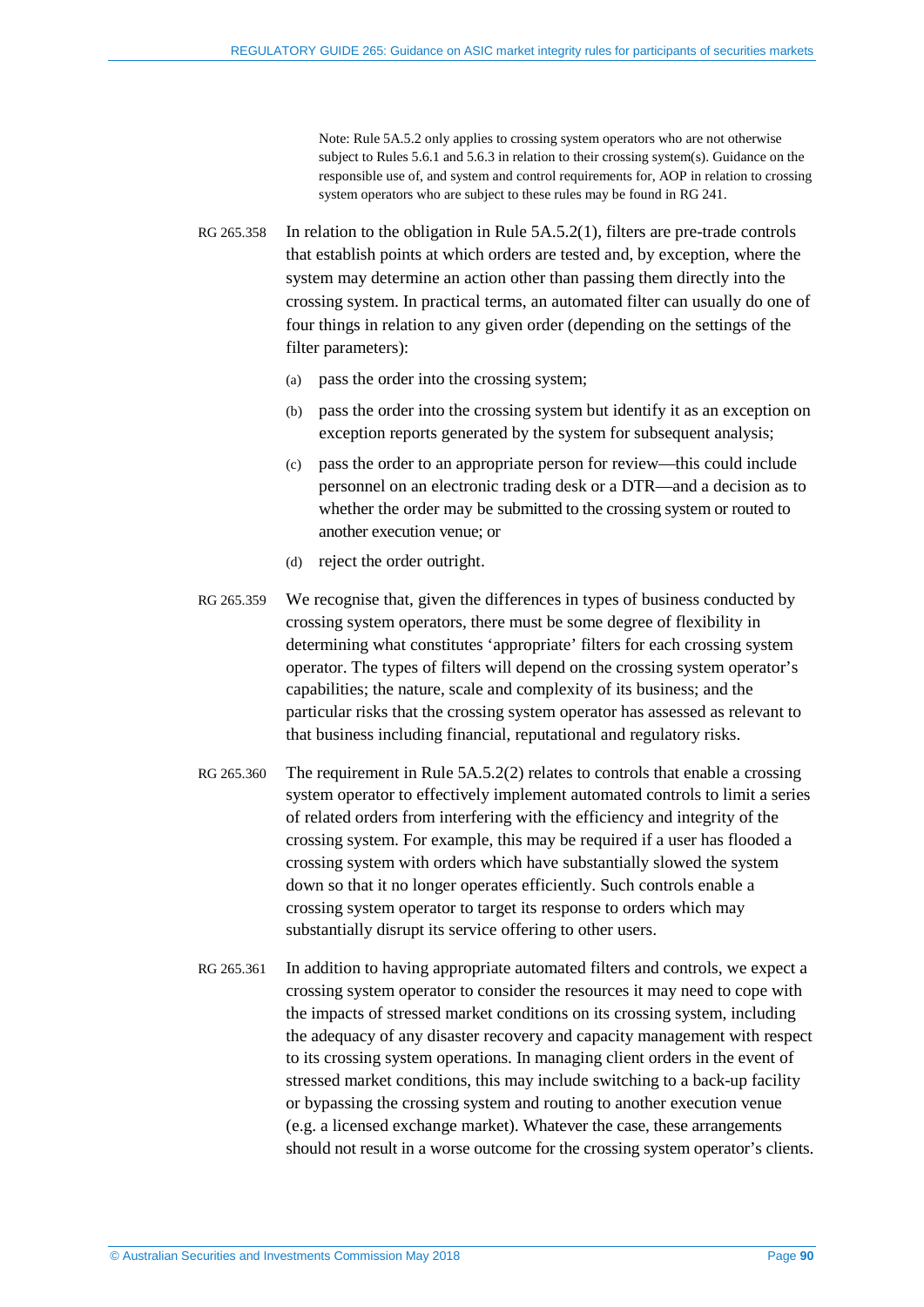### **Notifications of crossing system outages**

- RG 265.362 Rule 5A.2.3 requires crossing system operators to notify ASIC—and all users with orders in the crossing system at the time—where a system outage may materially affect the efficiency or proper functioning of the crossing system. Examples of matters that may be considered material include:
	- (a) when orders can no longer be entered, amended or cancelled in the crossing system; or
	- (b) when the matching facility in the crossing system ceases to function efficiently.
- RG 265.363 We do not expect a crossing system operator to notify clients where, under the non-public disclosure requirements in Rule 5A.2.2, it has disclosed to clients:
	- (a) how it will route an order that may be in the crossing system at the time of the outage; and
	- (b) when it has discretion to on-route an order that may be in the crossing system at the time of the outage.

Note: See [Table 13.](#page-79-0)

- <span id="page-90-0"></span>RG 265.364 To meet the requirements of Rule 5A.2.3, a crossing system operator should consider putting in place policies and procedures that clearly outline the steps to be followed if the crossing system experiences an outage. They should outline the period of time before the procedures are enacted and the process of notifying ASIC and users with orders in the crossing system.
- RG 265.365 These notifications may be made by any means that the crossing system operator determines is most efficient, including through the use of a standardised email to all users and ASIC.

### **Notification to ASIC**

The notification to ASIC should be emailed to [crossing.systems@asic.gov.au.](mailto:crossing.systems@asic.gov.au)

RG 265.366 If a crossing system experiences an outage, and there are orders from another market participant that are affected by the outage, the notification should be made to the other market participant. This is because the crossing system operator may not know the contact details of the underlying client, and the market participant responsible for these clients is in the best position to take action that is in its client's best interests.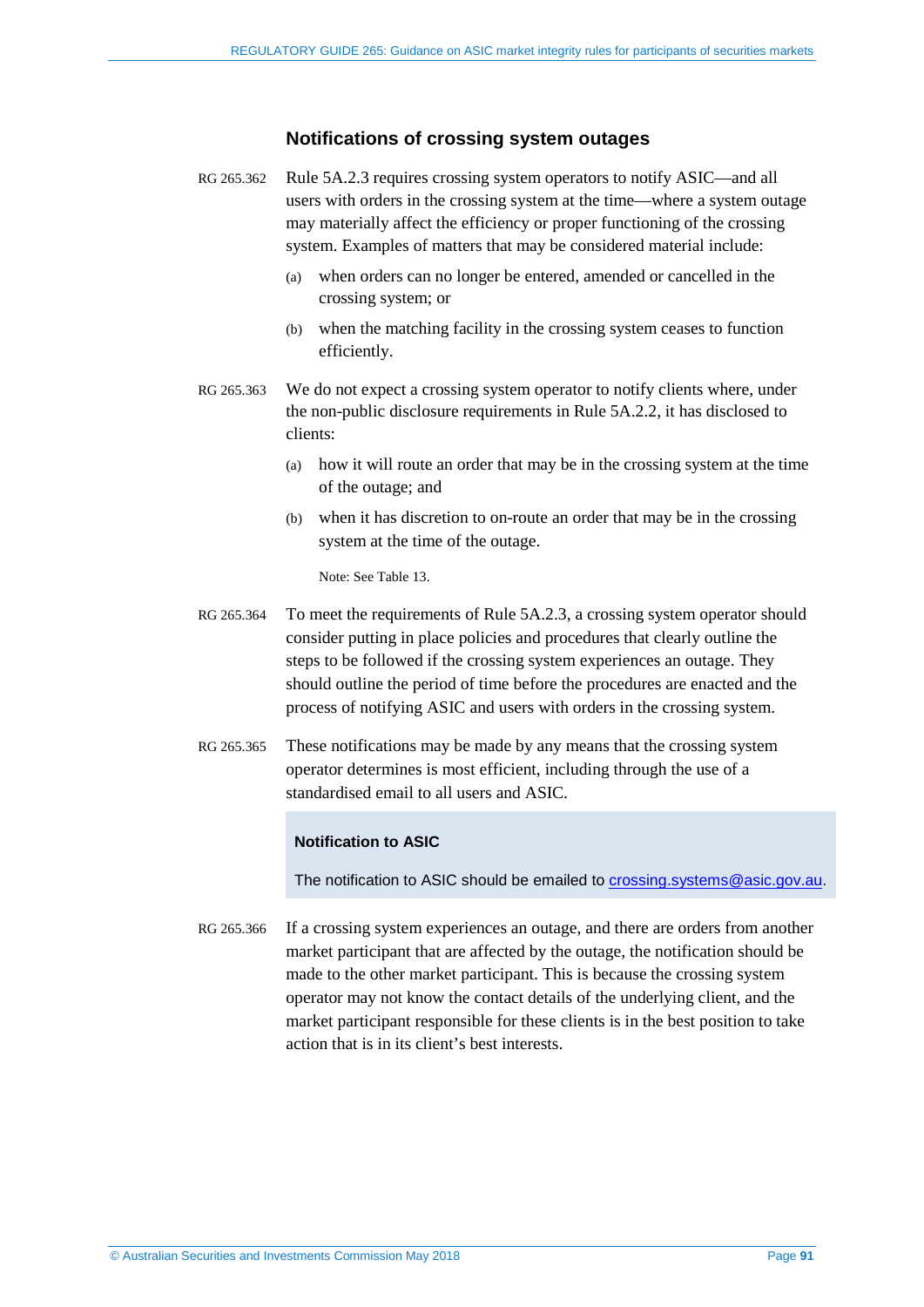# <span id="page-91-0"></span>**J Pre-trade transparency**

### **Key points**

Subject to certain exceptions, market participants must not enter into a transaction unless the order is first pre-trade transparent. Market operators must make information about pre-trade transparent orders available immediately.

Exceptions apply for block trades, large portfolio trades, trades with price improvement and certain trades outside market hours.

Pre-trade transparent orders must take priority over fully hidden orders in an order book.

# **Scope and application**

RG 265.367 Parts 6.1 and 6.2 and this section of the guide apply to market operators that offer trading services in equity market products and CGS depository interests (collectively referred to as 'relevant products') and to market participants that trade in these products.

> Note: ASIC Market Integrity Rules (Securities Markets) Class Waiver 2018/258 grants participants of the NSXA and SSX markets a waiver from the obligation to comply with the pre-trade transparency provisions in Chapter 6 until 16 November 2020.

- RG 265.368 Parts 6.1 and 6.2 and this section of the guide do not apply to transactions arising from:
	- (a) the terms embedded in the relevant product, such as a redemption;
	- (b) primary market actions (including issuance or allotment of, or an application or subscription for, a relevant product);
	- (c) acceptance of an offer under an off-market takeover bid; and
	- (d) stock lending or stock borrowing (Rule 6.1.8).
- RG 265.369 Pre-trade transparency refers to information on bids and offers being made available before transactions occur. Together with post-trade information, it is generally regarded as central to both the fairness and efficiency of a market, and in particular to its liquidity and quality of price formation. This is also the view of IOSCO.

Note: See IOSCO report, *[Transparency and market](https://www.iosco.org/library/pubdocs/pdf/IOSCOPD124.pdf) fragmentation* (PDF 578 KB) (IOSCOPD124), Technical Committee of IOSCO, November 2001 as updated by IOSCO report, *[Regulatory issues raised by changes in market structure](http://www.iosco.org/library/pubdocs/pdf/IOSCOPD431.pdf)* (PDF 675 KB) (FR 13/13), Board of IOSCO, December 2013, and IOSCO *[Principles for dark liquidity](http://www.iosco.org/library/pubdocs/pdf/IOSCOPD353.pdf)  [final report](http://www.iosco.org/library/pubdocs/pdf/IOSCOPD353.pdf)* (PDF 471 KB) (FR06/11), Technical Committee of IOSCO, May 2011.

RG 265.370 Pre-trade transparency enables investors to identify trading opportunities, contributing to investor confidence that they will be able to execute a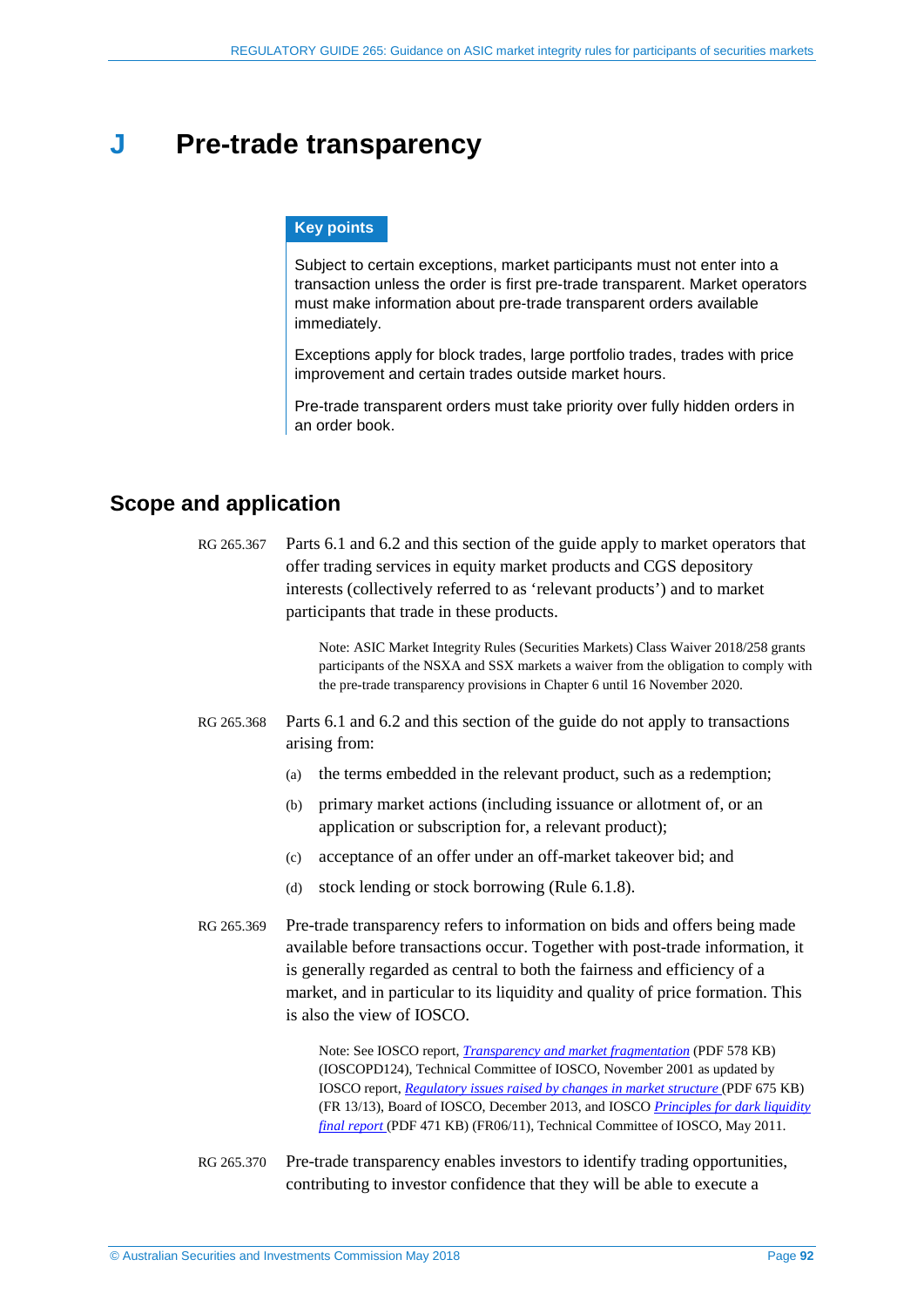transaction. Investor confidence in a market can give other investors an incentive to participate, contributing to liquidity and stimulating more competitive pricing. It also plays an important role for listed companies in valuing their assets and their ability to raise further funds, and it contributes to market participants' ability to achieve and evidence best execution. The market integrity rules require a high level of trading interest to be immediately pre-trade transparent.

- RG 265.371 There have always been rules in the Australian market requiring market participants to transact on-market (or on the central limit order book since the move to electronic trading). This is based on the notion that price formation is most efficient when full supply and demand is allowed to interact. Pre-trade transparent orders on an order book are important because they:
	- (a) establish a reference price, which in addition to their role in trading is important for capital allocation decisions and capital raising; and
	- (b) create a deeper pool of 'accessible' liquidity than would otherwise be available, which keeps spreads tight and costs down for investors.
- RG 265.372 However, there are limited circumstances where pre-trade transparency can adversely impact on a market and investors in terms of price volatility and higher execution costs. Pre-trade transparency exceptions for large orders reduce the possibility of information leakage of these orders.

# **Orders and quotes to be pre-trade transparent**

### **Market participant's obligation to be pre-trade transparent**

RG 265.373 Subject to the exceptions in Rule 6.1.1(2) (see RG [265.374\)](#page-92-0), a market participant must not enter into a transaction in a relevant product unless the order is first pre-trade transparent on an order book of a licensed market: Rule 6.1.1.

# <span id="page-92-0"></span>**Exceptions**

- RG 265.374 There are a number of exceptions to the obligation on a market participant to submit orders to a pre-trade transparent order book: Rule 6.1.1(2) and Part 6.2. They are for:
	- (a) block trades;
	- (b) large portfolio trades;
	- (c) trades with price improvement;
	- (d) permitted trades during the post-trading hours period;
	- (e) permitted trades during the pre-trading hours period; and
	- (f) out of hours trades.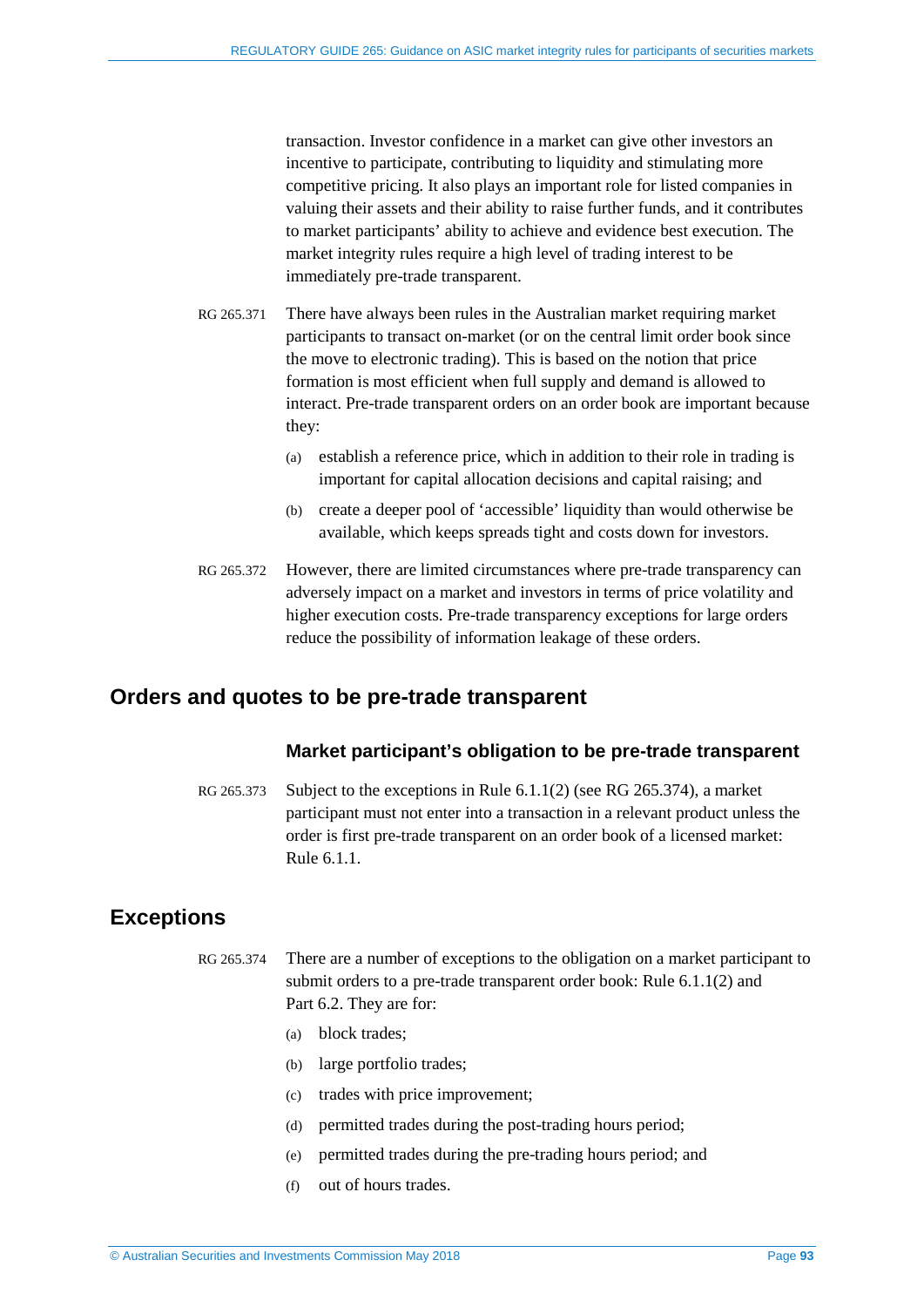- RG 265.375 There are also exceptions to market operators making pre-trade information available about orders on their order book immediately: Rule 6.1.2(2). They are orders that result in:
	- (a) block trades;
	- (b) large portfolio trades; and
	- (c) trades with price improvement.
- RG 265.376 These exceptions are described below. Under Rule 6.1.6, where an order is executed in part, the exception ceases to apply unless the remainder of the order would have been entitled to the exception if it were a separate order.

### **Block trades (Rule 6.2.1)**

- RG 265.377 A market participant may enter into a transaction that is not entered into by matching a pre-trade transparent order on an order book if the transaction is a block trade.
- RG 265.378 A block trade occurs in certain circumstances where the transaction is entered into:
	- (a) by matching orders on an order book of a licensed market; or
	- (b) by a market participant matching orders off an order book of a licensed market:
		- (i) on behalf of a client on one side of a transaction and on behalf of one or more clients on the other side;
		- (ii) on behalf of one or more clients on one side of a transaction and as principal on the other side; or
		- (iii) on behalf of a client (first client) on one side of a transaction and on the other side on behalf of one or more clients and as principal where the consideration for the transaction that is payable by or to the first client and all of the clients on the other side of the transaction in aggregate meets the thresholds referred to in RG [265.380.](#page-93-0)
- RG 265.379 A block trade cannot include orders from more than one client on both sides of the transaction.
- <span id="page-93-0"></span>RG 265.380 The block trade exception only applies where the resulting transaction would result in a purchase or sale for a total consideration of:
	- (a) \$1 million or more for Tier 1 equity market products;
	- (b) \$500,000 or more for Tier 2 equity market products;
	- (c) \$200,000 or more for Tier 3 equity market products (i.e. equity market products that are not Tier 1 equity market products or Tier 2 equity market products); or
	- (d) \$200,000 or more for CGS depository interests.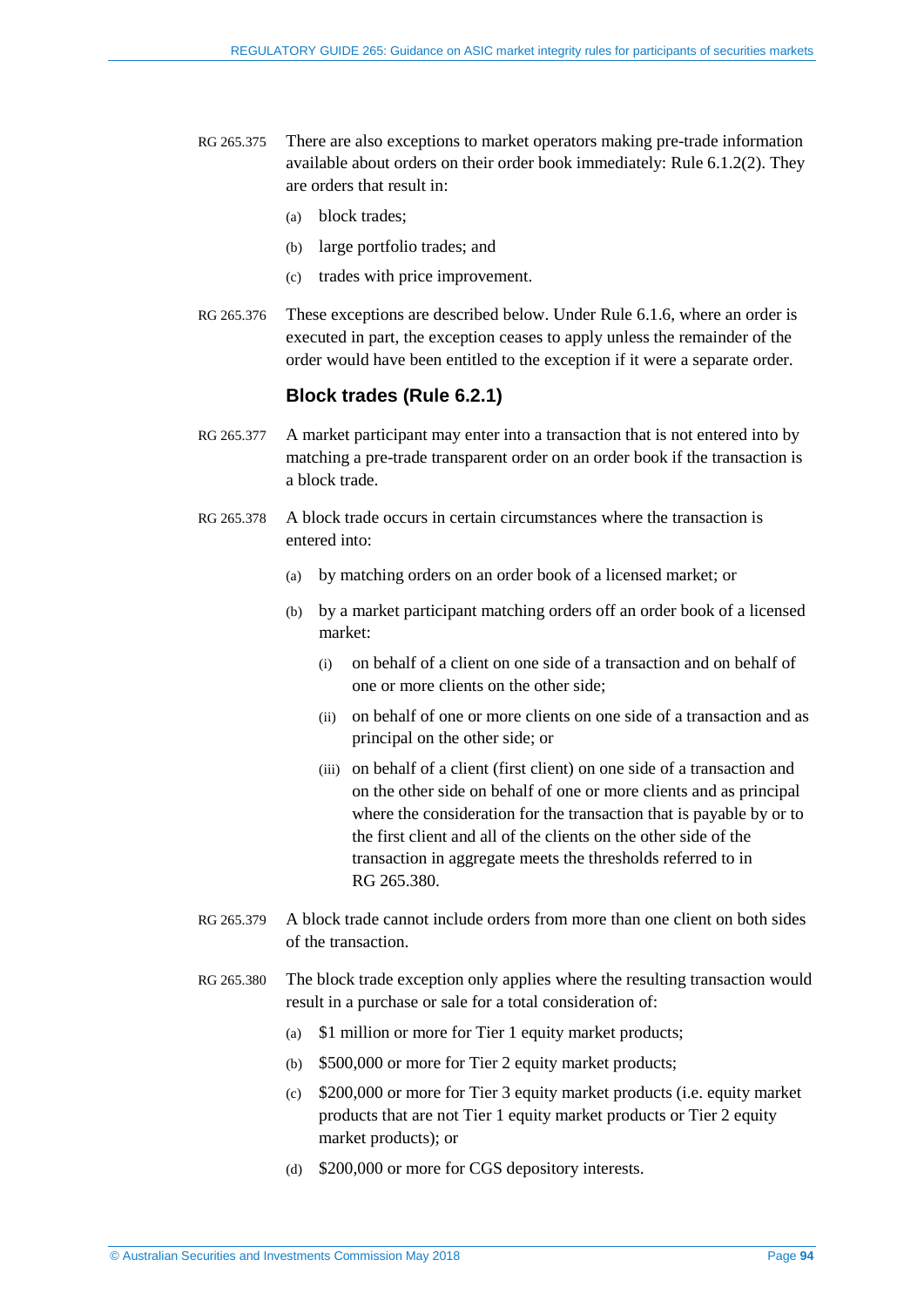- RG 265.381 The equity market products that fall within each tier are published in legislative instruments and on our website. We will review the tiers at least quarterly and they will take effect 20 business days after registration or on a later date as specified in the legislative instrument.
- RG 265.382 The relevant product that is the subject of the transaction must be issued by the same issuer, in the same class, with the same paid-up value.

## **Large portfolio trades (Rule 6.2.2)**

- RG 265.383 A market participant may enter into a transaction that is not entered into by matching a pre-trade transparent order on an order book if the transaction is a large portfolio trade.
- RG 265.384 This exception only applies where there is a purchase or sale of at least 10 different classes of relevant products under a single agreement between a buyer and a seller where:
	- (a) the aggregated consideration is not less than \$5 million; and
	- (b) the consideration for each different class of relevant products forming part of the transaction is not less than \$200,000, although additional purchases and/or sales of less than this amount may be included.

## **Trades with price improvement (Rule 6.2.3)**

- RG 265.385 A market participant may enter into a transaction that is not entered into by matching a pre-trade transparent order on an order book if the transaction is a trade with price improvement.
- RG 265.386 This exception only applies where the transaction is entered into at a price (at the time of execution) that is:
	- (a) at a valid price step (i.e. tick size) that is both above the best available bid and below the best available offer; or
	- (b) at the midpoint of the best available bid and best available offer, where:

 $Midpoint = Best available bid + Best available offer$ 2

#### **Examples**

RG 265.387 In [Table 15,](#page-95-0) the best available bid is \$5.03 and the best available offer is \$5.06. A transaction relying on the trade with price improvement exception could be done at \$5.04, \$5.045 and \$5.05.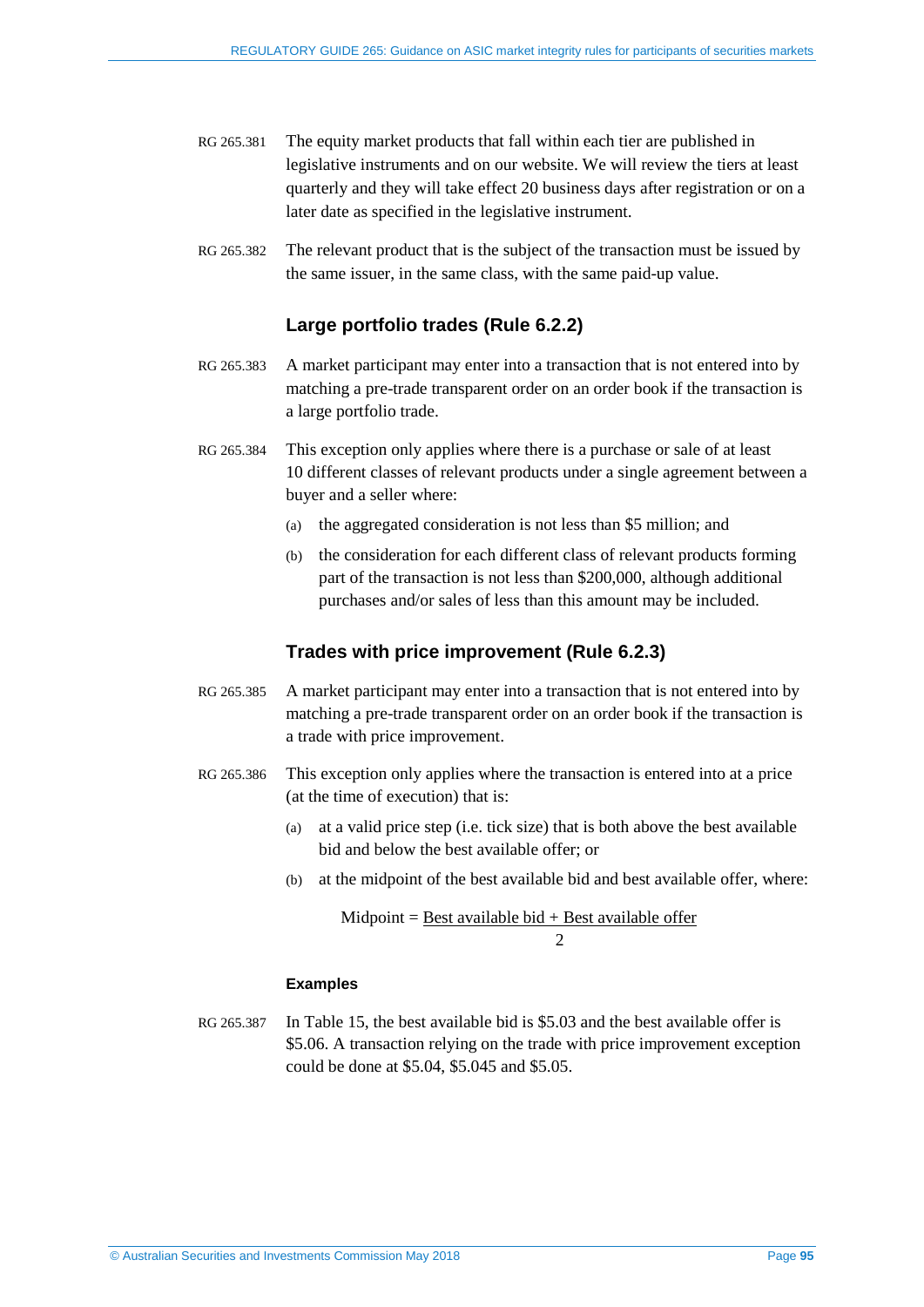<span id="page-95-0"></span>

| <b>Market</b> | <b>Best bid</b> | <b>Best offer</b> |
|---------------|-----------------|-------------------|
| Market A      | \$5.03          | \$5.07            |
| Market B      | \$5.02          | \$5.06            |
| Market C      | \$5.02          | \$5.07            |

**Table 15: Example of best available bid and offer**

RG 265.388 Where the spread (i.e. the difference between the best available bid and best available offer) is a single price step (e.g. \$5.04 and \$5.05), the trade with price improvement exception means that the trade must only be done at the midpoint price (i.e. \$5.045). The midpoint is not limited to the standard tick sizes for the relevant product in Rule 9.4.1. In this example, the tick size is 1 cent and the midpoint is half a cent.

### **Minimum order threshold**

RG 265.389 The value of a transaction relying on the trade with price improvement exceptions must be greater than the threshold prescribed in Rule 6.2.3. The threshold is currently set at zero. The purpose of the threshold is to enable ASIC to quickly respond if there is, or we expect there to be, a shift of liquidity away from order books of licensed markets in the short term. Market participants should anticipate that a threshold greater than zero may apply in the future—and they should factor this into their business plans and system development.

### **Consolidated tape of best available bids and offers**

- RG 265.390 In compiling best available bid and best available offer data (i.e. NBBO), we expect market participants and market operators, or their service provider for this purpose, to:
	- (a) consider all pre-trade transparent bids and offers from pre-trade transparent order books irrespective of the size and nature of the order (this includes small volume orders and orders that may result in a locked or crossed market);
	- (b) compile the data in real time; and
	- (c) have appropriate systems and controls in place to ensure data is collected and processed in a timely, accurate and reliable way.
- RG 265.391 There will be circumstances when the bids and offers on a pre-trade transparent order book are not available for execution (e.g. during an auction period or during a technical failure). Where a pre-trade transparent order book is open, and any other pre-trade transparent order book does not have bids and offers available for execution, the NBBO should be determined by compilation of the bids and offers on those pre-trade transparent order books that are available for execution.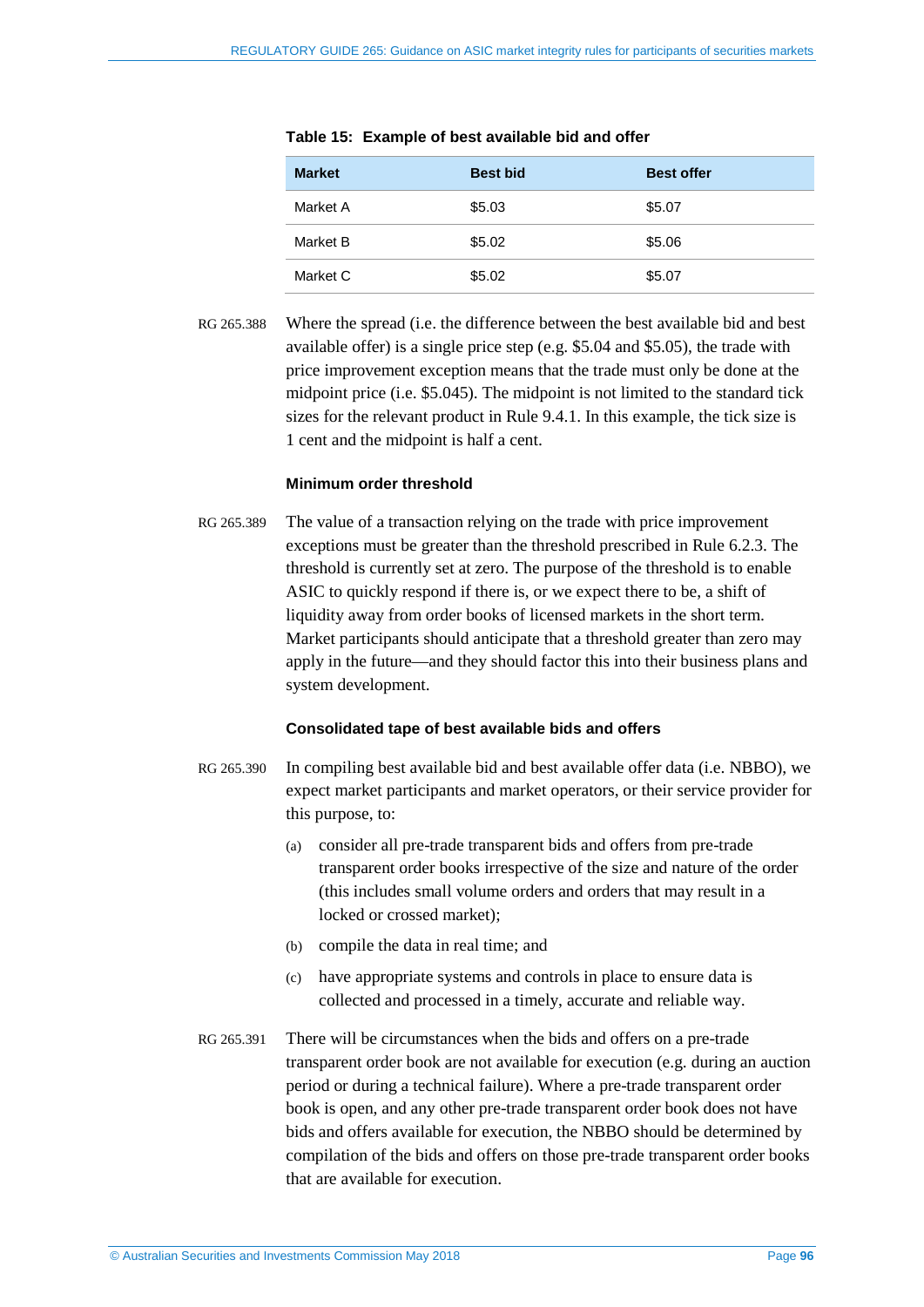#### **How this exception applies during a takeover or buy-back**

- RG 265.392 A transaction relying on the trade with price improvement exception that is effected other than on an order book is:
	- (a) not an 'on-market' transaction within the meaning of s9 of the Corporations Act—therefore, this transaction does not fall within the takeover exceptions permitted by Ch 6 of the Corporations Act for an on-market transaction; and
	- (b) not 'in the ordinary course of trading'—therefore, this transaction does not fall within s257B(6) of the Corporations Act for a listed corporation conducting an on-market buy-back. Neither does it fall under the terms of ASIC relief for buy-backs by responsible entities of registered managed investment schemes under [ASIC Corporations \(ASX-listed](https://www.legislation.gov.au/Details/F2016L01946)  [Schemes On-market Buy-backs\) Instrument 2016/1159.](https://www.legislation.gov.au/Details/F2016L01946)

#### **How this exception applies in a locked market**

RG 265.393 We consider that where there is no spread because the best bid and offer are the same (e.g. if the best bid is \$5.05 and the best offer is \$5.05), a transaction relying on this exception can only be done at the locked price (i.e. \$5.05—also the midpoint).

#### **How this exception applies in a crossed market**

- RG 265.394 A crossed market occurs when the best bid (e.g. \$5.05) exceeds the best offer (e.g. \$5.04). We do not expect this to occur often. It is likely to occur more often with volatile products, when orders are being entered before the market opens and as a result of increasing messaging traffic or latency. We expect that where it does occur, the arbitrage opportunity it creates means it will be very short-lived.
- RG 265.395 The trade with price improvement exception is intended to apply when there is a positive spread (i.e. the bid is lower than the offer). It is not intended to apply when there is a negative spread. We consider that if it is imperative to trade during a crossed market, trades can only be priced at the midpoint (i.e. in this example, \$5.045 where the bid is \$5.05 and the offer is \$5.04).

#### **How this exception applies when there is no spread**

RG 265.396 We consider that where there is no spread because there is only one of a best bid or offer (e.g. the bid is \$5.05 and there is no offer), the trade with price improvement exception cannot be used.

#### **Ensuring compliance with this exception**

RG 265.397 Under Rule 6.3.1(4A), market participants must have in place systems and controls to ensure that their trade reporting systems and associated filters only enable trades that are actually done with meaningful price improvement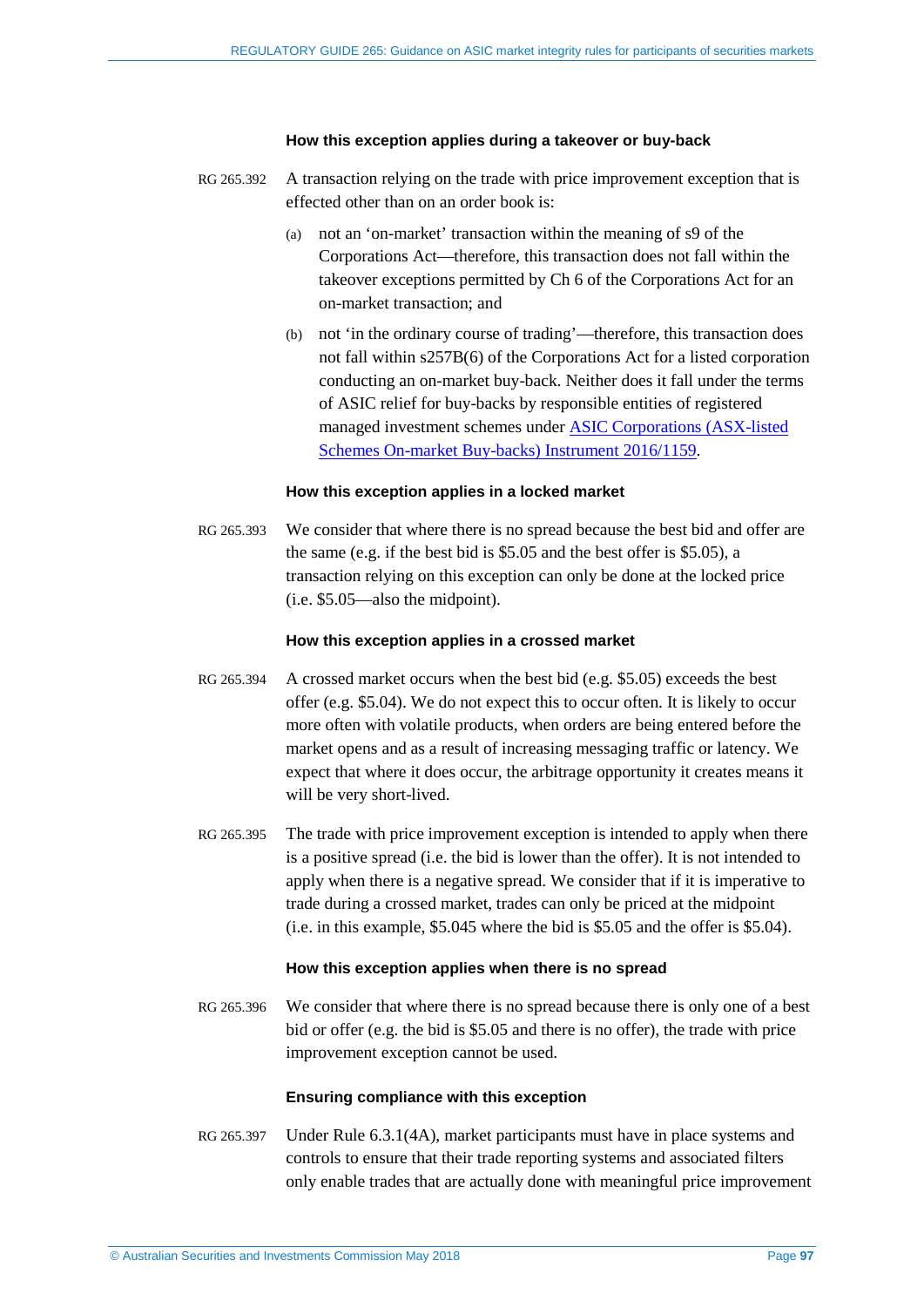(trade with price improvement exception) to be reported to a relevant market operator under the appropriate exception code. This will help market participants comply with Rule 6.3.1(4), requiring them to take reasonable steps to ensure that the post-trade information they report is and remains complete, accurate and up to date. We consider that there should be regular review of the arrangements and verification by a sufficiently senior executive.

- RG 265.398 In considering a market participant's compliance with these exceptions and Rule 6.3.1(4) on the reporting of off-order book trades, we have zero tolerance for error. We will not tolerate any variation away from a valid improved price on the best available bid and offer (for the trade with price improvement exception) of a trade as evidence that a trade complies with the exception.
- RG 265.399 Market operators are required to validate transactions reported to them for accuracy: see RG 172.320–RG 172.325.
- RG 265.400 Market participants need to be prepared to manage transactions that are not accepted by market operators. Where a trade report is not accepted (i.e. it is rejected) by a market operator (and therefore not published), we will not consider market participants to have met their obligation under Rules 6.1.1 and 6.3.1 until the trade is cancelled, or amended so that it complies with the criteria for the exception and then is resubmitted and published: Rule 6.3.1(4B).
- RG 265.401 Market participants must understand and adapt to any contingency arrangements the relevant market operator may have in place if they cannot report as required by Rule 6.3.4 because of an outage in the market operator's systems. This may include a manual process.

# **Permitted trades during post-trading hours period (Rule 6.2.4)**

- RG 265.402 This exception applies where the transaction occurs in the period from the earliest time that trading hours end on any market until 30 minutes after the latest time that trading hours end on any market and it:
	- (a) completes an order received before the end of continuous trading (or if there is an auction at the end of trading hours, before that auction) on the market;
	- (b) comprises a bona fide hedge;
	- (c) completes an order that narrowly missed execution during an auction at the end of trading hours for a market;
	- (d) rectifies an error; or
	- (e) results in the transaction being sold by a nominee that holds the relevant products on behalf of a fund manager to another nominee that holds the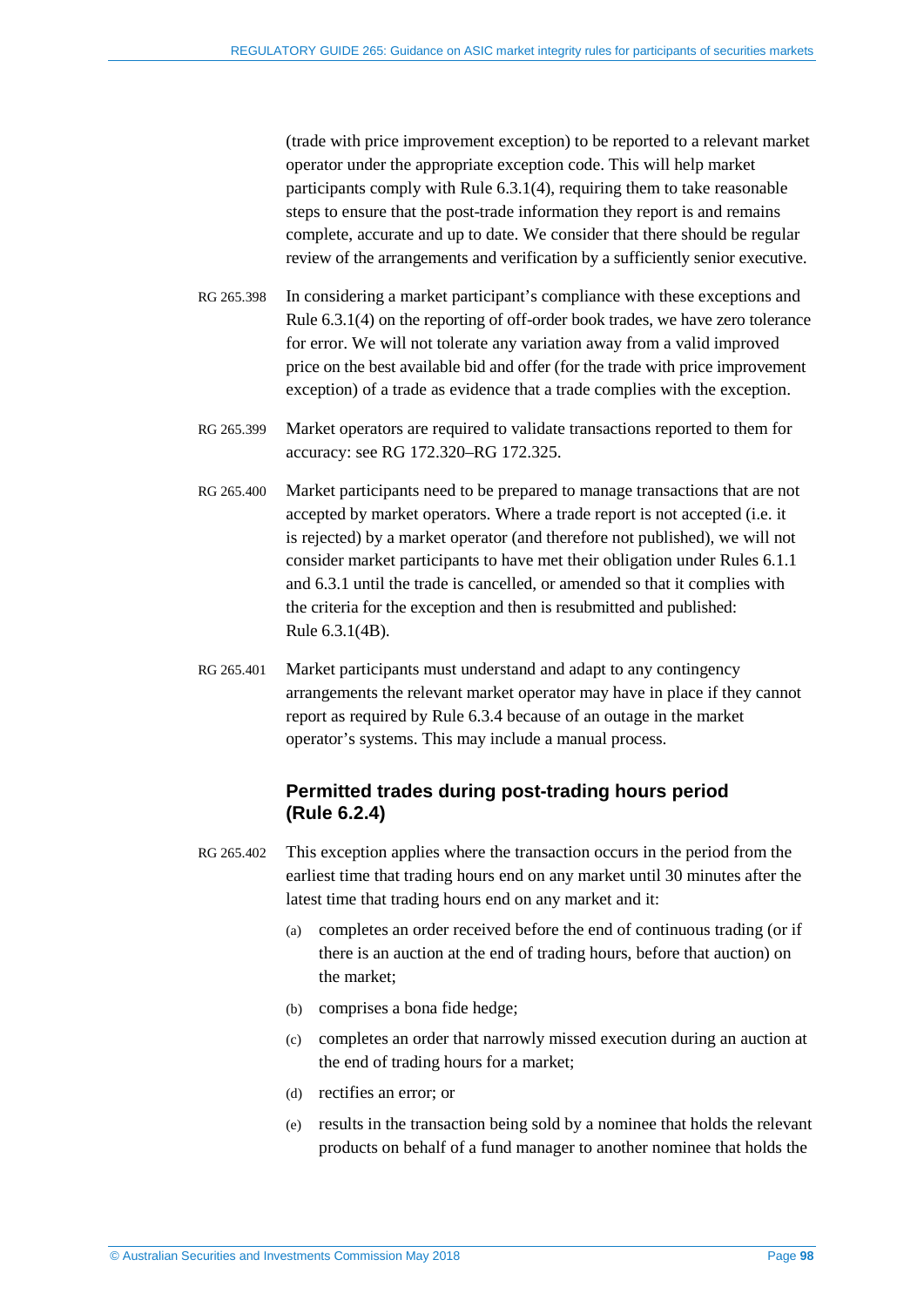products on behalf of the same funds manager and the market participant acts for both clients.

RG 265.403 This exception limits trading to what is essential to settle a market participant's books for the day. We consider it important to limit the type of trading that can occur during this period to minimise opportunities for regulatory arbitrage between transactions done on a licensed market and outside trading hours without constraint on price and size.

### **Permitted trades during pre-trading hours period (Rule 6.2.5)**

- RG 265.404 This exception applies where the transaction is a crossing that occurs in the period three hours before the start of trading hours on the responsible market operator's market until 15 minutes before the start of trading hours on that market:
	- (a) which involves overseas resident clients on each side of the transaction, or an overseas resident client on one side with the market participant as principal on the other; and
	- (b) where a market maintained by a recognised stock exchange in the overseas client's (or one of the overseas clients') country of residence is open for trading at the time. Each market may maintain a list of recognised stock exchanges in its operating rules.
- RG 265.405 This exception is intended to prevent all trading for domestic clients and between market participants before the opening of markets to ensure maximum demand and supply in the opening auction and to minimise opportunities for regulatory arbitrage between transactions done on a licensed market and outside trading hours.

## **Out of hours trading (Rule 6.2.6)**

- RG 265.406 This exception applies where a transaction is executed after the end of the post-trading hours period and before the start of the pre-trading hours period on the next trading day. If the transaction is on behalf of a client, the transaction must be a crossing and the order must be received from the client during this period.
- RG 265.407 During this period, transactions can occur between any parties without constraint on price and size.

### **Record keeping**

RG 265.408 A market participant that relies on an exception in Rule 6.1.1 (see RG [265.374\)](#page-92-0) must keep, for a period of seven years from the date of the transaction, records that enable the market participant to demonstrate that the transaction met the criteria for the exception: Rule 6.1.1(3).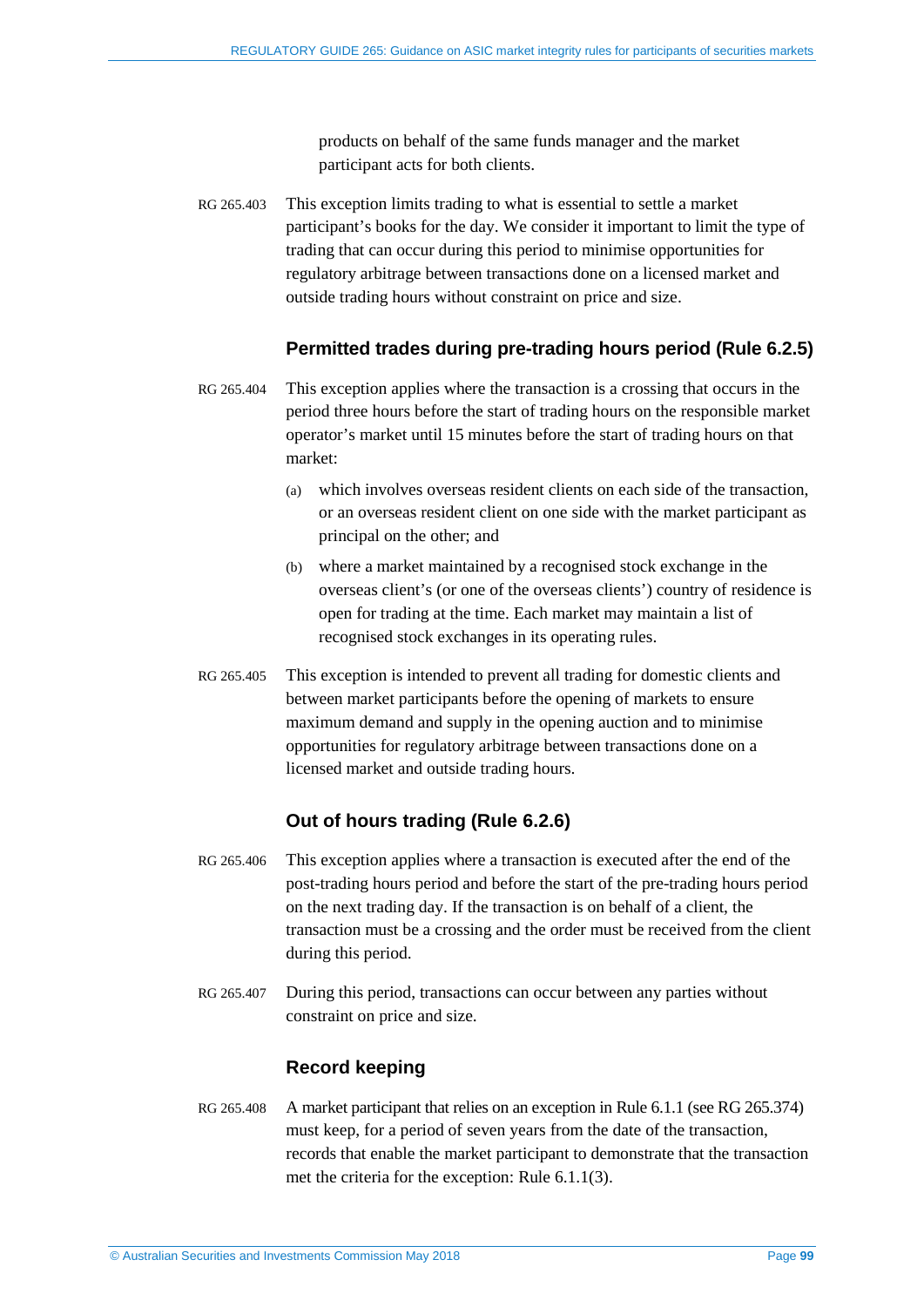- RG 265.409 For transactions other than on an order book relying on the trade with price improvement exception, a market participant must record the best available bid and best available offer at the time the transaction was executed: Rule 6.1.1(2)(c).
- RG 265.410 We do not necessarily expect market participants to store this information in their own systems. For example, a market participant may rely on its supplier of consolidated bid and offer information to store the information. However, the market participant must have a process for accurately and efficiently accessing the information. We expect market participants to make the information available to ASIC for inspection on request.

# **Content of pre-trade disclosures**

- RG 265.411 Table 13 in Appendix 2 in RG 172 outlines the minimum information market participants must make available to market operators and the minimum information market operators must make available as required by Rules 6.1.4 and 6.1.4A. This table also outlines the format we expect to be used for information to facilitate the data consolidation process.
- RG 265.412 We will keep this information under review. We intend to monitor industry developments to determine whether additional information should be made available and will consult if any changes are considered necessary.

# **Partly disclosed orders**

- RG 265.413 A partly disclosed order is an order on an order book that is pre-trade transparent under Rule 6.1.5 with the exception of 'volume' if 'price' is transparent, or with the exception of 'price' if 'volume' is transparent on the order.
- RG 265.414 The value of the resulting transaction must be greater than the threshold prescribed in Rule 6.1.5. The threshold is currently set at zero. The purpose of the threshold is to enable us to quickly respond if there is, or we expect there to be, a shift of liquidity away from pre-trade transparent orders on an order book to non-pre-trade transparent orders on an order book of licensed markets in the short term. Market participants should anticipate that a threshold greater than zero may apply in the future and should factor this into their business plans and system development.

### **Iceberg order**

RG 265.415 Rule 6.1.5(2) clarifies that certain types of orders are partly disclosed orders for the purposes of the market integrity rules. An iceberg order is where the order is of a size specified by the market operator. The order is divided into separate parts and only a single part is pre-trade transparent with the remainder fully hidden until such time as the pre-trade transparent part has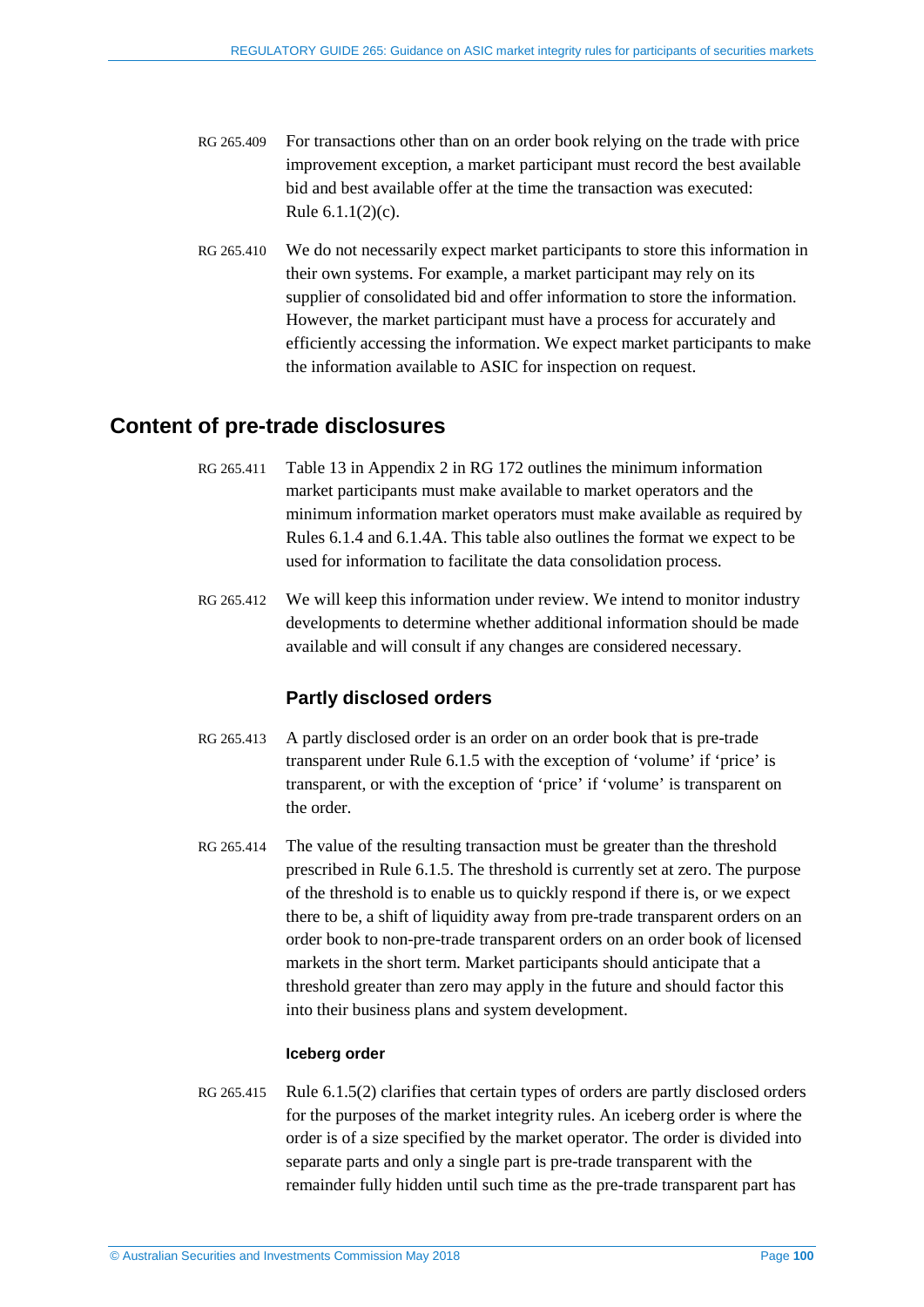been executed and another part is made pre-trade transparent. This continues until the entire order is executed.

RG 265.416 Under Rule 6.1.7, the hidden portion of the transaction does not have time priority. Therefore, as new portions of the hidden order become pre-trade transparent, they must go to the back of the queue on the order book.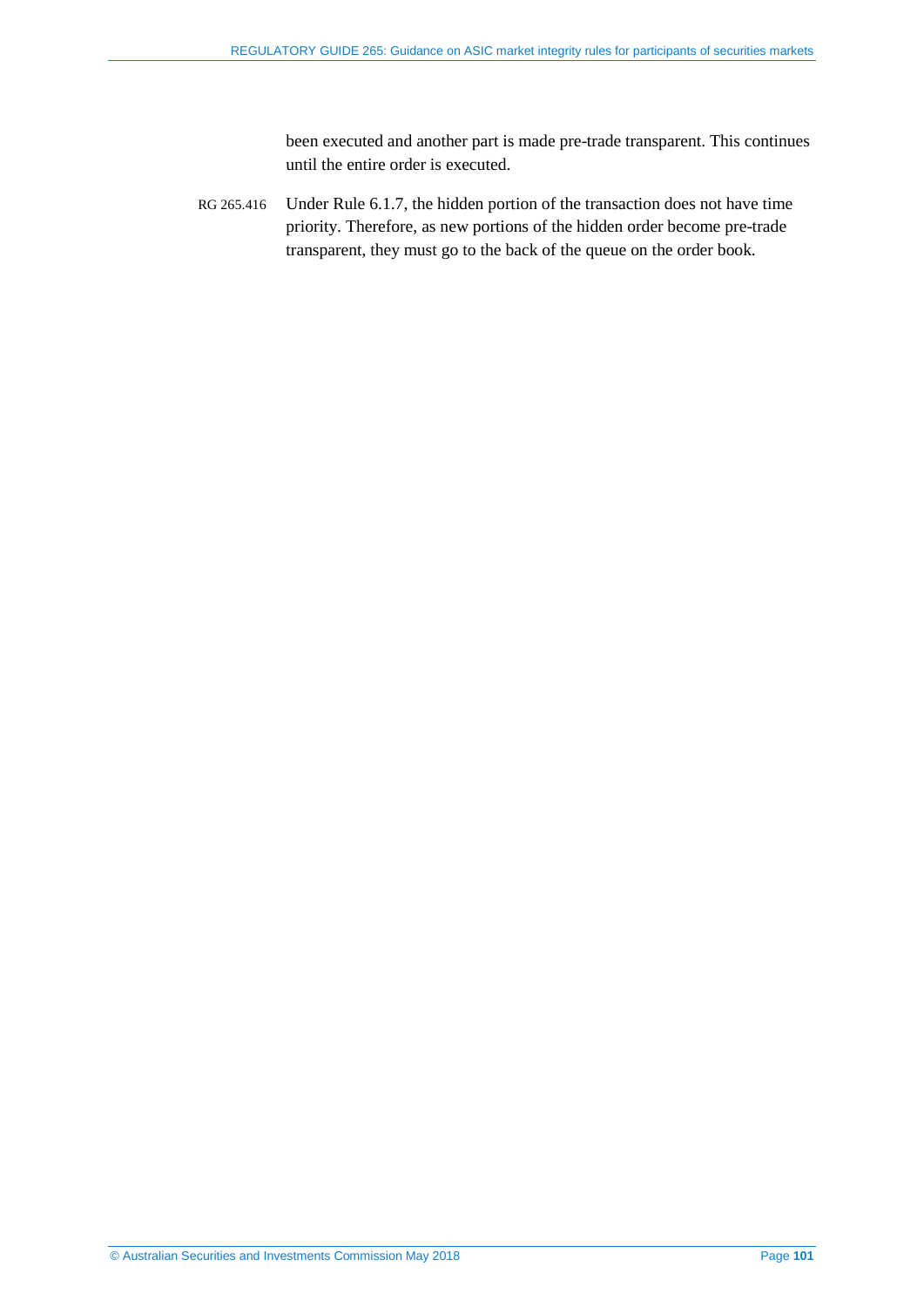# **K Post-trade transparency**

### **Key points**

Details of executed transactions must be made public by market operators immediately, with the exception of certain transactions.

Market participants that transact off-order book should continue to report details of the executed transaction to a market operator, and that information should be included in the market operator's feed of information. These transactions can be reported to any market operator that provides facilities for trading equity market products and CGS depository interests. Table 14 in Appendix 2 in RG 172 outlines the minimum information that a market participant must report to a market operator.

Market participants must only make use of the publication delay while they are at risk as principal in connection with the transaction, and must otherwise report to a market operator immediately.

Market operators must make available post-trade information on reasonable commercial terms and on a non-discriminatory basis. Certain trading information must be publicly available at no cost after 20 minutes.

# **Scope and application**

RG 265.417 Parts 6.3 and 6.4 and this section of the guide apply to market participants that trade in equity market products and CGS depository interests (collectively referred to as 'relevant products'). Rule 6.3.6A (course-of-sales information) applies to market participants that trade in financial products.

> Note: ASIC Market Integrity Rules (Securities Markets) Class Waiver 2018/258 grants participants of the NSXA and SSX markets a waiver from Part 6.3 of the Securities Markets Rules until 16 November 2020.

RG 265.418 Like pre-trade transparency, disclosure of volumes and prices about completed transactions (post-trade transparency) contributes to price formation. It also allows investors to assess execution quality and is an important component for transaction cost analysis.

# <span id="page-101-0"></span>**Market participants' obligations to report data**

RG 265.419 All transactions by market participants must be entered into under the rules of a licensed market: Rule 5.1AA.1. Under Rule 6.3.1(1), market participants are required to report post-trade information for a transaction in an equity market product or a CGS depository interest entered into off-order book to a market operator. The information that market participants must report to market operators is outlined in Rule 6.3.7: see Table 14 in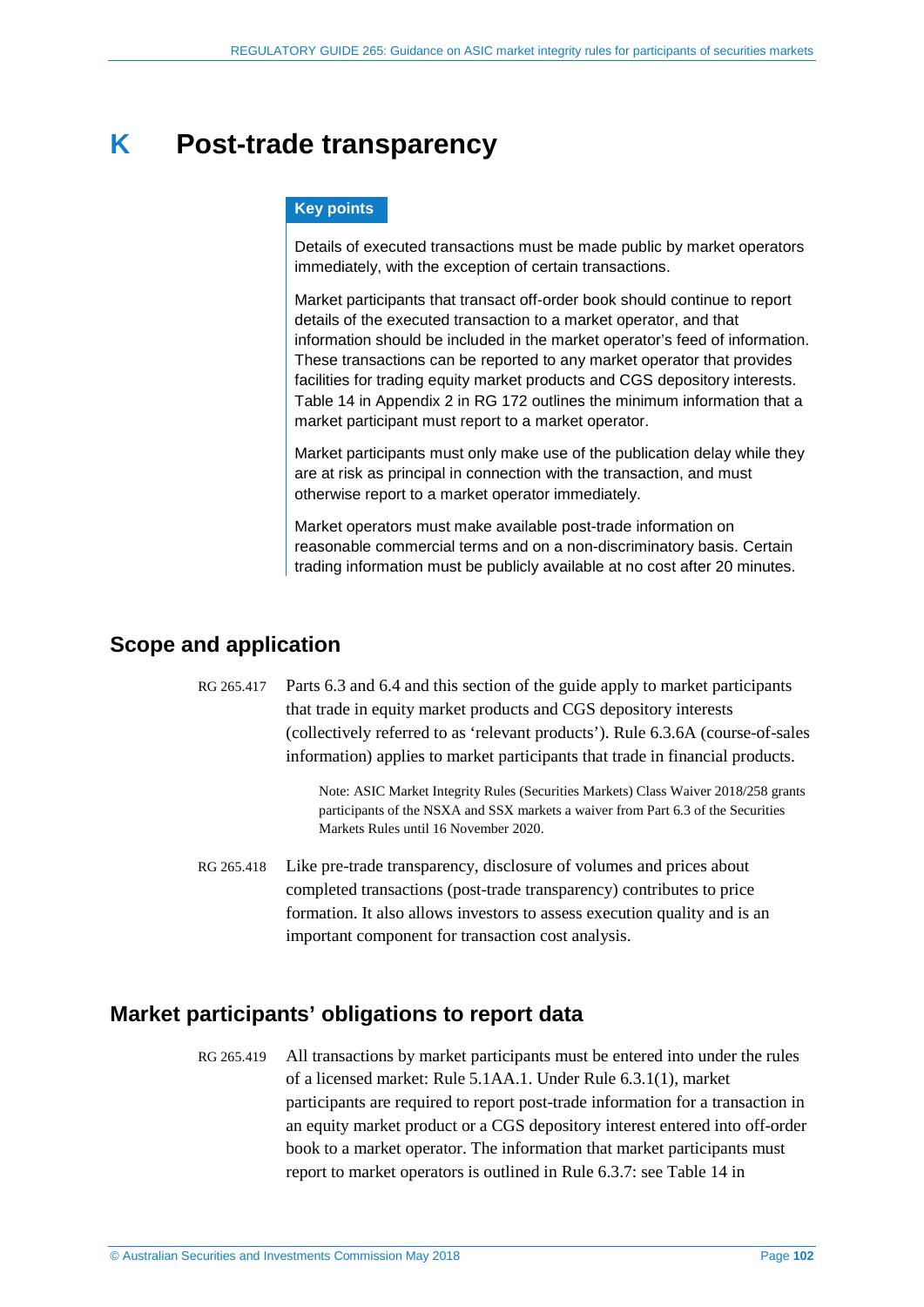Appendix 2 in RG 172. This table also outlines the format that we expect to be used for each field to facilitate the data consolidation process.

Note: Rule 7.4.2 requires a market participant to provide certain regulatory data to a market operator. This differs from a market participant's obligation to report post-trade information. For guidance on the provision of regulatory data, see Section [L](#page-107-0) ['Regulatory data'](#page-107-0).

- RG 265.420 A market participant is required under Rule 6.3.1(4) to take reasonable steps to ensure that all post-trade information it reports is and remains complete, accurate and up to date.
- RG 265.421 Market participants have a choice about which market operator to report to when transacting off-order book. These transactions can be reported to any market operator that provides facilities for trading relevant products.

### **Reporting off-order book transactions**

- RG 265.422 Under Rule 6.3.1, a market participant that transacts off-order book in accordance with the permitted pre-trade transparency exceptions (see Section [J\)](#page-91-0) must:
	- (a) *during normal trading hours—*report post-trade information immediately to a market operator; and
	- (b) *outside normal trading hours—*irrespective of where it is matched or executed, report post-trade information to a relevant market operator at least 15 minutes before the commencement of normal trading hours of the next trading day.

Note: The Securities Markets Rules allow for deferred publication of information in certain circumstances: see RG [265.426–](#page-103-0)RG [265.431.](#page-103-1)

- RG 265.423 If a transaction is executed outside normal trading hours and outside the period in which there is an auction on the market, post-trade information must be reported to a market operator at least 15 minutes before the commencement of normal trading hours of the next trading day, or at an earlier time as required by the operating rules of the market operator under which the market participant determines the transaction has taken place.
- RG 265.424 Where operating hours vary between markets, we deem 'normal trading hours' to be the earliest opening time and latest closing time (including auction periods) of all licensed markets dealing in relevant products that the market participant can access. For this purpose, a market is considered open for trading when there is continuous trading and during any auction period.
- RG 265.425 Under Rules 6.3.1 and 5.1AA.1, transactions by market participants in relevant products that take place off-order book must be reported to a market operator—irrespective of where the counterparty is located (i.e. including if the counterparty is overseas).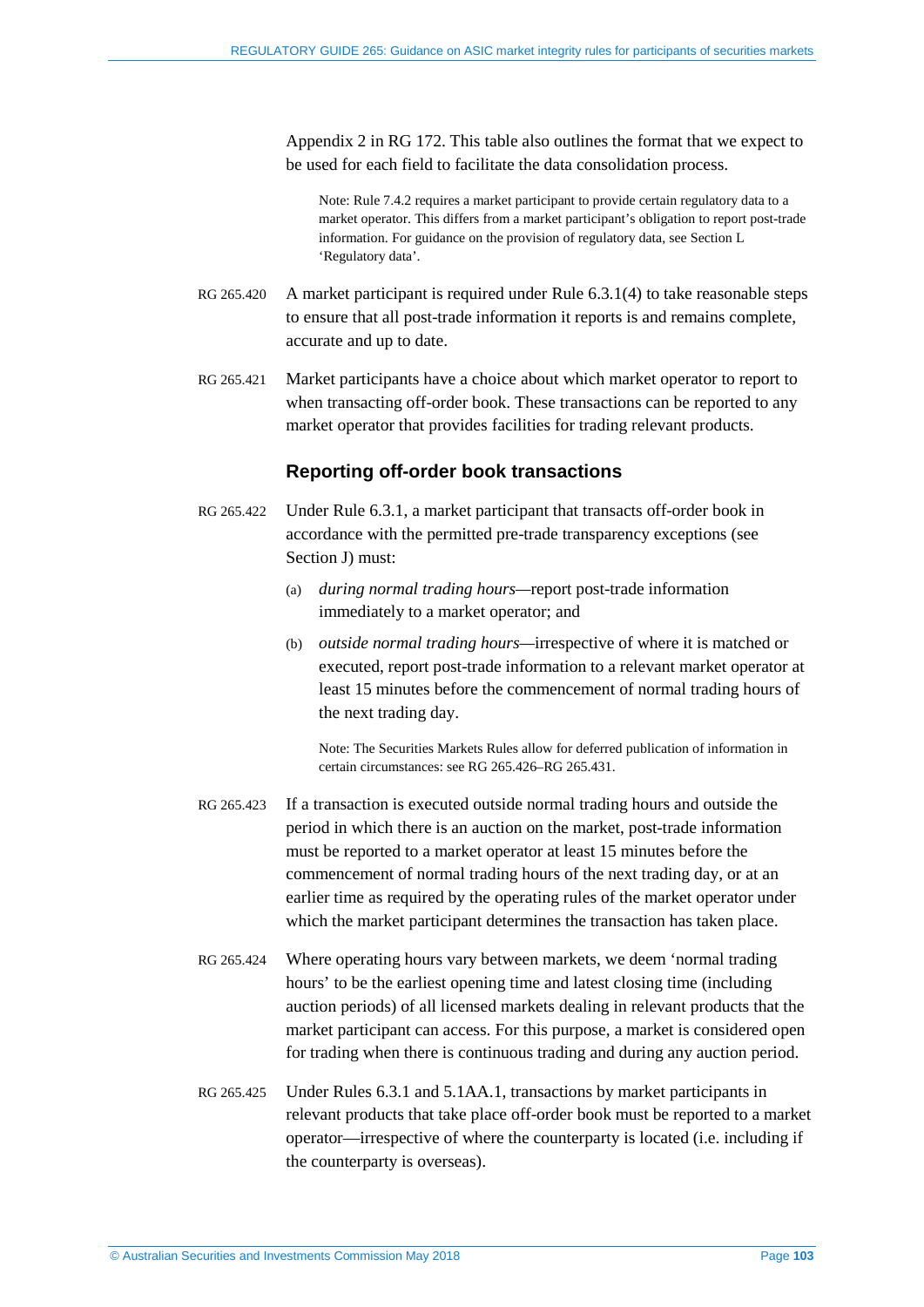# **Delayed reporting**

<span id="page-103-0"></span>RG 265.426 There are some circumstances where immediate disclosure of executed trades can have negative market impacts.

RG 265.427 Under Rules 6.3.1(2) and 6.4.1, reporting of large principal transactions in which the market participant acts as either buyer or seller may be delayed, if the transaction is at least:

- (a) \$15 million for equity market products in Category A;
- (b) \$10 million for equity market products in Category B;
- (c) \$5 million for equity market products in Category C; or
- (d) \$2 million for equity market products in Category D, or CGS depository interests.

Note: The list of equity market products that fall within each category is published by the relevant market operator (taking effect the day after it is published).

- RG 265.428 Where a market participant buys or sells more than one class of relevant product under a single agreement, each constituent transaction should be assessed separately for the purpose of determining whether it is entitled to deferred publication.
- RG 265.429 Under Rule 6.3.1(2), reporting of large portfolio trades in which the market participant acts as principal as either buyer or seller may also be delayed. Large portfolio trades are included in the list of exceptions to pre-trade transparency in Section [J.](#page-91-0)
- <span id="page-103-2"></span>RG 265.430 The maximum period for delayed reporting is set out in Rule 6.3.1: see [Table 16.](#page-103-2)

#### **Table 16: Maximum period for delayed reporting**

| Time transaction is effected | Maximum period for delayed reporting                                                  |
|------------------------------|---------------------------------------------------------------------------------------|
| Before 1 pm on trading day   | 15 minutes before the commencement of<br>normal trading hours on the next trading day |
| After 1 pm on trading day    | No later than 1 pm on the next trading day                                            |

<span id="page-103-1"></span>RG 265.431 Under Rule 6.3.1(2), market participants must only make use of the delay while they are at risk as principal in connection with the transaction. When they are no longer at risk, they should report the information.

### **Who should report off-order book transactions?**

RG 265.432 It is important that transactions are only reported once to ensure data quality and to assist the data consolidation process. Only one party to a transaction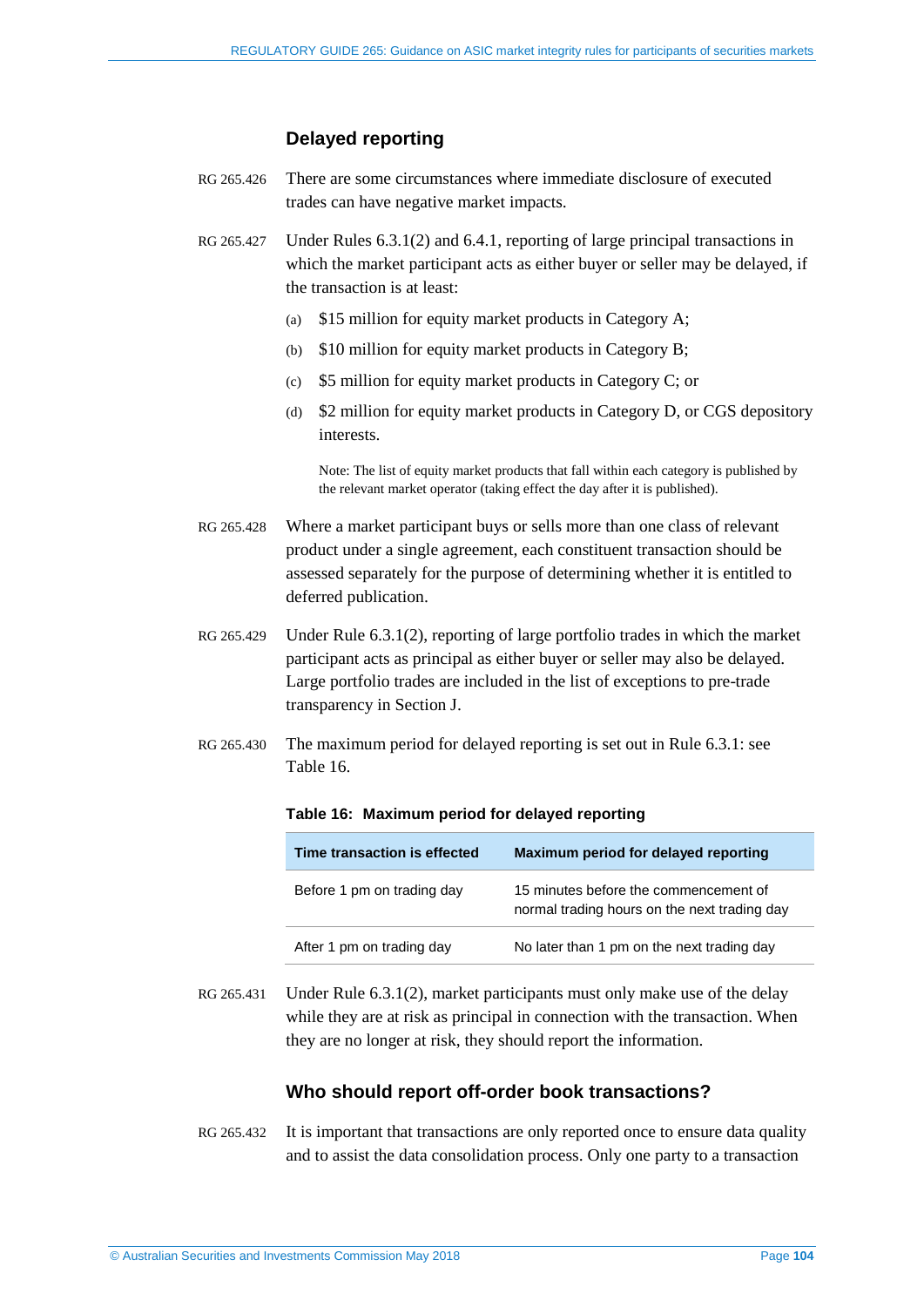should report the information to a market operator: Rule 6.3.2. This party should be:

- (a) where only one party is subject to the market integrity rules—the party subject to the rules (e.g. if the counterparty is an overseas party, the party that is a market participant and subject to the market integrity rules must report); or
- (b) where more than one party is subject to the market integrity rules—the executing party, which is:
	- (i) the market participant that receives the order and executes the transaction without transmitting the order to another market participant (e.g. a market participant that executes an order through its own crossing system); or
	- (ii) if both parties receive the order and execute the transaction, either:
		- (A) the seller or the party acting on behalf of the seller (e.g. for manually negotiated trades); or
		- (B) as determined by agreement between the parties. In this case, the party representing the seller must document the agreement reached with the buyer that the buyer will report. This can be done on a case-by-case basis or by standing agreement between the parties (Rule 6.3.2(3)).
- RG 265.433 Where an order is routed to another market participant's crossing system and the order is matched or executed in that other crossing system, we consider that the market participant that operates that other crossing system is the executing party and should report the trade.
- RG 265.434 All parties to a transaction must take reasonable steps to determine, before the transaction is executed, who will report the transaction: Rule 6.3.2(4). However, we acknowledge that the non-reporting party is not responsible for publication irrespective of whether the reporting party complies with its reporting obligation.
- RG 265.435 The following examples indicate which party should report the transaction in various circumstances.

### **Examples of reporting obligations**

**Market**: A market participant receives a buy order from Client B for 5,000 products. The market participant, on the basis of its best execution policy, transmits the order to Market X for execution. Market X must publish a transaction of 5,000 products.

**Agency**: A market participant receives a buy order from Client B and a sell order from Client C—both for 5,000 products. The market participant, as agent, matches the orders of Client B and Client C. As the executing party, it must report a transaction of 5,000 products.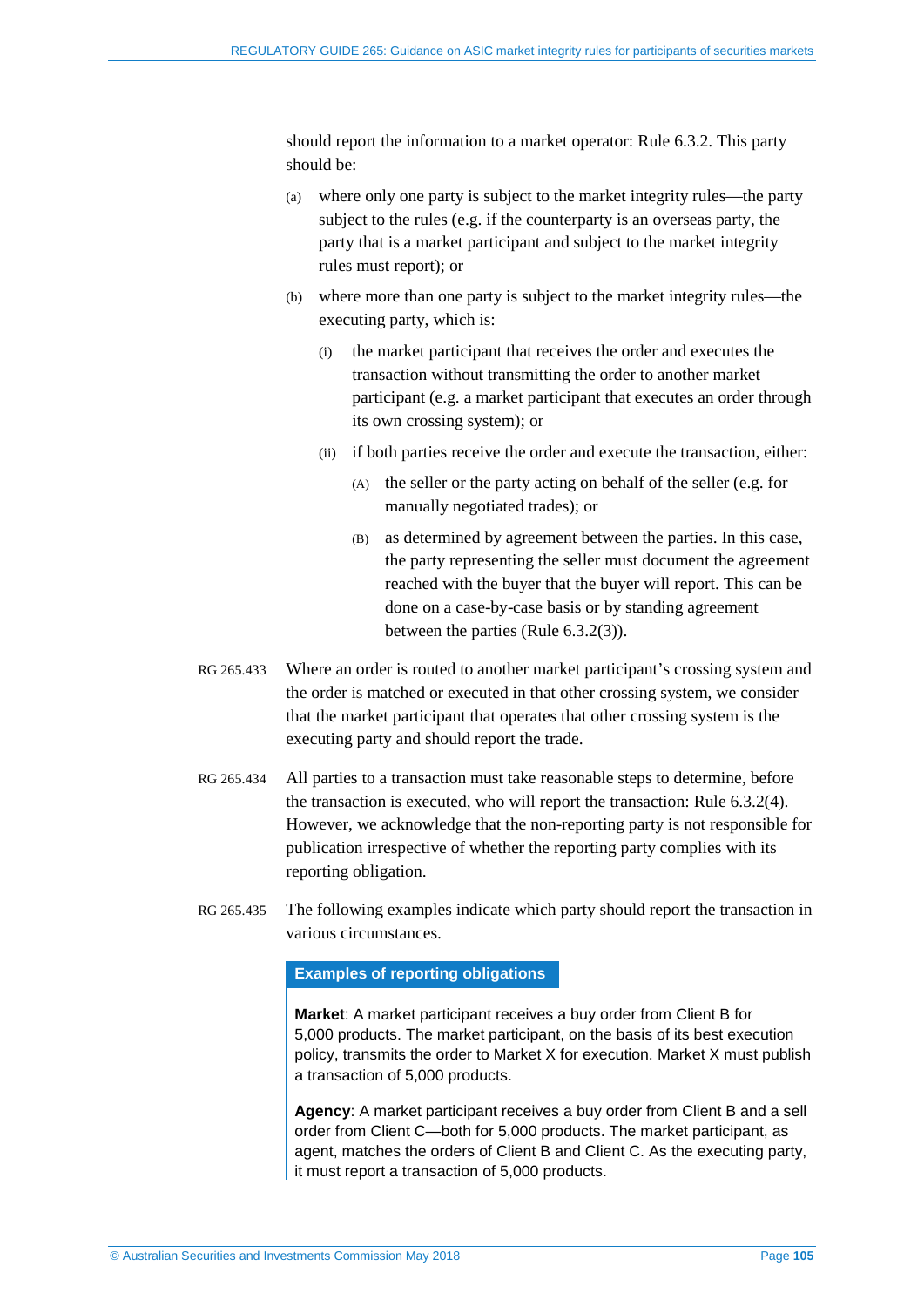**Principal:** A market participant receives a buy order from Client B for 5,000 products. The market participant executes the transaction against its own account. As the executing party, it must report a transaction of 5,000 products.

**Riskless principal**: A market participant receives a buy order from Client B and a sell order from Client C for 5,000 products. To the extent permitted under Rule 5A.3.3(1)(h), and Rule 5.1.4(1)(h), the market participant simultaneously acts as the seller to Client B and buyer to Client C. As the executing party, it must report a single transaction of 5,000 products.

We expect that where a market participant accesses another market participant's crossing system and immediately undertakes a transaction with its client, only one transaction will be reported––by the market participant operating the crossing system in which the transaction occurred––and the crossing system venue will be identified in accordance with RG [265.454–](#page-110-0)RG [265.457.](#page-111-0)

**Multi-fill (agency)**: A market participant receives a buy order from Client B for 5,000 products and a sell order from Client C for 8,000 products. The market participant, as agent, matches the order of Client B with 5,000 of Client C's order. The remaining 3,000 products from Client C are sold on Market X. The market participant, as the executing party for the agency component, must report a transaction of 5,000 products. Market X must publish a transaction of 3,000 products.

**Principal hedge**: A market participant receives a buy order from Client B for 5,000 products. The market participant executes the transaction against its own account, and then hedges its position on Market X. The market participant, as the executing party for the client transaction, must report a transaction of 5,000 products. Market X must publish a transaction of 5,000 products.

- RG 265.436 Rule 6.3.1(4) requires a market participant to take reasonable steps to ensure that all post-trade information it reports to a market operator is and remains complete, accurate and up to date.
- <span id="page-105-0"></span>RG 265.437 Under Rule 6.3.1(4B), where a market participant reports an off-order book transaction to a market operator and the market operator notifies the participant that the transaction does not meet the criteria for an off-order book trade or the criteria for delayed reporting, the market participant must immediately amend or cancel the transaction or take other appropriate measures in relation to the transaction (having regard to the reporting market participant's obligations under Rules 6.1.1 and 6.3.1).

# **Content and format of post-trade disclosure**

RG 265.438 Market participants must report post-trade information to market operators as specified under Rule 6.3.7 (in the case of equity market products) or Rule 6.3.7A (in the case of CGS depository interests): see Table 14 in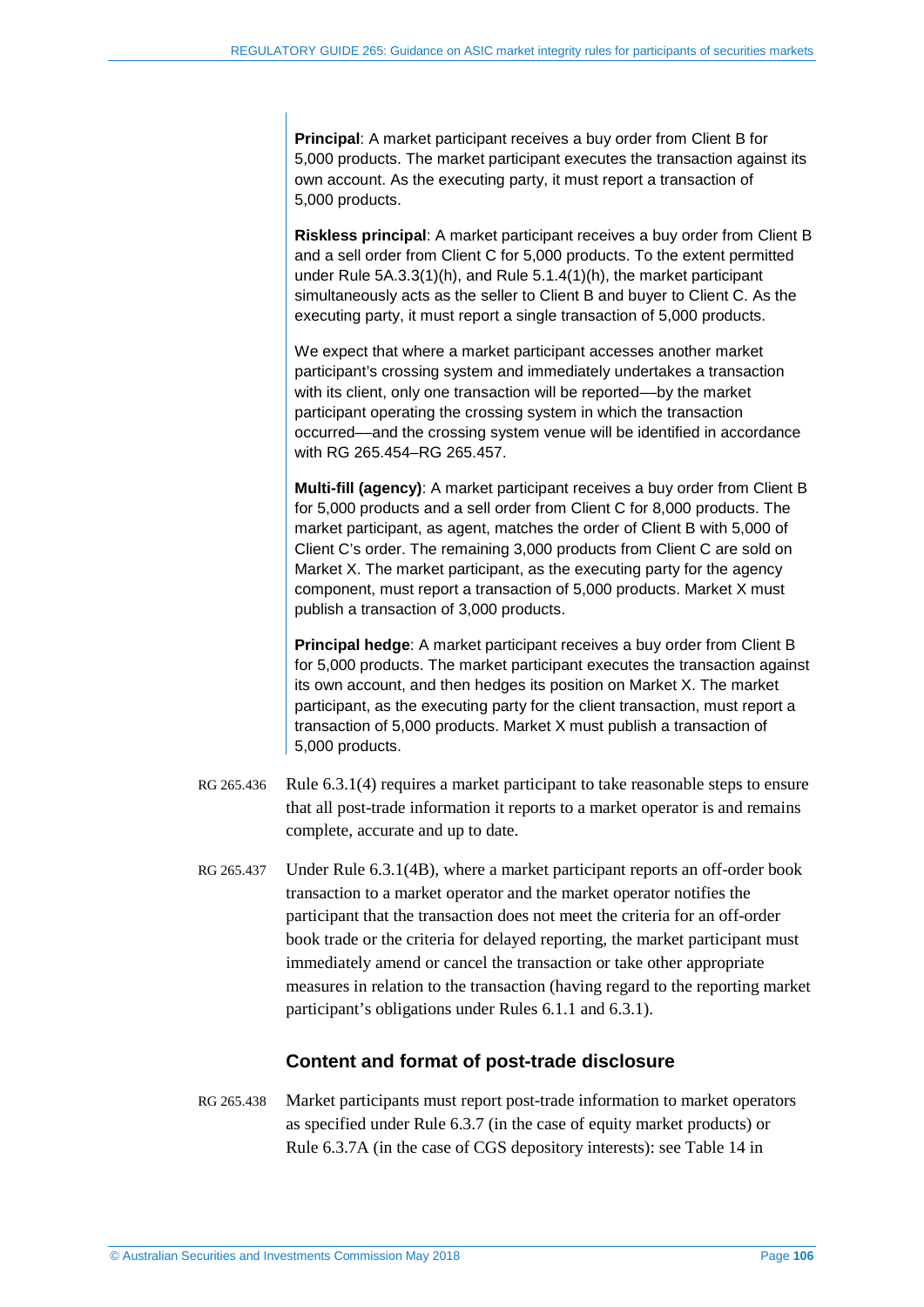Appendix 2 in RG 172. Market operators must make that information available.

RG 265.439 We will keep under review the post-trade information that must be reported to market operators by market participants.

# **Which activities do not need to be reported?**

RG 265.440 Only those activities that constitute a transaction should be reported and each transaction should not be reported more than once. This is necessary to avoid duplication and misleading the wider market about the volume of trading.

### **Single transaction**

RG 265.441 Two matching trades entered at the same time and price with a single party interposed (i.e. riskless principal) is a single transaction for the purpose of the post-trade transparency obligations and should be reported as a single transaction to avoid duplication. Parties to the transaction must ensure that the transaction is made public as a single transaction and only reported once: Rule 6.3.1(5).

### **Activities that should not be reported**

- RG 265.442 Under Rule 6.4.2, the following activities should not be reported:
	- (a) passing of an order—an order only becomes a transaction at the point there is an execution. For example, when an order passes from one investor to another via a chain of firms, and when the movement is economically unchanged, only the final execution constitutes a transaction;
	- (b) primary market transactions (such as issuance allotment, subscription or takeover bid);
	- (c) stock lending or stock borrowing; and
	- (d) ETF special trades.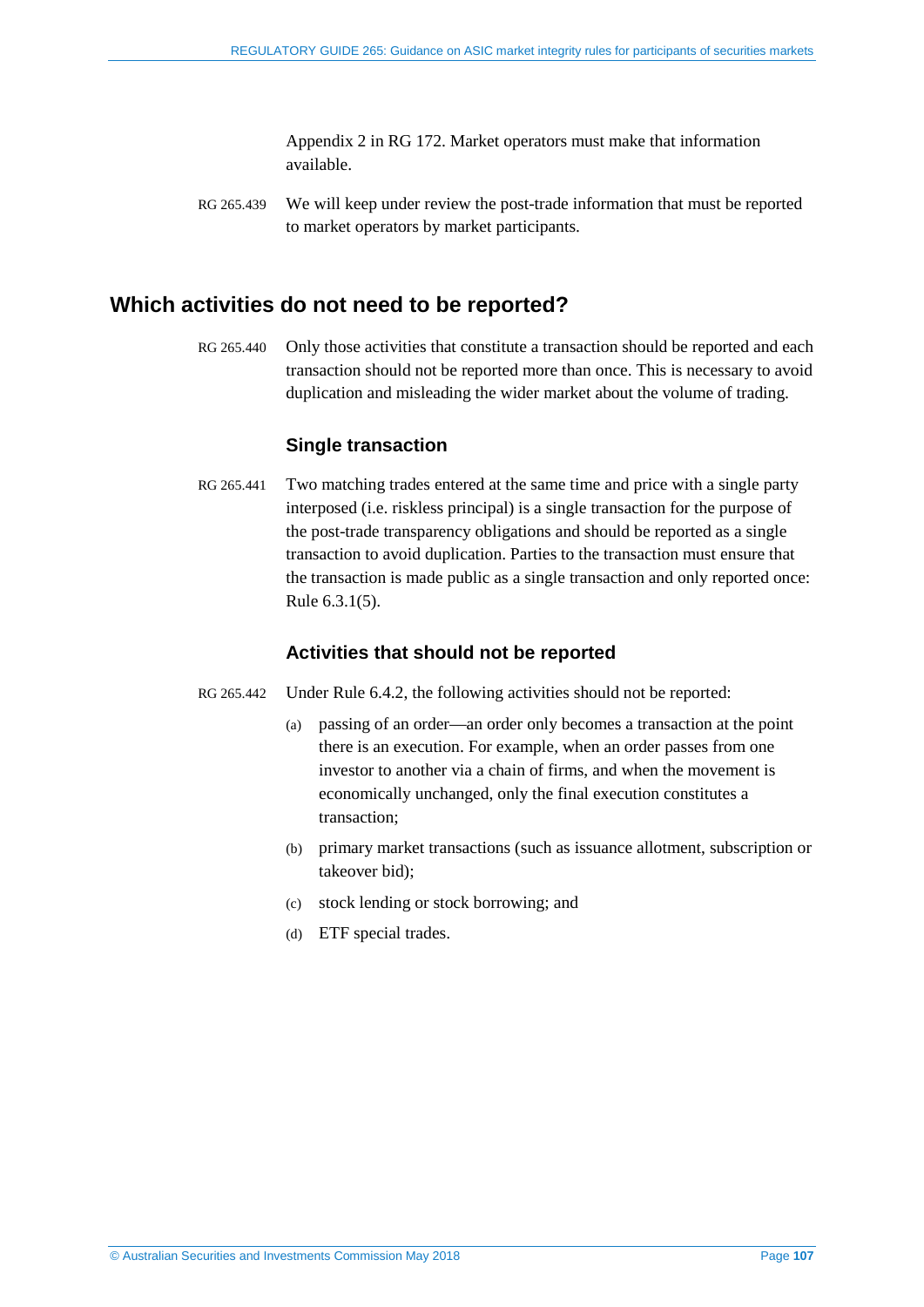# <span id="page-107-0"></span>**L Regulatory data**

### **Key points**

Market participants must provide specified regulatory data on orders and trade reports to market operators.

Market operators must record and provide to ASIC all regulatory data they receive.

# **Scope and application**

- RG 265.443 Chapter 7 of the Securities Markets Rules on regulatory data for market supervision and this section of the guide apply to market participants that trade in equity market products (excluding futures and options) and CGS depository interests, and to market operators that offer trading services in these products: Rule 7.4.1.
- RG 265.444 Under Chapter 7, specified regulatory data on orders and trades must be provided by market participants to the relevant market operators: Rules 7.4.2(1) and (2).
- RG 265.445 Market operators offering trading services in these products must record the regulatory data they receive: Rule 7.4.3(1). Market operators must also provide this regulatory data to ASIC: Chapter 7.
- RG 265.446 The data provided by market participants to market operators and ASIC will help us to carry out our function of supervising and ensuring the integrity of Australia's licensed financial markets, including:
	- (a) detecting market abuse;
	- (b) monitoring market orderliness and integrity; and
	- (c) analysing market structure, trends and quality.
- RG 265.447 Market participants must provide the information specified in Chapter 7:
	- (a) in an order transmitted to an order book (Rule 7.4.2(1)); and
	- (b) in a trade report (i.e. an off-order book transaction) for each side of the transaction (buy and/or sell) for which the market participant acted as agent or as principal (Rule 7.4.2(2)).
- RG 265.448 Where an off-order book transaction involving two market participants is reported to a market operator, a market participant is not required to provide regulatory data for the other market participant's side of the transaction.
- RG 265.449 The information to be provided in trade reports under Chapter 7 is different from the post-trade information that must be provided by a market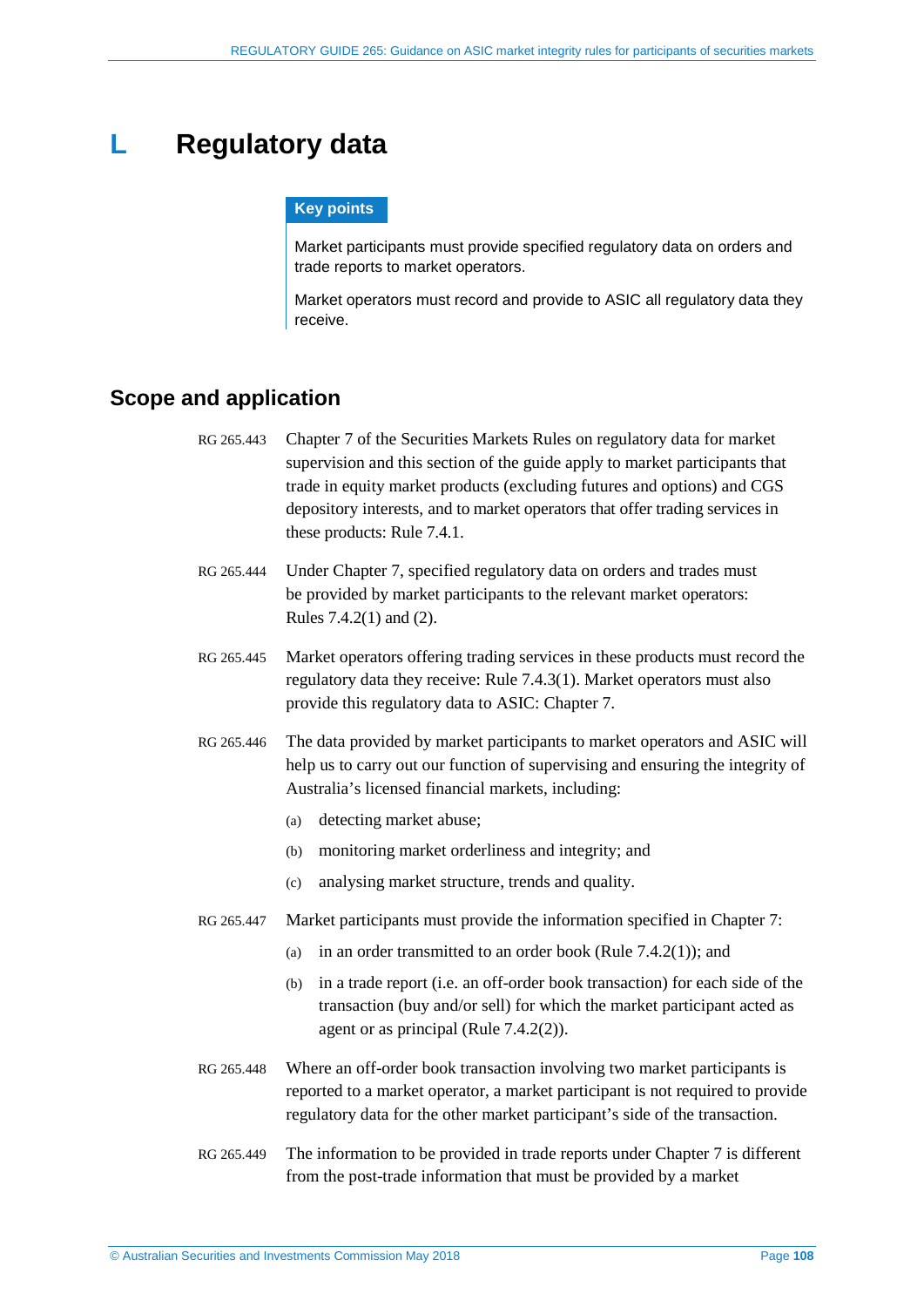participant reporting under Chapter 6 of the Securities Markets Rules for offorder book transactions in relevant products.

Note: ASIC Market Integrity Rules (Securities Markets) Class Waiver 2018/258 grants participants of the NSXA and SSX markets a waiver from the obligation to comply with the provisions of Part 7.4 of the Securities Markets Rules until 16 November 2020.

# **Confidentiality**

- RG 265.450 Unlike the post-trade information that must be given to market operators under Part 6.3, the regulatory data under Part 7.4 (with the exception of information about the execution venue) is for ASIC's use rather than for public consumption, and must be treated confidentially.
- RG 265.451 Subject to exceptions required by law, the seeking of legal advice, or the provision of the data to a person acting as agent on behalf of the market participant (to the extent there is a legitimate business reason for that person to have access to the regulatory data), the data relating to orders and trade reports given to a market operator by a market participant under Part 7.4 must not be made available by the market participant in its raw or summarised form to any other person in connection with the order or trade report: Rule 7.4.1(3). The market participant must also take reasonable steps to ensure that its agent does not disclose the regulatory data to any other person, subject to the same exceptions.
- RG 265.452 We expect that market participants may wish to restrict access to this data internally, and specify to their system providers certain restrictions in that regard. In particular, we recognise that indiscriminate display of the origin of order information may concern some clients and we expect market participants will elect to limit the visibility of this information within their systems.

# **Data to be provided and recorded**

RG 265.453 [Table 17](#page-109-0) summarises the information market participants must provide to a market operator: Rule 7.4.4. A detailed description for each component of information is provided after the table. For the purposes of Rule 7.4.4(3), market participants and market operators must provide the data in accordance with the format and content requirements set out in [Table 17.](#page-109-0)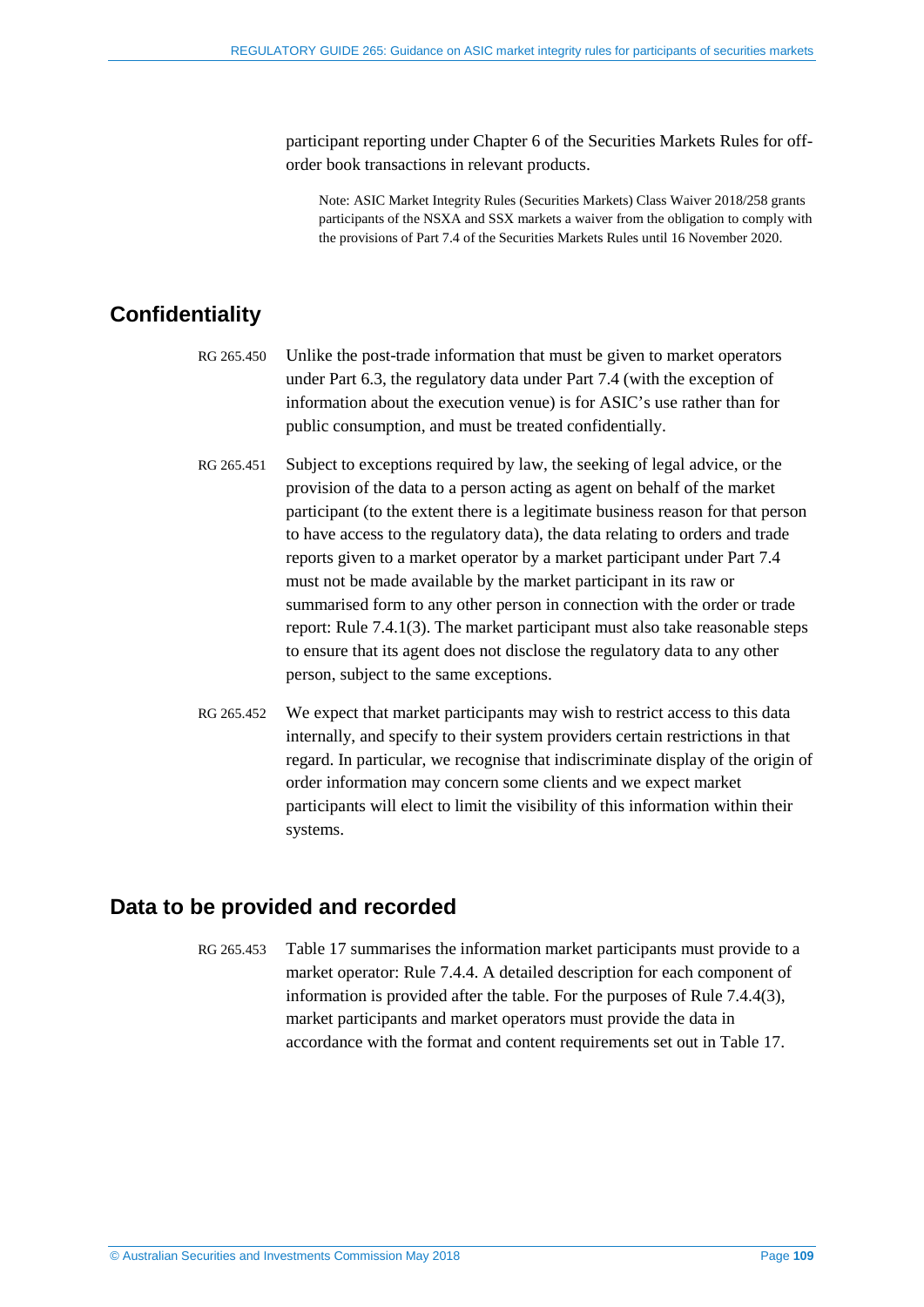| Data                                                                       | <b>Description</b>                                                                                                                        | <b>Content/format</b>                                                                                                                                                                                                                                                                                                                                                                                                                                                                                                                                                                                                                                                                                                                                                                                                                                               | <b>Required</b><br>for order | <b>Required</b><br>for trade<br>report |
|----------------------------------------------------------------------------|-------------------------------------------------------------------------------------------------------------------------------------------|---------------------------------------------------------------------------------------------------------------------------------------------------------------------------------------------------------------------------------------------------------------------------------------------------------------------------------------------------------------------------------------------------------------------------------------------------------------------------------------------------------------------------------------------------------------------------------------------------------------------------------------------------------------------------------------------------------------------------------------------------------------------------------------------------------------------------------------------------------------------|------------------------------|----------------------------------------|
| Execution<br>venue                                                         | The venue (licensed market,<br>crossing system or other<br>facility), if any, on which the<br>transaction occurred                        | The code for identifying:<br>(a) ASX TradeMatch is 'ASXT';<br>(b) ASX Centre Point is 'ASXC';<br>(c) the Chi-X market is 'CHIA';<br>(d) a crossing system is the<br>crossing system ID published<br>by ASIC in a legislative<br>instrument and on our website<br>See RG 265.454-RG 265.457                                                                                                                                                                                                                                                                                                                                                                                                                                                                                                                                                                          | <b>No</b>                    | Yes                                    |
| Capacity of<br>market<br>participant                                       | Describes the capacity in<br>which a market participant<br>has submitted an order or<br>entered into a transaction                        | Principal ('P'), agent ('A') or both<br>(M')<br>See RG 265.458-RG 265.461                                                                                                                                                                                                                                                                                                                                                                                                                                                                                                                                                                                                                                                                                                                                                                                           | Yes                          | Yes                                    |
| Origin of order<br>information for<br>agency orders<br>and<br>transactions | Information that assists<br>identification of the person<br>who provided instructions to<br>place an order or enter into a<br>transaction | One of the following (generally, in<br>order of preference) used<br>consistently:<br>(a) a client's ACN, ARBN or<br>ARSN (or an equivalent form<br>of identification in an overseas<br>jurisdiction), or global LEI;<br>(b) an internal client identifier;<br>(c) user login identifier;<br>(d) CHESS HIN;<br>(e) internal account identifier; or<br>adviser reference<br>(f)<br>If there is no single source,<br>'VWAP', 'TWAP' or another<br>identifier, used consistently<br>See RG 265.462–RG 265.472<br>Note 1: $ACN =$ Australian<br>Company Number; ARBN =<br>Australian Registered Business<br>Number; ARSN = Australian<br>Registered Scheme Number; LEI<br>= Legal Entity Identifier; and<br>CHESS HIN = CHESS Holder<br><b>Identification Number.</b><br>Note 2: $VWAP = volume weighted$<br>average price; and $TWAP = time$<br>weighted average price. | Yes                          | Yes                                    |

<span id="page-109-0"></span>

| Table 17: Summary of data to be provided by market operators and market participants |  |
|--------------------------------------------------------------------------------------|--|
|--------------------------------------------------------------------------------------|--|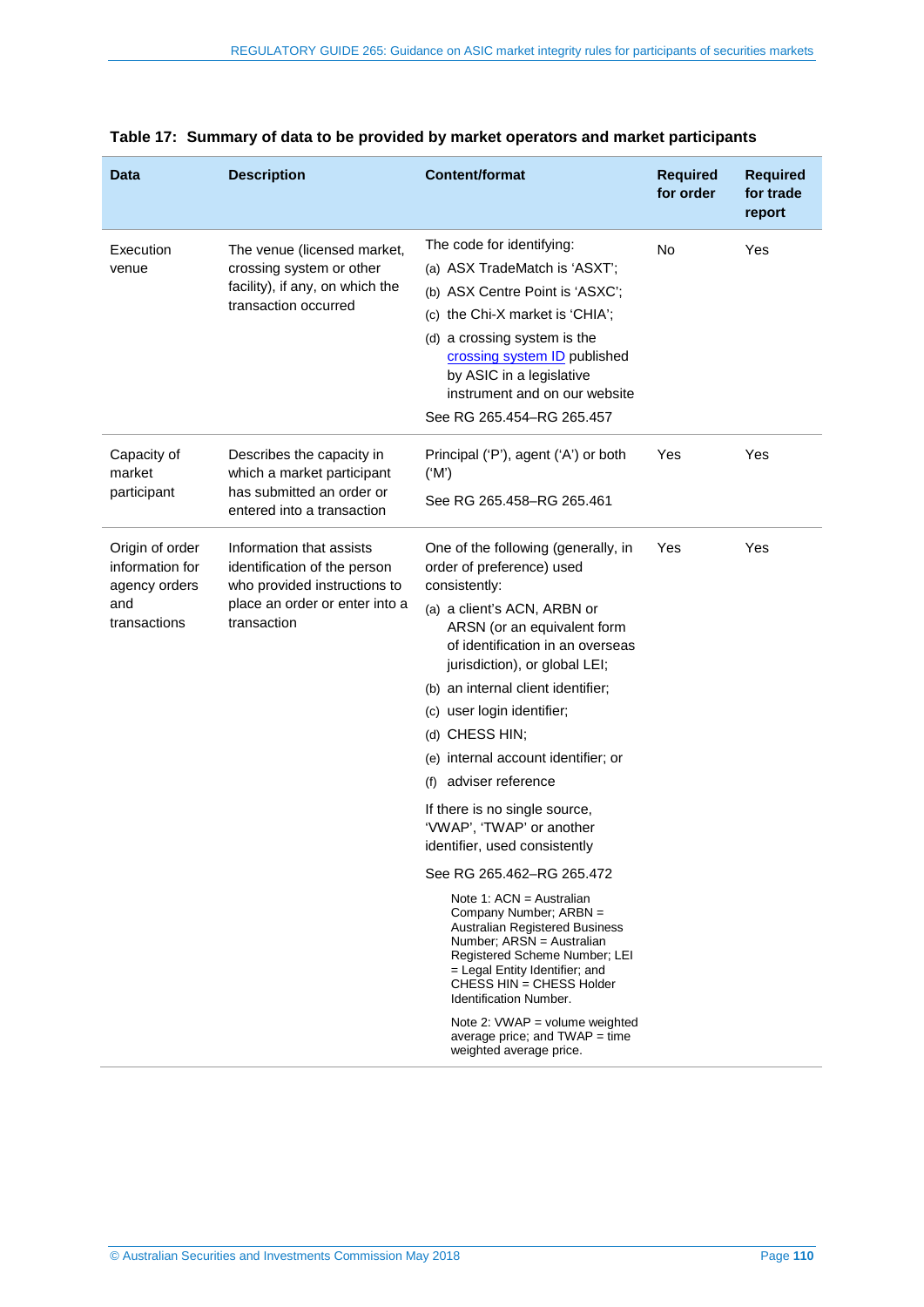| Data                                                                           | <b>Description</b>                                                                                                                                                                                                                                                                               | <b>Content/format</b>                                                     | <b>Required</b><br>for order | <b>Required</b><br>for trade<br>report |
|--------------------------------------------------------------------------------|--------------------------------------------------------------------------------------------------------------------------------------------------------------------------------------------------------------------------------------------------------------------------------------------------|---------------------------------------------------------------------------|------------------------------|----------------------------------------|
| Intermediary<br>identifier for<br>agency orders<br>and<br>transactions         | Information that enables<br>identification of an AFS<br>licensee intermediary (i.e. an<br>AFS licensee with which the<br>market participant has a<br>specific type of market<br>access arrangement) that<br>provided instructions to<br>place an order or enter into a<br>transaction            | AFS licence number<br>See RG 265.473–RG 265.476                           | Yes                          | Yes                                    |
| Directed<br>wholesale<br>indicator for<br>agency orders<br>and<br>transactions | Information that indicates<br>whether the order or<br>transaction was submitted<br>by a wholesale AOP client<br>(i.e. an AOP client with<br>which the market participant<br>has a specific type of market<br>access arrangement) with<br>non-discretionary routing<br>and execution instructions | 'Y' for yes or 'N' for no.<br>Default is 'N'<br>See RG 265.477-RG 265.480 | Yes                          | Yes                                    |

#### **Execution venue**

- <span id="page-110-0"></span>RG 265.454 To stay abreast of developments in market structure, including off-order book liquidity (or liquidity in 'dark pools') we require unique identification of the execution venue for transactions executed other than on an order book of a licensed market (off-order book). This information enhances the efficiency of our surveillance function across execution venues and provides accurate data for analysing market developments.
- RG 265.455 Execution venue codes are determined by ASIC in a legislative instrument and are made available on our website. Market participants must identify the venue (i.e. licensed market, crossing system or other facility) on which off-order book transactions reported to a market operator are matched or executed: see item 1 of the table in Rule 7.4.4. The following execution venue codes must be used:
	- (a) 'ASXT' for ASX TradeMatch;
	- (b) 'ASXC' for ASX Centre Point;
	- (c) 'CHIA' for the Chi-X market;
	- (d) for a crossing system, the [crossing system ID](http://www.asic.gov.au/crossing-systems) published by ASIC in legislative instruments and on our website.

Note: Execution venue codes are determined by ASIC in *ASIC Market Integrity Rules (Securities Markets) Determination 2018/314*.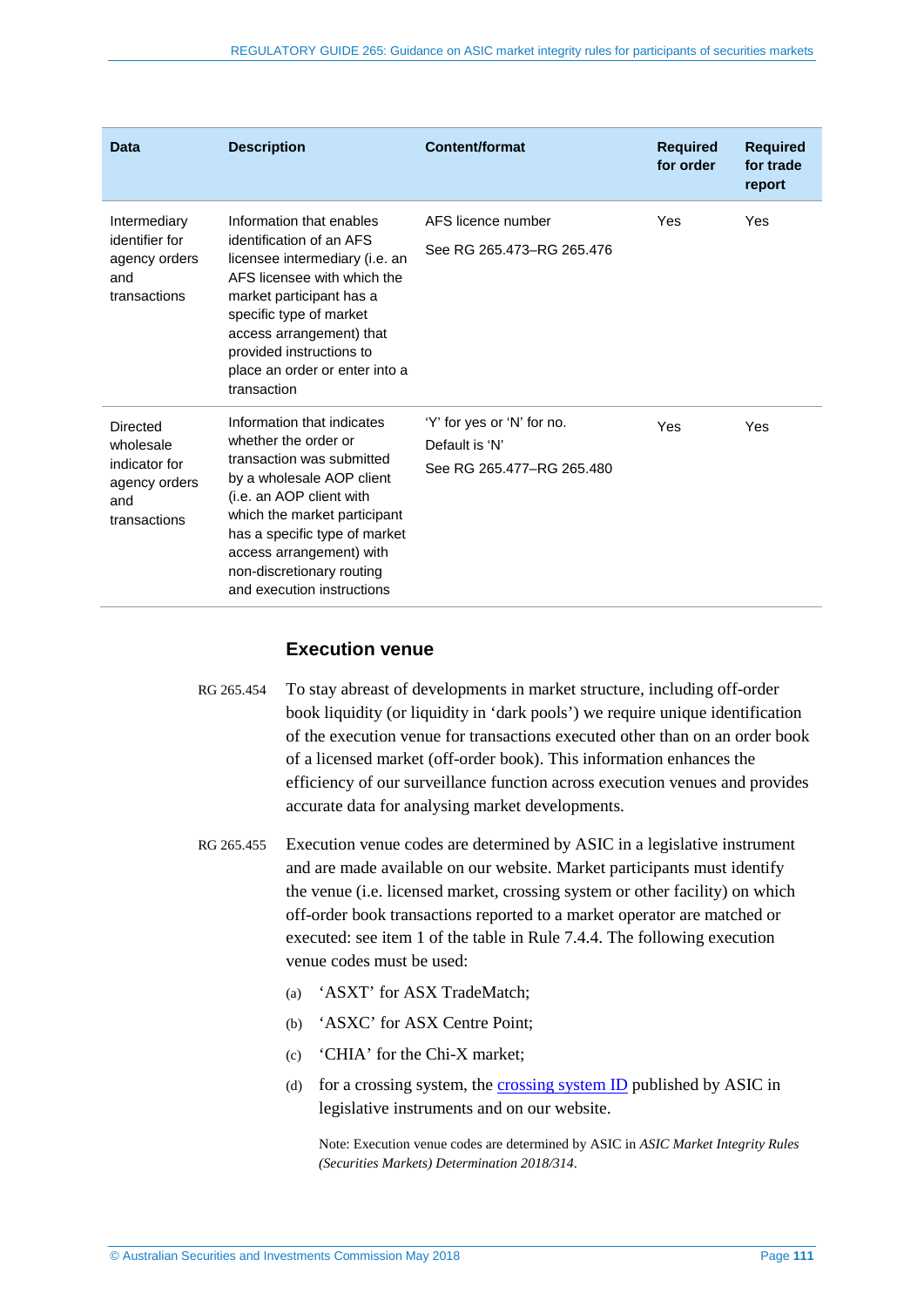- RG 265.456 On request, ASIC may determine a code for an execution venue where one has not been assigned.
- <span id="page-111-0"></span>RG 265.457 For manually negotiated transactions, there is no requirement to provide a code for the execution venue.

#### **Capacity of market participant**

- <span id="page-111-1"></span>RG 265.458 For orders submitted to an order book of a licensed market, market participants must indicate whether they are acting as principal or as agent for a client, or as both principal and agent, in relation to the order: see item 2 of the table in Rule 7.4.4.
- RG 265.459 For transactions done other than on an order book of a licensed market and reported to a market operator, the market participant reporting the transaction must indicate, for each side (buy and/or sell) of the transaction on which they are required to provide regulatory data, whether they were acting as principal or as agent for a client, or as both principal and agent.

Note: 'Principal' has the meaning given by Rule 1.4.3.

- RG 265.460 The following notations must be used for identifying that the market participant is acting:
	- (a) as principal—is 'P';
	- (b) as agent for a client—is 'A'; and
	- (c) as both principal and agent for a client—is 'M'.

Note: The notations for identifying the capacity of a participant are determined by ASIC in *ASIC Market Integrity Rules (Securities Markets) Determination 2018/314*.

<span id="page-111-2"></span>RG 265.461 This information will enhance our ability to detect certain forms of market abuse and our understanding of the basis upon which transactions occur in the Australian market.

#### **Origin of order**

<span id="page-111-3"></span>RG 265.462 Where a market participant is acting as agent for a client, it must provide a reference to identify the source of the original client instructions that resulted in an order or a transaction, to the extent the market participant is able to determine the source of those instructions, taking all reasonable steps: see item 3 of the table in Rule 7.4.4.

> Note: For an explanation of what are 'reasonable steps' for the purposes of this rule, see RG [265.481–](#page-117-0)RG [265.483.](#page-117-1)

RG 265.463 Origin of order information allows us to identify transactions that may have originated from the same person or client. It allows us to detect and investigate market manipulation and insider trading with greater efficiency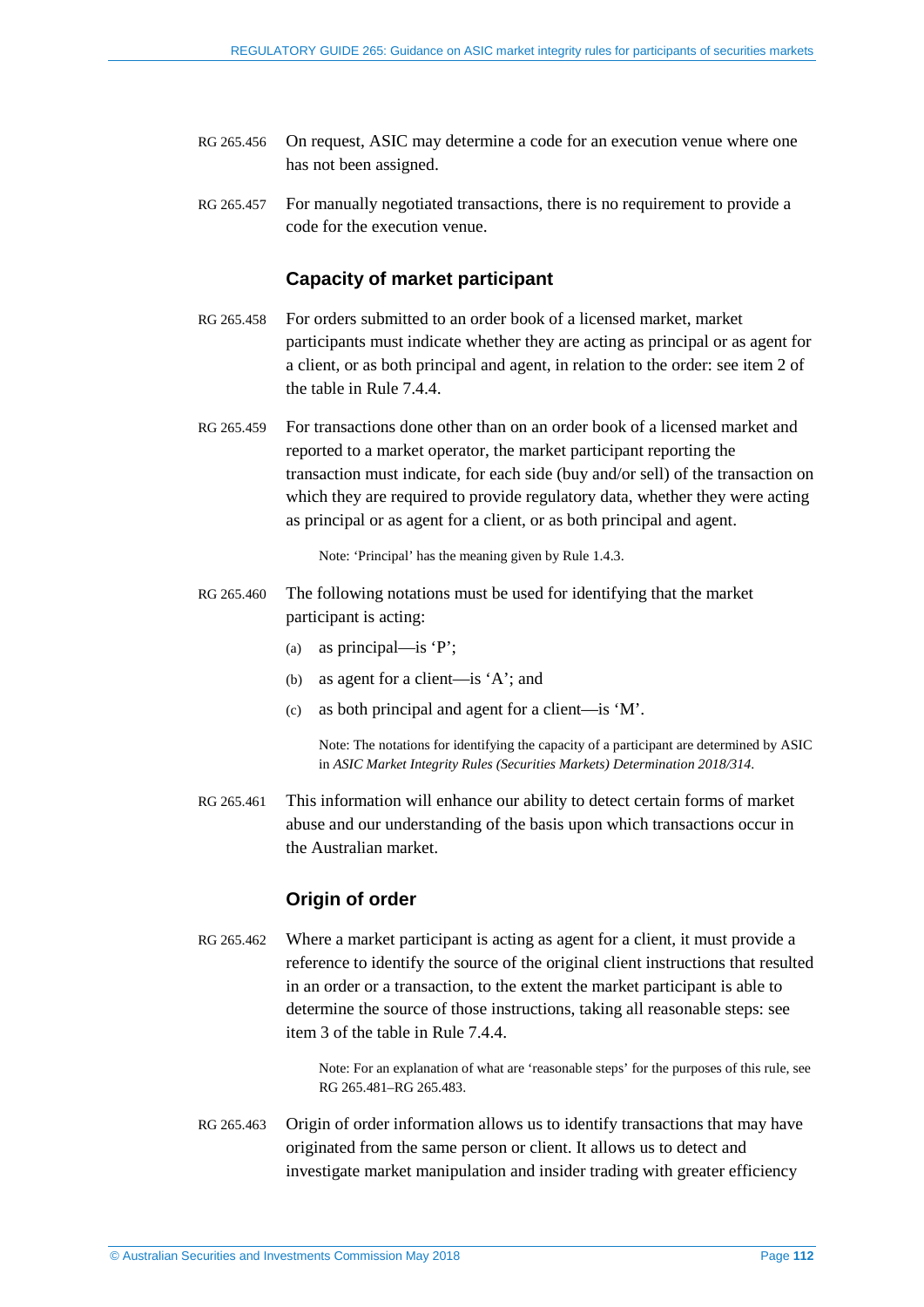and may assist market participants' risk management. On that basis, this information will enhance our ability to perform market surveillance.

RG 265.464 We recognise that for certain forms of order flow, providing this information may not be practicable. Accordingly, the information must be provided to the extent that it is able to be determined by the market participant, taking all reasonable steps.

- RG 265.465 We expect this information will be provided where it is:
	- (a) provided on the original client order;
	- (b) entered by the market participant; or
	- (c) available by reference to information held in the order management system used by the market participant.
- RG 265.466 This information must be provided on all orders or transactions that can be attributed to a single source.
- <span id="page-112-1"></span><span id="page-112-0"></span>RG 265.467 As noted in [Table 17,](#page-109-0) a market participant may identify the origin of an order by using one of the following identifiers for the client:
	- (a) Australian Company Number (ACN);
	- (b) Australian Registered Business Number (ARBN);
	- (c) Australian Registered Scheme Number (ARSN);
	- (d) global Legal Entity Identifier (LEI);
	- (e) an equivalent form of identification to ACN, ARBN, ARSN, in a foreign jurisdiction;
	- (f) an internal client identifier;
	- (g) user login identifier;
	- (h) CHESS HIN;
	- (i) internal account identifier; or
	- (j) adviser reference.
- RG 265.468 Our preference generally is to receive origin of order information that is not unique to the market participant providing it (i.e. the references referred to in RG [265.467\(a\)–](#page-112-0)RG [265.467\(e\)\)](#page-112-1).
- RG 265.469 Where the market participant uses a notation, code or number to identify the origin of an order, the market participant must take all reasonable steps to use the same notation, code or number on an order or trade report to identify the same person or account in different orders or trade reports (i.e. where multiple orders or transactions originate from the same source, that source should be identified consistently): Rule 7.4.4(5). Where a market participant's internal client, account or user login identifier is used, that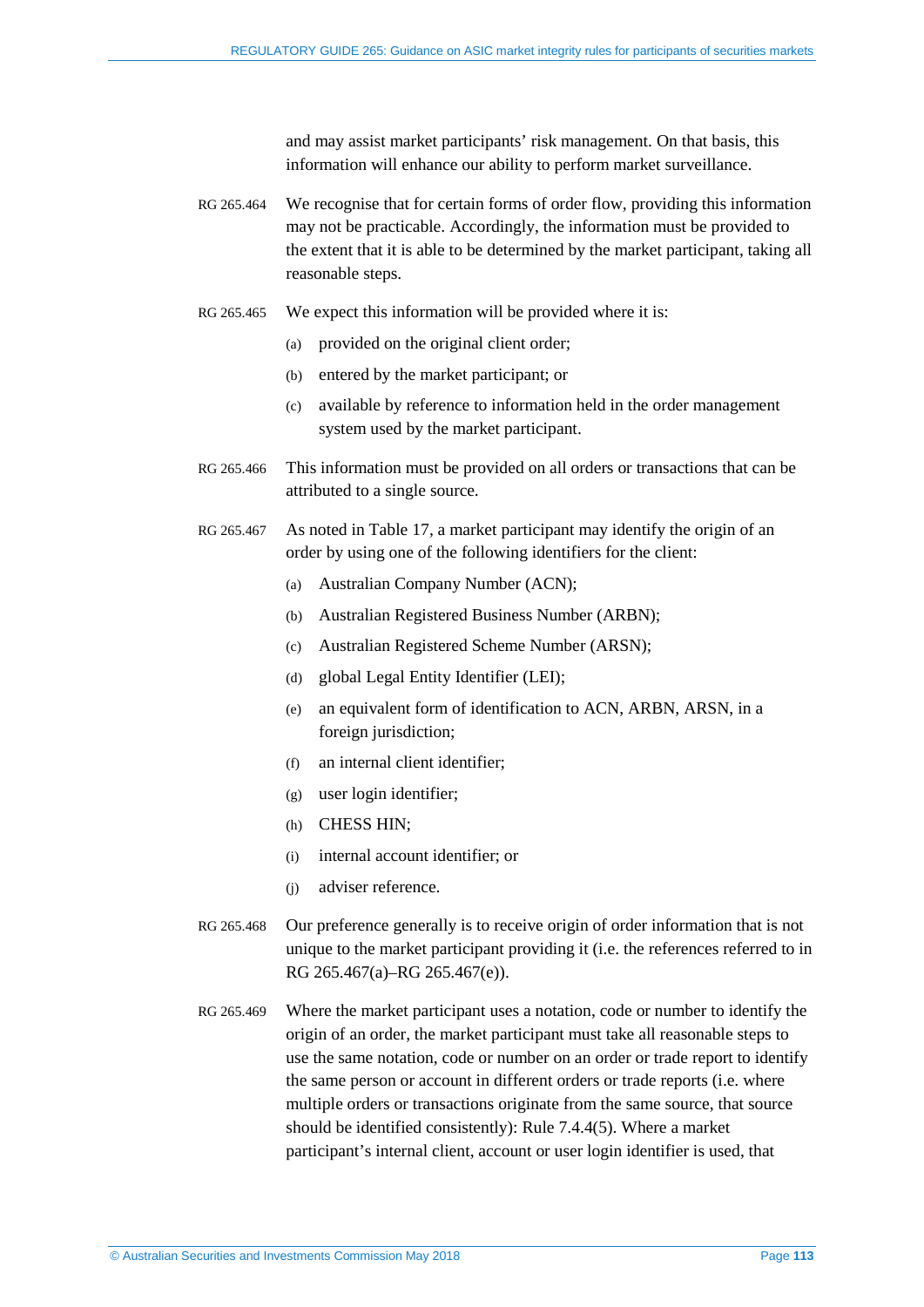identifier may be encrypted so long as the encrypted identifier does not change with the date and/or time.

- RG 265.470 Rule 7.4.4 recognises that where an order or transaction relates to a number of unrelated instructions, it may not be possible to provide information that identifies the origin of the order or transaction. For example, where multiple investment managers provide instructions to achieve VWAP, a market participant may place 'basket' orders representing similar instructions received from multiple sources. In this case, market participants must provide an identifier that indicates the origin of the order is not a single source. Acceptable identifiers include:
	- (a) VWAP;
	- (b) TWAP; or
	- (c) any other identifier used consistently.
- RG 265.471 Origin of order information must be provided on orders submitted to an order book of a licensed market and, where relevant, for each of the buy side and sell side of transactions done other than on an order book of a market when reporting that transaction in accordance with Rule 6.3.1 (for relevant products) or the market operating rules (for other products).

#### <span id="page-113-0"></span>**Examples**

RG 265.472 [Table 18](#page-113-1) sets out examples and guidance on the origin of order information associated with common types of order flow that we would expect market participants to provide. The examples are not exhaustive and each example should be considered in isolation—that is, the circumstances in one example should not be applied to circumstances in the others.

| <b>Example</b>                                                                                                                                          | <b>Guidance</b>                                                                                                                                                                                                                                                                                                                   |
|---------------------------------------------------------------------------------------------------------------------------------------------------------|-----------------------------------------------------------------------------------------------------------------------------------------------------------------------------------------------------------------------------------------------------------------------------------------------------------------------------------|
| Example 1: Online retail broking<br>A person logs on to a market<br>participant's online retail broking website<br>and places orders for three accounts | In this example, the person is authorised to place orders for the three<br>accounts, and is the origin of the three orders. On all three orders, the<br>market participant should provide the same unique reference for the<br>person that placed the order. This may be the person's customer<br>number or system login username |
|                                                                                                                                                         | If the market participant is not able to provide a unique customer<br>number or system login username for the person that placed the<br>order, the market participant should provide the relevant account<br>identifier for each order                                                                                            |
|                                                                                                                                                         | Market participants already using a unique account reference to<br>propagate a market operator's 'Xref' or 'bookings reference' field<br>may, as long as the information does not change with time, use the<br>same reference for ASIC's origin of order reference                                                                |

<span id="page-113-1"></span>

|  |  | Table 18: Examples of origin of order information |
|--|--|---------------------------------------------------|
|  |  |                                                   |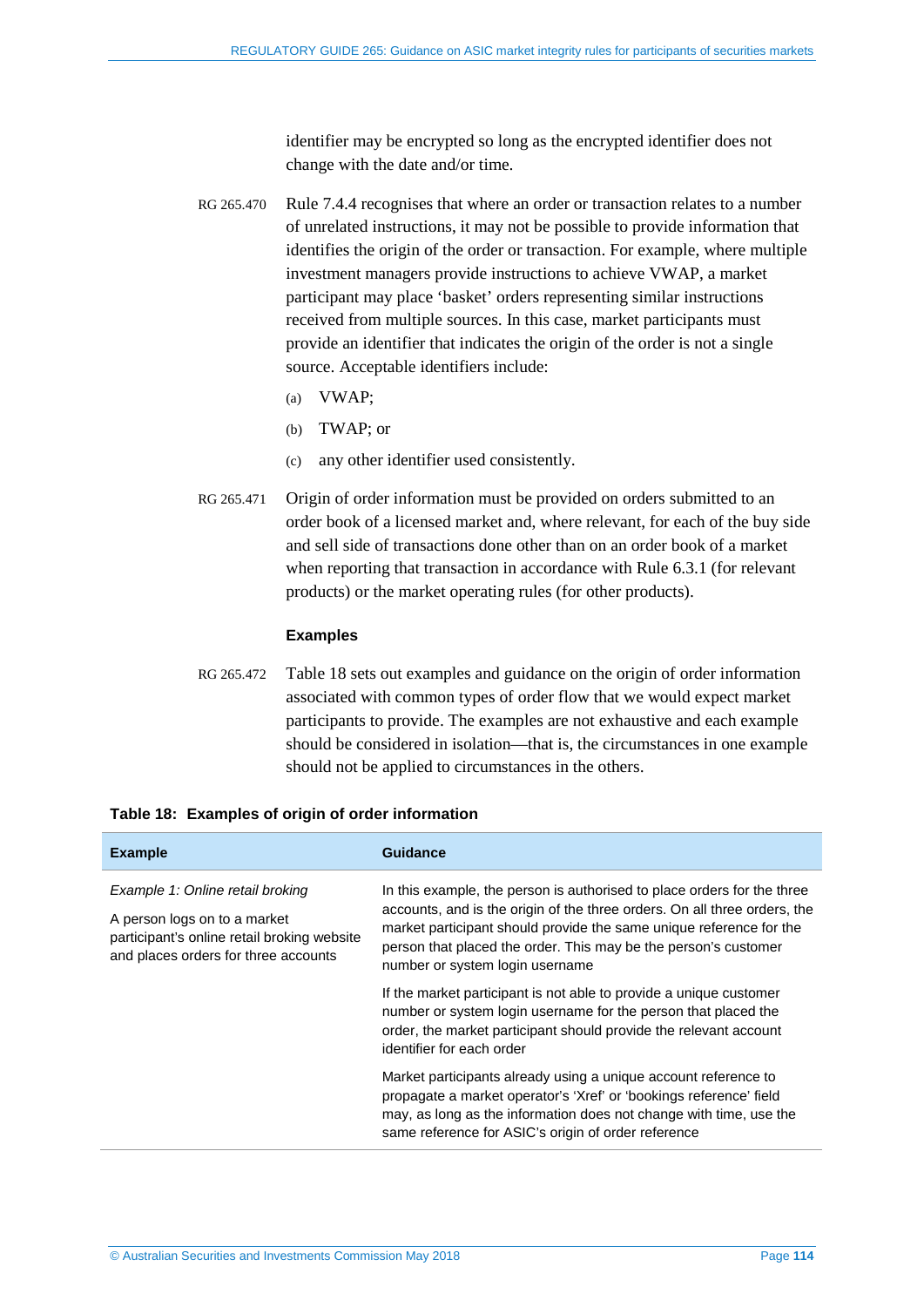| <b>Example</b>                                                                                                                                                                                                                                                                                                                                                                                                                         | <b>Guidance</b>                                                                                                                                                                                                                                                                                                                                                                                                                                                                                                                                                                                                                                                                                                                                                                                                                                                                                                                                                                                                                                                            |
|----------------------------------------------------------------------------------------------------------------------------------------------------------------------------------------------------------------------------------------------------------------------------------------------------------------------------------------------------------------------------------------------------------------------------------------|----------------------------------------------------------------------------------------------------------------------------------------------------------------------------------------------------------------------------------------------------------------------------------------------------------------------------------------------------------------------------------------------------------------------------------------------------------------------------------------------------------------------------------------------------------------------------------------------------------------------------------------------------------------------------------------------------------------------------------------------------------------------------------------------------------------------------------------------------------------------------------------------------------------------------------------------------------------------------------------------------------------------------------------------------------------------------|
| Example 2: 'White label' online retail<br>broking                                                                                                                                                                                                                                                                                                                                                                                      | In this example, the person is authorised to place orders for the three<br>accounts, and is the origin of the three orders                                                                                                                                                                                                                                                                                                                                                                                                                                                                                                                                                                                                                                                                                                                                                                                                                                                                                                                                                 |
| A person logs on to the online trading<br>website of an intermediary AFS licensee<br>that is not a market participant<br>The website, order management<br>systems and access to markets is<br>provided and managed by a market<br>participant to the intermediary AFS<br>licensee<br>The person places orders for three retail<br>accounts using the systems provided to<br>the intermediary AFS licensee by the<br>market participant | As the market participant provides and manages the systems used by<br>the intermediary and the person, information relating to the origin of<br>the three orders is known to the market participant. On all three<br>orders, the market participant should provide a unique reference for<br>the person that placed the order. This may be the person's customer<br>number or system login username<br>If the market participant is not able to provide a unique reference for<br>the person that placed the order, the market participant should<br>provide the relevant account identifier on each order<br>Market participants already using a unique account reference to<br>propagate a market operator's 'Xref' or 'bookings reference' field<br>may, as long as the information does not change with time, use the<br>same reference for ASIC's origin of order reference<br>Note: In addition to providing a reference for the origin of order, market<br>participants must also provide the AFS licence number of the<br>intermediary: see RG 265.473-RG 265.476. |
| Example 3: Full service retail broking<br>A person contacts their adviser and<br>provides instructions to place an order<br>The adviser places the order                                                                                                                                                                                                                                                                               | In this example, a market participant should provide, on the order, a<br>reference that identifies the person that provided instructions to place<br>the order<br>If the market participant is not able to identify the person that<br>provided the instruction to place the order, and the accounts to which<br>the trades will be allocated are known, the market participant should<br>provide, on the order, a reference for one of those accounts<br>If the market participant is not able to identify the person that<br>provided the instruction to place the order and the accounts to which<br>the trades will be allocated are unknown, the market participant<br>should provide a reference for the adviser who placed the order                                                                                                                                                                                                                                                                                                                                |
| Example 4: Full service retail broking-<br>Managed discretionary account                                                                                                                                                                                                                                                                                                                                                               | In this example, the market participant should provide an identifier for<br>the adviser that placed the order                                                                                                                                                                                                                                                                                                                                                                                                                                                                                                                                                                                                                                                                                                                                                                                                                                                                                                                                                              |
| An adviser places an order on behalf of a<br>client (or several clients) without receiving<br>explicit instructions from the client(s)                                                                                                                                                                                                                                                                                                 | If the market participant is not able to identify the adviser that placed<br>the order, the market participant should provide, on the order, a<br>reference for one of the accounts for which the order was placed                                                                                                                                                                                                                                                                                                                                                                                                                                                                                                                                                                                                                                                                                                                                                                                                                                                         |
| Example 5: Institutional broking-<br>Wholesale client                                                                                                                                                                                                                                                                                                                                                                                  | In this example, a market participant should provide a reference that<br>identifies the investment manager that placed the order                                                                                                                                                                                                                                                                                                                                                                                                                                                                                                                                                                                                                                                                                                                                                                                                                                                                                                                                           |
| An investment manager places an order<br>on behalf of a client (or several clients)<br>The trader places the order                                                                                                                                                                                                                                                                                                                     | If the market participant is not able to identify the investment manager<br>that placed the order, the market participant should provide, on the<br>order, a reference for one of the accounts to which the trades will be<br>allocated<br>If the market participant is not able to identify the person that<br>provided the instruction to place the order or identify the accounts to                                                                                                                                                                                                                                                                                                                                                                                                                                                                                                                                                                                                                                                                                    |
|                                                                                                                                                                                                                                                                                                                                                                                                                                        | which the trades will be allocated, the market participant should<br>provide a reference for the trader who placed the order                                                                                                                                                                                                                                                                                                                                                                                                                                                                                                                                                                                                                                                                                                                                                                                                                                                                                                                                               |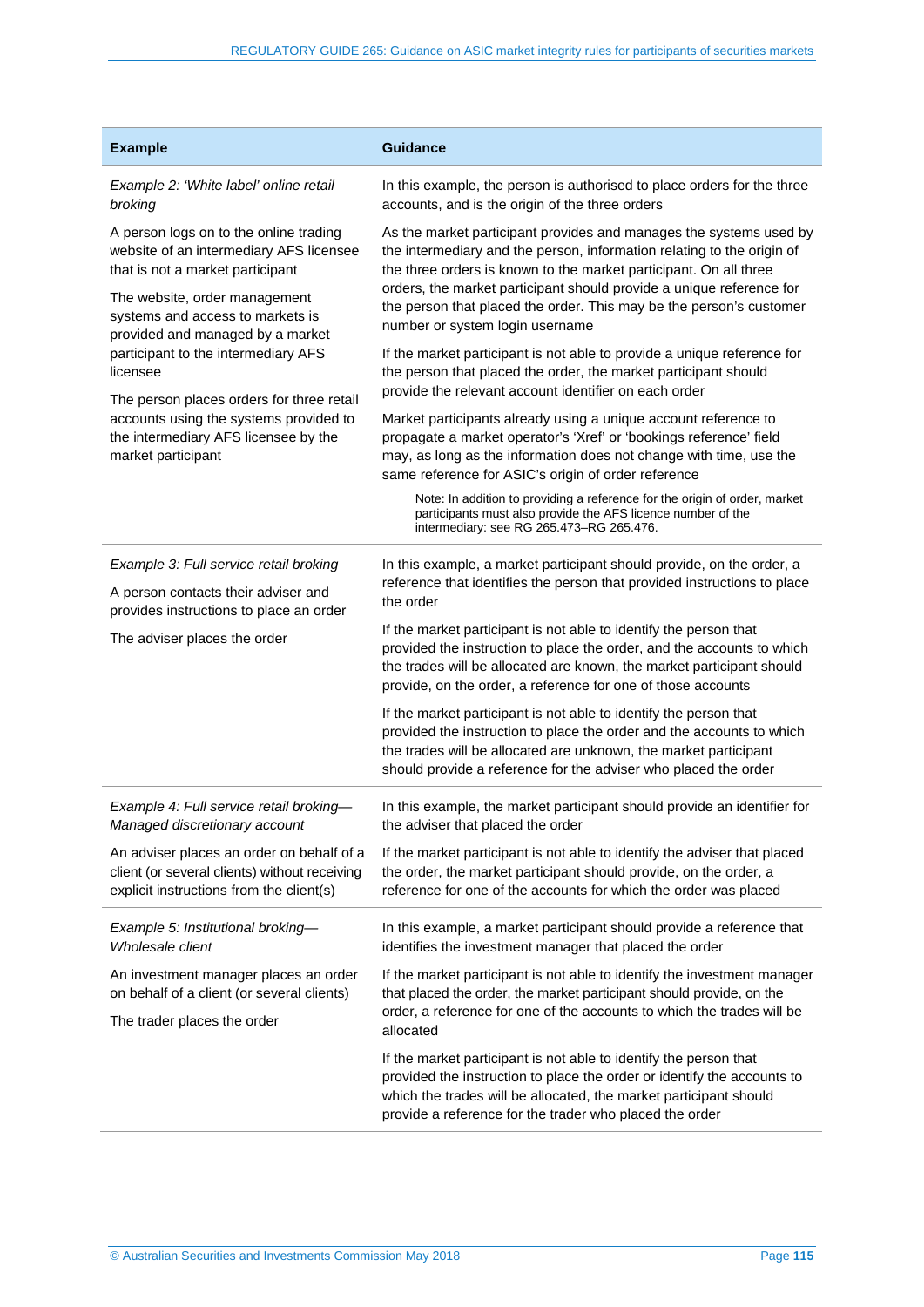| <b>Example</b>                                                                                                                                                                                                                                                                                                              | <b>Guidance</b>                                                                                                                                                                                                                                                                                                                                                                                                                                                                                                                |
|-----------------------------------------------------------------------------------------------------------------------------------------------------------------------------------------------------------------------------------------------------------------------------------------------------------------------------|--------------------------------------------------------------------------------------------------------------------------------------------------------------------------------------------------------------------------------------------------------------------------------------------------------------------------------------------------------------------------------------------------------------------------------------------------------------------------------------------------------------------------------|
| Example 6: Institutional broking-<br>Overseas client<br>An overseas investor instructs their<br>overseas broker to submit an order to an                                                                                                                                                                                    | The market participant must provide a reference that best identifies<br>the origin of the order. If the market participant, taking all reasonable<br>steps, can determine the ultimate originator of the order (the<br>overseas investor), then an identifier for that ultimate originator                                                                                                                                                                                                                                     |
| Australian market operator<br>Through one or more intermediaries the<br>overseas investor's instruction is<br>received by the London office of a global<br>investment bank and transferred                                                                                                                                  | should be provided<br>We recognise that, in this example, even if the market participant<br>takes all reasonable steps, it may not be able to ascertain the<br>ultimate originator of the order. In that case, it must provide an<br>identifier for the party closest to the originator as possible                                                                                                                                                                                                                            |
| electronically to the Australian office of<br>the investment bank<br>The Australian office of the global<br>investment bank is a market participant                                                                                                                                                                         | In this example, the London office should provide the Australian market<br>participant with a reference to identify where the order originated. If<br>the London office does not provide the Australian market participant<br>with a reference to identify where the order originated, the market<br>participant should provide a reference to identify the London office                                                                                                                                                      |
| Example 7: Institutional broking-<br>Overseas client<br>An overseas investor instructs their<br>overseas broker to submit an order to an<br>Australian market operator<br>Through one or more unrelated<br>intermediaries, the instruction is received<br>by a market participant                                           | The market participant must provide a reference that best identifies<br>the origin of the order. If a reference for the ultimate originator of the<br>order is known, it must be provided<br>We recognise that order information received from the intermediary<br>may not include a reference for the ultimate originator of the order.<br>The market participant should provide a reference for the party<br>closest to the originator as possible<br>If details of the originator are not provided by the intermediary, the |
|                                                                                                                                                                                                                                                                                                                             | market participant must provide a reference for the intermediary from<br>which it received instructions for the order                                                                                                                                                                                                                                                                                                                                                                                                          |
| Example 8: Institutional broking-VWAP<br>A number of unrelated clients contact a<br>market participant asking them to buy a<br>quantity of shares and achieve VWAP<br>over the trading day<br>The market participant aggregates all<br>similar orders and executes an algorithm,<br>which submits a number of orders to the | The market participant must provide a reference that best describes<br>the origin of the order, but in this case there is no single client or<br>person associated with the origin of each order submitted to the<br>market by the algorithm. The market participant should modify the<br>algorithm to provide a consistently used identifier for the origin of the<br>order. In this case, 'VWAP' would be an appropriate identifier to use                                                                                   |
| market to achieve VWAP for the total<br>quantity of shares over the trading day                                                                                                                                                                                                                                             |                                                                                                                                                                                                                                                                                                                                                                                                                                                                                                                                |

## **Intermediary identifier**

<span id="page-115-0"></span>RG 265.473 Where an order originates from the client of an AFS licensee that acts as an intermediary for its own clients and that has a specific arrangement with the market participant for access to the market (typically known as an online 'white label' broking arrangement), the market participant must take all reasonable steps to identify the AFS licence number of the intermediary on orders and the relevant buy and/or sell side of trade reports: see item 4 of the table in Rule 7.4.4.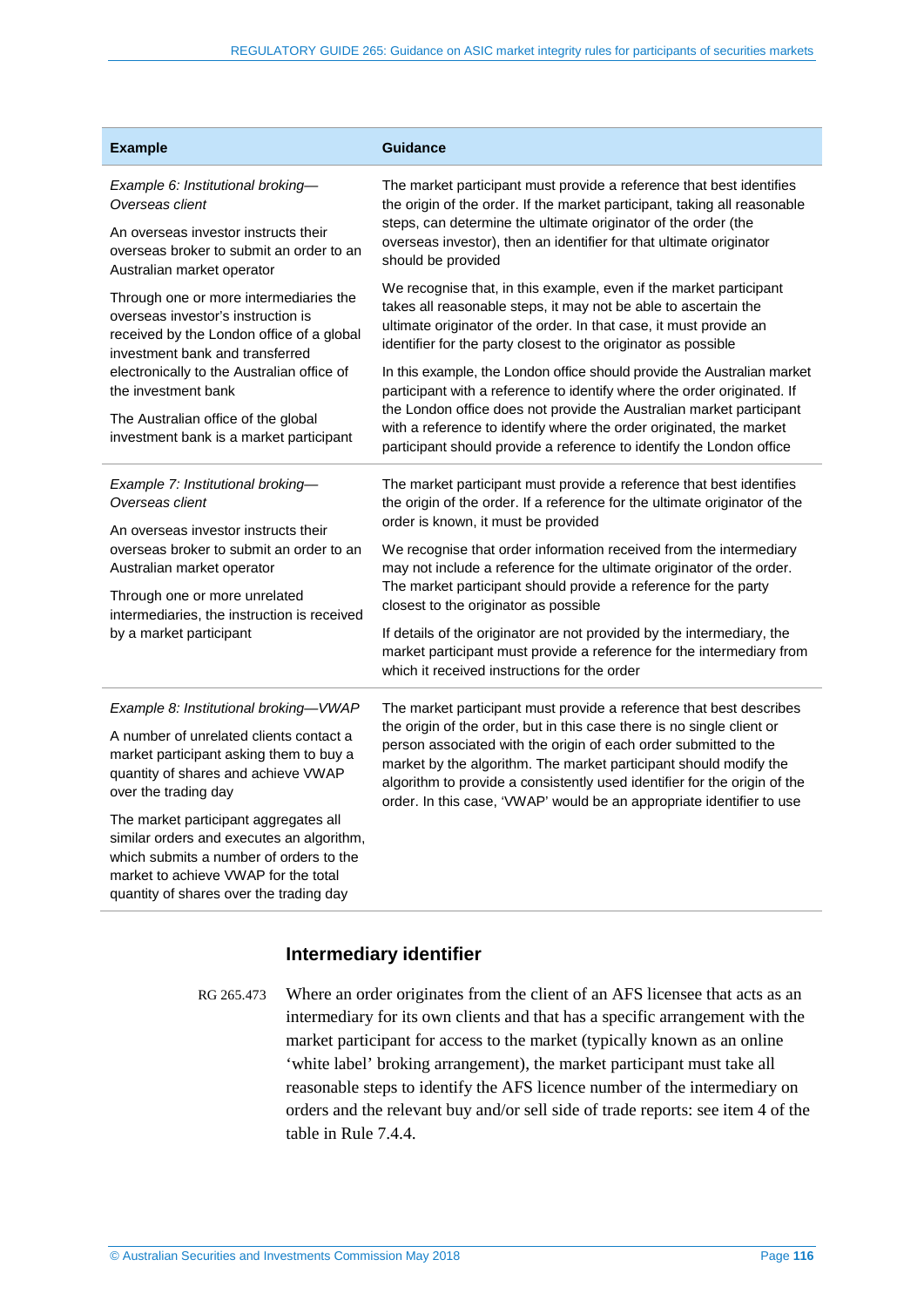- RG 265.474 Over recent years, the number of indirect market participants has grown significantly and order and trade information for orders originating from this segment of the market is difficult to identify. Providing AFS licence numbers on orders and trade reports originating from indirect market participants will allow ASIC to map this important market segment and provide efficiencies for our trading inquiries. Under this rule, active indirect market participants will be identified, and the information obtained under it will be used to assist us to assess compliance with AFS obligations by indirect market participants.
- RG 265.475 Where an order is placed directly by an indirect market participant using systems provided by the market participant, we expect market participants will be able to provide the AFS licence number of the intermediary. This means that we expect a market participant, taking all reasonable steps, will be able to determine and provide this information.
- <span id="page-116-0"></span>RG 265.476 Where a number of intermediaries exist between the market participant and the client, the AFS licence number of the intermediary with access to the trading system of a market participant must be provided.

#### **Directed wholesale indicator**

- <span id="page-116-1"></span>RG 265.477 A market participant must take all reasonable steps to identify orders and transactions:
	- (a) with non-discretionary routing and execution instructions; and
	- (b) received electronically from a wholesale client: see item 5 of the table in Rule 7.4.4.
- RG 265.478 Where both criteria are satisfied, the market participant must use the notation 'Y' when providing the data to a market operator. If one or both of the criteria are not satisfied, the market participant must use the notation 'N'.

Note: The notations for identifying the directed wholesale indicator are determined by ASIC in *ASIC Market Integrity Rules (Securities Markets) Determination 2018/314*.

- RG 265.479 For the purposes of this rule, 'wholesale' has the same meaning as outlined in [Table 4.](#page-35-0)
- <span id="page-116-2"></span>RG 265.480 Technology—in particular, direct electronic access to markets by wholesale clients—plays an ever-increasing role in our markets. The information that must be reported will enable ASIC to assess the impact on the market of clients with direct access to markets. These clients have sophisticated technology platforms and, with the exception of market access, often do not rely on the execution services provided by the market participant.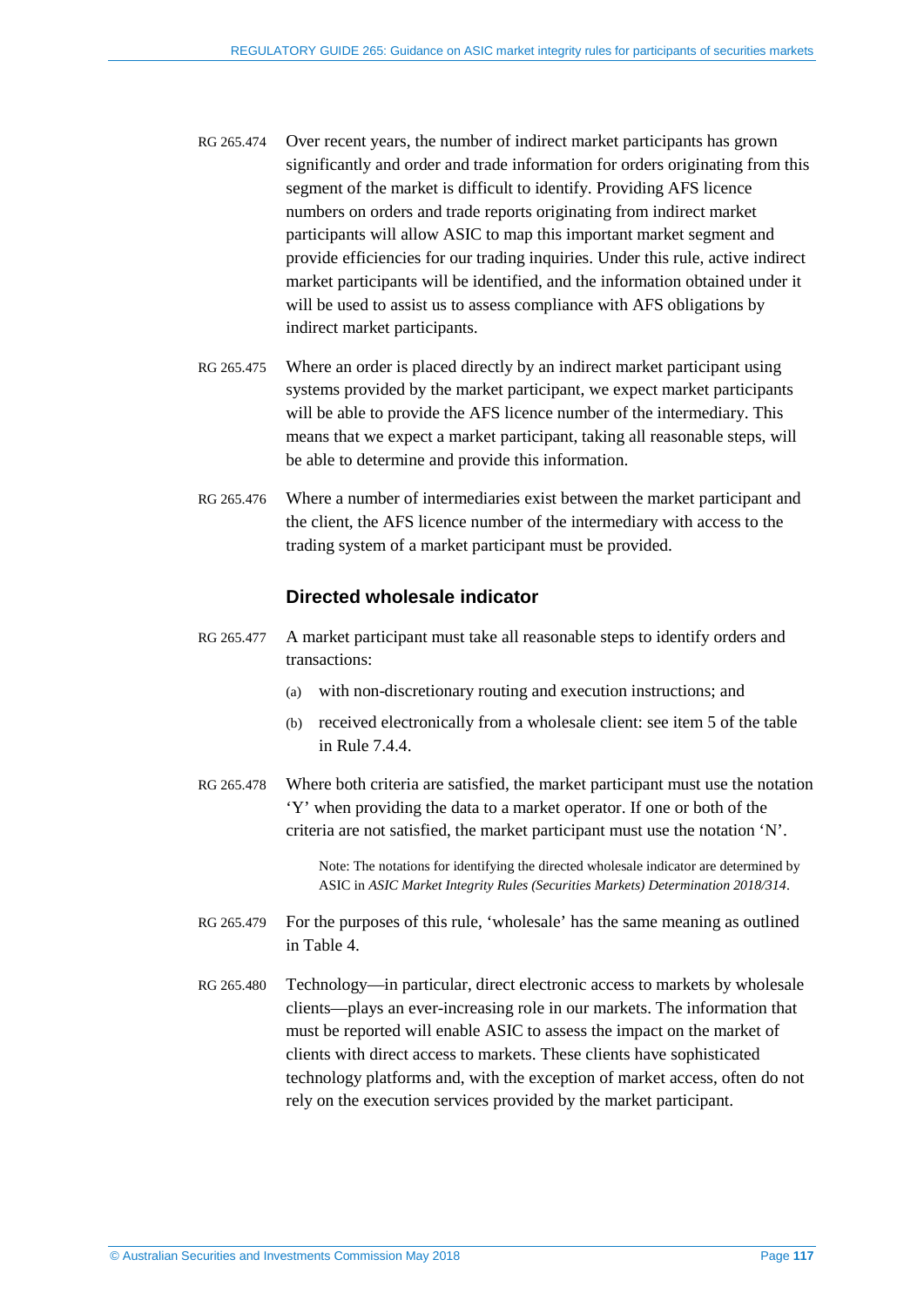# <span id="page-117-0"></span>**What are 'reasonable steps' to determine data?**

- RG 265.481 Origin of order information, intermediary identifiers and directed wholesale indicators must be provided to the extent it is able to be determined by a market participant, taking all reasonable steps: Rule 7.4.4.
- RG 265.482 In the particular circumstances of an order or transaction or client, a market participant may be unable to determine the data required to be reported. This may be because the systems and processes developed do not cater for unique circumstances. In those cases, which we expect to be limited, a market participant need not provide the required data.
- <span id="page-117-1"></span>RG 265.483 When a specific, unique set of circumstances for an order or transaction starts to recur, market participants should consider whether to enhance their systems and processes to enable the capture of the data required for those circumstances.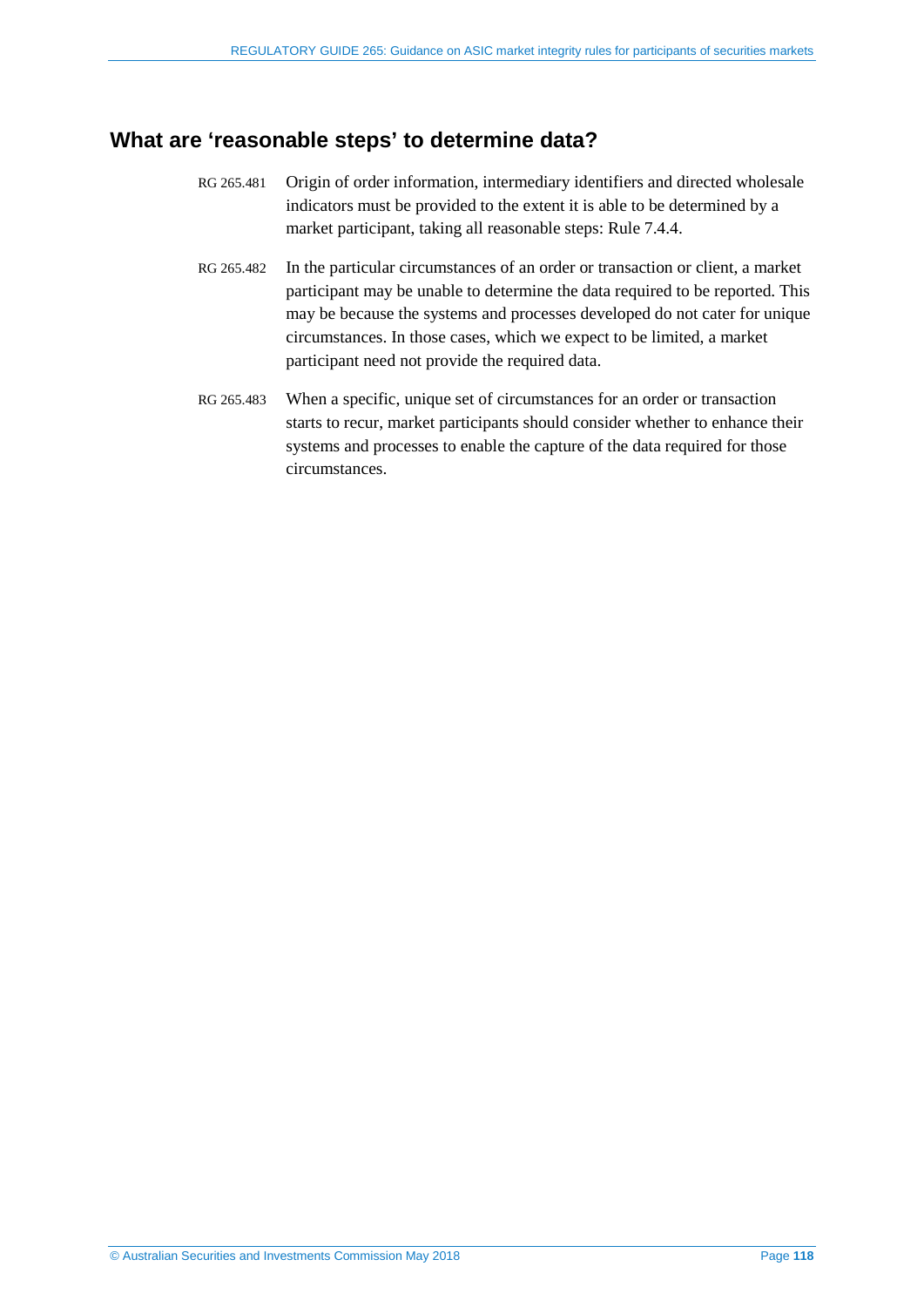# **M Trades under rules of a market operator, trade confirmations, client agreements, confidential order information and order incentives**

#### **Key points**

Transactions in equity market products and CGS depository interests must be entered into under the operating rules of a market operator.

Market participants must not transact during a market integrity related trading suspension.

Market participants may provide a single trade confirmation for an order executed across multiple markets with written authorisation from a client.

Client agreements should reflect the relevant requirements of the market integrity rules.

Market participants must take reasonable steps to ensure confidential client order and transaction information is not used or disclosed.

Market participants must not pay for order flow where the result is that the net price paid by a client is less than the price reported to a market.

# **Scope and application**

RG 265.484 This section of the guide applies to market participants that trade in equity market products and CGS depository interests (collectively referred to as 'relevant products').

> Note: ASIC Market Integrity Rules (Securities Markets) Class Waiver 2018/258 grants participants of the NSXA and SSX markets a waiver from the obligation to comply with the provisions of Chapter 5 (other than Part 5.4A and Part 5.4B) of the Securities Markets Rules until 16 November 2020.

## **Trading under the operating rules of a market operator**

- RG 265.485 Under Rule 5.1AA.1, a market participant must not enter into a transaction other than under the rules of a market operator (either on an order book or off-order book), unless the transaction is entered into under:
	- (a) the terms of a relevant product, including a redemption; or
	- (b) a primary market auction, including an off-market bid for relevant products or an issue, allotment or subscription of new relevant products.
- RG 265.486 This means that a market participant must execute a transaction in a relevant product either on an order book of a market or report it to a market operator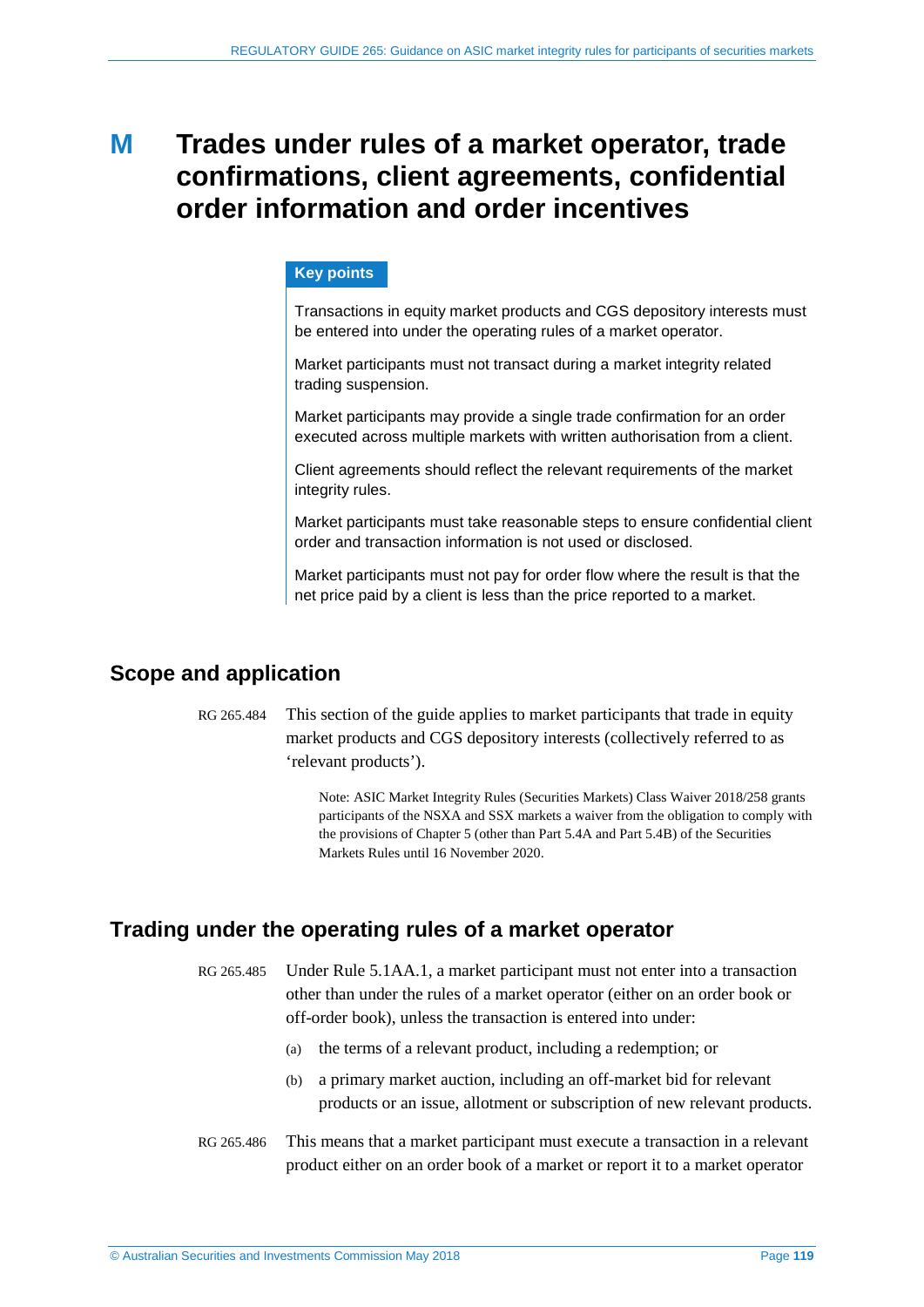in accordance with the market integrity rules and the operating rules (including written procedures made under the operating rules) of the relevant market.

- RG 265.487 Market participants have a choice about which market operator's operating rules to enter into a transaction under. They can enter into transactions under the rules of any market operator that provides facilities for trading relevant products.
- RG 265.488 Market participants should ensure that, on an ongoing basis, they meet all obligations under the operating rules and written procedures made under the operating rules of the market operator they are transacting under. For example, market participants should ensure any orders and transactions comply with the market operator's pre-trade transparency exceptions and post-trade transparency reporting requirements.
- RG 265.489 This rule is intended to ensure that clients have certainty about the rules and protections they are transacting under and can access the relevant compensation entitlements on a market. The rule is also intended to limit the sources of pre-trade and post-trade data, which will facilitate data consolidation in the market.

## **Trading suspensions and off-order book trading**

- RG 265.490 Under Rule 5.9A.1, a market participant must not match or execute a transaction where there is a trading suspension in the relevant product on all licensed markets.
- RG 265.491 We acknowledge that market participants should be able to continue trading where there is a technical failure on one market and this rule does not prohibit that. However, we expect that when trading is suspended for a market integrity related purpose all trading should cease. We consider that when trading is suspended on all licensed markets, it will typically be a result of a market integrity related issue.
- RG 265.492 The purpose of constraining trading during market integrity related events is to limit the impact of information asymmetries between market participants, provide time for all market participants to consider the implications of the event and to minimise opportunities for regulatory arbitrage between trading on order books of licensed markets and off-order book.

# **Accumulation of trade confirmations**

RG 265.493 In a multimarket environment, it is possible that a single client order may be executed through a series of transactions across more than one market (e.g. divided between Market X and Market Y). In these circumstances, there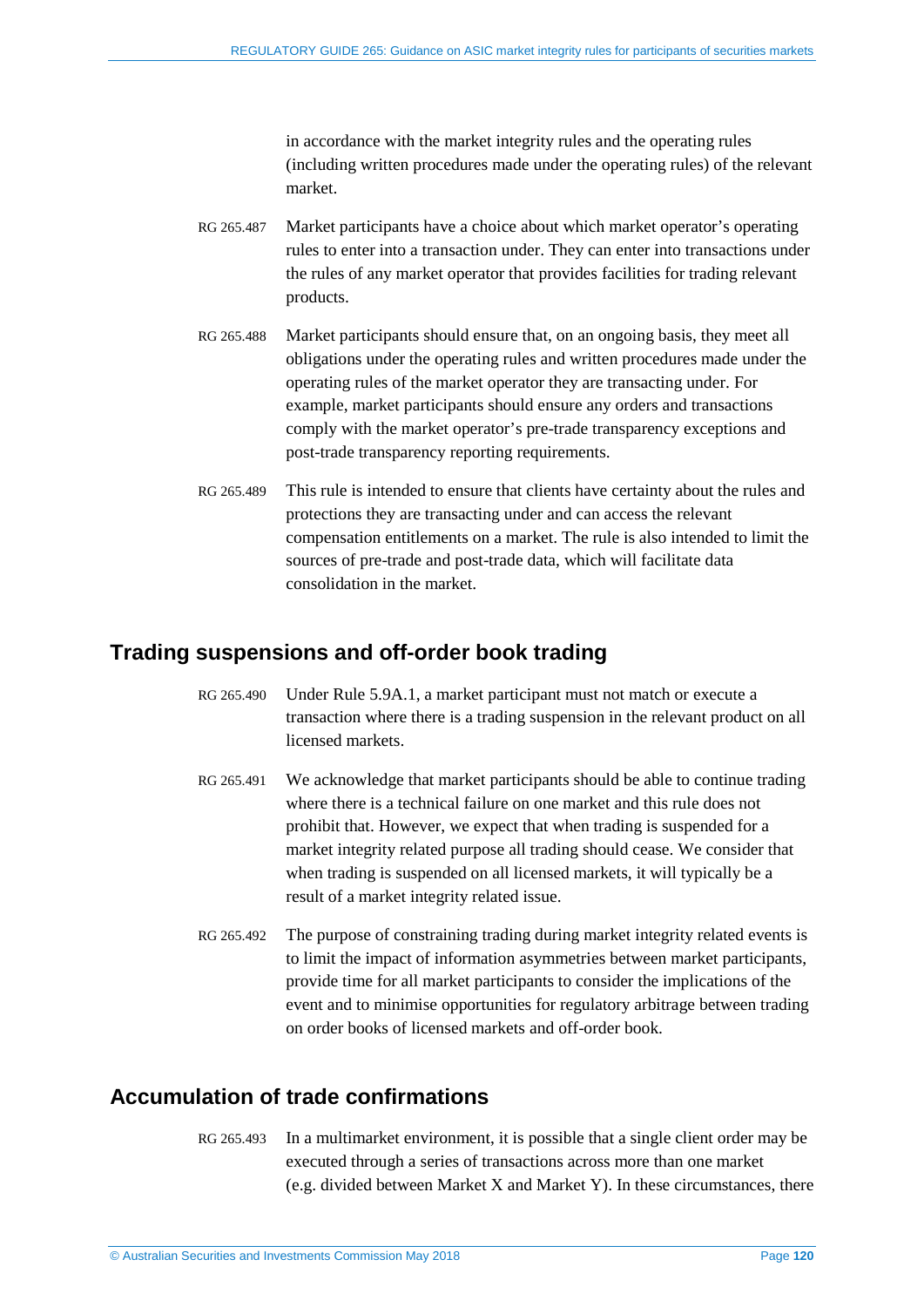need to be clear and consistent arrangements in place for disclosing individual transaction details to clients who are required to be given a confirmation under s1017F(1)(a) of the Corporations Act (see also regs 7.9.63A–7.9.63C of the Corporations Regulations) and Rule 3.11.2.

- RG 265.494 Market participants are permitted to accumulate confirmations for orders executed through multiple transactions on one market into a single trade confirmation, and to specify the VWAP for the transactions: Rule 3.4.2.
- RG 265.495 Rule 3.4A.1 sets out the circumstances in which a market participant may accumulate multiple transactions into a single confirmation for a single client order executed across multiple markets. As with the market-specific market integrity rules, it enables a market participant to specify the VWAP rather than the price per unit, subject to the client providing written authorisation to accumulate trade confirmations before the time the order is placed.
- RG 265.496 Rule 3.4A.1(b) requires a market participant, on request from a client, to provide a statement of the individual prices for each transaction. We expect market participants to also disclose the markets where each price was achieved if requested. Depending on the specific request from the client, we consider that the statement may be provided in writing or verbally. Where it is provided in writing, this may be in print or electronic form.
- RG 265.497 Regulation 7.9.63B(7) of the Corporations Regulations requires a trade confirmation to include the name of the market where the transaction was executed. A market participant can fulfil this obligation by listing the markets that the market participant is a member of on trade confirmations and note that the trade may have been executed on one or more of those markets.

#### **Client authorisation by existing clients**

- RG 265.498 Where a market participant has already obtained written authorisation from a client to accumulate transactions on a market into a single trade confirmation (under Rule 3.4.2), we consider that this authorisation is sufficient to satisfy the requirement under Rule 3.4A.1—that is, there is no need to obtain another written authorisation.
- RG 265.499 Where a wholesale client has elected not to receive trade confirmations in accordance with Rule 3.4.2, we consider this election will also apply in the context of Rule 3.4A.1.
- RG 265.500 Where a client has not already provided written authorisation to accumulate trade confirmations on a market, the market participant will need to obtain the client's written authorisation before accumulating transactions under Rule 3.4A.1.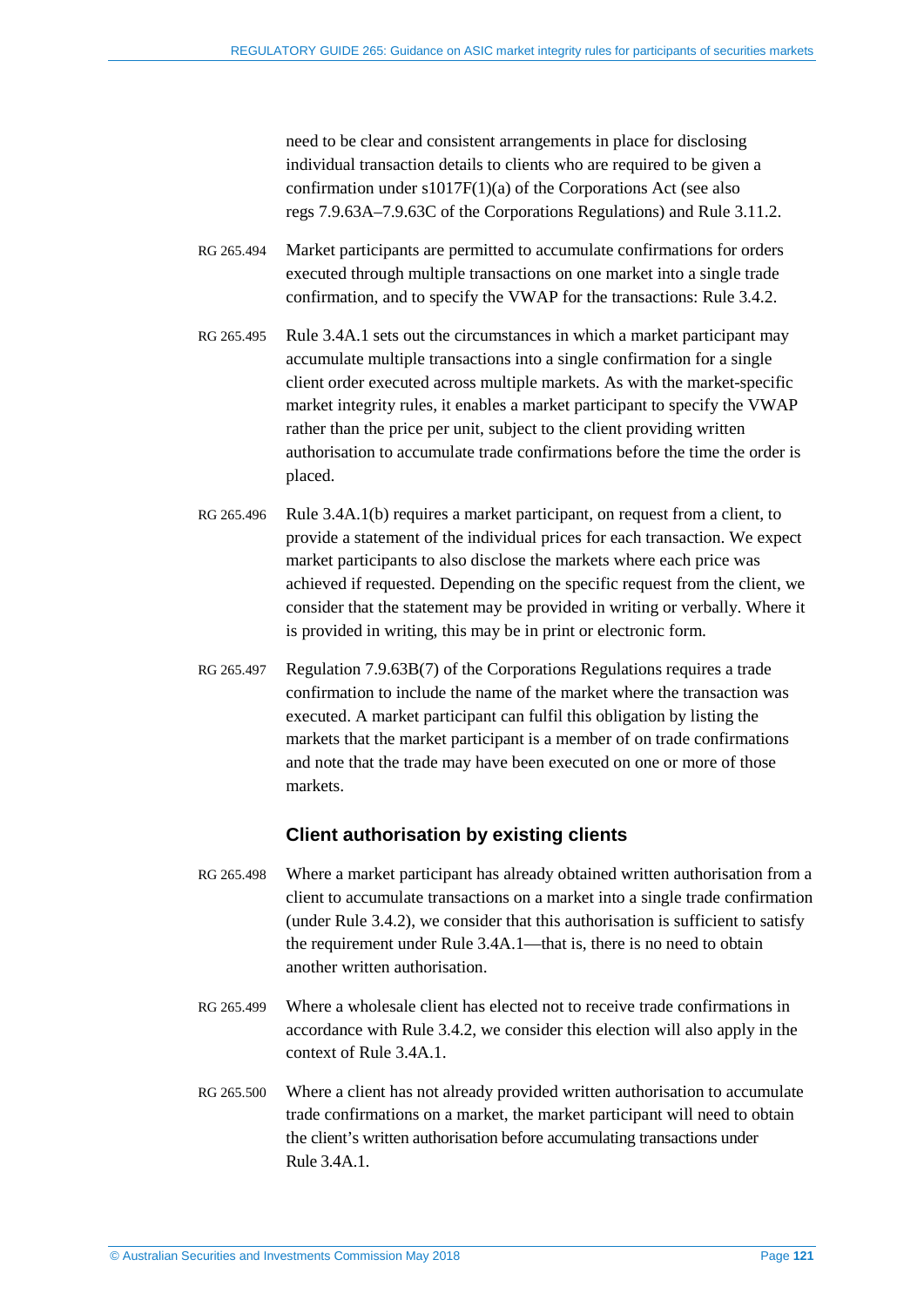RG 265.501 In all cases, we expect market participants to notify their clients of how they intend to accumulate transactions in a multimarket environment. They may choose to make this notification in the client agreement.

#### **Client authorisation by new clients**

RG 265.502 Under Rule 3.4A.1, market participants that are required under s1017F(1)(a) of the Corporations Act and Rule 3.4.1 to provide trade confirmations to a client should obtain the written authorisation of all new clients to accumulate a series of transactions into a single trade confirmation before the time an order is placed.

## **Managing confidential order information**

- RG 265.503 Rule 5.4A.1 requires a market participant to take reasonable steps to ensure that its officers and employees do not use or disclose information about orders received, or transactions resulting from those orders, unless permitted under the market integrity rules or the law. Rule 5.4A.1 provides the following permitted disclosures and uses of information:
	- (a) information about orders or transactions that is generally available (i.e. publicly available);
	- (b) pre-trade information (as defined in Rule 6.1.2 and Section [J](#page-91-0) of this guide) if:
		- (i) the information has been made available by a market operator. This means that a market participant cannot use or disclose pre-trade information it may hold about an order unless a market operator has made it available under Rule 6.1.2; or
		- (ii) it is necessary to use or disclose that information to execute an order (including disclosure of the information in an order routing instruction). For example, a market participant may route an order to another market participant for execution;
	- (c) post-trade information (as defined in Rule 6.3.4 and Section [K](#page-101-0) of this guide) if:
		- (i) the information has been made available by a market operator. This means that a market participant cannot use or disclose post-trade information it may hold about a transaction it has executed unless a market operator has made it available under Rule 6.3.4; or
		- (ii) such disclosure is required for trade confirmations or billing purposes. This enables a market participant to disclose post-trade information to back office personnel to enable trade confirmations to be issued to clients; and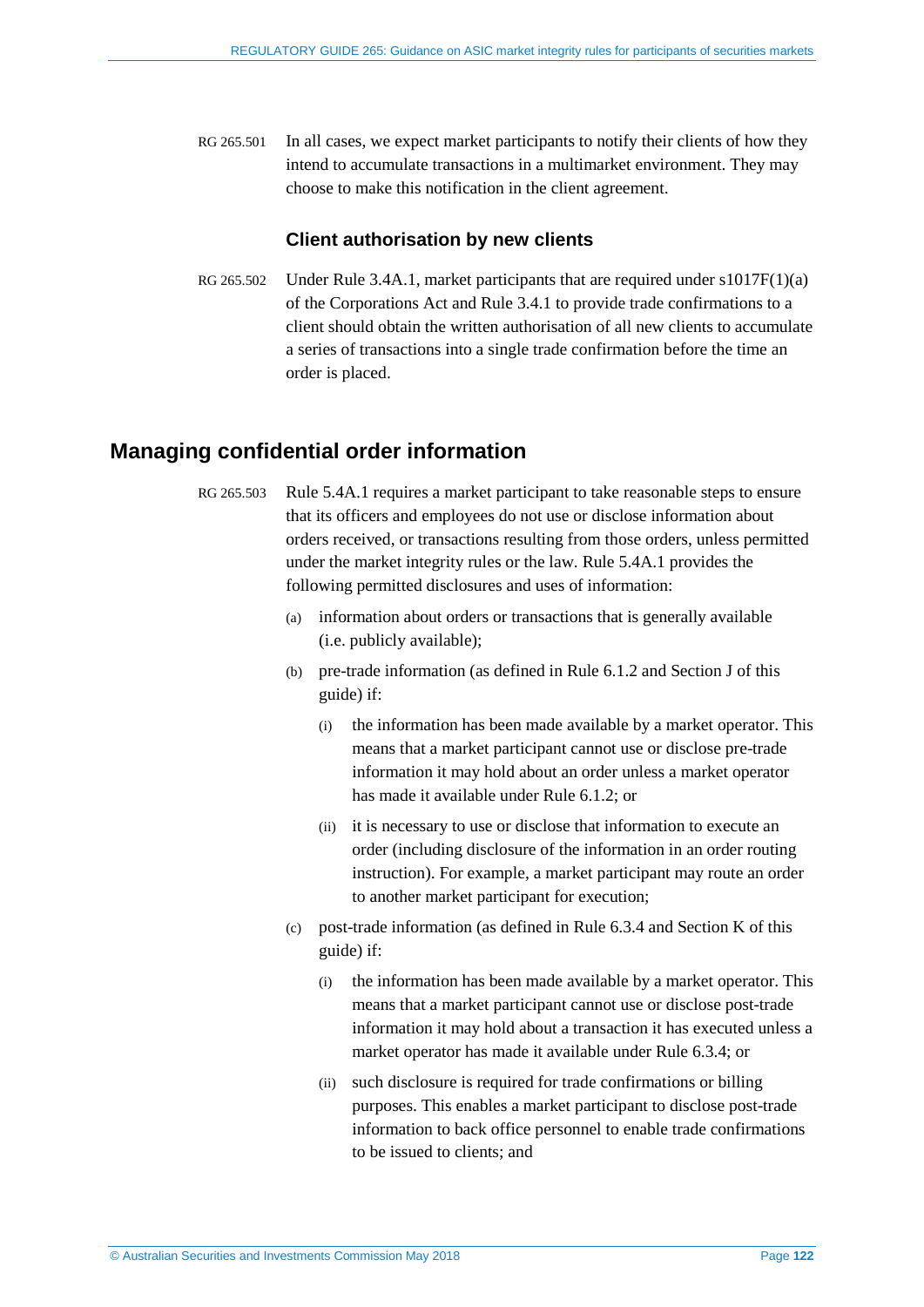- <span id="page-122-0"></span>(d) information about orders or transactions is disclosed to a person that maintains or services the market participant's internal order management system or crossing system, or provides administrative or analytical services to or for the market participant. When information is disclosed for these purposes the person receiving the order or transaction information must agree in writing to limit its use of such information for either of these purposes. Examples of administrative and analytical services include research and transaction cost analysis.
- RG 265.504 The reference to 'a person' in RG [265.503\(d\)](#page-122-0) includes employees of the market participant and all other parties, including contractors. We expect a written agreement to be maintained for each person, whether an employee or contractor. For example:
	- (a) if the information is disclosed to an employee, it could form part of internal procedures that the employee has agreed in writing to comply with in an employment contract or an employee code of conduct; and
	- (b) if the information is disclosed to a contractor, then it could form part of the terms of conditions of the contract for service, or form part of a separate confidentiality agreement.
- RG 265.505 We expect a market participant to restrict the disclosure and use of confidential order information to an 'as needs basis'. For example, a market participant that operates a crossing system may restrict disclosure of orders and transactions in its crossing system to an internal electronic trading desk that oversees the crossing system for the purposes of ensuring the crossing system is operating efficiently.

## **Client disclosure**

RG 265.506 We consider it good practice for a market participant to disclose to its clients how, and to whom, it discloses confidential order information.

## **Information barriers**

RG 265.507 We expect that market participants will have in place internal policies and procedures that will limit the disclosure and use of confidential order information in line with the permitted uses and disclosures in Rule 5.4A.1(2). A market participant should maintain strong information barriers to comply with Rule 5.4A.1, including system and physical segregation to ensure that information about orders and transactions is not made available other than in accordance with Rule 5.4A.1. Further guidance on our expectations about information barriers can be found in RG 181*.*

> Note: Rule 3.6.3 of the Securities Markets Rules imposes obligations on the participants in relation to the implementation of information barriers.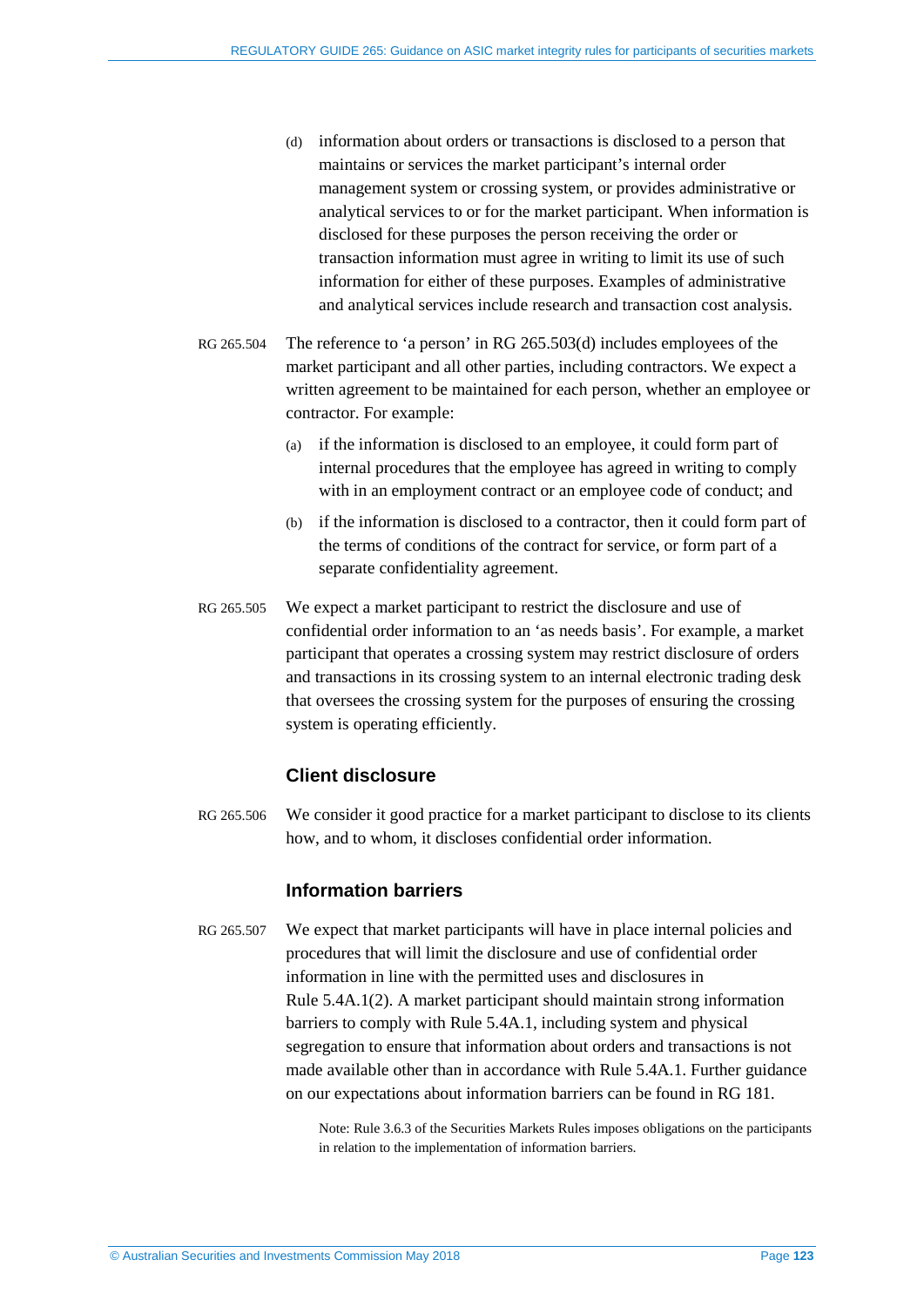#### **Indications of interest**

- RG 265.508 An indication of interest (IOI) is a non-binding electronic expression (or advertisement) of trading interest. It is a mechanism used to identify potential counterparties and is most often used where there is a large volume of securities to trade.
- RG 265.509 An IOI usually contains some information about trading intentions, such as the identity of the security, the capacity in which the market participant is operating (i.e. agency or principal), the volume of securities, or the price the party is willing to trade at. IOIs are usually distributed by a fund manager or market participant to selected clients, or through a third-party service provider.
- RG 265.510 IOIs can be used for wholesale client orders, and may be a permitted use or disclosure of pre-trade order information in accordance with the exception in Rule 5.4A.1(2)(c). IOIs should not be used for a retail client order as this would be inconsistent with a market participant's obligation to execute non-discretionary orders as expeditiously as practicable: Rule 5.1.4.
- <span id="page-123-0"></span>RG 265.511 The following lists some of our concerns about the use of IOIs:
	- (a) They may be misused to generate a misleading appearance of an intention to trade—for example, IOIs that are not backed by a genuine client or proprietary intent to trade, and that are aimed at gathering information on genuine intentions to trade and exploiting the responses received. In such instances, we may view an IOI as false or misleading if they misrepresent the true origin and intention of the IOI.
	- (b) They may increase the risk of information leakage for clients with genuine trading intentions, which may result in a worse outcome for the client. For example, recipients of an IOI may trade ahead of the person issuing the IOI, leading to an adverse price movement. Market participants need to manage this risk.
	- (c) Selective disclosure and access to IOIs, which is especially important for less liquid securities where indications of some trading interests may be price sensitive.
	- (d) They present challenges to the management of conflicts of interest. For example, market participants that conduct principal and client trading should not misrepresent the nature of the liquidity to attract liquidity (e.g. genuine natural client order flows versus proprietary interests), which may artificially boost market share of trading volumes.
- <span id="page-123-1"></span>RG 265.512 The examples in RG [265.511\(a\)–](#page-123-0)RG [265.511\(d\)](#page-123-1) may affect a market participant's ability to meet its AFS licence obligations to act honestly and fairly, and effectively manage conflicts of interest that may arise between clients, or between proprietary and client interests: s912A(1)(a) and 912A(1)(aa).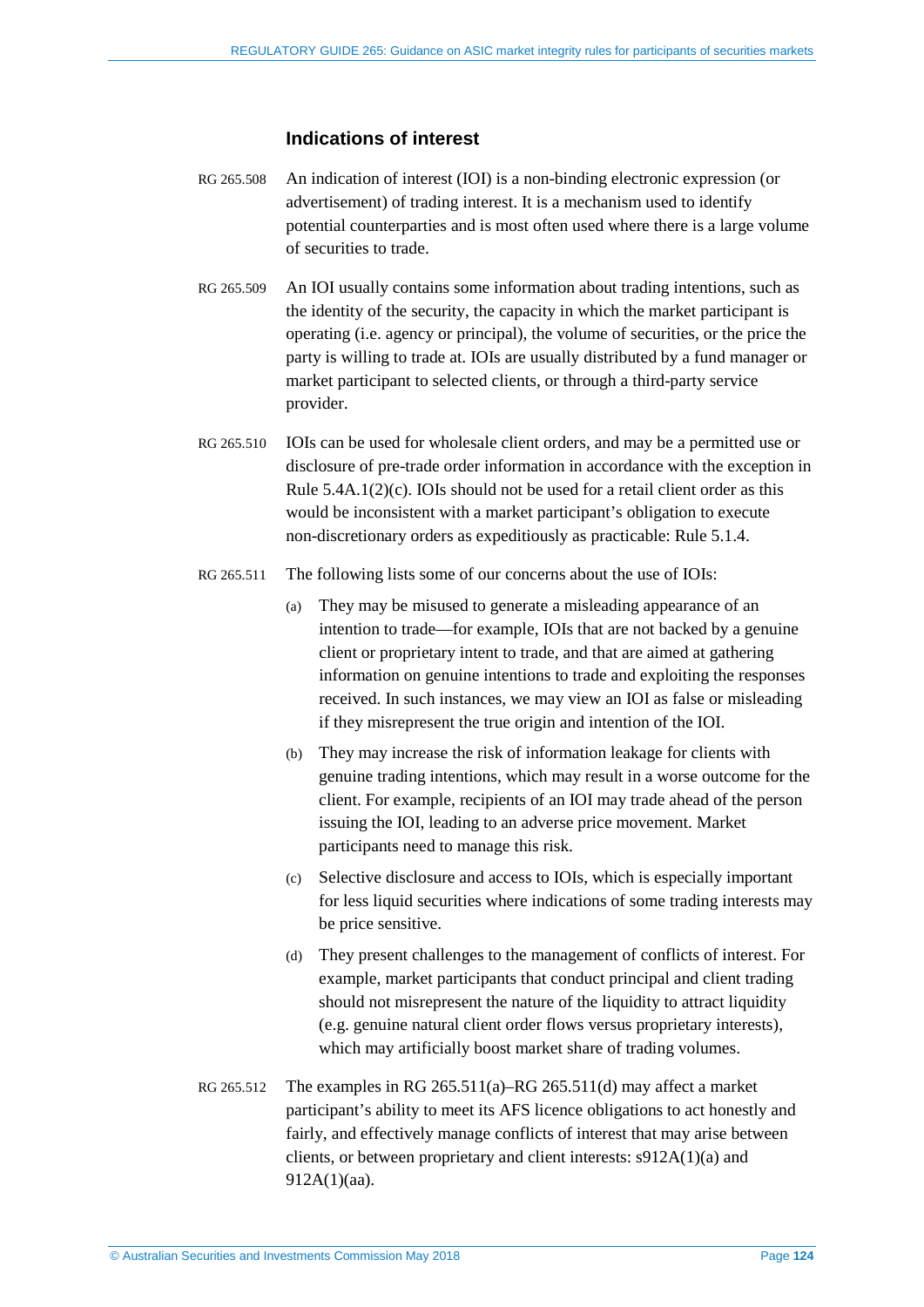RG 265.513 When using an IOI, we expect market participants to:

- (a) circulate an IOI for a security only when they have reasonable cause to believe that the IOI represents a bona fide order in the security and is not being used for any fraudulent, deceptive or manipulative purposes;
- (b) make adequate disclosure to their clients about the intended use of, and accessibility to, client order information that may be used in IOIs;
- (c) manage the potential information leakage from any type of communication that may be price sensitive or conflict with the client's best interests;
- (d) offer clients the ability to consent to the dissemination of their trading interest (i.e. their confidential order information) through IOIs, or otherwise opt out of participating in IOIs;
- (e) appropriately manage conflicts of interest and maintain records to substantiate the origin and basis of all IOIs; and
- (f) discontinue the display of an IOI if the underlying order has been cancelled or executed, or appropriately amend an IOI to accurately reflect the currency of the order if it has otherwise been amended.

# **Order incentives**

- RG 265.514 Where a market participant handles or executes an order as the result of an arrangement with another person to direct orders to the market participant, the market participant must not, directly or indirectly, make a cash payment to the other person for the opportunity to handle or execute those orders if the cash payment leads to the net cost––calculated as set out in Rule 5.4B.1(2)––being less than the value of the reported price for the transaction(s) the subject of the orders: Rule 5.4B.1(1).
- RG 265.515 Under Rule 5.4B.1(2), the net cost is calculated as follows:

Net cost = (*Commission* less the dollar value of any cash payment to the other person) + *Reported price*

*Commission* means the dollar value of any payment received by the market participant (including commission received from a client of the other person) for the opportunity to handle or execute the other person's orders.

*Reported price* means the total dollar value of the transaction(s) that are the subject of the other person's order(s):

- (a) as executed on a market;
- (b) as reported to a market operator under Rule 6.3.1; or
- (c) as set out in a trade confirmation provided to the other person under Rule 3.4.2.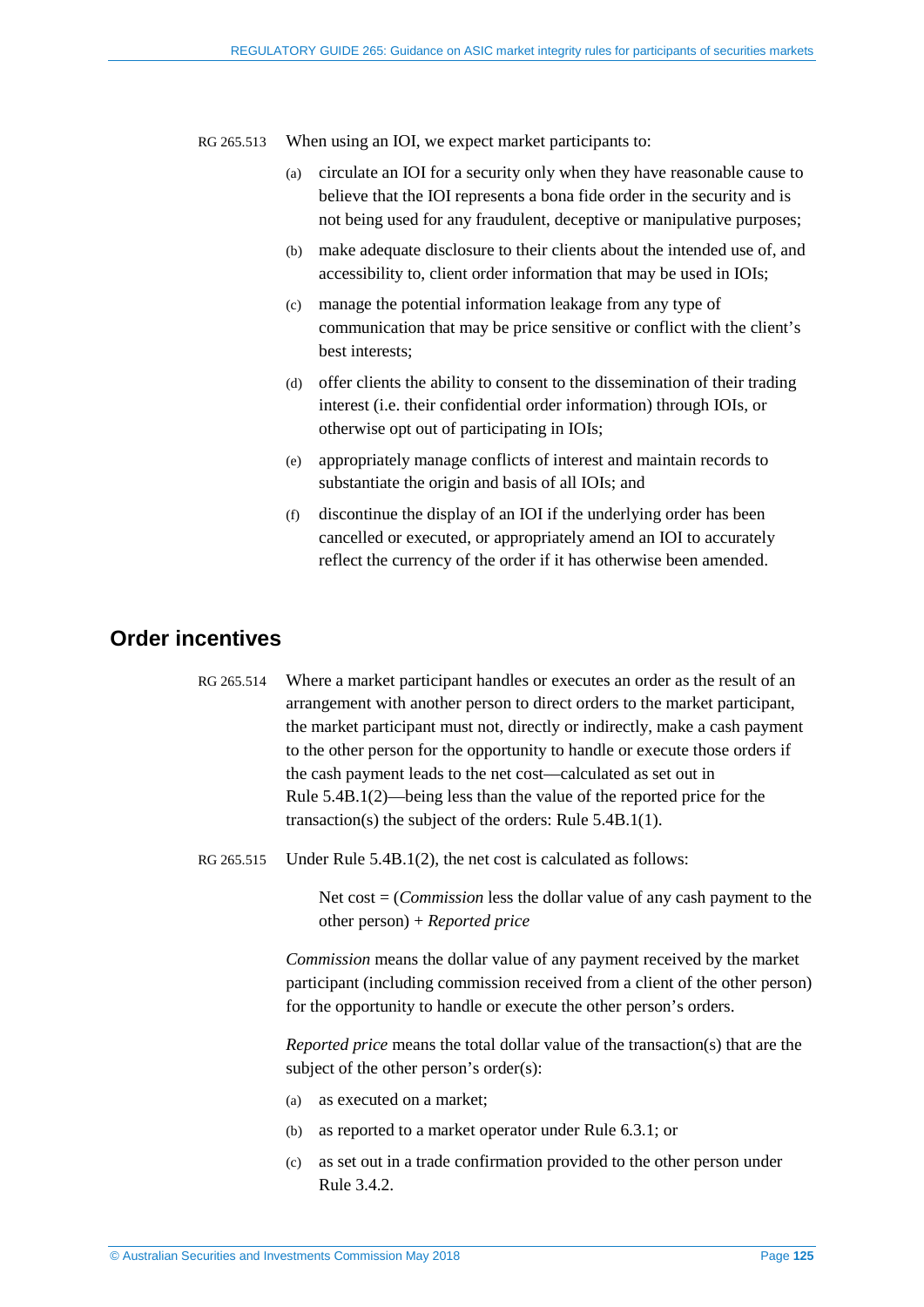Note: Rule 3.4.2 permits a market participant to accumulate multiple transactions in a single trade confirmation and specify a VWAP for those transactions in specified circumstances.

RG 265.516 Rule 5.4B.1 applies to both orders to buy and orders to sell financial products, and means that a market participant cannot pay more for order flow than the commission received by the market participant for those orders. In Rule 5.4B.1 reference to the 'dollar value of any cash payment' is intended to capture payment made by a market participant for another entity's order flow, and in the case of an order to sell, does not include the proceeds from the sale: see [Table 19](#page-125-0) for examples of the application of Rule 5.4B.1.

#### <span id="page-125-0"></span>**Table 19: Example of net cost calculation under Rule 5.4B.1**

| <b>Example</b> | <b>Commission</b> | Cash<br>payment for<br>order flow | <b>Reported price</b><br>for a sell or buy<br>order | Net cost calculation under<br>Rule 5.4B.1(2) | <b>Allowed</b><br>under<br><b>Rule</b><br>5.4B.1 |
|----------------|-------------------|-----------------------------------|-----------------------------------------------------|----------------------------------------------|--------------------------------------------------|
|                | \$200             | \$400                             | \$10,000                                            | $$9,800 =$<br>$($200 - $400) + $10,000$      | No.                                              |
| 2              | \$200             | \$200                             | \$10,000                                            | $$10,000 =$<br>$($200 - $200) + $10,000$     | Yes                                              |
| 3              | \$200             | \$0                               | \$10,000                                            | $$10,200 =$<br>$($200 - $0) + $10,000$       | Yes                                              |

RG 265.517 Example 1 is not permitted under Rule 5.4B.1 as the net cost of \$9,800 for the buyer or seller is less than the reported price of \$10,000. In this example, the cash payment for order flow from the market participant is higher than the commission paid for the transaction.

RG 265.518 Example 2 is permitted because the net cost of \$10,000 for the buyer or seller is equal to (and not less than) the reported price of \$10,000. In this example, the cash payment for order flow from the market participant is equal to the commission paid for the transaction.

- RG 265.519 Example 3 is permitted because the net cost of \$10,200 for the buyer or seller is more than the reported price of \$10,000. In this example, the cash payment for order flow from the market participant is less than the commission paid for the transaction.
- RG 265.520 Rule 5.4B.1 does not affect the following market practices:
	- (a) where a market participant facilitates trading (e.g. by agreeing with another person to trade at the market close price or the VWAP) and the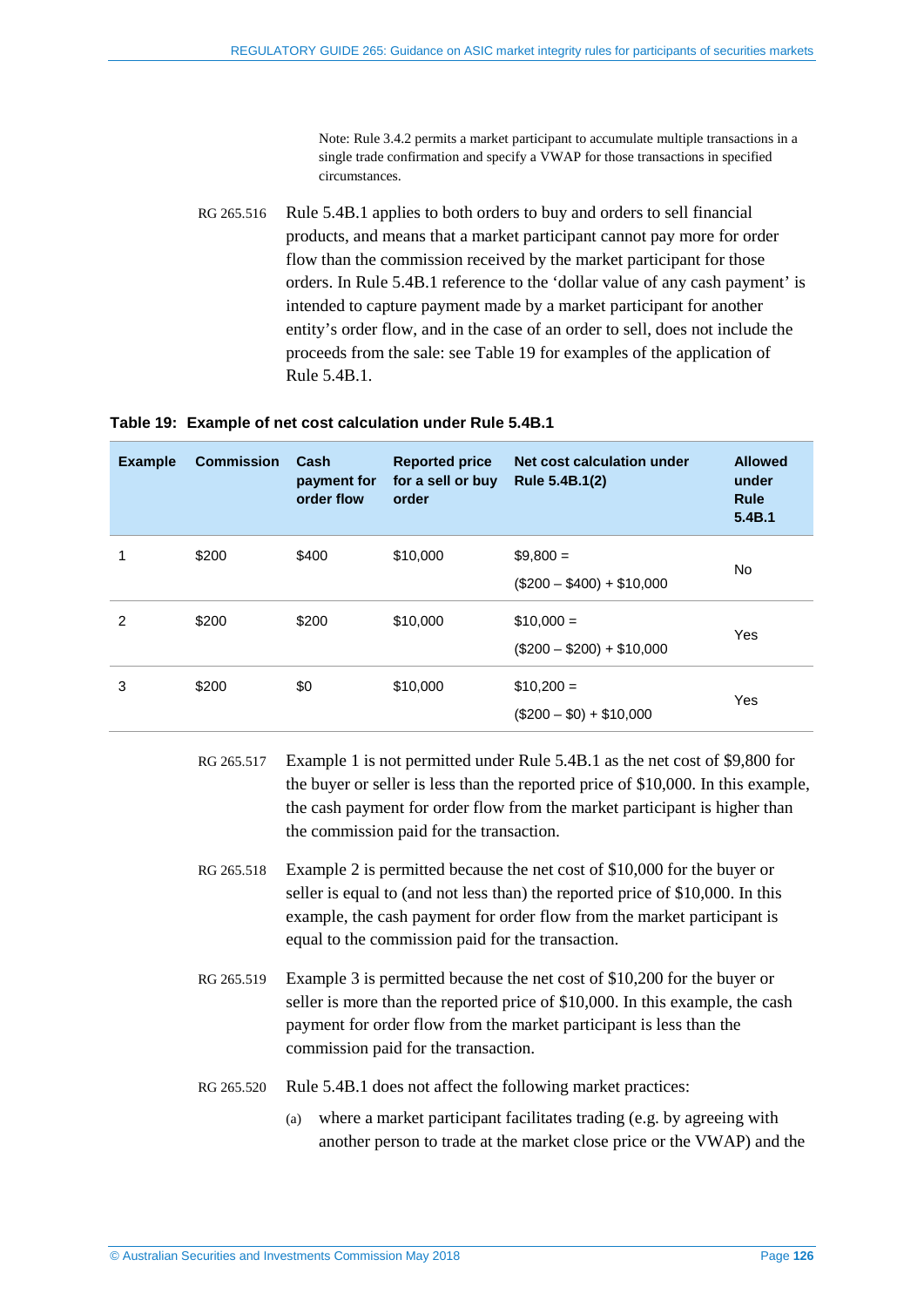price reported to the market is the same as the price agreed with the other person, including any discounts or rebates;

- (b) commission sharing arrangements that do not result in a negative commission;
- (c) trade reports arising from account adjustments, including for execution errors. For example, a trade report with a reported price that is higher than the net cost to the client would breach Rule 5.4B.1. However, if the original trade report was submitted in error, a subsequent adjustment trade report should bring the net reported trades into compliance with Rule 5.4B.1. We will monitor trade reports to ensure that these adjustments are not used inappropriately; and
- (d) where a market participant makes cash payments to other persons, which are not directly 'tied' to particular transactions—for example, monthly rebate structures. For these arrangements, market participants will need to ensure that there is no breach of Rule 54B.1 by determining the value of cash payments over the relevant period and apportioning this value to transactions conducted over the relevant period.

#### **Non-monetary order incentives**

- RG 265.521 Rule 5.4B.1 relates specifically to cash payments or 'monetary benefits'.
- RG 265.522 Although not specifically prohibited in Rule 5.4B.1, non-monetary benefits may raise significant conflict of interest issues for a market participant when handling and executing orders.

Note: Comprehensive guidance on how an AFS licensee should manage conflicts of interests can be found in RG 181.

- RG 265.523 Non-monetary benefits take a number of forms, including, but not limited to:
	- (a) free or subsidised business equipment or services (e.g. computers and other hardware, software, information technology support and stationery);
	- (b) hospitality-related benefits (e.g. tickets to sporting events or concerts and subsidised travel);
	- (c) marketing assistance; and
	- (d) employee promotions, or other ways of recognising an employee, based on product recommendations or sales.
- RG 265.524 A market participant should consider the following circumstances when giving or receiving non-monetary benefits for handling and executing orders:
	- (a) ensure there is no impact on the market participant's best execution obligations under Chapter 3 of the Securities Markets Rules and as discussed in Section [G](#page-33-0) of this guide;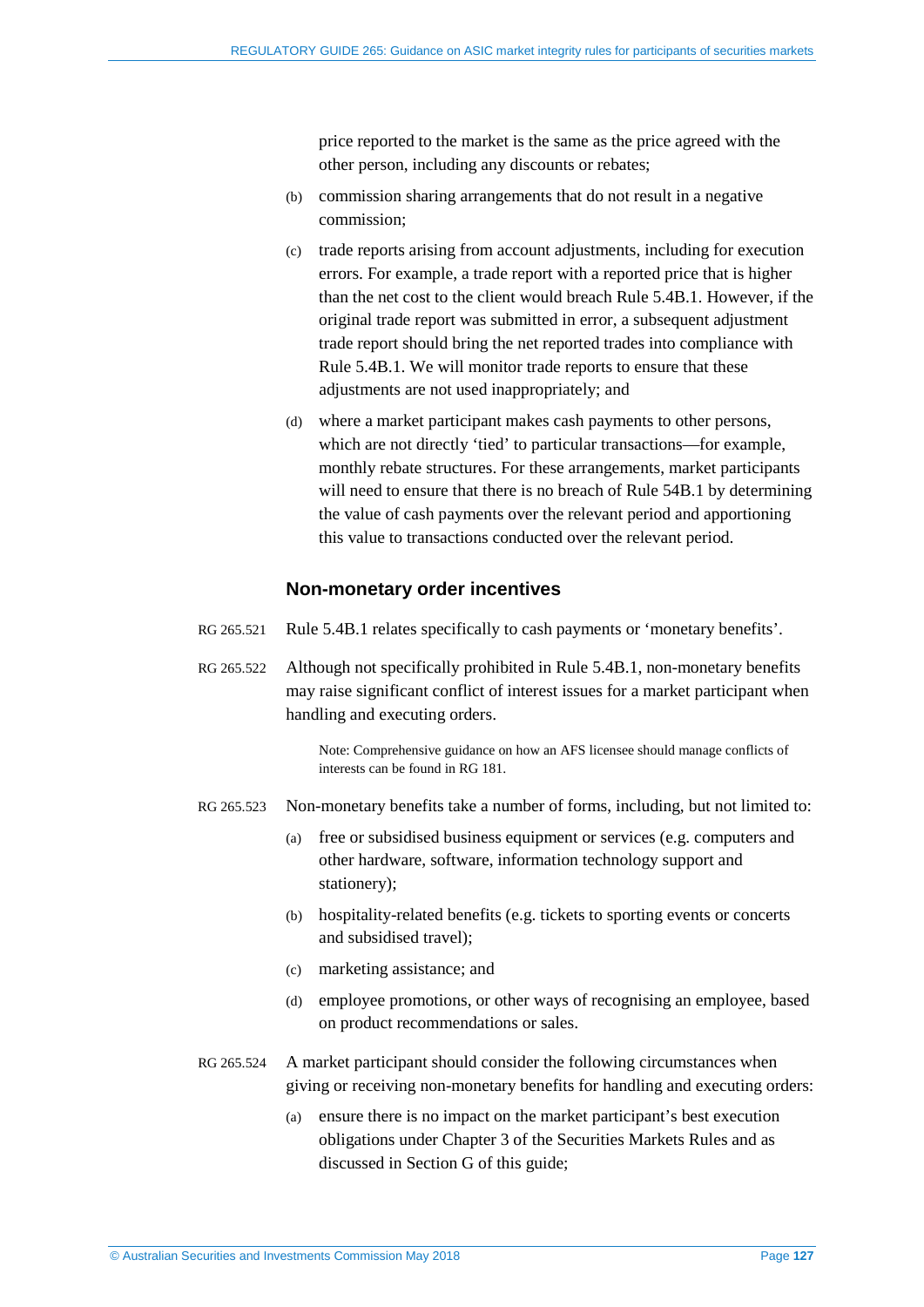- (b) disclose to clients details of any incentives offered to and received by the market participant in a comprehensive, accurate and understandable way before the service is provided; and
- (c) ensure the incentive enhances the quality of the financial service provided to the client.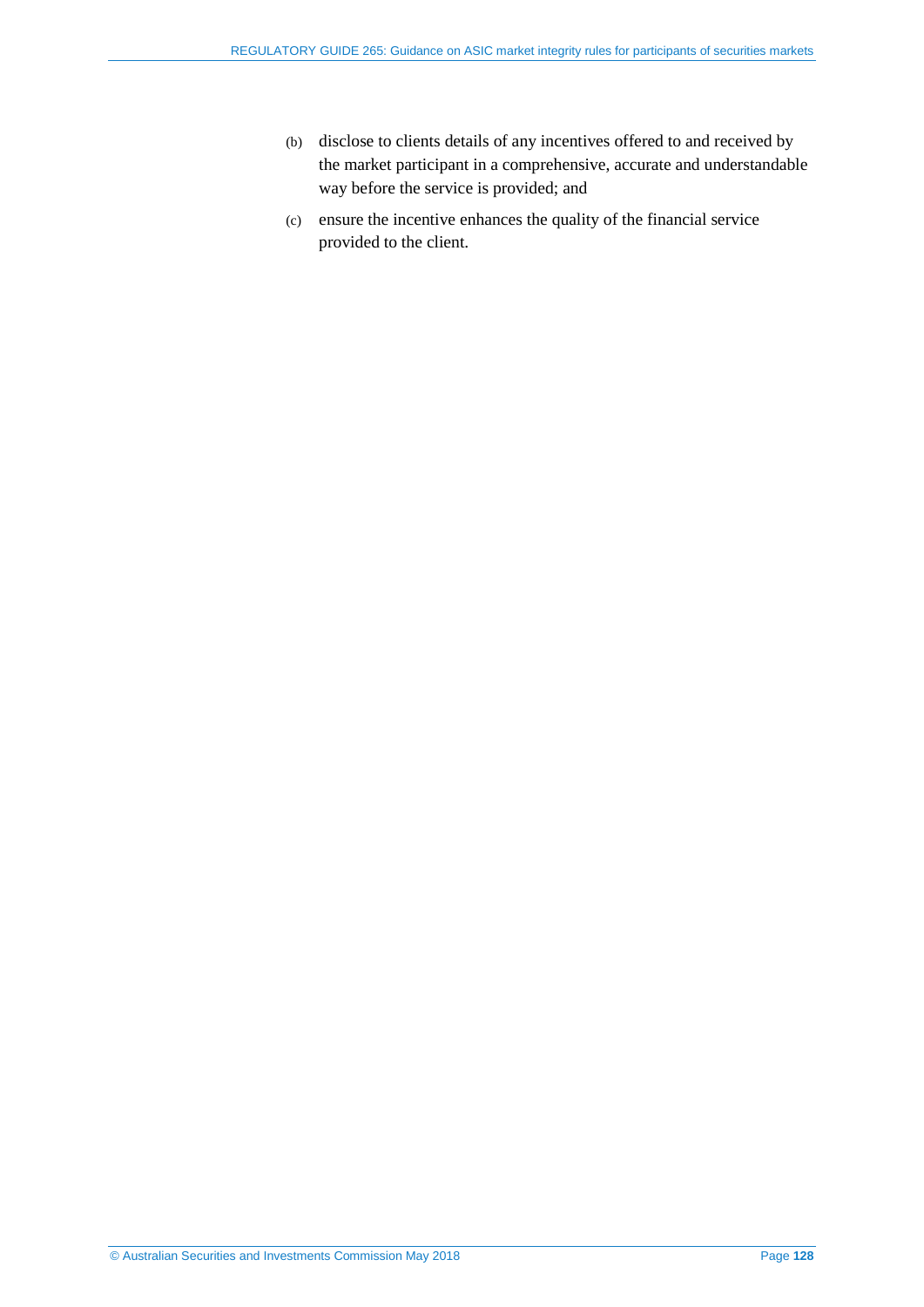# **N Capital requirements**

#### **Key points**

The market integrity rules for capital and reporting do not apply to market participants who are clearing participants or principal traders.

A participant of the ASX market may continue to lodge capital returns using ASX Group's electronic returns lodgement portal, as allowed in the Securities Capital Rules.

## **Scope, application and waivers**

RG 265.525 This section of the regulatory guide provides guidance on the Securities Capital Rules.

> Note: In this guide, 'Securities Capital Rules' refers to ASIC Market Integrity Rules (Securities Markets – Capital) 2017. 'Futures Capital Rules' refers to ASIC Market Integrity Rules (Futures Markets – Capital) 2017. Guidance on the Futures Capital Rules can be found i[n Regulatory Guide 266](http://www.asic.gov.au/regulatory-resources/find-a-document/regulatory-guides/rg-266-guidance-on-asic-market-integrity-rules-for-participants-of-futures-markets/) *Guidance on ASIC market integrity rules for participants of futures markets* (RG 266).

RG 265.526 The Securities Capital Rules set out the capital and reporting requirements for market participants of securities markets. The market integrity rules for capital and reporting do not apply to market participants who are clearing participants or principal traders. A clearing participant must comply with the CS facility's capital and reporting requirements.

> Note: In November 2017, ASIC made the Securities Capital Rules. The Securities Capital Rules replaced ASIC Market Integrity Rules (APX Market-Capital) 2014, ASIC Market Integrity Rules (ASX Market-Capital) 2014 and ASIC Market Integrity Rules (Chi-X Australia Market-Capital) 2014.

RG 265.527 Where a market participant has been granted a waiver from the capital or reporting rules for one market (e.g. the ASX market), we may consider granting a similar waiver for the rules for another market (e.g. the Chi-X, NSXA or SSX markets). For details of how to apply for a waiver, see RG [265.28–](#page-11-0)RG [265.36.](#page-12-0)

# **Lodging forms and returns**

RG 265.528 A market participant may lodge capital returns using ASX Group's electronic returns lodgement portal: Rule 9.4.2 of the Securities Capital Rules. We have an arrangement with ASX Group that it will forward the returns to us. We intend to reassess this process at a future date and will consult with market participants at that stage.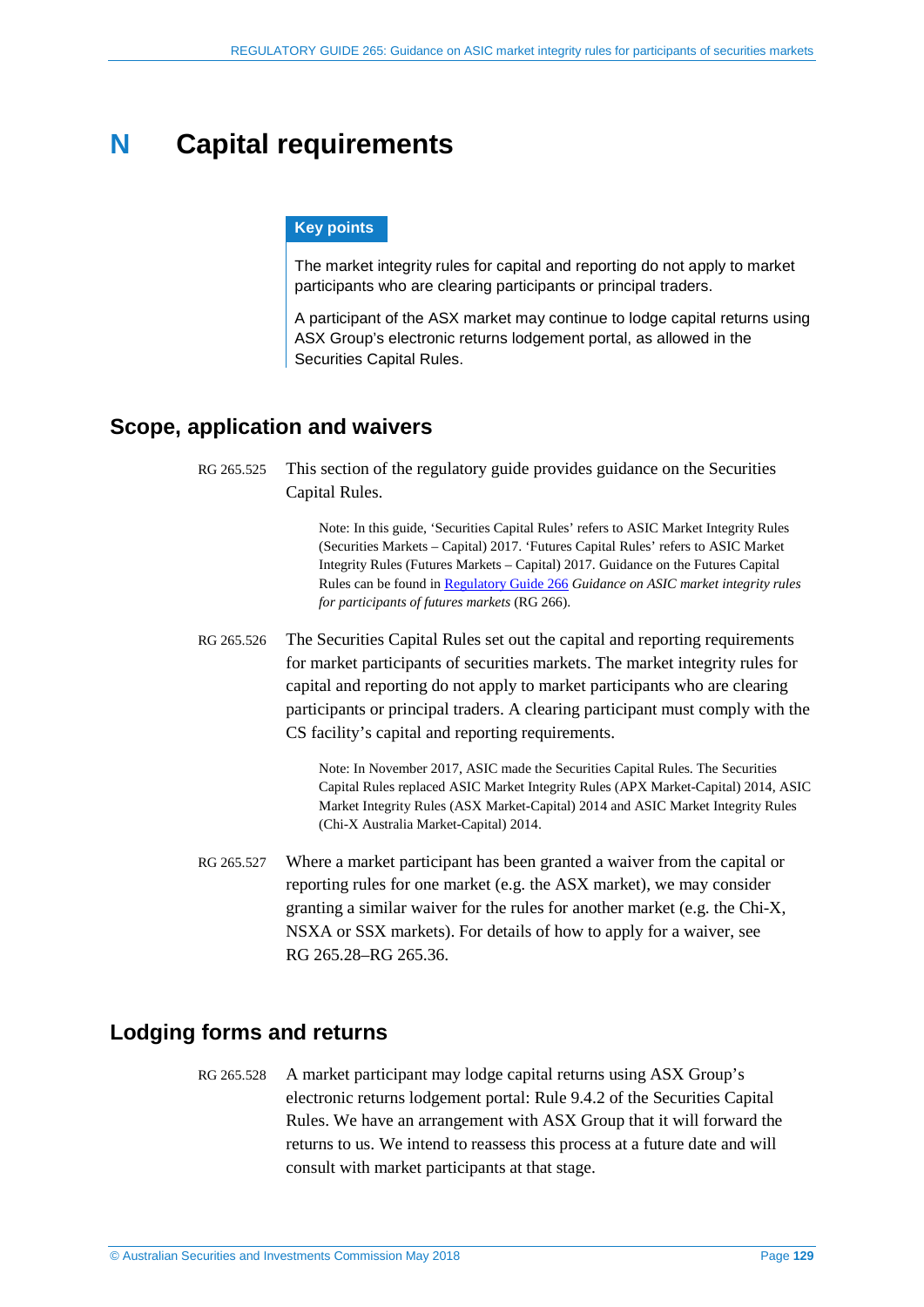- RG 265.529 Where the market integrity rules allow a market participant to lodge capital forms or returns directly with us, rather than through ASX Group's electronic returns lodgement portal**,** and the market participant decides to do so, they should submit them via [MECS](http://asic.gov.au/online-services/market-entity-compliance-system/) or email them to [market.participants@asic.gov.au.](mailto:market.participants@asic.gov.au)
- RG 265.530 Market participants that belong to multiple exchange markets only need to lodge one return with one of the exchange markets. We would generally expect a market participant of multiple exchange markets that is an ASX market participant to lodge the return electronically with ASX.

# **ASX guidance materials on capital**

- RG 265.531 Prior to 1 August 2011, the ASX Operating Rules set out capital requirements for market participants. These capital requirements were administered with the benefit of guidance materials issued by ASX Group–– in particular, the *Capital Liquidity Handbook* and the *Capital Requirements Guidance*.
- RG 265.532 As such, we will take into account the *Capital Liquidity Handbook* and the *Capital Requirements Guidance* when interpreting the Securities Capital Rules to the extent they are relevant.
- RG 265.533 We have retained copies of these guidance materials, as at 31 July 2011, on our website for reference purposes.
- RG 265.534 In future, we may consider reviewing our policy position on these guidance materials in light of changes in the market or other factors. If so, we will consult with industry at that stage.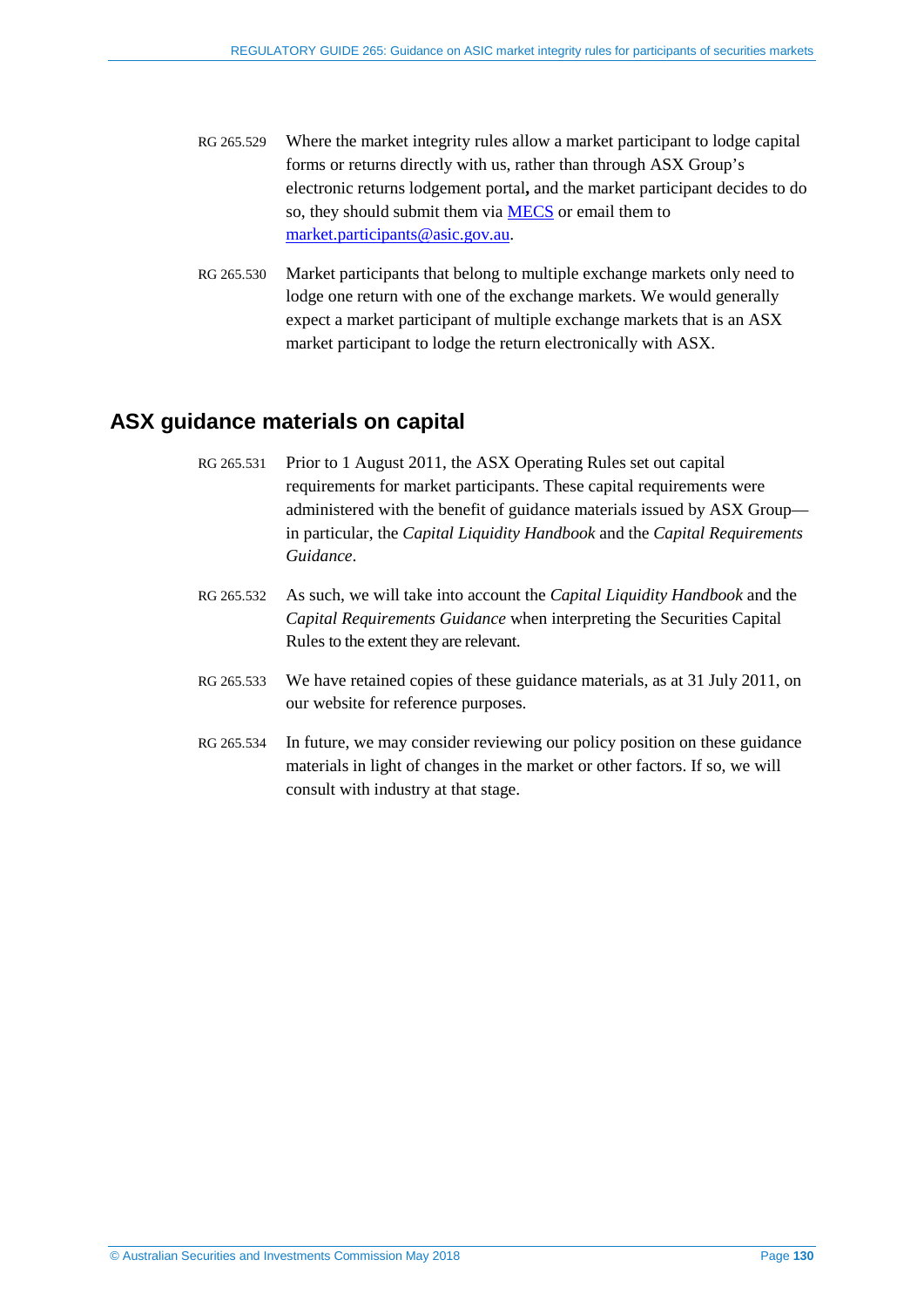# **Appendix: Guidance notes**

RG 265.535 [Table 20](#page-130-0) lists the old ASX guidance notes (GN) that remain relevant to the ASIC market integrity rules.

<span id="page-130-0"></span>

|  | Table 20: Old ASX guidance notes that are relevant to the Securities Markets Rules |
|--|------------------------------------------------------------------------------------|
|--|------------------------------------------------------------------------------------|

| <b>Number</b>   | <b>Title</b>                                                                                                     |
|-----------------|------------------------------------------------------------------------------------------------------------------|
| GN <sub>1</sub> | Prevention of manipulative trading                                                                               |
| GN <sub>3</sub> | Reporting to clients-Confirmations                                                                               |
| GN <sub>4</sub> | New clients                                                                                                      |
| GN <sub>5</sub> | New clients—Electronic client agreements for derivatives market transactions                                     |
| GN <sub>8</sub> | Insurance requirements                                                                                           |
| <b>GN 11</b>    | Client order priority                                                                                            |
| <b>GN 12</b>    | Client money and property-Client funds deposited with third parties                                              |
| <b>GN 13</b>    | Prohibition of advice to clients                                                                                 |
| <b>GN 23</b>    | New clients or clients trading in new products for the first time—Dispatch of ASX explanatory<br>booklets        |
| <b>GN 29</b>    | Managed discretionary accounts                                                                                   |
| <b>GN 31</b>    | Client agreements—Requirements: The requirement for participants to enter into client<br>agreements with clients |
| <b>GN 32</b>    | Bulk authorisation of index arbitrage orders in ITS                                                              |
| <b>GN 33</b>    | Trading records                                                                                                  |
| <b>GN 37</b>    | Maintenance of an orderly market when closing out settlement failures                                            |

Note 1: Relevant guidance in GN 6 *Management requirements*, GN 7 *Management requirements—Good fame and character*  and GN 27 *Ongoing compliance and supervision—Responsibilities of responsible executives*, has been incorporated into this regulatory guide. These guidance notes have been removed from [Table 20.](#page-130-0)

Note 2: RG 241 replaces guidance contained in GN 19 *Automated order processing: Certification*, GN 21 *Automated order processing: Authorised persons* and GN 22 *Automated order processing: Operational requirements*. These guidance notes have been removed fro[m Table 20.](#page-130-0)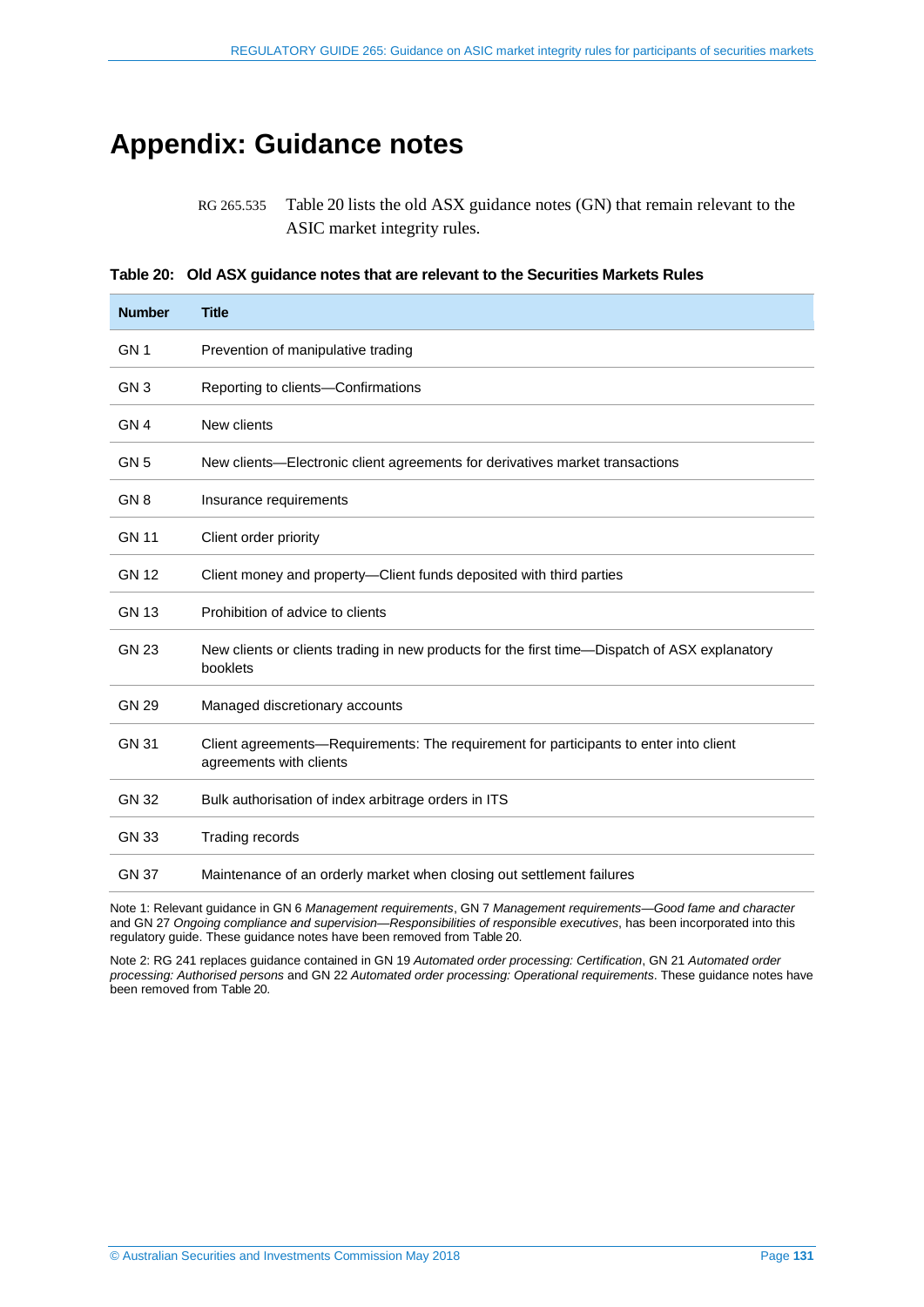# **Key terms**

| Term                                | <b>Meaning in this document</b>                                                                                                                                                                                                                                                                                                                   |
|-------------------------------------|---------------------------------------------------------------------------------------------------------------------------------------------------------------------------------------------------------------------------------------------------------------------------------------------------------------------------------------------------|
| accredited adviser                  | A person who is a:<br>• level one accredited derivatives adviser (see<br>RG 265.121-RG 265.122);                                                                                                                                                                                                                                                  |
|                                     | • level two accredited derivatives adviser (see<br>RG 265.123–RG 265.124); or                                                                                                                                                                                                                                                                     |
|                                     | • accredited futures adviser who is a person who has<br>been accredited under Rule 2.4.6 and whose<br>accreditation is current (see RG 265.125-RG 265.126)                                                                                                                                                                                        |
| ACI                                 | Australian Compliance Institute                                                                                                                                                                                                                                                                                                                   |
| ACN                                 | Australian Company Number                                                                                                                                                                                                                                                                                                                         |
| AFS licence                         | An Australian financial services licence under s913B of<br>the Corporations Act that authorises a person who carries<br>out a financial services business to provide financial<br>services                                                                                                                                                        |
|                                     | Note: This is a definition contained in s761A of the<br>Corporations Act.                                                                                                                                                                                                                                                                         |
| AFS licensee                        | A person who holds an AFS licence under s913B of the<br><b>Corporations Act</b>                                                                                                                                                                                                                                                                   |
|                                     | Note: This is a definition contained in s761A of the<br>Corporations Act.                                                                                                                                                                                                                                                                         |
| agency                              | Where a market participant acts on behalf of a client                                                                                                                                                                                                                                                                                             |
| algorithm/algorithmic<br>trading    | Electronic trading activity where specific execution<br>outcomes are delivered by predetermined parameters,<br>rules and conditions                                                                                                                                                                                                               |
| algorithmic program                 | Automated strategies using programmable logic/system-<br>generated orders (rather than human-generated orders)<br>based on a set of predetermined parameters, logic rules<br>and conditions. These include algorithmic trading,<br>automated order generation, high-frequency trading and<br>automated market making                              |
| <b>AML/CTF Act</b>                  | Anti-Money Laundering and Counter-Terrorism Financing<br>Act 2006                                                                                                                                                                                                                                                                                 |
| AML reporting<br>legislation        | Section 41 of the AML/CTF Act and s16 of the FTR Act                                                                                                                                                                                                                                                                                              |
| AOP (automated<br>order processing) | The process by which orders are registered in a market<br>participant's system, which connects it to a market. Client<br>or principal orders are submitted to an order book without<br>being manually keyed in by an individual (referred to in<br>the rules as a DTR). It is through AOP systems that<br>algorithmic programs access our markets |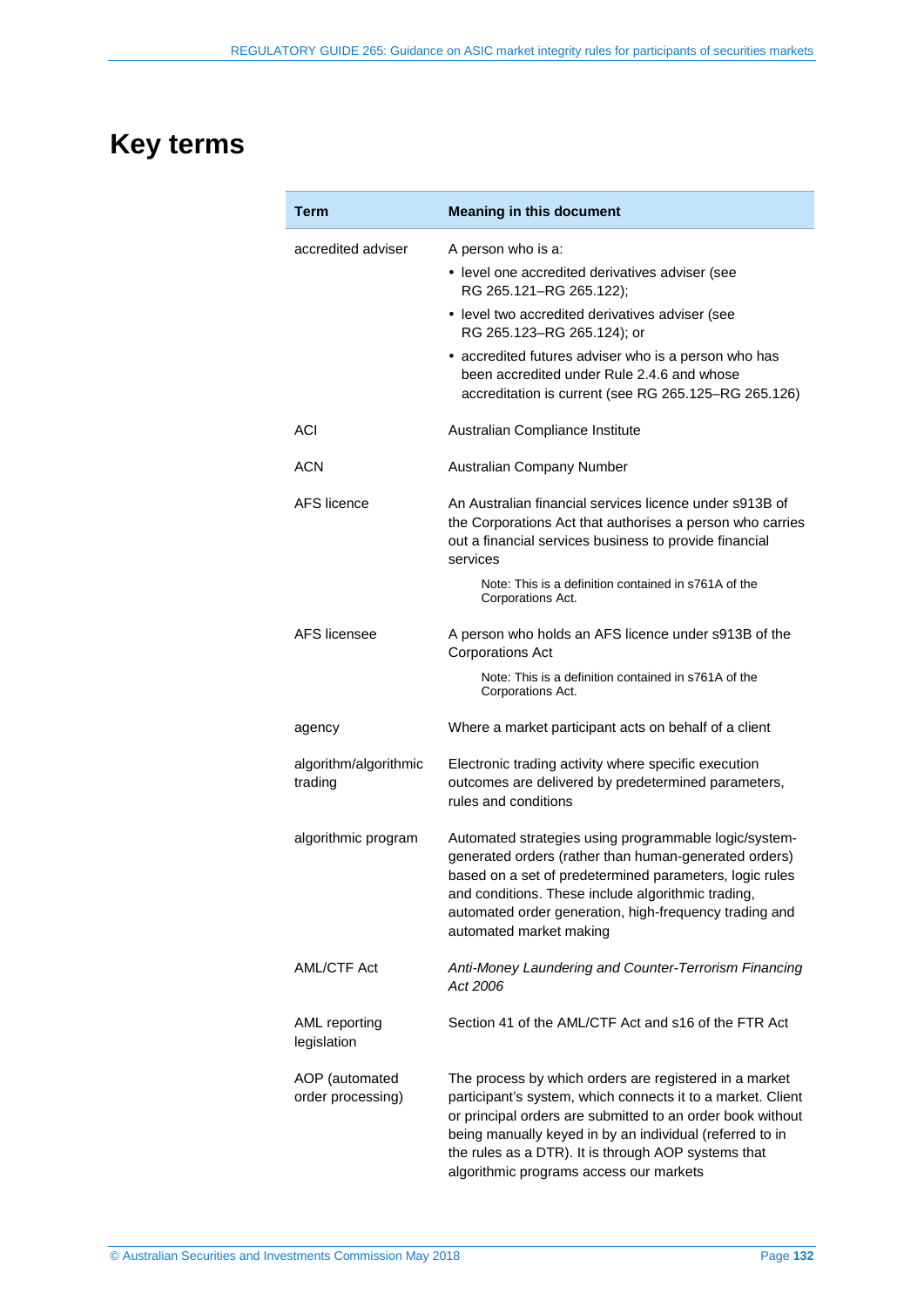| Term                                                | <b>Meaning in this document</b>                                                                                                                                                  |
|-----------------------------------------------------|----------------------------------------------------------------------------------------------------------------------------------------------------------------------------------|
| <b>AOP Annual Review</b><br>Date                    | Means 1 November each calendar year                                                                                                                                              |
| API                                                 | Application Programming Interface                                                                                                                                                |
| arbitrage                                           | The process of seeking to capture pricing inefficiencies<br>between related products or markets                                                                                  |
| ARBN                                                | Australian Registered Business Number                                                                                                                                            |
| ARSN                                                | Australian Registered Scheme Number                                                                                                                                              |
| <b>ASIC</b>                                         | Australian Securities and Investments Commission                                                                                                                                 |
| ASX                                                 | ASX Limited (ACN 008 624 691) or the exchange market<br>operated by ASX Limited                                                                                                  |
| ASX guidance notes                                  | Guidance notes providing assistance to ASX market<br>participants on ASX's interpretation of the former ASX<br>Market Rules                                                      |
| <b>ASX Market Rules</b>                             | Previous operating rules made by ASX dealing with<br>activities or conduct of its market and of persons in<br>relation to the market                                             |
| <b>ASX Operating Rules</b>                          | ASX's operating rules, which replace the pre-existing<br><b>ASX Market Rules</b>                                                                                                 |
| <b>AUSTRAC</b>                                      | Australian Transaction Reports and Analysis Centre-<br>Australia's anti-money laundering and counter-terrorism<br>financing regulator and specialist financial intelligence unit |
| Australian domestic<br>licensed financial<br>market | A financial market licensed under s795B(1) of the<br><b>Corporations Act</b>                                                                                                     |
| Australian market<br>licence                        | Australian market licence under s795B of the<br>Corporations Act that authorises a person to operate a<br>financial market                                                       |
| best available bid and<br>offer                     | See 'NBBO'                                                                                                                                                                       |
| best bid or offer                                   | The best available buying price or selling price                                                                                                                                 |
| best execution                                      | Where a market participant achieves the best outcome<br>for its client                                                                                                           |
| bid-ask spread                                      | The difference between the best bid and the best offer                                                                                                                           |
| block trade                                         | Has the meaning given by Rule 6.2.1 of the Securities<br><b>Markets Rules</b>                                                                                                    |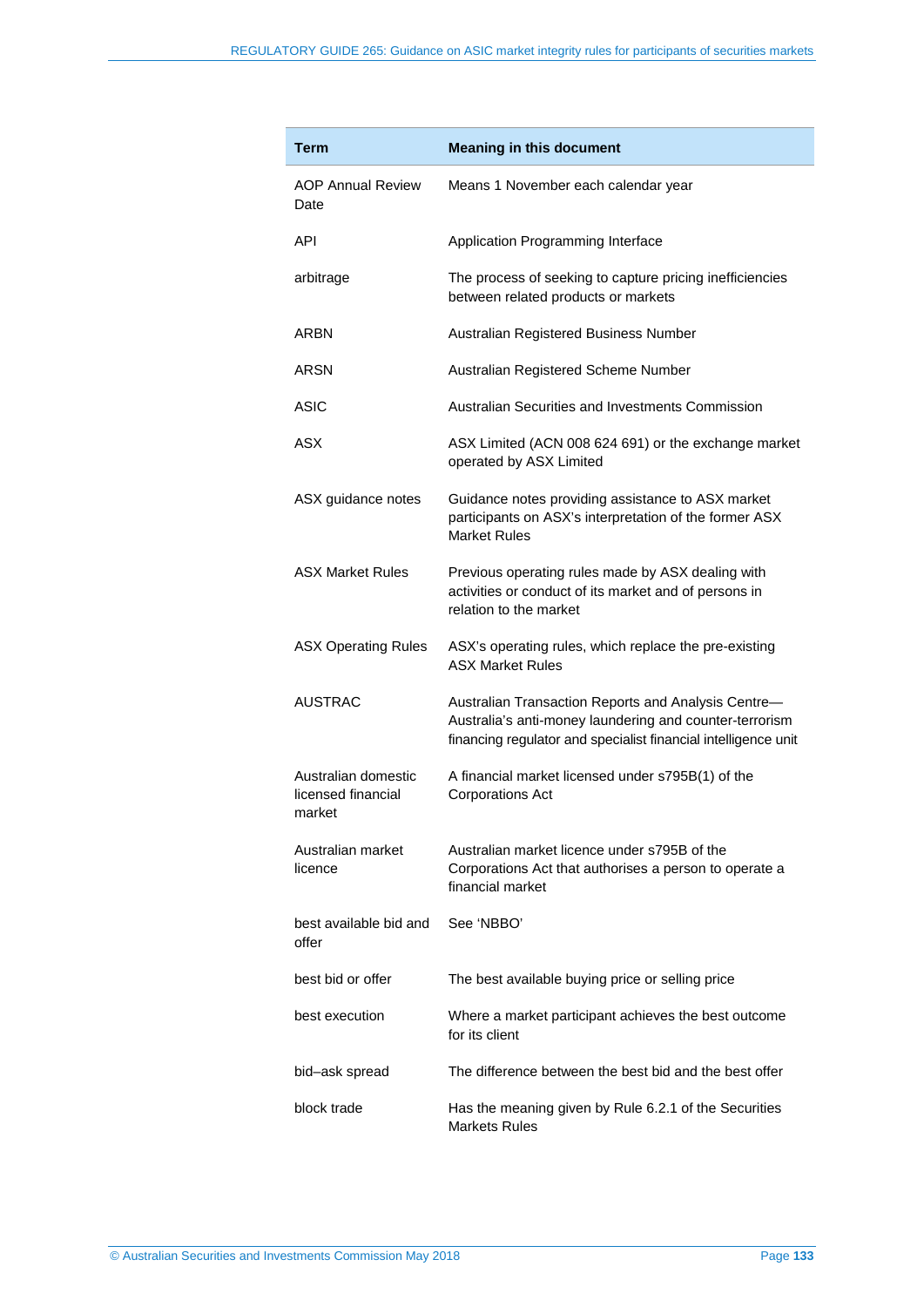| <b>Term</b>                       | <b>Meaning in this document</b>                                                                                                                                                                                                                                                                                               |
|-----------------------------------|-------------------------------------------------------------------------------------------------------------------------------------------------------------------------------------------------------------------------------------------------------------------------------------------------------------------------------|
| buy-side                          | Advising institutions typically concerned with buying,<br>rather than selling, assets or products. Private equity<br>funds, mutual funds, unit trusts, hedge funds, pension<br>funds and proprietary trading desks are the most<br>common types of buy-side entities                                                          |
| CFD                               | A contract for difference                                                                                                                                                                                                                                                                                                     |
| <b>CGS depository</b><br>interest | A depository interest in a security issued by the<br>Australian Government (e.g. Treasury Bonds and<br>Treasury Notes) that can be transferred through a<br>licensed clearing and settlement facility                                                                                                                         |
| Chapter 5A (for<br>example)       | A chapter in the ASIC Market Integrity Rules (Securities<br>Markets) 2017 (in this example numbered 5A), unless<br>otherwise specified                                                                                                                                                                                        |
| CHESS                             | Clearing House Electronic Subregister System                                                                                                                                                                                                                                                                                  |
| CHESS HIN                         | <b>CHESS Holder Identification Number</b>                                                                                                                                                                                                                                                                                     |
| Chi-X                             | Chi-X Australia Pty Limited (ACN 129 584 667) or the<br>exchange market operated by Chi-X                                                                                                                                                                                                                                     |
| conflict of interest              | A direct or indirect pecuniary interest, or a direct or<br>indirect interest of any other kind, that could conflict with<br>the proper performance of the functions of a person in<br>relation to determining a matter                                                                                                        |
|                                   | Note: See s124(1)(b) of the Australian Securities and<br>Investments Commission Act 2001.                                                                                                                                                                                                                                     |
| <b>Corporations Act</b>           | Corporations Act 2001 (Cth), including regulations made<br>for the purposes of that Act                                                                                                                                                                                                                                       |
| Corporations<br>Regulations       | <b>Corporations Regulations 2001</b>                                                                                                                                                                                                                                                                                          |
| CP 145 (for example)              | An ASIC consultation paper (in this example numbered<br>145)                                                                                                                                                                                                                                                                  |
| crossing                          | A type of transaction where the market participant is the<br>same for both the buyer and seller. The market<br>participant may be acting on behalf of the buying client<br>and the selling client, or acting on behalf of a client on<br>one side of the transaction and as principal on the other<br>side of the transaction |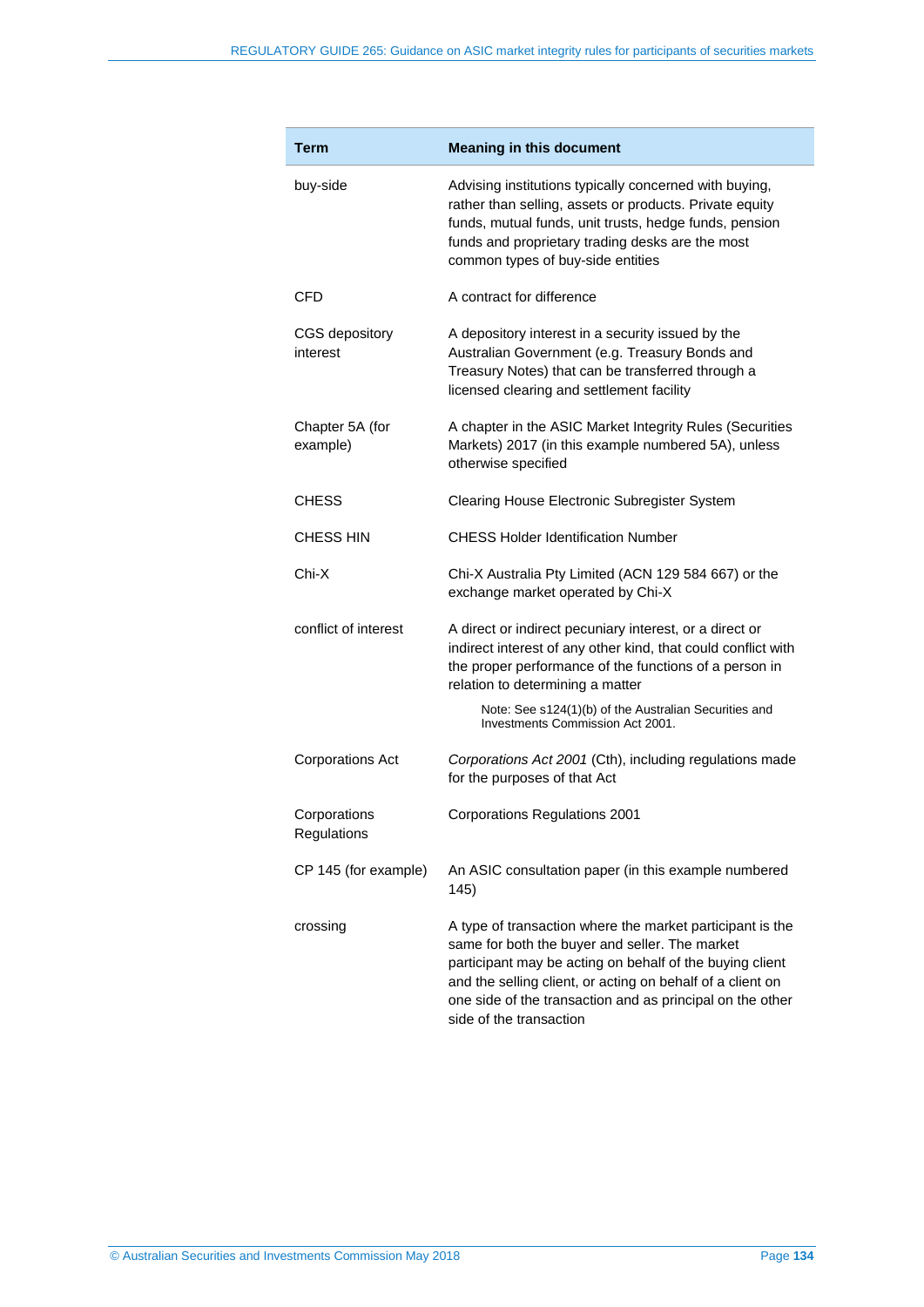| Term                                          | <b>Meaning in this document</b>                                                                                                                                                                                                                                                                                                                                                                                                                                                                  |
|-----------------------------------------------|--------------------------------------------------------------------------------------------------------------------------------------------------------------------------------------------------------------------------------------------------------------------------------------------------------------------------------------------------------------------------------------------------------------------------------------------------------------------------------------------------|
| crossing system                               | An automated service provided by a market participant to<br>its clients which matches or executes client orders with<br>orders of:                                                                                                                                                                                                                                                                                                                                                               |
|                                               | • the market participant (i.e. against the market<br>participant's own account);                                                                                                                                                                                                                                                                                                                                                                                                                 |
|                                               | • other clients of the market participant; or                                                                                                                                                                                                                                                                                                                                                                                                                                                    |
|                                               | • any other person whose orders access the automated<br>service                                                                                                                                                                                                                                                                                                                                                                                                                                  |
|                                               | These orders are not matched on an order book of a<br>licensed market                                                                                                                                                                                                                                                                                                                                                                                                                            |
| crossing system<br>operator                   | A market participant that operates a crossing system in<br>financial products able to be traded on a market                                                                                                                                                                                                                                                                                                                                                                                      |
| dark pool/venue                               | Non-pre-trade transparent, electronically accessible pools<br>of liquidity                                                                                                                                                                                                                                                                                                                                                                                                                       |
| depository interest                           | A financial product quoted on a market that confers on<br>the holder a beneficial interest in another financial<br>product (underlying product) to which it relates, where<br>legal title to the underlying product is held by a nominee<br>company on behalf of the holder                                                                                                                                                                                                                      |
| direct electronic<br>access                   | Also known as automated client order processing (ACOP)<br>in Australia. Direct electronic access is the process by<br>which an order is submitted by a client, agent or<br>participant representative into a market participant's AOP<br>system directly without human intervention. Direct<br>electronic access enables a client to access a market<br>without being a direct market participant and without<br>being directly bound by the operating rules of the market<br>they are accessing |
| DTR (designated<br>trading<br>representative) | Representative of a market participant that has been<br>authorised by the participant to submit trading messages<br>to a trading platform on behalf of the participant                                                                                                                                                                                                                                                                                                                           |
| enforceable<br>undertaking                    | An enforceable undertaking that may be accepted by<br>ASIC under reg 7.2A.01 of the Corporations Regulations                                                                                                                                                                                                                                                                                                                                                                                     |
| equity market<br>products                     | Shares, interests in managed investment schemes<br>(including ETFs), rights to acquire shares or interests in<br>managed investment schemes under a rights issue, CDIs<br>admitted to quotation on ASX, and transferable custody<br>receipts that are admitted to quotation under a market's<br>operating rules. CGS depository interests are not equity<br>market products                                                                                                                      |
| equity securities                             | Has the meaning given by Rule 1.4.3 of the Securities<br><b>Markets Rules</b>                                                                                                                                                                                                                                                                                                                                                                                                                    |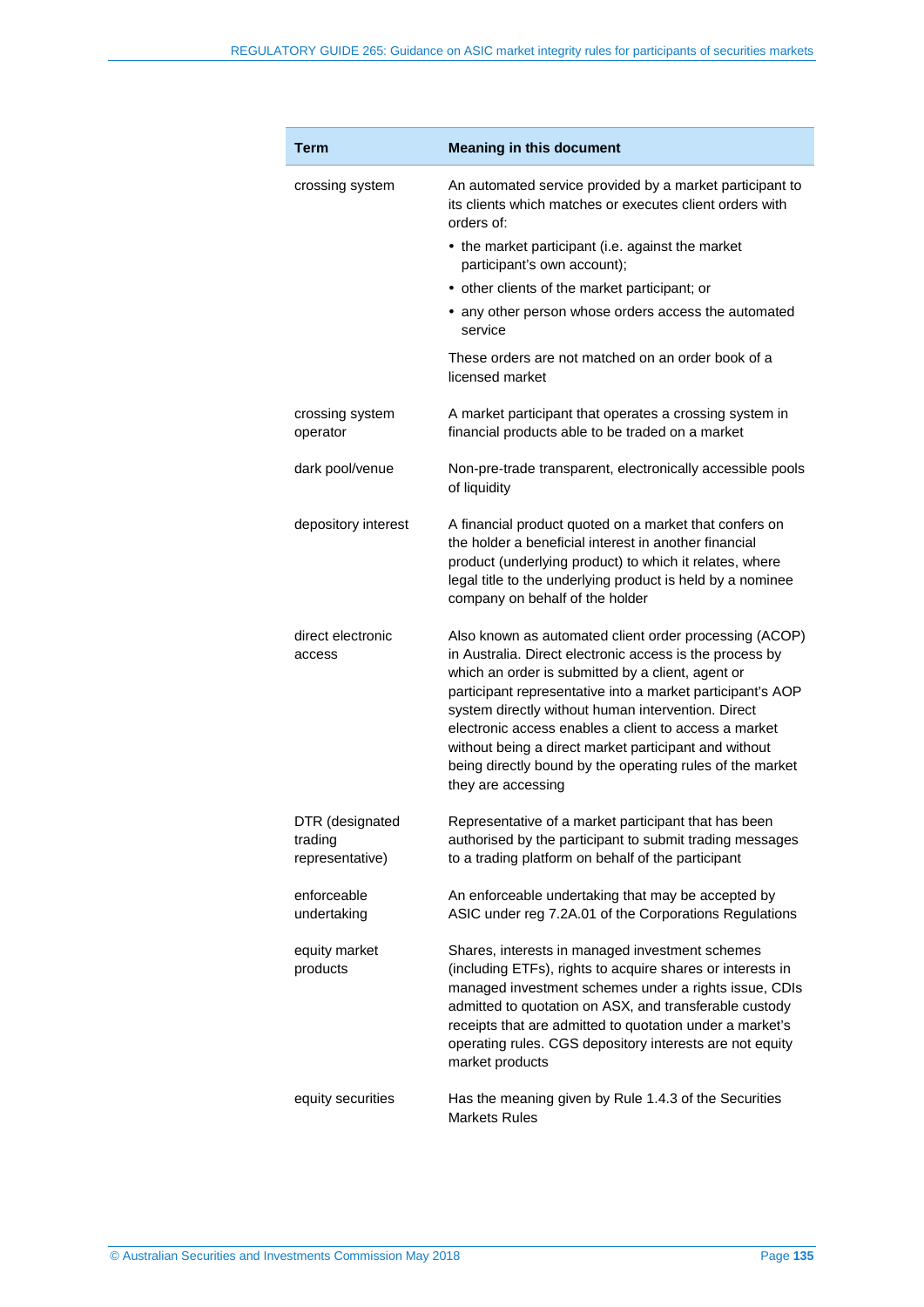| <b>Term</b>                                                  | <b>Meaning in this document</b>                                                                                                                                                                             |
|--------------------------------------------------------------|-------------------------------------------------------------------------------------------------------------------------------------------------------------------------------------------------------------|
| ETFs (exchange-<br>traded funds)                             | A managed fund:                                                                                                                                                                                             |
|                                                              | • the equity securities of which are:                                                                                                                                                                       |
|                                                              | - listed on a market:                                                                                                                                                                                       |
|                                                              | - able to be traded on a market; or                                                                                                                                                                         |
|                                                              | - admitted to trading status as an AQUA Product or to<br>the AQUA Quote Display Board;                                                                                                                      |
|                                                              | • with power and approval to continuously issue and<br>have quoted on the relevant market, equity securities in<br>the managed fund;                                                                        |
|                                                              | • which provides for the issue of new equity securities in<br>return for the subscriber transferring to the managed<br>fund a portfolio of securities, cash or a combination of<br>securities and cash: and |
|                                                              | • for which the price of the underlying instrument is<br>continuously disclosed or can be immediately<br>ascertained                                                                                        |
| ETF special trade<br>(exchange-traded<br>fund special trade) | Has the meaning given to the term 'ETF Special Trade'<br>by the operating rules of a market                                                                                                                 |
| exchange market                                              | A market that enables trading in listed products                                                                                                                                                            |
|                                                              | Note: Not all exchange markets offer primary listings<br>services.                                                                                                                                          |
| execution venue                                              | An execution venue is a facility, service or location on or<br>through which transactions in equity market products and<br>CGS depository interests are executed and includes:                              |
|                                                              | • each individual order book maintained by a market<br>operator;                                                                                                                                            |
|                                                              | • a crossing system; and                                                                                                                                                                                    |
|                                                              | • a participant executing a client order against its own<br>inventory otherwise than on or through an order book<br>or crossing system. This includes an order book and<br>other matching mechanisms        |
| financial market                                             | As defined in s767A of the Corporations Act. It<br>encompasses facilities through which offers to acquire or<br>dispose of financial products are regularly made or<br>accepted                             |
| financial product                                            | Generally, a facility through which, or through the<br>acquisition of which, a person does one or more of the<br>following:                                                                                 |
|                                                              | • makes a financial investment (s763B);                                                                                                                                                                     |
|                                                              | • manages financial risk (s763C); and                                                                                                                                                                       |
|                                                              | • makes non-cash payments (s763D)                                                                                                                                                                           |
|                                                              | Note: See Div 3 of Pt 7.1 of the Corporations Act for the<br>exact definition.                                                                                                                              |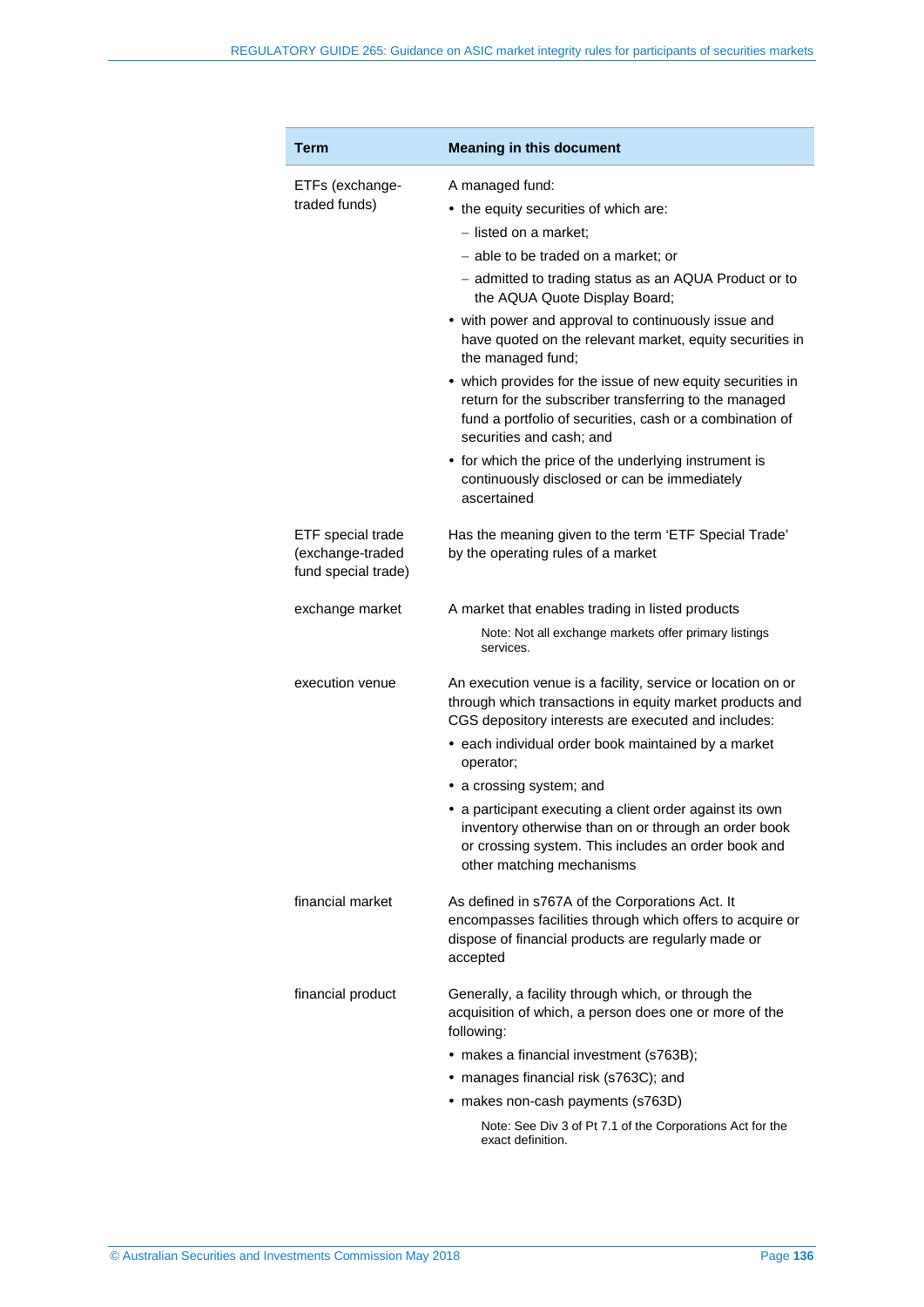| Term                            | <b>Meaning in this document</b>                                                                                                                                                                                                                                                |
|---------------------------------|--------------------------------------------------------------------------------------------------------------------------------------------------------------------------------------------------------------------------------------------------------------------------------|
| FSG                             | A Financial Services Guide-a document required by<br>s941A or 941B to be given in accordance with Div 2 of<br>Pt 7.7 of the Corporations Act                                                                                                                                   |
|                                 | Note: This is a definition contained in s761A.                                                                                                                                                                                                                                 |
| FTR Act                         | <b>Financial Transaction Reports Act 1988</b>                                                                                                                                                                                                                                  |
| fully hidden order              | An order on an order book that is not pre-trade<br>transparent                                                                                                                                                                                                                 |
| GN 1 (for example)              | An ASX guidance note (in this example, numbered 1)                                                                                                                                                                                                                             |
| high-frequency<br>traders       | Traders that adopt a specialised form of algorithmic<br>trading characterised by the use of high-speed computer<br>programs                                                                                                                                                    |
| high-frequency<br>trading       | While there is not a commonly agreed definition of high-<br>frequency trading, we characterise it as:                                                                                                                                                                          |
|                                 | • the use of high-speed computer programs to generate,<br>transmit and execute orders;                                                                                                                                                                                         |
|                                 | • the generation of large numbers of orders, many of<br>which are cancelled rapidly; and                                                                                                                                                                                       |
|                                 | • typically holding positions for very short time horizons<br>and ending the day with a zero position                                                                                                                                                                          |
| indication of interest<br>(IOI) | A non-binding, electronic expression of trading interest<br>that may contain information such as the security name,<br>capacity (agency or principal), volume and price<br>instructions to identify potential counterparties                                                   |
| indirect market<br>participant  | A broker that is not itself a market participant, but that<br>accesses the market through a market participant                                                                                                                                                                 |
| infringement notice             | An infringement notice issued under reg 7.2A.04 of the<br><b>Corporations Regulations</b>                                                                                                                                                                                      |
| institutional investor          | Advising institutions typically concerned with buying,<br>rather than selling, assets or products. The most common<br>types of institutional investors include private equity<br>funds, mutual funds, unit trusts, hedge funds, pension<br>funds and proprietary trading desks |
| internalisation                 | Where a client order is transacted against a market<br>participant's own account                                                                                                                                                                                               |
| <b>IOSCO</b>                    | International Organization of Securities Commissions                                                                                                                                                                                                                           |
| <b>IR Plus</b>                  | IR Plus Securities Exchange Limited (ACN 087 708 898)<br>or the exchange market operated by IR Plus                                                                                                                                                                            |
| issuer                          | In relation to a financial product able to be traded on a<br>market, the legal entity which issues the product                                                                                                                                                                 |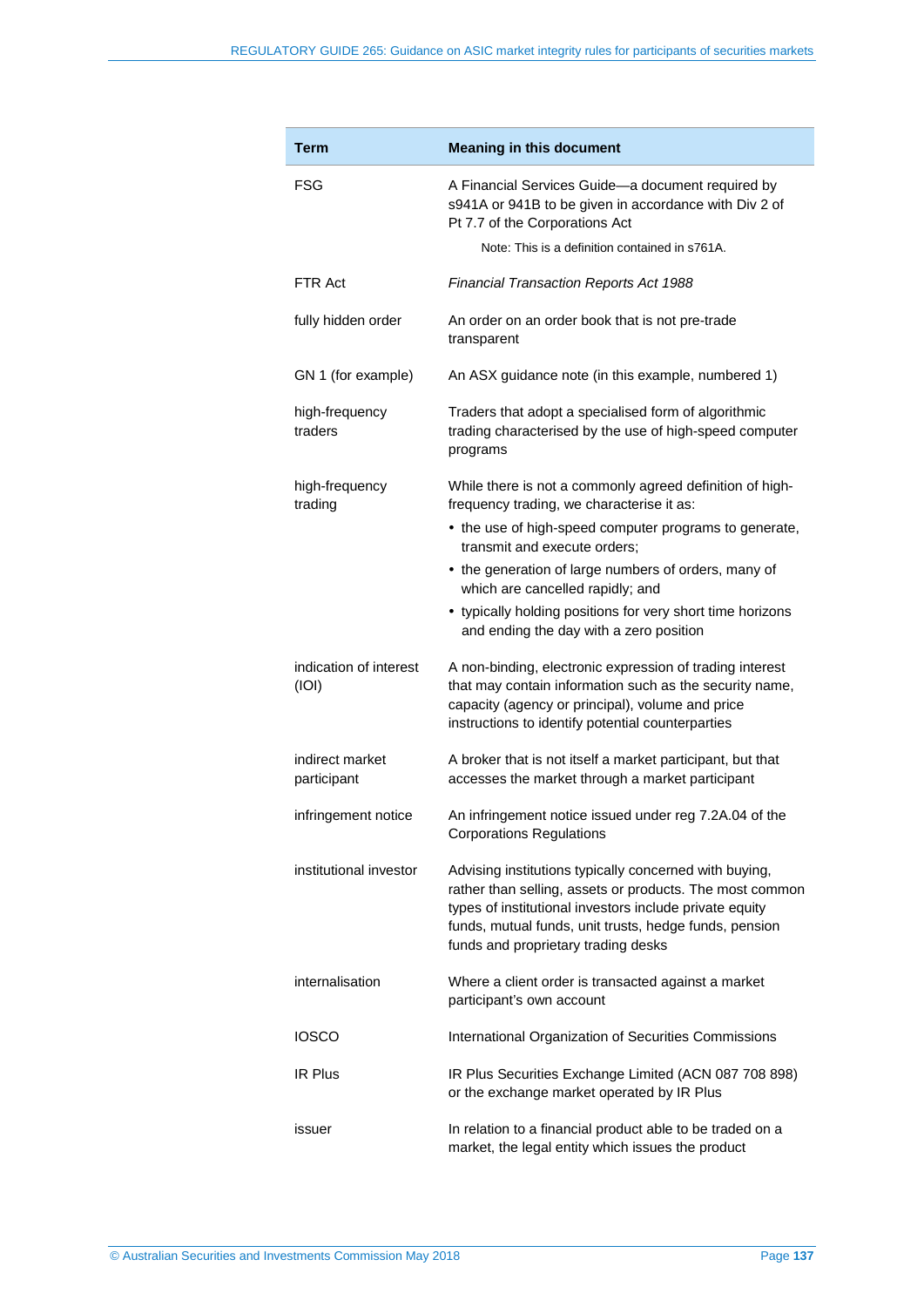| <b>Term</b>                  | <b>Meaning in this document</b>                                                                                                                                                                                                                                                                                                        |
|------------------------------|----------------------------------------------------------------------------------------------------------------------------------------------------------------------------------------------------------------------------------------------------------------------------------------------------------------------------------------|
| large portfolio trade        | A transaction that includes at least 10 purchases or sales,<br>the market participant acts as agent for both the buyer<br>and seller of the portfolio or as principal buys from or sells<br>to the client, and the consideration of each is not less<br>than \$200,000 and the aggregate consideration is not<br>less than \$5 million |
| latency                      | An expression of how much time it takes for data to get<br>from one point to another                                                                                                                                                                                                                                                   |
| LEI                          | Legal Entity Identifier                                                                                                                                                                                                                                                                                                                |
| limit order                  | An order for a specified quantity of a product as a<br>specified price or better                                                                                                                                                                                                                                                       |
| liquidity                    | The ability to enter and exit positions with a limited impact<br>on price                                                                                                                                                                                                                                                              |
| locked market/price          | Occurs when there is no spread because the best<br>available bid price and best available offer price are the<br>same (also the midpoint)                                                                                                                                                                                              |
| managed investment<br>scheme | As defined in s9 of the Corporations Act                                                                                                                                                                                                                                                                                               |
| market                       | Any of:<br>• the ASX market:<br>• the Chi-X market;<br>• the IR Plus market:<br>• the NSXA market; or<br>• the SSX market                                                                                                                                                                                                              |
| market impact                | The effect on the formation of price, volume and market<br>depth created by order flow or trading activity. This<br>includes the associated cost incurred when the execution<br>price differs from the target price, or when the liquidity<br>required by the execution is different from the liquidity<br>available                   |
| market integrity rules       | Rules made by ASIC, under s798G of the Corporations<br>Act, for trading on domestic licensed markets                                                                                                                                                                                                                                   |
| market licence               | An Australian market licence                                                                                                                                                                                                                                                                                                           |
| market licensee              | Holder of an Australian market licence                                                                                                                                                                                                                                                                                                 |
| market manipulation          | As defined in Pt 7.10 of the Corporations Act                                                                                                                                                                                                                                                                                          |
| market order                 | An order at the best price currently available                                                                                                                                                                                                                                                                                         |
| market participant           | A participant of a market<br>Note: Participant has the meaning given by s761A of the<br>Corporations Act.                                                                                                                                                                                                                              |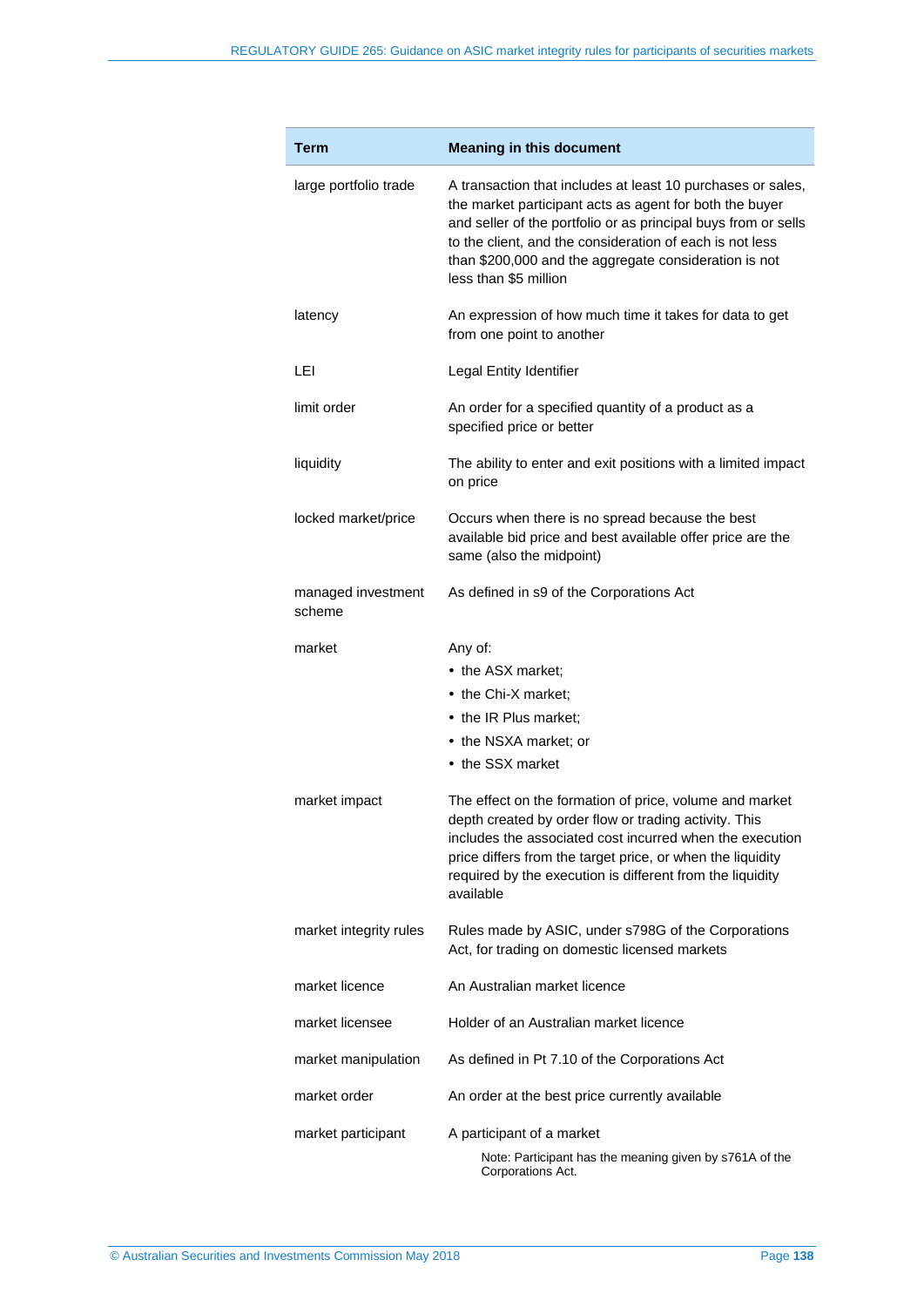| <b>Term</b>                                      | <b>Meaning in this document</b>                                                                                                                                                                                                                                                                                                                                                                                                                                                                                                     |
|--------------------------------------------------|-------------------------------------------------------------------------------------------------------------------------------------------------------------------------------------------------------------------------------------------------------------------------------------------------------------------------------------------------------------------------------------------------------------------------------------------------------------------------------------------------------------------------------------|
| MDA                                              | A managed discretionary account                                                                                                                                                                                                                                                                                                                                                                                                                                                                                                     |
| <b>MDP</b> (Markets<br>Disciplinary Panel)       | ASIC's Markets Disciplinary Panel, through which ASIC<br>will exercise its power to issue infringement notices and<br>to accept enforceable undertakings in relation to<br>breaches of the market integrity rules                                                                                                                                                                                                                                                                                                                   |
| <b>MECS</b> (market entity<br>compliance system) | Our online regulatory compliance portal that provides<br>market participants with tools and information to assist<br>them in complying with their regulatory obligations<br>Note: MECS can be accessed through our website.                                                                                                                                                                                                                                                                                                         |
| NBBO (national best<br>bid and offer)            | The highest bid (best buying price) and the lowest offer<br>(best selling price) for a product that is available across<br>all pre-trade transparent order books at the time of the<br>transaction. The best bid and best offer may not<br>necessarily be on the same order book. It may be that the<br>best bid is on the order book of another market                                                                                                                                                                             |
| NSXA                                             | National Stock Exchange of Australia Limited (ACN 000<br>902 063) or the exchange market operated by NSXA                                                                                                                                                                                                                                                                                                                                                                                                                           |
| off-order book trading<br>and transactions       | Transactions that take place away from a central limit<br>order book and that are not pre-trade transparent. It is<br>often referred to as 'dark liquidity' or 'upstairs trading'. It<br>includes bilateral OTC transactions and transactions<br>resulting from a market participant matching client orders<br>or matching a client order against the participant's own<br>account as principal. When this type of trading is done in<br>an automated way and is part of a pool of liquidity, it is<br>referred to as a 'dark pool' |
| operating rules                                  | As defined in s761A of the Corporations Act                                                                                                                                                                                                                                                                                                                                                                                                                                                                                         |
| order book                                       | An electronic list of buy orders and sell orders,<br>maintained by or on behalf of a market operator, on which<br>those orders are matched with other orders in the same<br>list                                                                                                                                                                                                                                                                                                                                                    |
| origin of order                                  | A type of order category that identifies trading capacity<br>and, if relevant, the type of client                                                                                                                                                                                                                                                                                                                                                                                                                                   |
| отс                                              | Over the counter                                                                                                                                                                                                                                                                                                                                                                                                                                                                                                                    |
| Part 4.3 (for example)                           | A part of the Securities Markets Rules (in this example<br>numbered 4.3), unless otherwise specified                                                                                                                                                                                                                                                                                                                                                                                                                                |
| partly disclosed order                           | An order on an order book that is pre-trade transparent<br>with the exception of either price or volume                                                                                                                                                                                                                                                                                                                                                                                                                             |
| PI insurance                                     | Professional indemnity insurance                                                                                                                                                                                                                                                                                                                                                                                                                                                                                                    |
| post-trade<br>transparency                       | Information on executed transactions made publicly<br>available after transactions occur                                                                                                                                                                                                                                                                                                                                                                                                                                            |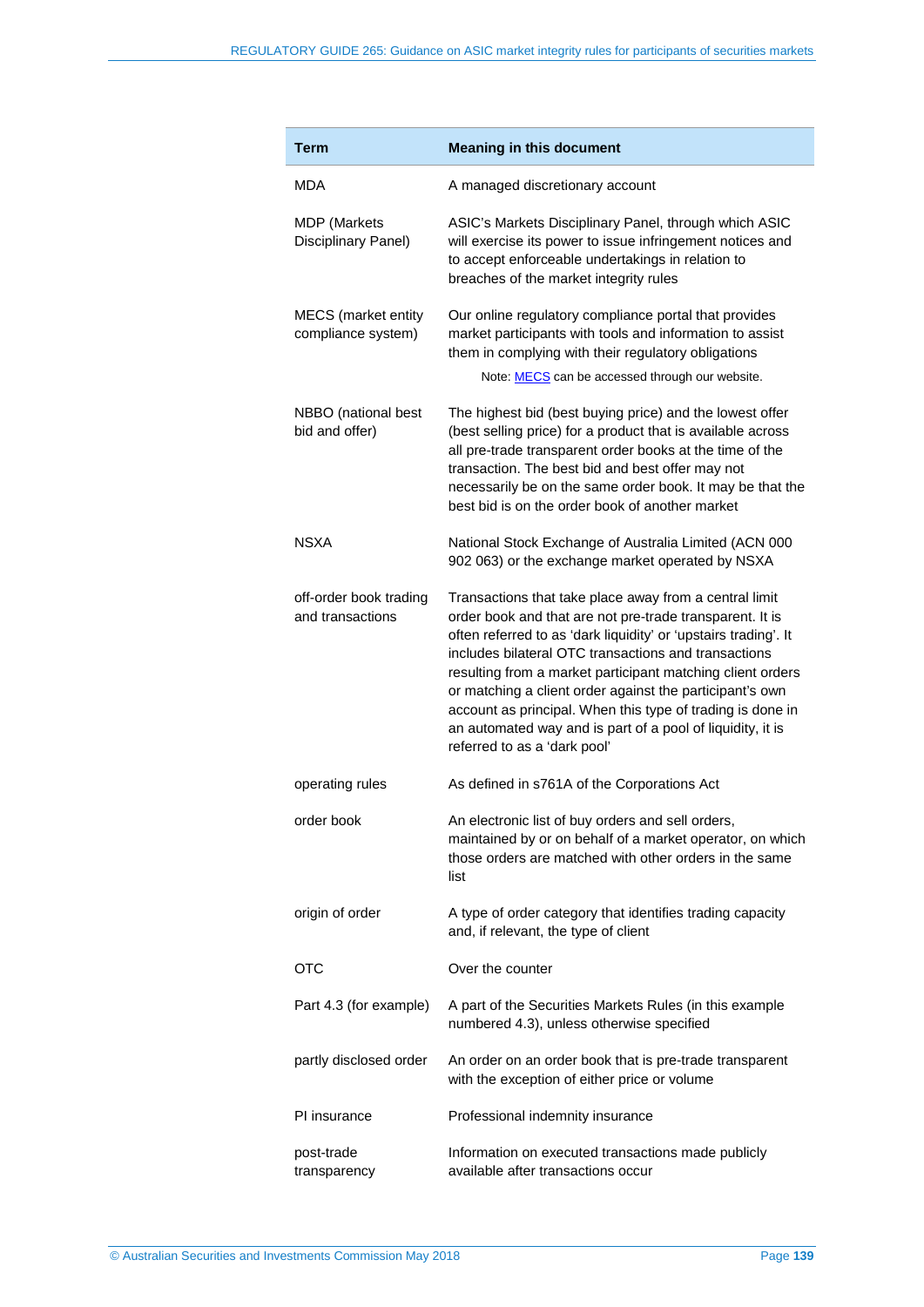| <b>Term</b>                    | <b>Meaning in this document</b>                                                                                                                                              |
|--------------------------------|------------------------------------------------------------------------------------------------------------------------------------------------------------------------------|
| pre-trade<br>transparency      | Information on bids and offers being made publicly<br>available before transactions occur (i.e. displayed<br>liquidity)                                                      |
| price formation                | The process determining price for a listed product<br>through the bid and offer trading process of a market                                                                  |
| price step                     | The difference in price of one tick size                                                                                                                                     |
| professional investor          | A professional investor as defined in s9 of the<br><b>Corporations Act</b>                                                                                                   |
| Pt 7.2A (for example)          | A part of the Corporations Act (in this example, numbered<br>7.2A), unless otherwise specified                                                                               |
| reg 10.14.02 (for<br>example)  | A regulation under the Corporations Regulations (in this<br>example, numbered 10.14.02), unless otherwise specified                                                          |
| reportable matter              | Where a market participant has reasonable grounds to<br>suspect that:                                                                                                        |
|                                | • a person has placed an order or entered into a<br>transaction on a market while in possession of inside<br>information; or                                                 |
|                                | • a transaction, or an order transmitted to a trading<br>platform of a market, has or is likely to have the effect<br>of:                                                    |
|                                | - creating an artificial price for trading in financial<br>products on a market;                                                                                             |
|                                | - maintaining at a level that is artificial (whether or not<br>it was previously artificial) a price for trading in<br>financial products on a market;                       |
|                                | - creating or causing the creation of a false or<br>misleading appearance of active trading in financial<br>products on a market; or                                         |
|                                | - creating or causing the creation of a false or<br>misleading appearance with respect to the market, or<br>price, for trading in financial products on a market             |
| responsible market<br>operator | Where an equity market product is able to be traded on<br>more than one market, the responsible market operator is<br>the market operator determined in writing by ASIC      |
|                                | Where a CGS depository interest is able to be traded on<br>more than one market, the responsible market operator is<br>the CGS market operator determined in writing by ASIC |
| retail client                  | A retail client as defined in s761G of the Corporations Act                                                                                                                  |
| RG 216 (for example)           | An ASIC regulatory guide (in this example, numbered<br>216)                                                                                                                  |
| risk management<br>systems     | Systems to identify, measure, control and monitor risks                                                                                                                      |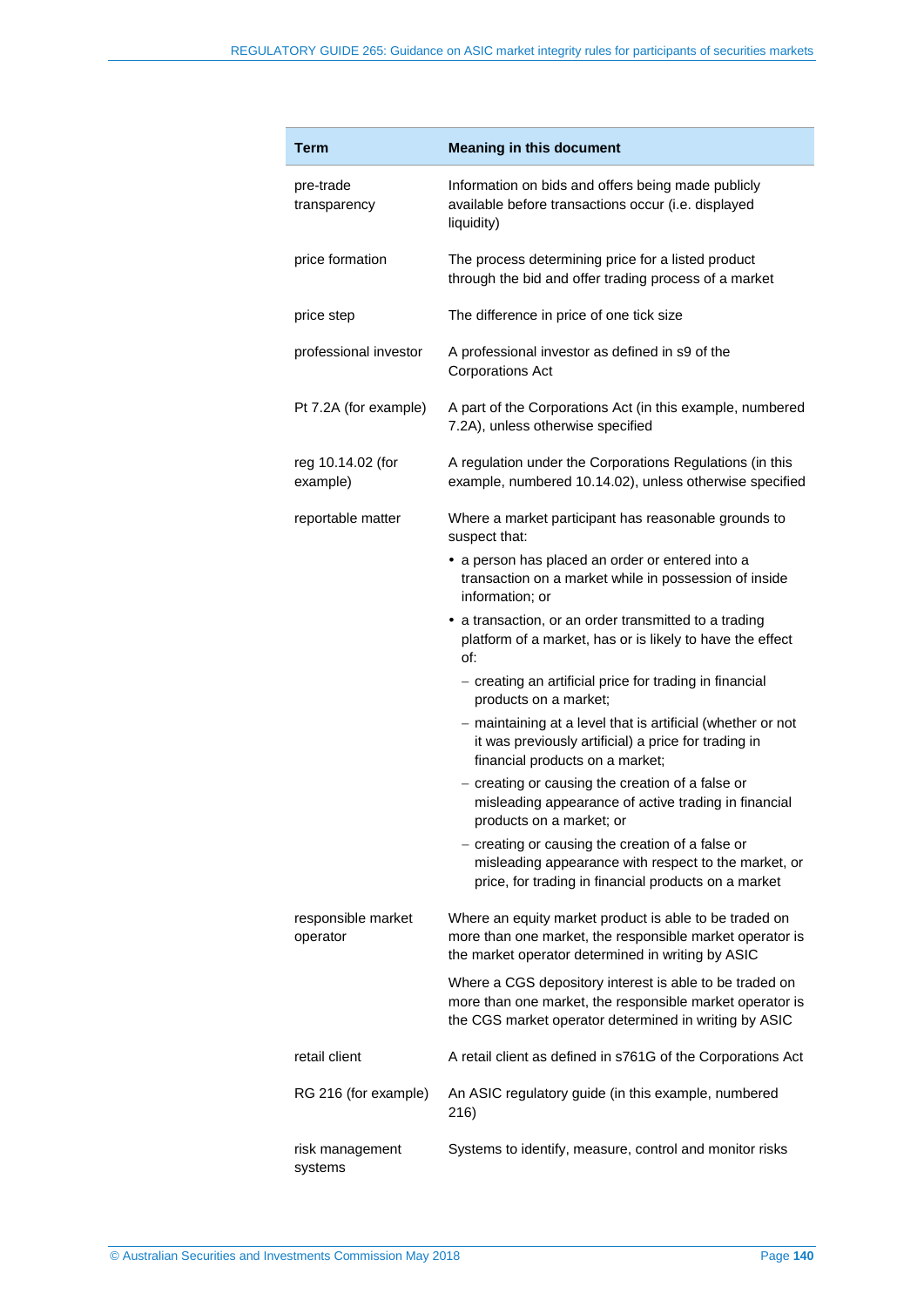| <b>Term</b>                               | <b>Meaning in this document</b>                                                                                                                                                                                                                                                                                                                 |
|-------------------------------------------|-------------------------------------------------------------------------------------------------------------------------------------------------------------------------------------------------------------------------------------------------------------------------------------------------------------------------------------------------|
| s795B (for example)                       | A section of the Corporations Act (in this example,<br>numbered 795B), unless otherwise specified                                                                                                                                                                                                                                               |
| <b>Securities Markets</b><br><b>Rules</b> | ASIC Market Integrity Rules (Securities Markets) 2017 -<br>rules made by ASIC under s798G of the Corporations Act                                                                                                                                                                                                                               |
| sell-side                                 | Firms that sell investment services to the buy-side, or<br>corporate entities, including broking-dealing, investment<br>banking, advisory functions and investment research                                                                                                                                                                     |
| settlement                                | The exchange of payment and delivery for purchased<br>securities                                                                                                                                                                                                                                                                                |
| SOR (smart order<br>router)               | An automated process of scanning various execution<br>venues to determine which venue will deliver the best<br>outcome on the basis of predetermined parameters                                                                                                                                                                                 |
| spread                                    | The difference between the best bid and offer prices                                                                                                                                                                                                                                                                                            |
| SSX                                       | Sydney Stock Exchange Limited (ACN 080 399 220) or<br>the exchange market operated by SSX                                                                                                                                                                                                                                                       |
| tick size                                 | The minimum increment by which the price for an equity<br>market product or CGS depository interest may increase<br>or decrease                                                                                                                                                                                                                 |
| total consideration                       | For a buy order, the purchase price paid by a client in<br>respect of performance of a client order, plus transaction<br>costs; or for a sell order, the sale price received by a<br>client in respect of performance of a client order less<br>transaction costs                                                                               |
| trade confirmation                        | A legal document provided to clients which sets out the<br>terms of an executed transaction                                                                                                                                                                                                                                                     |
| trade report                              | For equity market products or CGS depository interests, a<br>report of post-trade information required to be made to a<br>market operator under the Securities Markets Rules                                                                                                                                                                    |
|                                           | For any product other than an equity market product, a<br>CGS depository interest and an option market contract, a<br>report of information in relation to a transaction entered<br>into otherwise than by matching of orders on an order<br>book, required to be made to a market operator under the<br>operating rules of the relevant market |
| trading halt or<br>suspension             | A temporary pause in the trading of a product for a<br>reason related to market integrity, such as when an<br>announcement of price sensitive information is pending<br>(does not include a halt or suspension caused by a<br>technical problem, including a power outage, affecting a<br>market operator's trading system)                     |
| trading participant                       | A market participant that has trading permission in<br>respect of one or more financial products                                                                                                                                                                                                                                                |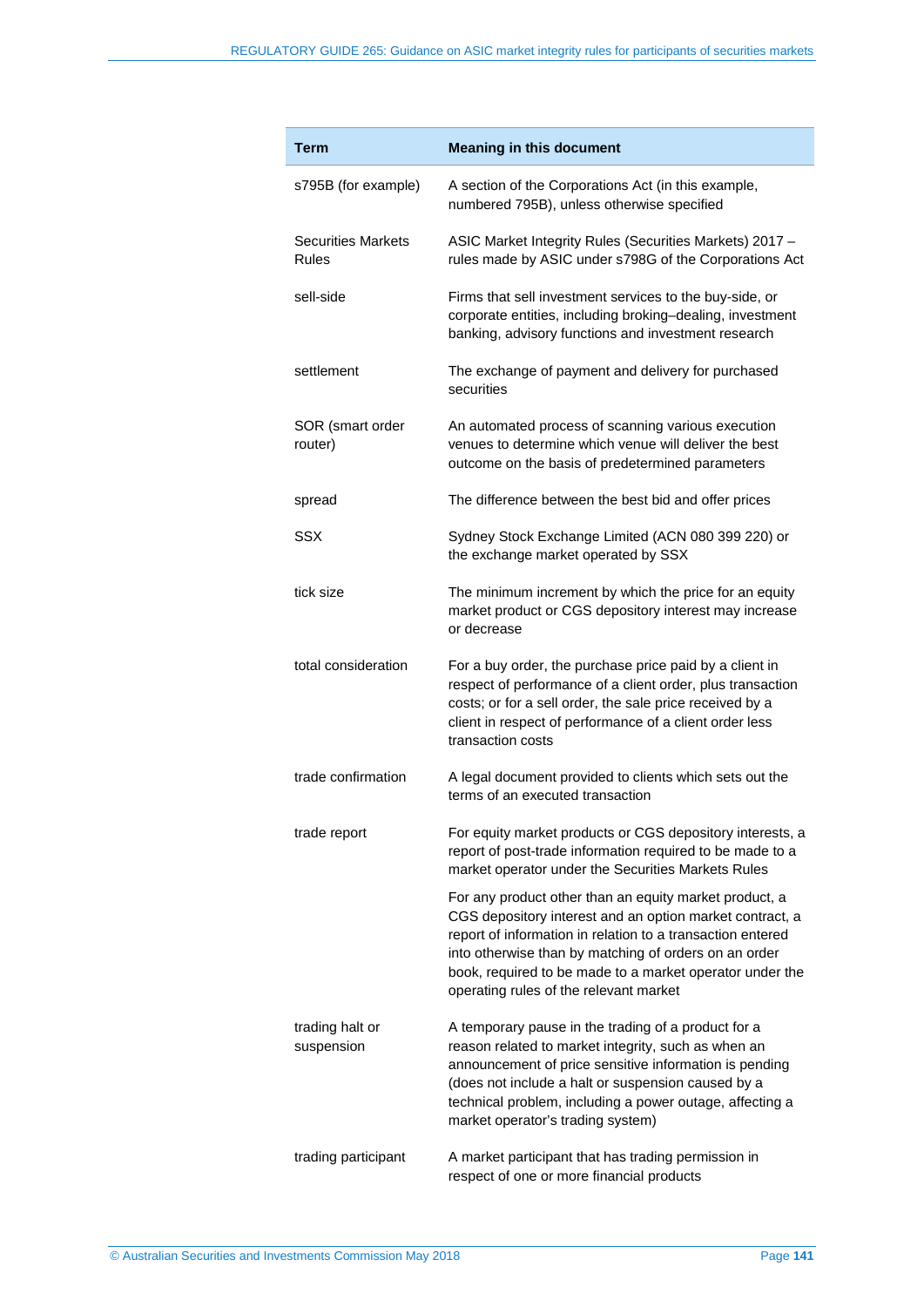| <b>Term</b>       | <b>Meaning in this document</b>                                                                                                                                                                                    |
|-------------------|--------------------------------------------------------------------------------------------------------------------------------------------------------------------------------------------------------------------|
| trading pause     | A period during which the responsible market operator<br>must prevent orders from being matched or executed on<br>its market, but during which bids and offers may be<br>displayed, entered, amended and cancelled |
| undisclosed order | A non-pre-trade transparent order                                                                                                                                                                                  |
| volatility        | Fluctuation in a product's price                                                                                                                                                                                   |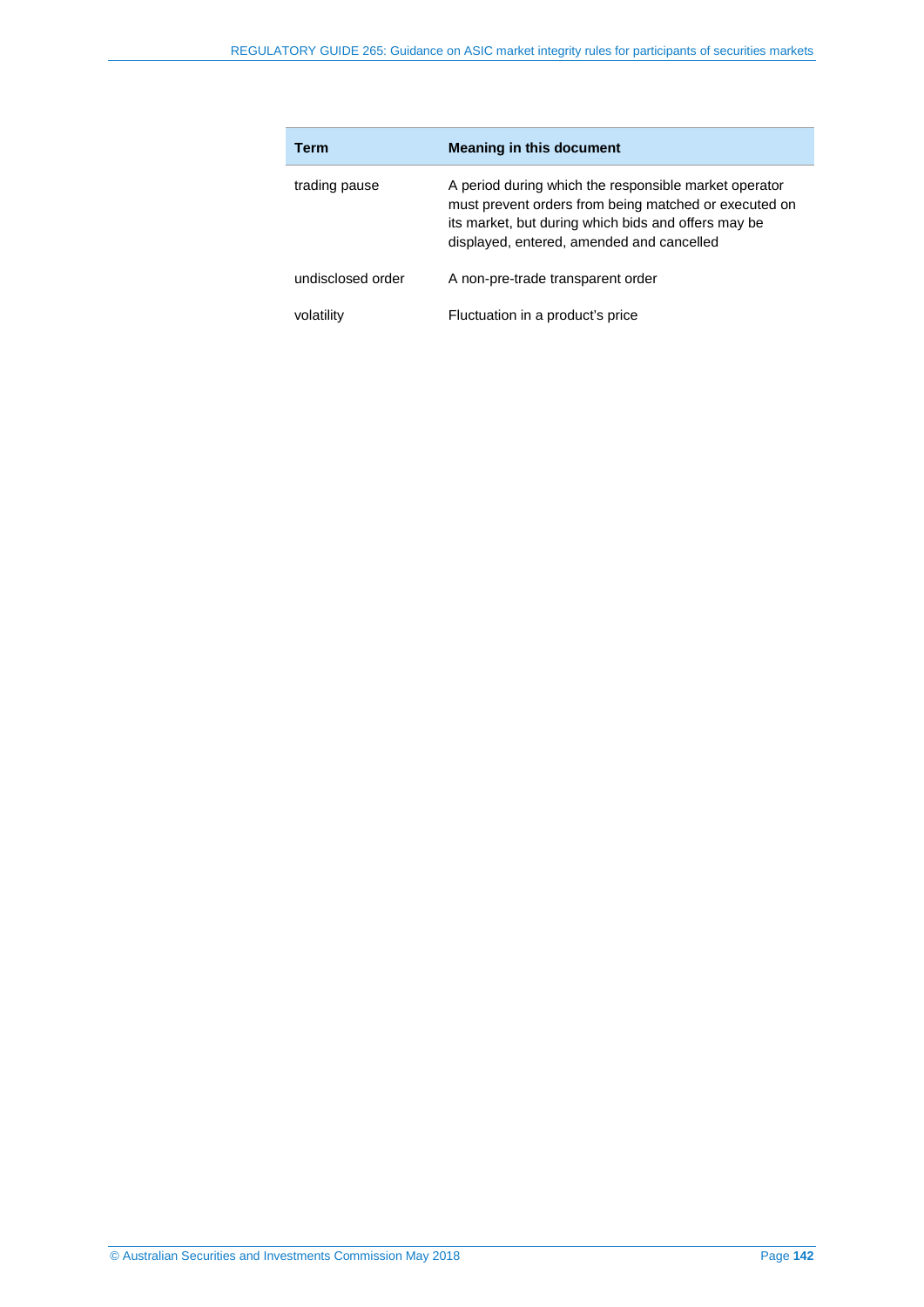# **Related information**

### **Headnotes**

APX, ASX, CGS, CGS depository interest, Chi-X, crossing system, equity market products, financial markets, front running, insider trading, IR Plus, licensed financial markets, management structures, market integrity rules, market manipulation, market operators, NSXA, participants, qualified privilege, significant breach reporting, SSX, supervision, suspicious activity

## **Regulatory guides**

[RG 51](http://www.asic.gov.au/regulatory-resources/find-a-document/regulatory-guides/rg-51-applications-for-relief/) *Applications for relief*

[RG 78](http://www.asic.gov.au/regulatory-resources/find-a-document/regulatory-guides/rg-78-breach-reporting-by-afs-licensees/) *Breach reporting by AFS licensees*

[RG 79](http://www.asic.gov.au/regulatory-resources/find-a-document/regulatory-guides/rg-79-research-report-providers-improving-the-quality-of-investment-research/) *Research report providers: Improving the quality of investment research* 

[RG 104](http://www.asic.gov.au/regulatory-resources/find-a-document/regulatory-guides/rg-104-licensing-meeting-the-general-obligations/) *Licensing: Meeting the general obligations*

[RG 105](http://www.asic.gov.au/regulatory-resources/find-a-document/regulatory-guides/rg-105-licensing-organisational-competence/) *Licensing: Organisational competency* 

[RG 166](http://www.asic.gov.au/regulatory-resources/find-a-document/regulatory-guides/rg-166-licensing-financial-requirements/) *Licensing: Financial requirements* 

[RG 172](http://www.asic.gov.au/regulatory-resources/find-a-document/regulatory-guides/rg-172-financial-markets-domestic-and-overseas-operators/) *Financial markets: Domestic and overseas operators*

[RG 179](http://www.asic.gov.au/regulatory-resources/find-a-document/regulatory-guides/rg-179-managed-discretionary-account-services/) *Managed discretionary account services*

[RG 181](http://www.asic.gov.au/regulatory-resources/find-a-document/regulatory-guides/rg-181-licensing-managing-conflicts-of-interest/) *Licensing: Managing conflicts of interest* 

[RG 214](http://www.asic.gov.au/regulatory-resources/find-a-document/regulatory-guides/rg-214-guidance-on-asic-market-integrity-rules-for-asx-and-asx-24-markets/) *Guidance on ASIC market integrity rules for ASX and ASX 24 markets*

[RG 215](http://www.asic.gov.au/regulatory-resources/find-a-document/regulatory-guides/rg-215-guidance-on-asic-market-integrity-rules-for-imb-nsxa-and-sim-vse-markets/) *Guidance on ASIC market integrity rules for IMB, NSXA and SIM VSE markets*

[RG 216](http://www.asic.gov.au/regulatory-resources/find-a-document/regulatory-guides/rg-216-markets-disciplinary-panel/) *Markets Disciplinary Panel* 

[RG 221](http://www.asic.gov.au/regulatory-resources/find-a-document/regulatory-guides/rg-221-facilitating-digital-financial-services-disclosures/) *Facilitating digital financial services disclosures* 

[RG 225](http://www.asic.gov.au/regulatory-resources/find-a-document/regulatory-guides/rg-225-markets-disciplinary-panel-practices-and-procedures/) *Markets Disciplinary Panel practices and procedures* 

[RG 241](http://www.asic.gov.au/regulatory-resources/find-a-document/regulatory-guides/rg-241-electronic-trading/) *Electronic trading*

[RG 266](http://www.asic.gov.au/regulatory-resources/find-a-document/regulatory-guides/rg-266-guidance-on-asic-market-integrity-rules-for-participants-of-futures-markets/) *Guidance on ASIC market integrity rules for participants of futures markets*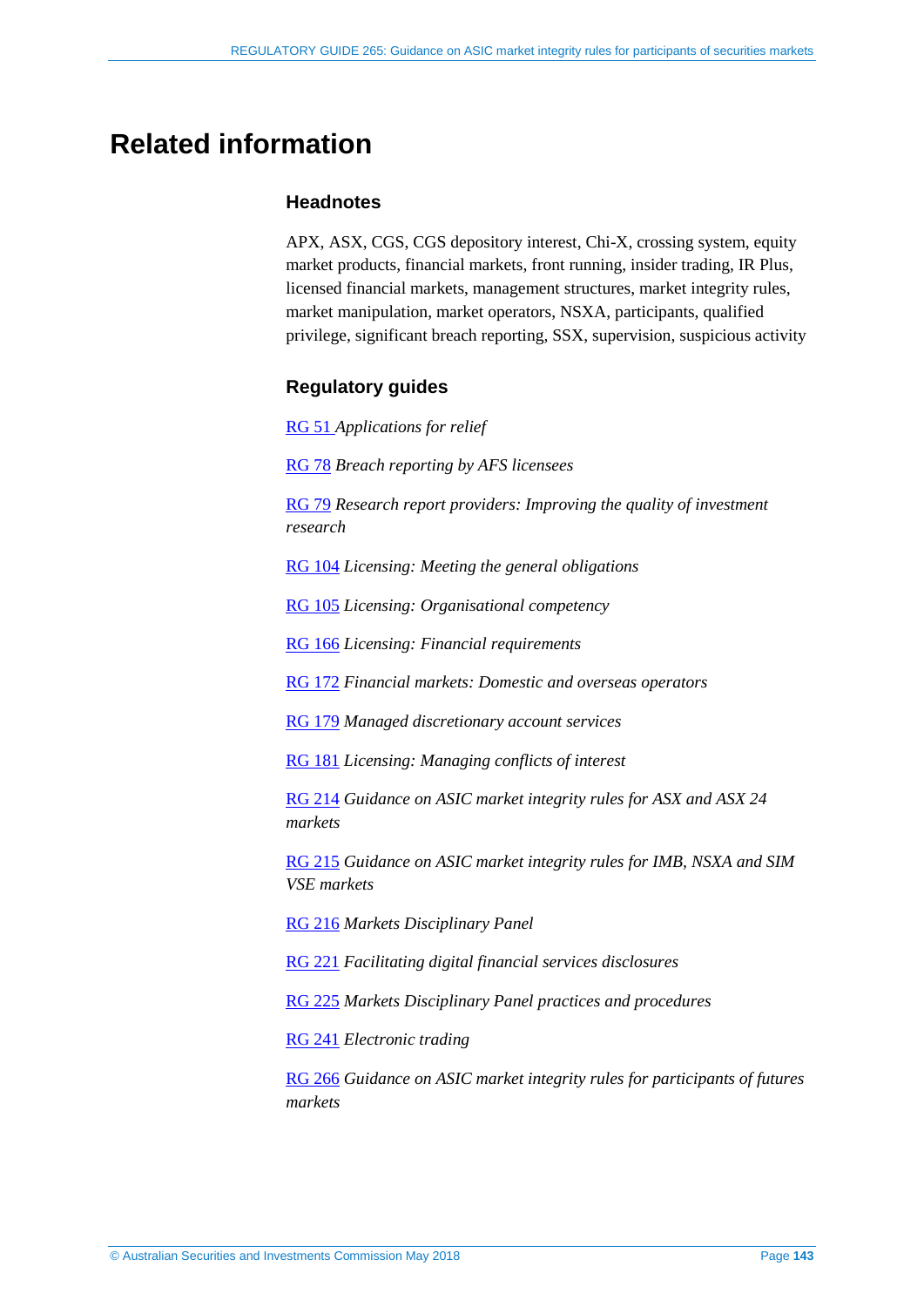### **Legislation**

AML/CTF Act, s41

*Australian Securities and Investments Commission Act 2001*, s124

Corporations Act, Chs 6 and 7; Pts 7.1, 7.2A, 7.7, 7.10 and 9.4B; s89, 257B, 761A, 761G, 761GA, 763B, 763C, 763D, 767A, 769B, 791A, 793B, 795B(1), 795B(2), 798G, 912A, 912D, 913B, 1100A, 1100D and 1017F

Corporations Regulations, regs 7.1.18(2), 7.1.19(2), 7.1.28(1), 7.2.07, 7.2A.01, 7.2A.04, 7.9.63A–7.9.63C, 10.14.02 and 10.15.04

FTR Act, s16

### **Market integrity rules**

Securities Capital Rules

Securities Markets Rules, Chapters 3, 4, 5, 5A, 6 and 7; Parts 2.1, 2.4, 3.9– 3.11, 5.6, 5.11, 5A.1, 6.1–6.4 and 7.4; Rules 1.2.2, 1.4.5, 1.6.1, 2.1.1–2.1.3, 2.2.1–2.2.2, 2.2.4–2.2.5, 2.4.2–2.4.8, 2.5.2–2.5.3, 2.5.5–2.5.6, 3.4A.1, 3.4.1– 3.4.2, 3.5.8–3.5.10, 3.6.3, 3.8.1–3.8.3, 3.9.1–3.9.3, 3.10.1–3.10.2, 3.11.1– 3.11.2, 4.1.5–4.1.6, 5.1AA.1, 5.1.3–5.1.4, 5.4A.1, 5.4B.1, 5.6.1, 5.6.3, 5.7.1– 5.7.2, 5.9.1, 5.9A.1, 5.11.1–5.11.2, 5A.1.1–5A.1.2, 5A.2.1–5A.2.3, 5A.3.1– 5A.3.4, 5A.4.1–5A.4.2, 5A.5.1–5A.5.2, 6.1.1–6.1.2, 6.1.4–6.1.7, 6.1.8, 6.2.1–6.2.6, 6.3.1–6.3.2, 6.3.4, 6.3.6A, 6.3.7, 6.3.7A, 6.4.1–6.4.2, 7.4.1– 7.4.4 and 9.4.1–9.4.2

#### **Other legislative instruments**

[ASIC Corporations \(ASX-listed Schemes On-market Buy-backs\) Instrument](https://www.legislation.gov.au/Details/F2016L01946)  [2016/1159](https://www.legislation.gov.au/Details/F2016L01946)

*ASIC Market Integrity Rules (Securities Markets) Class Waiver 2018/258*

*ASIC Market Integrity Rules (Securities Markets) Determination 2018/314*

#### **Consultation papers and reports**

[CP 131](http://www.asic.gov.au/regulatory-resources/find-a-document/consultation-papers/cp-131-proposed-asic-market-integrity-rules-asx-and-sfe-markets/) *Proposed ASIC market integrity rules: ASX and SFE markets*

[CP 136](http://www.asic.gov.au/regulatory-resources/find-a-document/consultation-papers/cp-136-markets-disciplinary-panel/) *Markets Disciplinary Panel*

[CP 140](http://www.asic.gov.au/regulatory-resources/find-a-document/consultation-papers/cp-140-responsible-entities-financial-requirements/) *Responsible entities: Financial requirements* 

[CP 145](http://www.asic.gov.au/regulatory-resources/find-a-document/consultation-papers/cp-145-australian-equity-market-structure-proposals/) *Australian equity market structure: Proposals* 

[CP 148](http://www.asic.gov.au/regulatory-resources/find-a-document/consultation-papers/cp-148-proposed-market-integrity-rules-chi-x-market/) *Proposed market integrity rules: Chi-X market*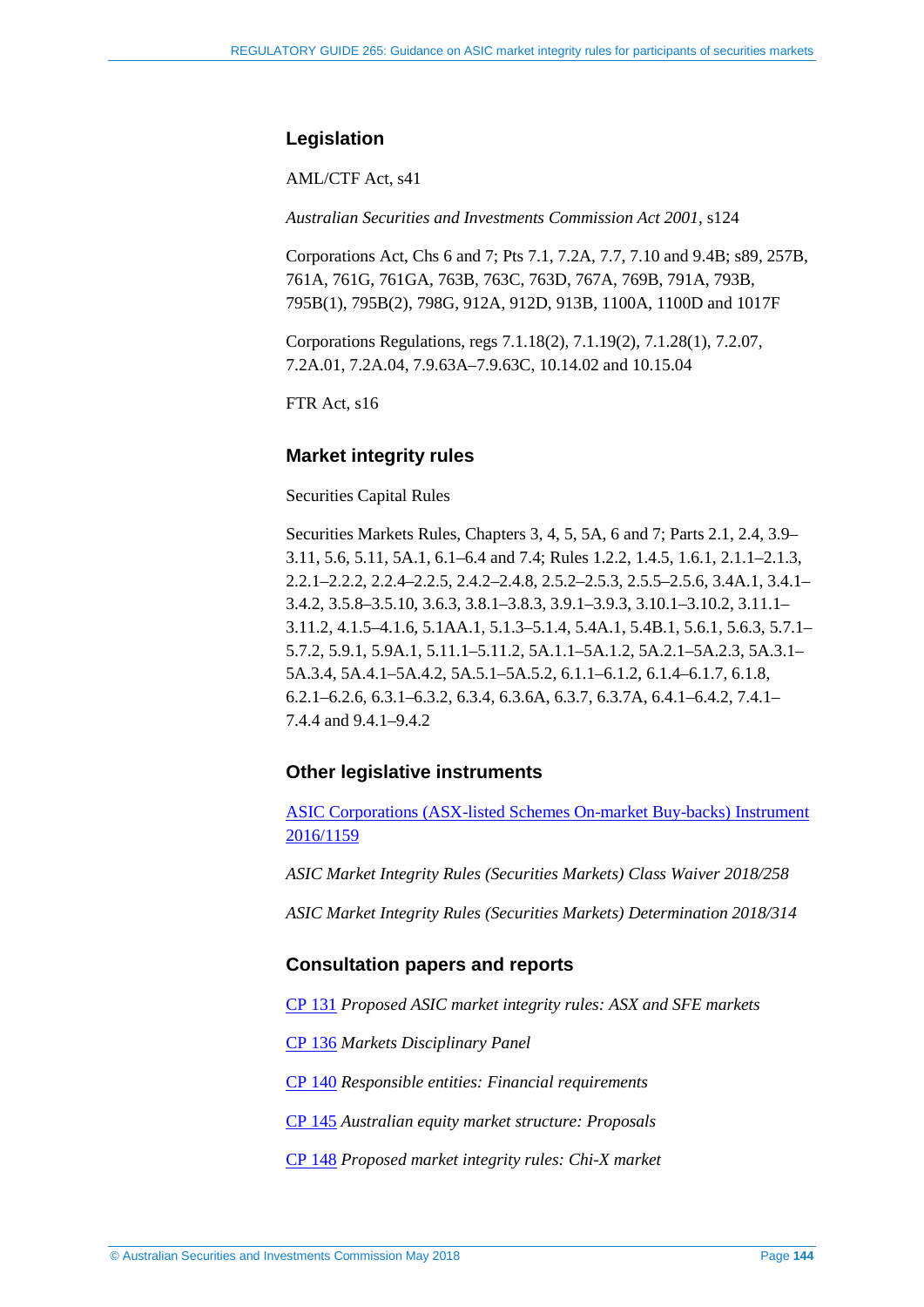[CP 152](http://www.asic.gov.au/regulatory-resources/find-a-document/consultation-papers/cp-152-asics-conversion-of-asx-and-sfe-guidance-general-operational-obligations/) *ASIC's conversion of ASX and SFE guidance: General operational obligations*

[CP 156](http://www.asic.gov.au/regulatory-resources/find-a-document/consultation-papers/cp-156-retail-otc-derivative-issuers-financial-requirements/) *Retail OTC derivative issuers: Financial requirements* 

[CP 161](http://www.asic.gov.au/regulatory-resources/find-a-document/consultation-papers/cp-161-proposed-asic-market-integrity-rules-for-capital-and-related-requirements-asx-asx-24-and-chi-x-markets/) *Proposed ASIC market integrity rules for capital and related requirements: ASX, ASX 24 and Chi-X markets*

[CP 168](http://www.asic.gov.au/regulatory-resources/find-a-document/consultation-papers/cp-168-australian-equity-market-structure-further-proposals/) *Australian equity market structure: Further proposals*

[CP 179](http://www.asic.gov.au/regulatory-resources/find-a-document/consultation-papers/cp-179-australian-market-structure-draft-market-integrity-rules-and-guidance/) *Australian market structure: Draft market integrity rules and guidance*

[CP 181](http://www.asic.gov.au/regulatory-resources/find-a-document/consultation-papers/cp-181-retail-trading-in-commonwealth-government-securities/) *Retail trading in Commonwealth Government Securities*

[CP 202](http://www.asic.gov.au/regulatory-resources/find-a-document/consultation-papers/cp-202-dark-liquidity-and-high-frequency-trading-proposals/) *Dark liquidity and high-frequency trading: Proposals*

[CP 222](http://www.asic.gov.au/regulatory-resources/find-a-document/consultation-papers/cp-222-reducing-red-tape-proposed-amendments-to-the-market-integrity-rules/) *Reducing red tape: Proposed amendments to the market integrity rules*

[CP 277](http://www.asic.gov.au/regulatory-resources/find-a-document/consultation-papers/cp-277-proposals-to-consolidate-the-asic-market-integrity-rules/) *Proposals to consolidate the ASIC market integrity rules*

[REP 204](http://www.asic.gov.au/regulatory-resources/find-a-document/reports/rep-204-response-to-submissions-on-cp-131-proposed-asic-market-integrity-rules-asx-and-sfe-markets/) *Response to submissions on CP 131 Proposed ASIC market integrity rules: ASX and SFE markets*

[REP 215](http://www.asic.gov.au/regulatory-resources/find-a-document/reports/rep-215-australian-equity-market-structure/) *Australian equity market structure*

[REP 237](http://www.asic.gov.au/regulatory-resources/find-a-document/reports/rep-237-response-to-submissions-on-consultation-paper-145-australian-equity-market-structure-proposals/) *Response to submissions on CP 145 Australian equity market structure: Proposals*

[REP 238](http://www.asic.gov.au/regulatory-resources/find-a-document/reports/rep-238-response-to-submissions-on-consultation-paper-148-proposed-market-integrity-rules-chi-x-market/) *Response to submissions on CP 148 Proposed market integrity rules: Chi-X market*

[REP 244](http://www.asic.gov.au/regulatory-resources/find-a-document/reports/rep-244-response-to-submissions-on-cp-161-proposed-asic-market-integrity-rules-for-capital-and-related-requirements-asx-asx-24-and-chi-x-markets/) *Response to submissions on CP 161 Proposed ASIC market integrity rules for capital and related requirements: ASX, ASX and Chi-X markets*

[REP 290](http://www.asic.gov.au/regulatory-resources/find-a-document/reports/rep-290-response-to-submissions-on-cp-168-australian-equity-market-structure-further-proposals/) *Response to submissions on CP 168 Australian equity market structure: Further proposals*

[REP 311](http://www.asic.gov.au/regulatory-resources/find-a-document/reports/rep-311-response-to-submissions-on-cp-179-and-cp-184-australian-market-structure-draft-market-integrity-rules-and-guidance/) *Response to submissions on CP 179 and CP 184 Australian market structure: Draft market integrity rules and guidance*

[REP 331](http://www.asic.gov.au/regulatory-resources/find-a-document/reports/rep-331-dark-liquidity-and-high-frequency-trading/) *Dark liquidity and high-frequency trading*

[REP 332](http://www.asic.gov.au/regulatory-resources/find-a-document/reports/rep-332-response-to-submissions-on-cp-181-retail-trading-in-commonwealth-government-securities/) *Response to submissions on CP 181 Retail trading in Commonwealth Government Securities*

[REP 364](http://www.asic.gov.au/regulatory-resources/find-a-document/reports/rep-364-response-to-submissions-on-cp-202-dark-liquidity-and-high-frequency-trading-proposals/) *Response to submissions on CP 202 Dark liquidity and highfrequency trading: Proposals*